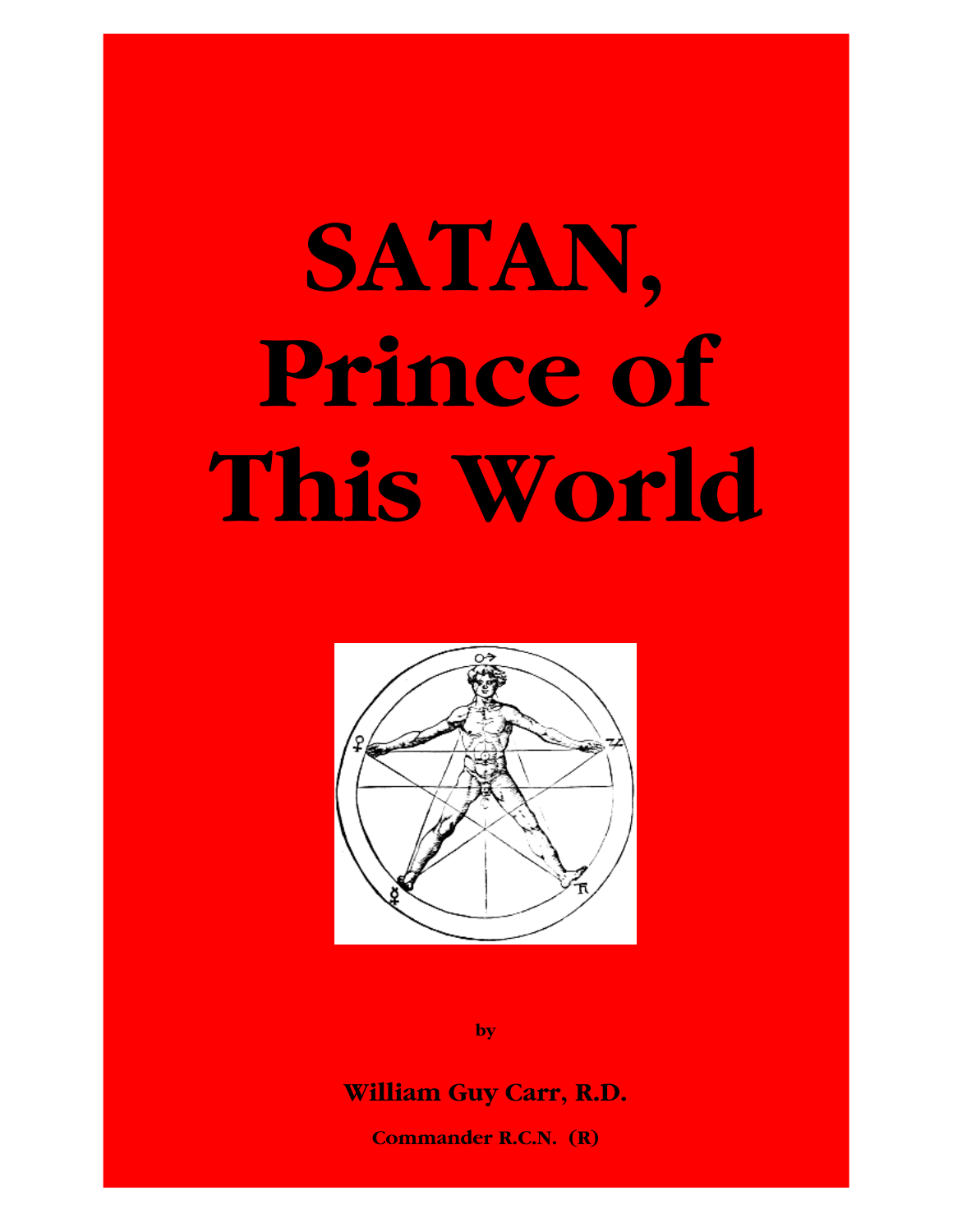# **SATAN, PRINCE OF THIS WORLD**

## **By William Guy Carr, R.D. Commander R.C.N. (R)**

## **Previous Books by the Same Author**

By Guess and By God High and Dry Brass Hats and Bell Bottomed Trousers

Hell's Angels of the Deep Good Hunting Out of the Mists Checkmate in the North

Also Pawns in the Game

And

Red Fog Over America

Brought to you by www.ThreeWorldWars.com – An Introduction to Conspiratorial History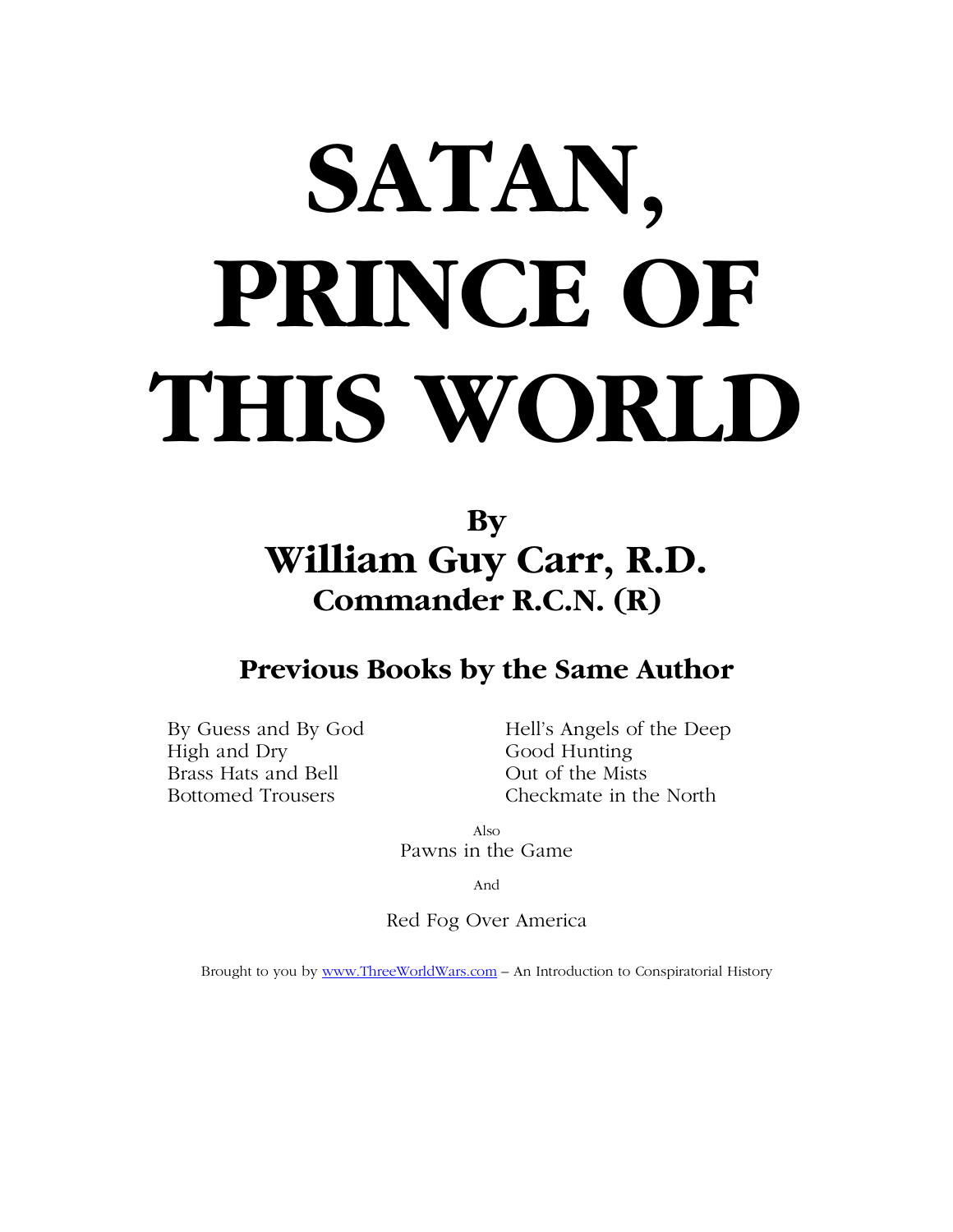### **Table of Contents**

| HOW THE SYNAGOGUE OF SATAN CONTROLS THE CHANNELS OF PUBLIC |  |
|------------------------------------------------------------|--|
|                                                            |  |
|                                                            |  |
|                                                            |  |
|                                                            |  |
|                                                            |  |
|                                                            |  |
|                                                            |  |
|                                                            |  |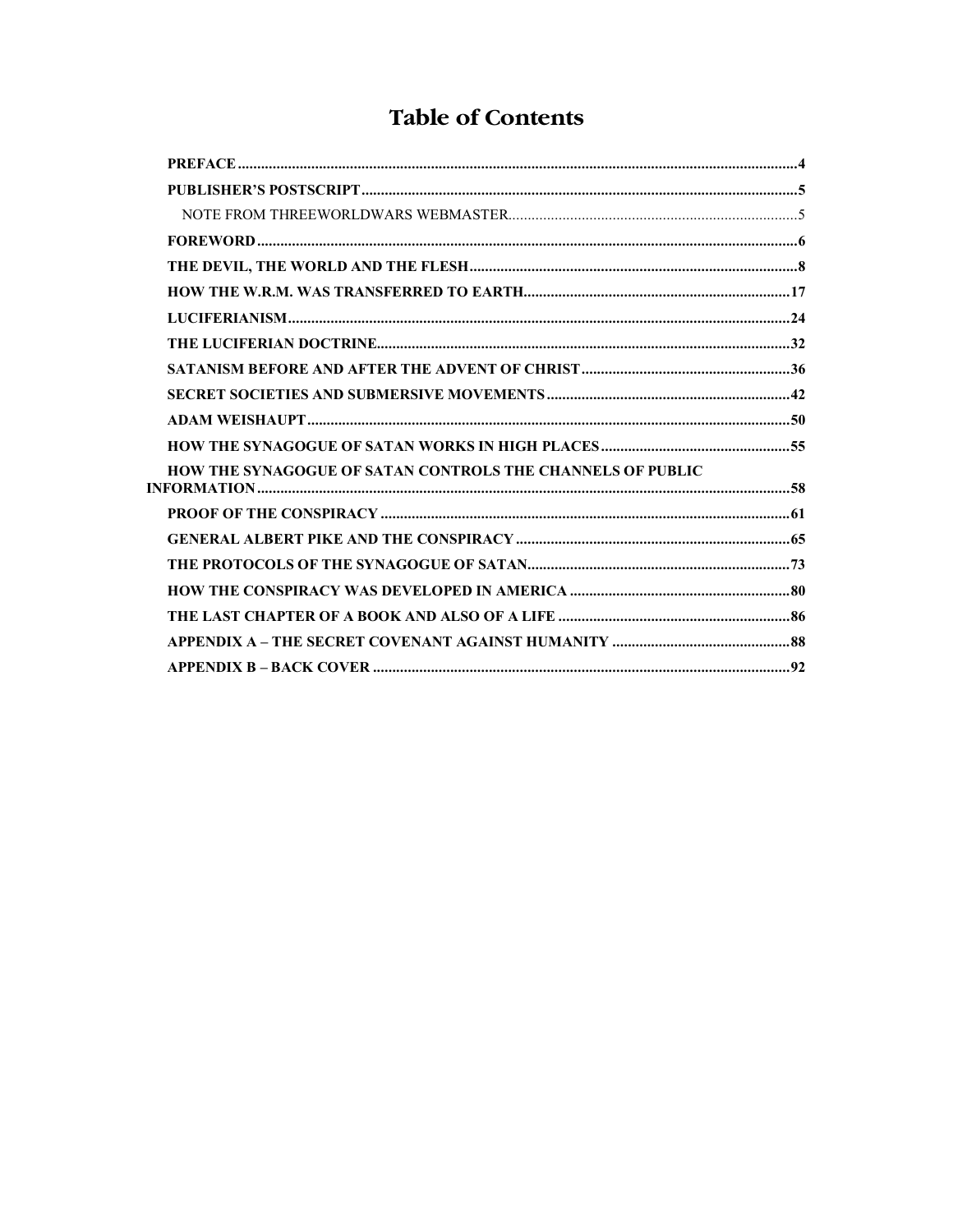#### **PREFACE**

When the author of this book, Commander W.J.G. Carr died on October 2, 1959, he left this book in manuscript form along with many scribbled notes, reference books, half formulated thoughts, etc. His last wish was that the book be finished and published in order that all men might know of the plot which exists to wipe out every trace of decency in the world and all civilizations as we know them now.

Such a task is manifestly beyond ordinary means. I, his oldest son, have been asked to try and edit, revise and correct the manuscript as best possible before publication. This I have done to the best of my limited ability. I have not added anything to the original draft or changed anything except where requested to do so in marginal notes in my father's own handwriting.

I found the work frustrating because it was far beyond the scope of my ability. At the same time, I found it extremely interesting and rewarding as I tried to sort out the thoughts and ideas of a man who died almost seven years ago.

At some points in the manuscript I found notes such as: "Check the accuracy of such and such a point" or "dig out more information on such and such a person". On each occasion, I deleted the point queried completely, for it was always my father's strong belief that nothing should ever be written until completely proved out in the light of existing knowledge. Since I do not have the necessary sense of values to decide what information should or should not be used in such cases, I felt safest by leaving the information out completely.

The fact that there are only thirteen chapters in this book will annoy some people and frustrate others: I think all who read it will be left in a state of restlessness. "The Unfinished Symphony" has never been completed and this book will not be completed either, except as each reader finishes it for himself in the future by personal experience as the story unfolds.

Many of you will scoff at the statements made in this book; many will toss it aside as the ravings of a madman; some will be unable to finish the book because it will arouse anxieties and fears that cannot be faced. But many others, and I hope that they will be in the majority, will find in this work the answers to some of the most perplexing of the problems that have faced men since the beginning of time and provide material for pondering possible solutions to the future.

It is up to this latter group principally, but to all men of goodwill generally, regardless of color, race or creed, that this work is respectfully dedicated in my father's name. With the dedication goes my earnest hope and prayer that each one of you will strive, each in his own way, to avert the catastrophe that is surely to come upon us if the Devil's plots are not thwarted soon.

For those of you who do read further, please try to remember that this is an uncompleted work and that if there appears to be a gap or lack of continuity at some points, it is only because this book was published from little better than a rough draft of what undoubtedly would have been a polished literary effort had Cmdr. Carr lived a few more months to finish it himself.

Please accept my apologies for my obvious lack in preparing this work completely and I hope that in spite of its shortcomings, it will be a rich source of material for your future thought. Even more, that it will be the inspiration for future good work to continue the author's efforts to: "Tell the truth and shame the Devil". If we all work together, perhaps with the help of our Creator, we shall be able to make the world just a little more like God intended that it should be.

> Sincerely and fraternally yours, Signed

 W.J. Carr, Jr. Lima, Peru June 2, 1966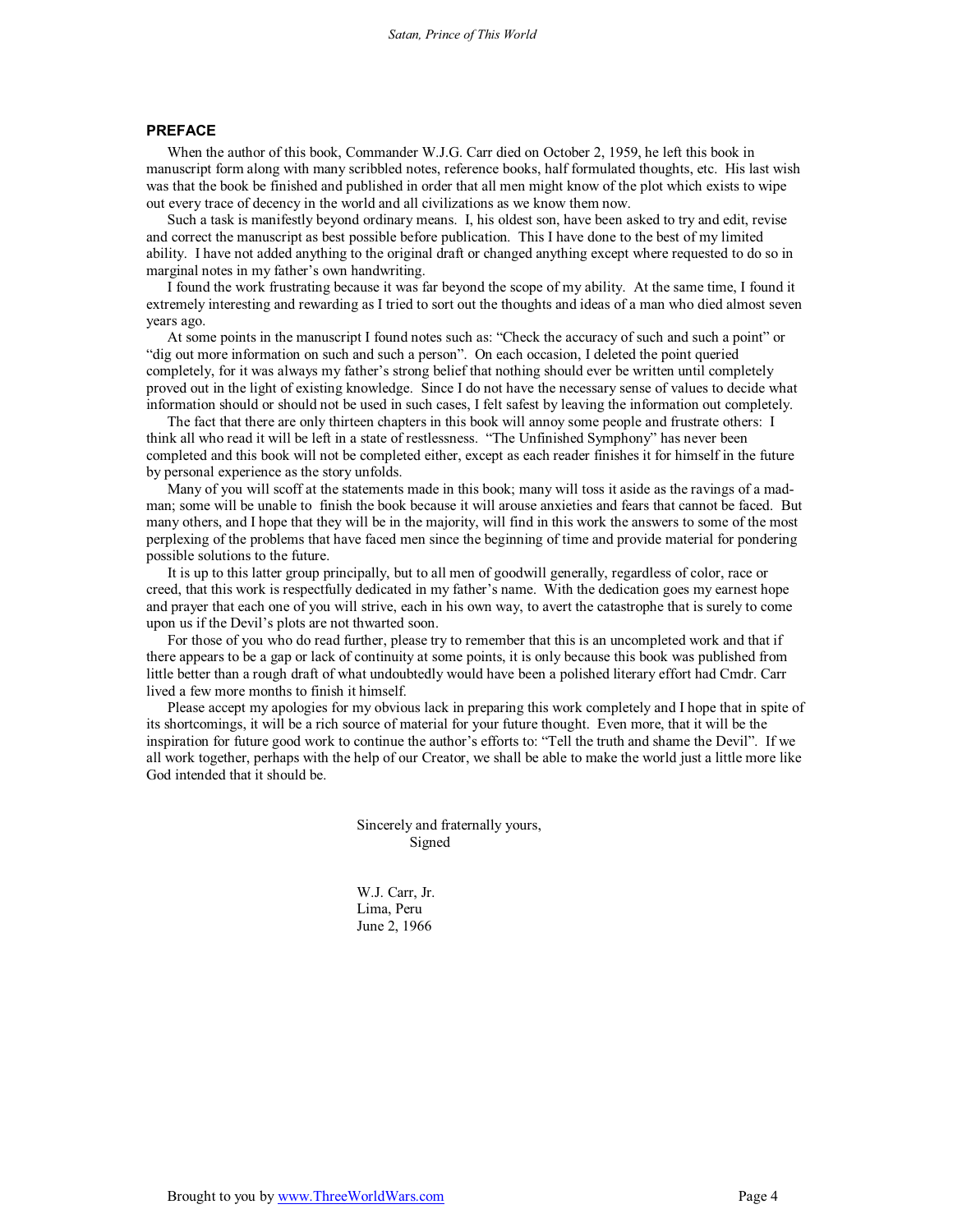#### **PUBLISHER'S POSTSCRIPT**

In June 1966, thirty years almost to the day when Wm. Carr, Jr. completed the preceding Preface to his father's last work, Omni received this manuscript from fellow patriots who were friends of the Carr family. It was passed on to Omni as it was to them with the intention to have it published because of it's informative content.

Omni had heard rumors of its existence for many years and through investigative means was finally able to track it down. As mentioned previously, the author had died prior to its completion and so the work published here is as it was received by Omni. There are no changes or revisions to factual content other than some minor side notes that were felt necessary.

*The Publisher* 

#### *NOTE FROM THREEWORLDWARS WEBMASTER*

Read this book with an open mind. There will be many things stated which are obviously outdated, or progress has been considerable since penned many years ago. That said, it will provide a perfect framework for understanding what is happening in this world as we enter a tumultuous period leading up to World War 3.

Without giving the plot away, what we see happening on earth is a physical manifestation of a battle happening in the ethereal world. This book will explain that context further. Once understood, you will understand why the coming Third World War is inevitable.

> *Michael B. Haupt ThreeWorldWars Webmaster.*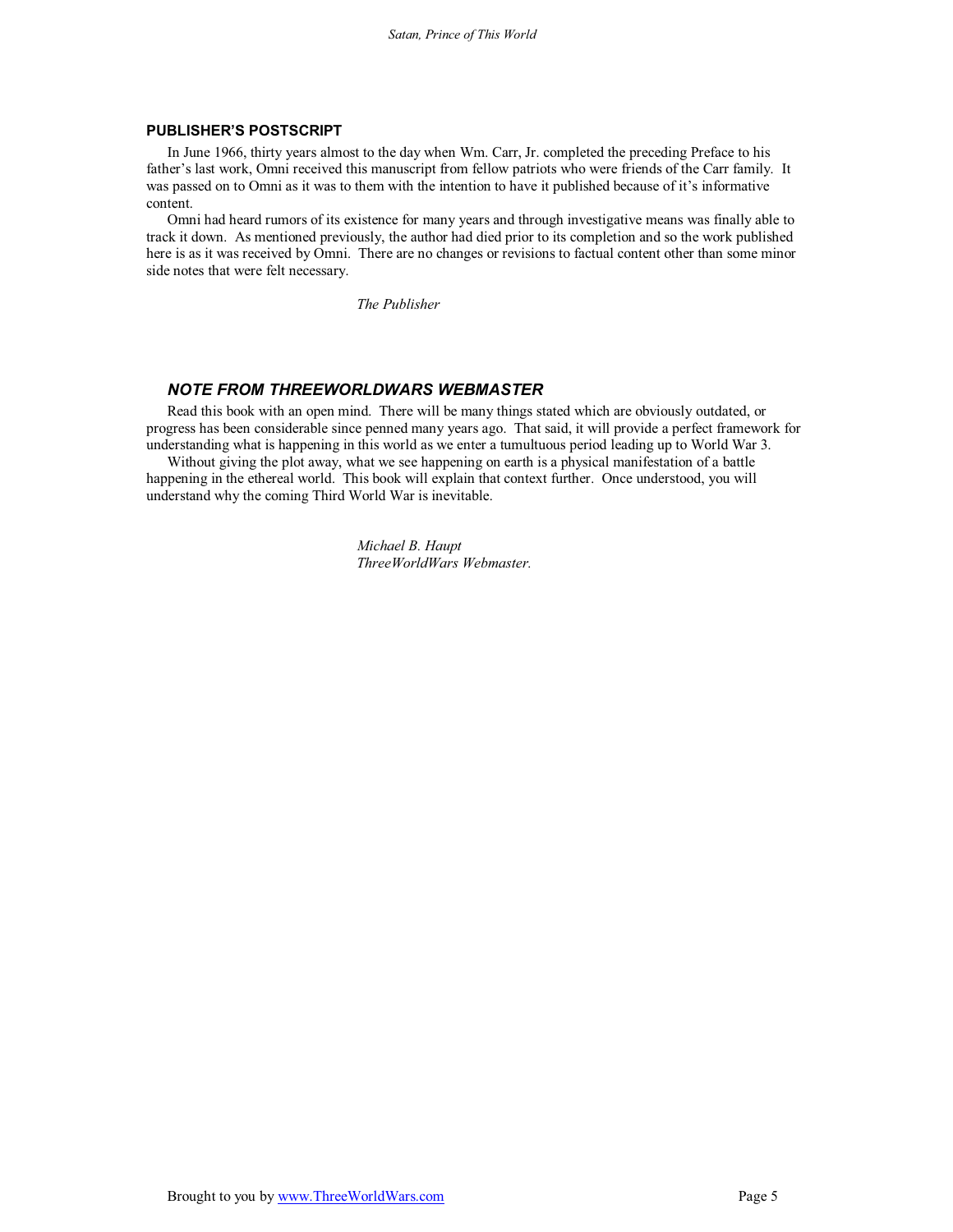#### **FOREWORD**

BEING fully aware of my limitations, I am frank to admit that since I published Pawns in the Game (1955) and Red Fog Over America (1957), and because I did publish these books, I have learned a great deal more about the World Revolutionary Movement (W.R.M..) and its relationship to the existence of the continuing Luciferian conspiracy directed against God and man by those who comprise the Synagogue of Satan (S.O.S.) on this earth than I knew before I published them.

A wealth of additional information has come in from a great variety of people of all classes, colors, and creeds. They have supplied the additional evidence I include in this volume. I admit I was ignorant of most of the facts I now present to my readers when I published the other two books. .

I am not in the least ashamed of the fact that my knowledge regarding the struggle being directed by Lucifer to cause human beings to defect from God, so he can enslave them for all eternity, physically, mentally and spiritually, was as limited as it was in 1955. It should teach others a great lesson. I had honestly and sincerely worked and studied since 1911, trying to find the answer to the question: "Why can't the Human Race live together in peace, and thus enjoy the bounties and blessings that God, The Creator, has provided in such abundance for our use and pleasure?" The last two books of my nine already published, prove that after forty-four years I still had a great deal to learn.

I feel I would be remiss in my duty to God and my fellow man if I did not make this additional information public. I know the enemies of God will ridicule me and point out statements published in the other two. I publish what I believe to be the truth-I never claimed inviolability. To err is human-to forgive, divine.

In fairness to myself, I wish to state that the ONLY real mistake I made was that I had been unable to tie in the supernatural relationship of the Luciferian revolt in Heaven with the World Revolutionary Movement as it is being conducted today. I blamed the international bankers; selfish international Capitalism, Nazism, and Communism as the root-causes of our evils. I knew, deep down in my heart, that wars and revolutions were planned years and years ahead, and designed to ultimately bring about the destruction of ALL existing forms of government and religion in order that a totalitarian dictatorship might be imposed on what is left of the world's population after the last social cataclysm has ended; but I didn't know for certain, as I feel sure I know now, that the W.R.M. is an exact replica of the struggle Lucifer and his followers put up for control of the Universe in that part of the celestial world we know as heaven.

I called my last book *Red Fog Over America* because I was fully aware of the fog of propaganda put out by the Forces of Evil for the purpose of preventing the vast majority of people from finding the TRUTH. I thought I had penetrated that fog-I was mistaken! The additional evidence and information I submit to my readers in *Satan, Prince of This World* proves that I had groped my way only to the outer fringe of the fog of lies and deceits which are the stock-in-trade of those who comprise the Synagogue of Satan and put the Devil's (Luciferian) conspiracy into effect upon this earth.

I wish to make it clearly and emphatically known that I do not believe the Synagogue of Satan (S.O.S.) is Jewish, but, as Christ told us for a definite purpose, it is comprised of "Them who say they are Jews ... and are not ... and do lie" (Rev. 2:9 and 3:9). I hope I prove in this book that the Protocols, which contain the details of the diabolical plot Weishaupt revised and modernized between 1770 and 1776 are not those of the Learned Elders of Zion, but those of the Synagogue of Satan based on the Luciferian ideology designed to bring about a One World Government, the powers of which will be usurped by the High Priests of the Luciferian Creed who have always secretly controlled the Synagogue of Satan at the top.

This book is written for the information of the masses. In my limited way I am trying to put the mandate Christ gave us into effect. I do not intend to clutter up the pages of this book with hundreds of footnotes giving title, chapter, and verse of so-called Authorities. I find that far too many authors quote as authorities those who secretly serve the Luciferian cause. I shall ask my readers to accept what I publish as being what I believe to be the truth.

As proof of my sincerity, I mention that I have previously had published nine books and hundreds of articles of nonfiction so far, without being proven to be in serious error. I have fully and completely renounced all mercenary considerations. While studying, conducting investigations and writing my books I have never accepted financial aid-neither have I any desire to benefit financially as the result of my work. I have used the income received from my labors and writings first to provide for my family, and then to continue further study and research. When my family were able to go on their own, I turned my work and records over to the Federation of Christian Laymen to be used entirely for educational purposes.

My wife and I live on the pensions I receive for physical disabilities received during service in World Wars One and Two.

I fully realize that the Devil's agents have it unpopular to believe in the Bible; I know it isn't "The Thing" to believe in Hell or a Devil; I know I shall be ridiculed because of what I write ... BUT I KNOW THAT WHAT I WRITE IS THE TRUTH.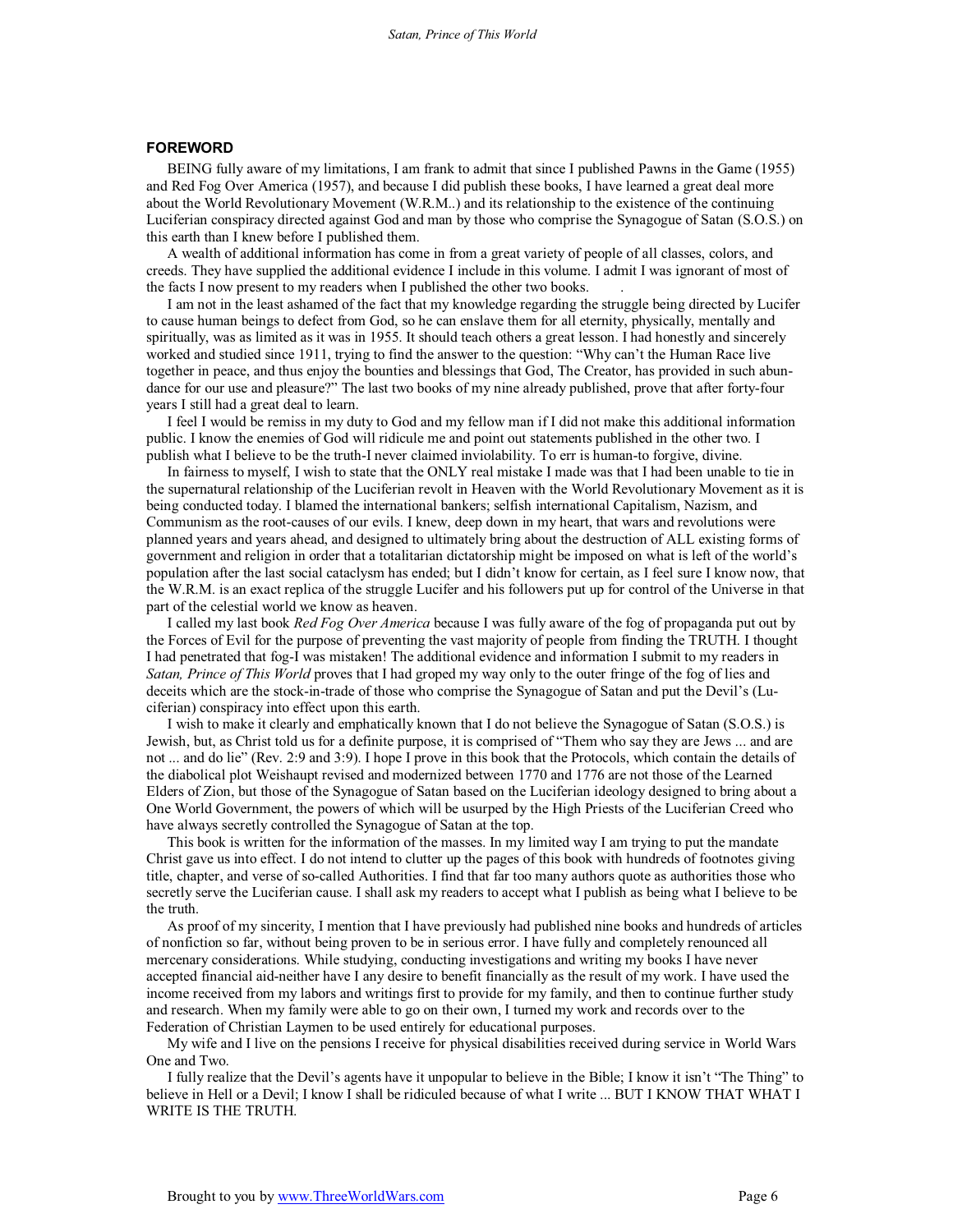Nobody is going to enjoy reading the contents of this book, but those who do read will be able to see things in their true perspective; they will be able to understand what is happening in the world today and why.

What I am about to say will sound strange coming from a man with a war record such as mine, but because wars and revolutions forced upon the masses (Goyim) are the means by which the Synagogue of Satan intend to make those they plot to subjugate destroy their own forms of governments and religion so they can be enslaved under a Luciferian dictatorship, obviously the only way to prevent them carrying out this diabolical plan through to its logical conclusion is to re- fuse to become involved in any more wars and revolutions under any circumstances. This would require individuals to practice passive resistance to authorities who would force them into war.

I once held all conscientious objectors in contempt. I considered them cowards, traitors to their country, people who failed to appreciate the benefits citizenship gave them. But I realize now, after studying the Luciferian conspiracy from all angles what God really meant when He gave us the command "thou shalt not kill." He didn't qualify this command by saying killing on a mass scale, i.e., wars and revolutions, can be justified.

Weishaupt's revised version of the Age Old Conspiracy says that wars and revolutions shall be forced on the Goyim, so that those who direct the conspiracy to usurp world domination shall "proceed towards their goal in peace." They make us fight while they sit back and cheer us on from the sidelines. Then again Weishaupt said that those who direct the conspiracy shall arrange, makers, so that not even the nations who are victorious in a war shall benefit or annex additional territory. Can any informed person deny that this policy has not been followed to the letter in World Wars One and Two? But on the other hand, Communism has been built up in size and strength until it is equal in power to the rest of the world.

It is true that in the revolutions fomented to put Communism where it stands today the masses (Goyim) were made to fight each other, but those to usurp power, like Lenin, never got involved in actual fighting except by accident. It is another strange fact that if top level agenteurs of the Synagogue of Satan got caught while engaged in subversion and/or fomenting revolutions they were never shot but invariably imprisoned only to be subsequently released so they could continue their subversive activities as I have proved in my previous books.

I now believe God intended man to protect his own life against an aggressor; to protect his wife and family and his home, but I believe extending this principle or natural law to national and international levels was undoubtedly part and parcel of the Luciferian conspiracy. Soldiers and police were in the first instance supposed to preserve law and order and protect the weak from criminal elements who refused to accept the moral code and natural laws as adopted by civilized society. This is the reason ONLY the king and/or ruler was supposed to exercise force to maintain law and order. If he abused his rights the people could set things to right as was done by the Magna Carta, but under God's law it was never intended they should destroy dynastic rule. The Protocols boast that by leading the Goyim into making this mistake they caused them to abandon their only protection against those who claim to deliver them from their old oppressions in order to lead them into the new subjection of a totalitarian dictatorship.

I realize that the Illuminati will work to shoot those statements full of holes, but the fact remains that I can no longer find authority in the Scriptures, or by reasoning, to justifying allowing ourselves to be divided into opposing camps, then armed, and made to fight and kill each other in order to solve political, social, economic, or other problems which are no nearer solution now than they ever were. It just doesn't make sense that Christians can be divided into opposing camps and made to kill each other off by the tens of millions without having the slightest personal animosity for one another.

To return the passive resistance! Ghandi was doing a great job using this principle, so he was assassinated. What do we have in his place? A man who says he is neutral, but in reality helps the Synagogue of Satan maintain a "balance of power so that when the Goyim are thrown at each other's throats again" in World War Three, the sides will be more or less equal and therefore able to fight a more prolonged and destructive war. It would seem to me that we could become heroes defending a principle, such as passive resistance, even if doing so caused us to suffer death at the hands of those who serve the Synagogue of Satan. It seems to me that it would be better to die expressing our Faith in God than in physical combat with others who are our spiritual brothers, and people who should be our friends. In support of the above statements of opinion I quote: 2 Kings 7:4; Ps. 44:22; Matt. 10:28; Luke 12:4; Rom. 8:36; Jas. 5:6.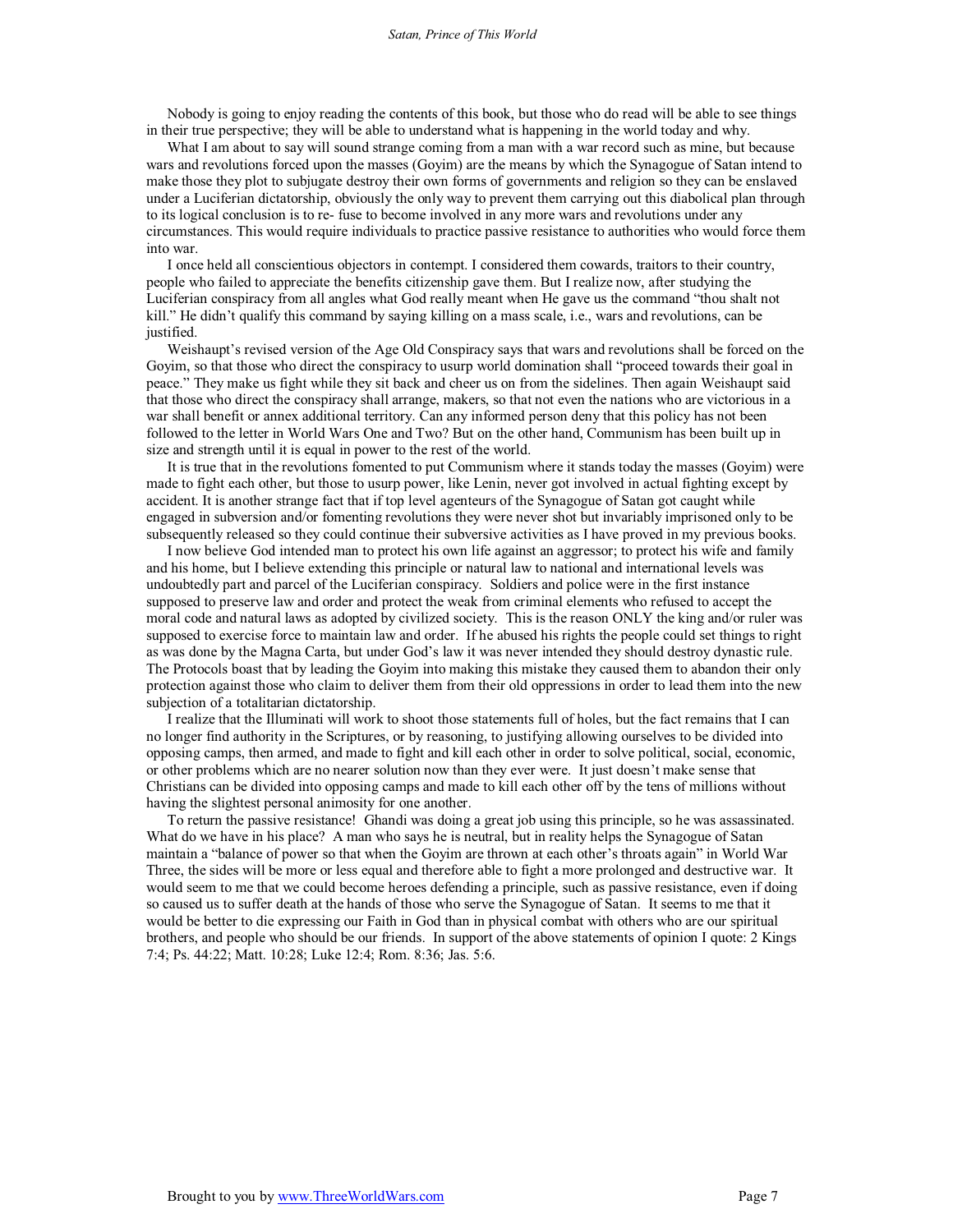#### **THE DEVIL, THE WORLD AND THE FLESH**

Because lies and deceits are the stock-in-trade of those who direct the World Revolutionary Movement (W.R.M.) AT THE TOP, never, since history began to be recorded, has a grant been made by governments, educational institutions, so-called charitable foundations or other sources of wealth and power to enable historians to compile an accurate, documented history of the World Revolutionary Movement (W.R.M.). Unable to finance the help necessary to do a thoroughly satisfactory job (which would require at least ten more years of study and research) necessary to prove to the hilt the knowledge I have acquired trying to find the answer to the question, "Why is it that the Human Race cannot live in peace, and thus enjoy the blessings and bounties God has provided for our use and pleasure in such abundance?" I offer what evidence I have been able to obtain to prove that what we term W.R.M. is nothing more or less than the continuing Luciferian revolt against the RIGHT of God to exercise Supreme Authority over the Entire Universe.

Many historians, including such outstanding students as Mrs. Nesta Webster; Count De Poncin; Copin-Albancelli; (Copon P.O. Copin C.J.) Dom Paul Benoit; Ed. Em. Eckert; Arthur Preuss; Domenico Margoitta; Witchl; His Eminence the Most Rev. Cardinal Caro Rodriguez; Don Bell, of Palm Beach, Florida, and many others seem to have been unable to connect the wars, revolutions and general chaos prevailing in this world today, with the fact that the Holy Scriptures, the inspired Word of God, tell us clearly and plainly that when God decided to inhabit this earth of ours with human beings, Satan arrived in the Garden of Eden to cause our first parents to defect from God. He accomplished his purpose, despite the fact that God had walked with them and talked with them in the early paradise we call Eden, explaining to them His plan for the rule of the entire universe, and telling them how He wished them to live for a period of time on this earth to prove they honestly loved Him and earnestly desired to serve Him voluntarily for ALL eternity out of respect for His infinite perfections.

Study of the history of comparative religions proves that even the most primitive nomads and sephardic tribes not only believed that other worlds existed before the "Supreme Being" created this world, but proves positively that what some of us call the "uncivilized" tribes (who existed by hunting, fishing, and gathering wild fruits of the earth, before human beings began to cultivate the soil and breed animals so they could be used for productive purposes), believed that at some time, in some place, before God decided to create this earth, there had been a revolution originated because one of the creatures God created challenged His right to exercise Supreme authority over the entire Universe.

Because this aspect of the origin of the W.R.M. would fill many bulky volumes, it is sufficient for our purpose to state that this basic principle of "religious" belief was shared by the aborigines. W Schmidt, author of *Der Ursprung des Gottesides*, has had seven volumes published. (Munster i.W 1912-1940). Volume VIII was in the press at the time this book was being written, i.e., 1958, and volumes IX to XIII are still in manuscript form. He is considered to be the greatest authority on this subject, and Fr. Schmidt distinguishes the primitive people of this world as the "Urkulturen," e.g., those who lived by gathering food, and hunting fowl, fish, and game from the "Primarkulturen," who developed from the former into producers by becoming tillers of the soil and breeders of animals. The people we call aboriginals today are the remnants of human society which never developed beyond the Urkulturen stage.

Fr. Schmidt does not intend that the word "Urkulturen" means the civilizations with which he deals are identical with the original civilization of the human race. He uses it to mean the most ancient type of civilization our means of investigation and research can reach.

Fr. Schmidt divides what remains of the "Urkulturen," i.e., primitive civilizations, into three groups; (1) The Southern, comprising several tribes, (Aboriginals) in southeastern Australia, (2) The Central, comprising the pygmies and pygmoids in Africa and southeastern Asia, including Ceylon, the Andaman Islands and the Philippines, and (3) The Northern, or Arctic-Americans, whose representatives are also found in northern Asia and disseminated among the Esqumaux and American Indians.

All of these so-called uncivilized human beings share the fundamental belief that (1) Before this world was created other worlds existed, (2) at some time, before the Supreme Being created this world, a revolution had occurred in the celestial world (Universe), caused by the fact that some of the Creator's creatures had challenged His right to exercise Supreme authority over the entire universe, (3) that, as a result of this revolt against the absolute supremacy of the Creator (God), the Universe was divided into "Good" and "Evil" parts, (4) that the Evil Spirits tried to interfere with God's work while He was actually engaged in creating this world, (5) that ever since this world was finished these evil forces have been at work trying to prevent human beings from doing the Will of God, (6) that it was the representative of the leader of the heavenly revolt who brought death, sickness and ALL other EVILS to the Human Race because he deceived our first parents into defecting from  $Good.<sup>1</sup>$ 

 $\frac{1}{1}$ <sup>1</sup> The author is indebted to Mr. Richard M. Passil, Poughkeepsie, NY, who sent him a copy of the book *Satan*, published by Sheed and Ward. Readers wishing to go more deeply into this aspect of the W.R.M. would do well to read this book.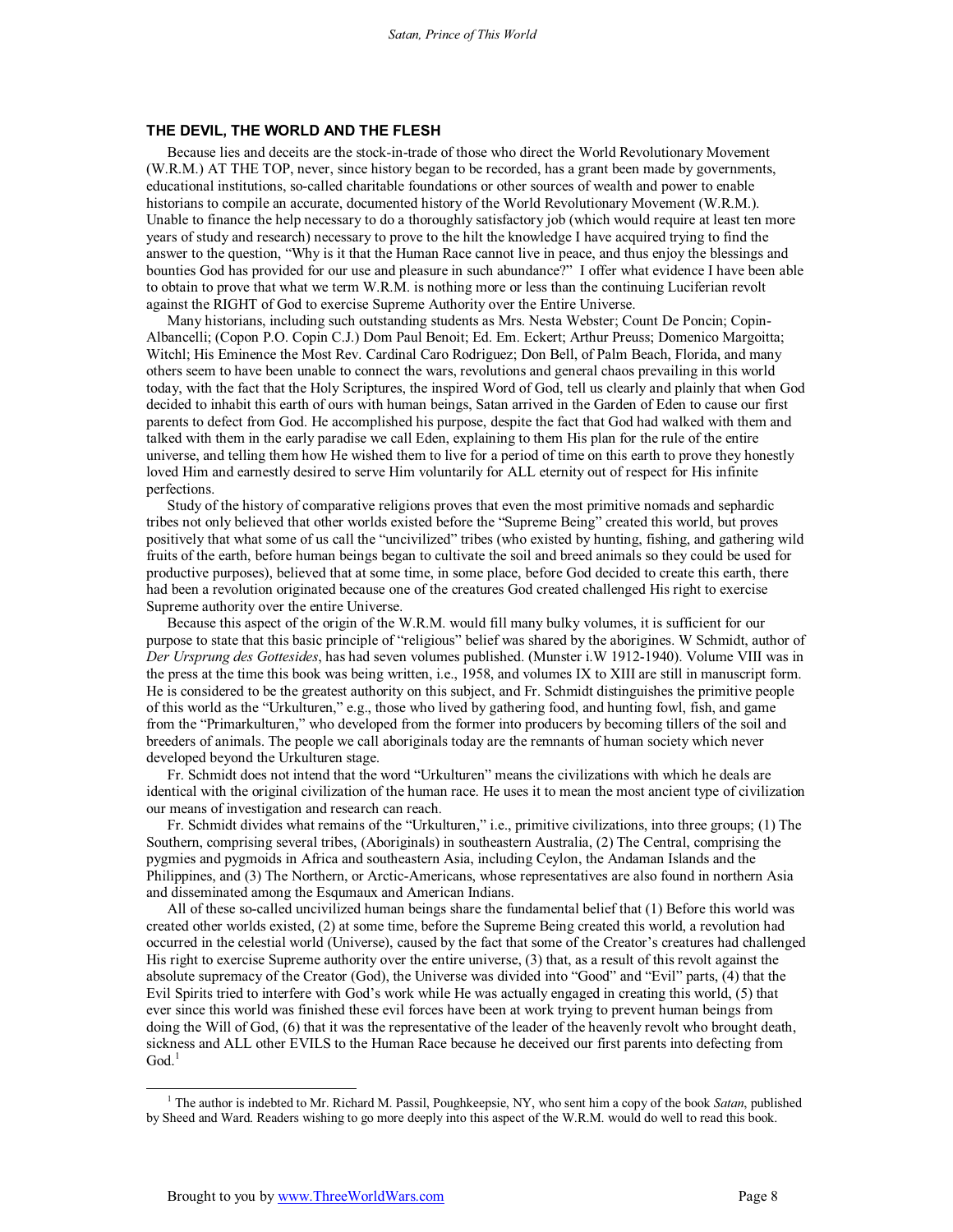Each group of descendants of the Urkulturen, who have survived without contact, until very recently, with so-called civilization, has its own particular belief regarding HOW the leader of the evil spirits, whom we term "The Devil," tried to interfere with God while in the act of creating this earth. Each group has had its own particular way of informing its children HOW and WHY the devil brought death, sickness, wars, and other tribulations to the human race. But all agree that the Devil was, and still is, the "ADVERSARY" of God, the Supreme Being who created the heavens and the earth.

According to the Algonquins of the north-central part of California, the Devil comes on the scene when the Supreme Being has almost finished the work of creation. He tries to appropriate something of the work for himself. According to Algonquin mythology the Devil often appears in human form, and because he brought death to this world God turned him into an animal which they named the Coyote.

In "News Behind the News" I published evidence which strongly indicates that Satan cursed our first parents to defect from God, causing Eve to indulge in "perversions" of sex, on the promise that if she accepted his advances and followed his advice, he would teach her the secrets of procreation, thus making her and Adam the equal of God in power. I pointed out that the Luciferian Creed teaches that Satan initiated her into the pleasures of sexual intercourse. We used the word "perversions" in the sense that what the Devil taught Eve in regard to sex and sexual behavior were practices contrary to sexual relationship as God intended should exist between a man and his wife.

While reading the book *Satan*, we found that other people, accepted as authorities, quoted evidence and opinions which support the belief that perversions of sex did enter into bringing about "the fall of man and subjecting him to death."

Certain ministers and priests wrote me to say that the assumption that Satan had physical intercourse with Eve is utter nonsense because Satan is a pure spirit and therefore incapable of indulging in sexual intercourse with a human being. As to these arguments I agree with the old woman who said, "Everyone to his own liking" as she kissed the cow.

In the book *Satan* while discussing the "Adversary of God in Primitive Religions," Joseph Henninger, S.V D. says that the Wintum tribe of California refer to God, the Creator, as "Olelbis" and to the Devil as "Sedit." According to the mythology of the Wintum tribe, Olelbis desired that the members of the human race should live together as brothers and sisters; that there should be no birth and no death, that life should be agreeable and easy, and the purpose of life should be to rejoining Olelbis in heaven and live with him for all eternity. To satisfy the hunger of the human body, Olelbis created a species of nut which has no shell and falls off the tree when it is ripe (this species of nut or fruit is still a staple item of the Wintum's diet). Olelbis ordered two brothers to build a paved road from earth to heaven to facilitate the tribe's reunion with their Creator. But Sedit appeared on the scene and persuaded one of the brothers that it would be better to engage in sexual intercourse and procreate the human species. The one persuaded by Sedit argued the other into agreement, so both defected from Olelbis and joined together to destroy the road they were building to heaven.

Sedit, horrified when he finds he has brought death to the human race and must die himself, tries to escape his fate. He makes himself a mechanism of boughs and leaves (a plane), by means of which he hopes to fly to heaven. But he crashes and is killed. Olelbis looks down from the heights of heaven and says, "See. The first death! From henceforth (all) men shall die."

According to the mythology of the Yakuts who live in the northeastern extremity of Siberia, in the beginning the earth was entirely covered with water. Ai-tojon (The Supreme Being) saw a bubble from which issued a voice. A!-tojon asked the Voice, "Who are you? Where do you come from?"

The Voice replied, "I am the devil. I live on the earth that is under the waters."

Ai-tojon says: "If that is true, bring me a bit of it."

The devil dived and brought up some earth. Ai-tojon took it, blessed it and then laid down on it, and rested on the waters. The devil tried to drown him, but the more he pulled and tugged to overturn the raft God had made of earth, the larger it grew, until to his amazement and discomfort, it covered most of the waters and became this world on which the human race lives today. The mythology of the Tartars of the Altai is very similar to that of the Yakuts, except that their legend says that after Erlik (the Wicked One) had brought up the first earth from the depths and the Creator fashions it into dry land, the Creator orders him to dive a second time and bring up more earth. Erlik determined to do what the Creator did, and brought up two lots of earth, one of which he concealed in his mouth. But it swelled in size until he had to spit it out in order to prevent his choking. The earth he spat out God formed into the mountains and marshes and the waste lands. Then the Creator told Erlik, "You are now in a state of sin. You wanted to do me an ill turn. All men who also harbour evil thoughts shall be your people; but the good men shall be my people."

We hope to prove our point that the division between "Good" and "Evil" started before this world began and was transferred here by the Devil we Christians call Satan.

When Lucifer, working through one of his Princes of Darkness, whom we have named Satan, caused our first parents, Adam and Eve, to defect from God, they and their progeny automatically belonged to Lucifer and remained children of the flesh until they, of their own will and accord, prove they desire to reestablish their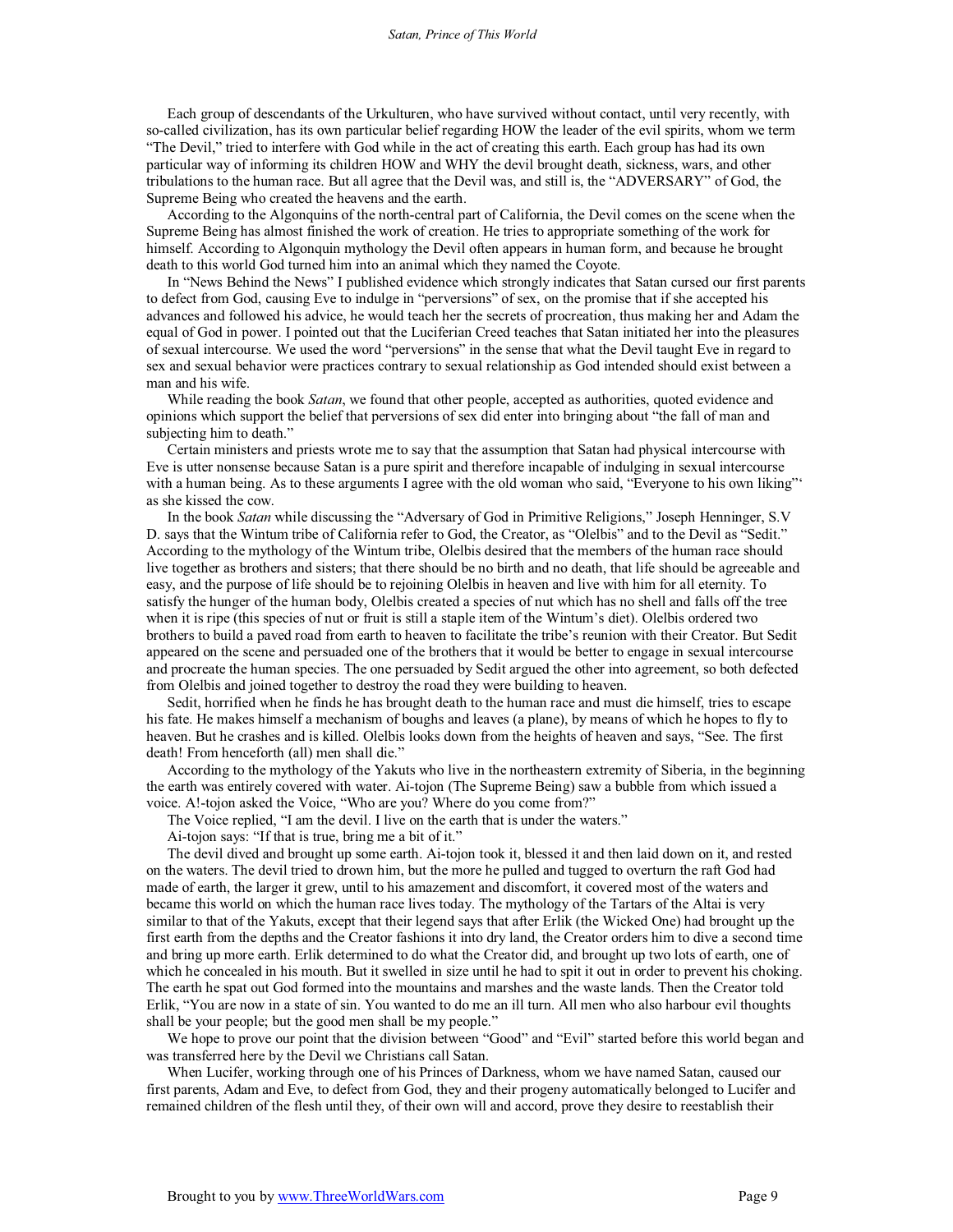friendship with God by being born again spiritually. The manner in which the Luciferian conspiracy, which challenged God's RIGHT to exercise supreme authority over the entire universe, was transferred to this earth in order that the King of Hell might add it, and its human beings, to his domain, will be dealt with in detail further on.

At this point it is necessary to produce evidence to explain what really did happen in that part of the celestial world we call heaven at the time of the Luciferian revolution. This is necessary because the Forces of Evil, which have directed the continuing Luciferian conspiracy SINCE it was transferred to this earth, have caused the TRUTH to be hidden, and made the TRUTH so difficult to obtain, that the average man-in-the-street can't be blamed for knowing little, if anything, about the truth, even though his eternal salvation may depend on knowing these TRUTHS.

The greatest stumbling block the average person has to overcome before he, or she, can understand and believe in the continuing existence of the Luciferian conspiracy is to erase from his mind the false conception of devils, because he has been taught to believe that Devils are hideous creatures, with ugly faces, horned heads, cloven hooves, and forked tails, etc. St. John of the Cross says: "The Devil is the strongest and the wiliest of our enemies, and the most difficult to unmask." St. John says: "The Devil is skillful enough to turn the world and the flesh to his own account (the possession of the souls of men) as his top most faithful acolytes." This saint says that the Devil caused the ruin of a great multitude of religions which set out on the life of perfection.<sup>2</sup>

The reason most human beings mentally picture the Devil as a hideous, deformed, abominable creature is because artists have caricatured him as such in order to bring us their conception of ALL that is evil and horrible. In doing this they did the human race (probably at the instigation of the Devil himself), a great disservice.

Theologians of the early Christian church, and those of the Catholic and Protestant Churches in more modern times, agree that the Devil is a very different type of creature from what most people believe. This misconception of what the Devil really is, must have resulted from the Devil's own cunning and guile, and from his ability to make human beings do his will.

According to the Holy Scriptures, the creature who challenged the RIGHT of God the Creator to exercise supreme authority over the entire Universe was Lucifer. Lucifer was so named because he was and still is the brightest and most intelligent of all God's creatures. His name is "Prince of the Dawn," "Holder of the Light." He is a pure spirit. As such he is ageless and indestructible. He has abilities and capabilities beyond the understanding of the human brain. He uses these for selfish and evil purposes.

The Holy Scriptures tell us that because of "pride," i.e., his inflated ego and false belief in his own perfections, he led the revolt against the supremacy of God, and because of his power and great influence, he caused ONE THIRD of the brightest and most intelligent of the heavenly host to join him in rebellion. If telling the truth shames and confounds the Devil (Lucifer), it is my own opinion, as confirmed by St. John of the Cross, that, due to the Devil's wiles, none of the numerous Christian denominations teach their congregations sufficient of the TRUTH regarding devils and fallen angels, of which there are in existence multitudes who wander through the Universe, including this planet, seeking the ruin of souls.

Humanity has been brainwashed into accepting mental restrictions in this matter until today, even the vast majority of those who profess to be Christians believe only in some sort of mythical supernatural evil spirit whom we call Satan, and a personal good spirit we call our guardian angels. Millions outside the Christian religion refuse to believe there is a celestial world, and devils, and angels. Many modernists claim that belief in the supernatural is a sure symptom of insanity.

But if we are to understand the W.R.M. we must know, and believe that even the very lowest choir of angels consists of multitudes of pure spirits, each possessing more perfections than the next in that substantial way. To complete this first hierarchy we must mount through the numerous multitudes of the Archangels, and then go on to the even greater multitudes of the Principalities. There is still the second hierarchy consisting of the Powers, Virtues, and Dominations; and the third hierarchy consisting of the Thrones, the (cherubim, and the Seraphim. Of this whole galaxy of heavenly beings created by God, Lucifer is the greatest. He stood at the very peak of God's created perfection.

There are many things God has not as yet permitted the human mind to understand. We are on this earth on trial. We have been given an intellect and free will to decide for ourselves whether we wish to love and voluntarily serve God for all eternity or literally go to the Devil. If we knew all that has happened since Lucifer led the revolt against the supremacy of God there would be no test. By Faith, the teachings of the Scriptures, the Prophets, and Christ, we must believe and accept TRUTH which are beyond the comprehension of our human

 $\frac{1}{2}$  On page 2 of *Pawns in the Game* we stated that most, if not all religions, started out on a more or less uniformly high level, in which the worship and love of God ... formed the basic principle. "I have been severely taken to task because of this statement, but from what St. John of the Cross has to say, it would seem that I am in good company".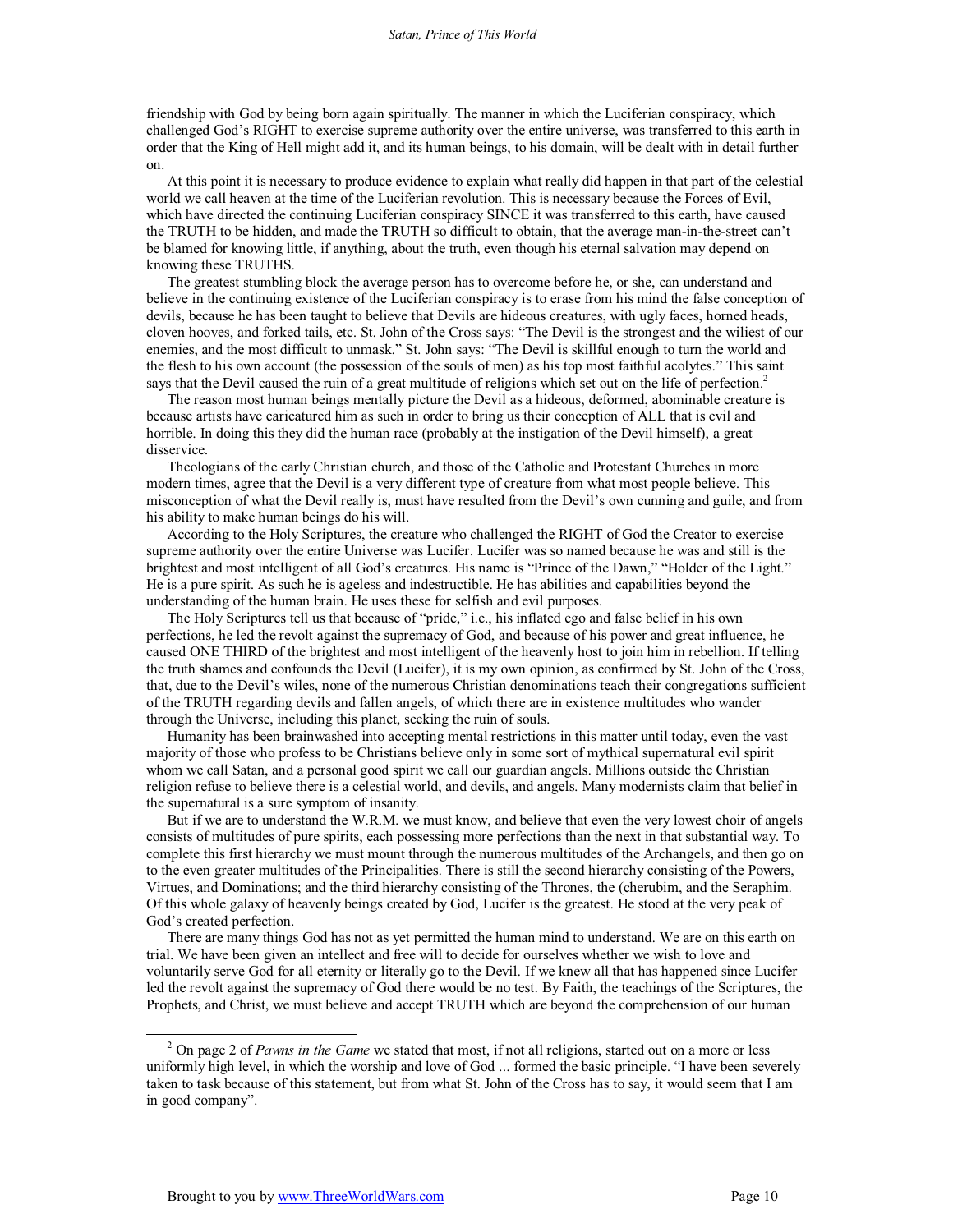minds to understand. We must exercise HUMILITY instead of PRIDE. Those who remain humble, and believe, will see God. Those who become proud, and inflate their egos, until they lose all sense of their own littleness and limitations will go to the devil.

It would be impossible for the average human being to even begin to surmise why Lucifer "Fell from Grace," and WHY he defected from God, and influenced so many of the heavenly host to join him in rebellion if it were not for the fact that the Scriptures teach us that God, when He created both angels and human beings, gave them the sovereign will to do as they pleased.

It would seem logical to suppose that if God had NOT given His creatures an absolutely FREE WILL He wouldn't have obtained much satisfaction from His creation. God's pleasure, it would seem, is derived from the love of His creatures who remain loyal, faithful, and true, voluntarily, out of respect for His infinite perfections.

Thus we see the truth in the old saying, "The greater the pride, the greater the fall." Lucifer's pride caused him to fall from his pinnacle of greatness. He was second only to the actual God-head. His defection caused him to become ruler of that part of the universe we term Hell. The fall of Lucifer proves that all angels and all human beings can become evil if they so choose. The foregoing is intended to enable the average person to understand, and believe, that since the heavenly revolution was ended by St. Michael, the Archangel, the Universe has been dominated by two supernatural POWERS. God rules over those of His creatures that remain loyal to Him, while Lucifer is King of the regions of darkness, and rules the multitudes who voluntarily defect from God and join him in rebellion.

The next big stumbling block which prevents the average person accepting the TRUTH that the Luciferian conspiracy was transferred to earth in the Garden of Eden, and has continued here ever since, is the fact that the Scriptures don't explain clearly on what grounds Lucifer challenged the RIGHT of God to exercise supreme authority over the entire Universe. None of the great theologians has ventured to declare a definite opinion on this matter.

Knowing only too well the truth of the old adage, "A Fool will rush in where angels fear to tread," I still feel it my duty to express my own opinion on this all important matter, arrived at after many years of concentrated thought and study.

If God bases His plan for the rule of the universe on the premise that Lesser Beings can be taught to know Him, love Him, and to wish to serve Him voluntarily for all eternity out of love and respect for His own infinite perfections, then it seems reasonable to suppose that Lucifer challenged God's Right to exercise supreme authority over all the Universe on the grounds that His plan was weak and impractical. If this is so, then obviously Lucifer's ideology must be based on the premise that MIGHT is RIGHT, and rule must be totalitarian.

Considering that one-third of the highest and brightest of the heaven host joined him voluntarily in rebellion against God, it seems also reasonable to suppose that Lucifer founded the further totalitarian principle that beings of vastly superior intelligence have the RIGHT to rule those less gifted.

In other words, God's plan is to derive pleasure and glory from the love and service voluntarily given him by His creatures who remain loyal despite the lies, deceits, and temptations to which they are subjected by Lucifer's Satanic agencies, while they are undergoing their period of trial. The Luciferian ideology is that all lesser beings must be forced to obey supreme authority by application of absolute despotism. Therefore, we would seem entitled to believe that we now are faced with the same alternatives on earth. Those who favour totalitarianism are determined to enslave those who favour freedom and voluntary service.

When I investigated the hidden, as well as the public life of Albert Pike, I learned the following facts which throw a great deal of light on my belief that we are experiencing on this earth similar conditions which accompanied the Luciferian revolution in heaven. I find plenty of passages in the Holy Scriptures to support my contention that the Luciferian conspiracy will end here on this earth, EXACTLY as St. Michael ended it in heaven. If this comes true, those souls who remain loyal and faithful to God Will join him in heaven, and those who defect from God will join Lucifer in Hell.

According to the Luciferian doctrine as expounded by Weishaupt and Pike, Lucifer, the greatest and most intelligent of the heavenly host, challenged God's "right" to exercise authority over the entire Universe on the grounds that only a totalitarian dictatorship could ensure permanent peace and prosperity by forcing ALL lesser beings to obey the edicts of the Supreme Being by use of absolute (Satanic) despotism.

Further, the Luciferian doctrine teaches adepts in the highest degrees of Grand Orient Lodges, and the Councils of Pike's New and Reformed Palladian Rite, that God had two sons. They refer to God the Creator, as Adonai, or Adonay. They identify His sons as Satan and St. Michael the Archangel. They claim that Satan accepted the Luciferian ideology because he considered it more practical than his Father's plan for the rule of the Universe. The Luciferian theologians claim that Satan is the elder brother of St. Michael. They admit that St. Michael, whom they term "the upstart," and "Le Parvenu," did cause Lucifer to be cast out of heaven. But the Luciferian doctrine also claims that by this very act Lucifer was elevated to become God of that part of the Universe we commonly designate as HELL, and that he is therefore the equal of Adonay. Students must never forget that words are only a means used to explain certain sets of circumstances or to designate some person, or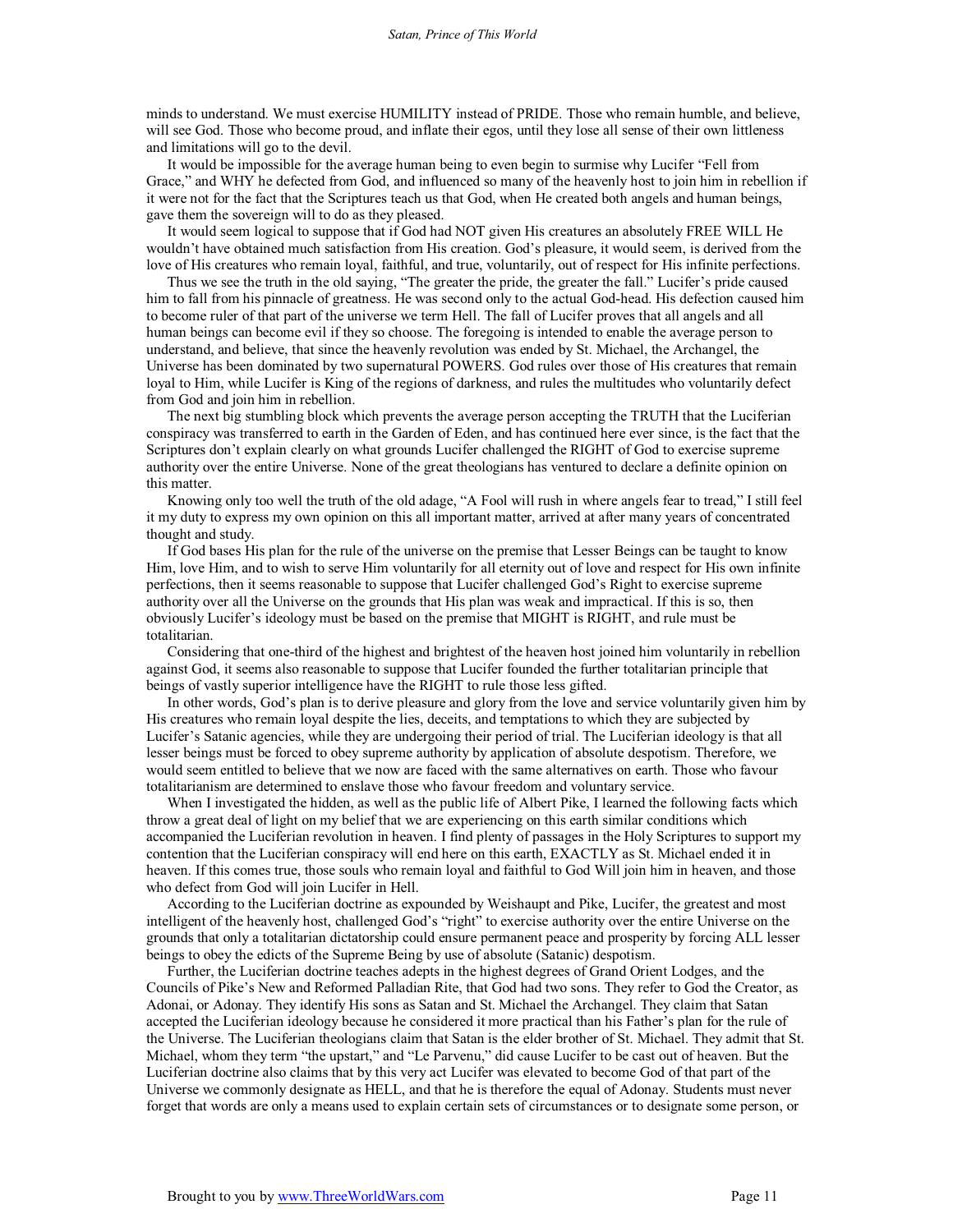place, or thing. Thus it is that hundreds of tribes, races, and nationalities use hundreds of different names to designate exactly the same God, the same Devil, person, place, or thing. For this reason we will discuss what some words in general use REALLY mean when considered in their relationship to W.R.M.

UNIVERSE. Means the totality of existing things, including the earth, the heavenly bodies, and all else throughout space. Thus we see that the Universe includes Heaven and Hell, as well as this earth. HEAVEN. The abode of God; the supernatural beings we call angels, and the spirits of the righteous who enter heaven after death terminates their period of trial here on earth, and/or on other planets.<sup>3</sup>

In studying the W.R.M. we must never forget that this earth is in itself an infinitesimal part of the galaxy of planets and stars we call the solar system. It is still more important that we remember that the solar system is an infinitesimal part of the Universe. On a clear night we can see with our naked eye thousands of galaxies of solar systems far larger, and greater than our own. Each has its sun, each its planets and stars. Each sun exercises perfect control over its subordinate bodies. When we realize that far beyond reach of our eyes there are millions of other solar systems, many of which scientists declare are bigger than anything we can see, then it becomes possible to begin to realize the greatness of the Creator of all these worlds regardless of whether they be earths similar to ours, or what we term celestial worlds.

The point we must understand and remember is that the word HEAVEN means that part of the Universe in which supernatural beings we call angels, and the spirits of these who have PROVED they wish to love, honour, obey, and serve God voluntarily, reside for all eternity. Heaven is a place of bliss, the pleasures and joys of which are beyond the capacity of the human mind to comprehend. Christ told us, "My Father's house (heaven) is a place of many mansions (worlds)." He told us also that he went from our humble abode (earth), to prepare a home for us.

The Scriptures devote a great deal of space to events connected with the Heavens. It is sufficient for our purpose therefore to say that the Scriptures and Jesus Christ are our authority for saying here that there are seven heavens, the dimensions of which are also beyond the comprehension of the human mind. That should be a comforting thought to people who think, even if they don't say, of their early associates, "If I thought Himmie Jones was going to heaven I'd quit trying to get there." These people need not worry. God's creation, and His plan for the rule of the Heavens is perfect. You won't be crowded; you won't have to associate with those who are incompatible. Conditions will be happy, peaceful, joyous, and all sufficient for our heavenly natures.

HELL. Is that part of the Universe in which Lucifer and the angels who defected from God at the time of the heavenly revolution, reside, together with those who defected from God during their period of trial served on this earth, and possibly in other parts of the Universe.<sup>4</sup>

The Holy Scriptures tell us that Lucifer is a pure spirit. Thus he is indestructible. He must live on for all eternity. The Scriptures also tell us that there is a judgment immediately after death, and a final judgment.

 $\frac{1}{3}$  $3$  It is a matter of interest to note that when Pope John XXII was a young priest, he wrote articles in which he stated his firm belief that he did not believe that the souls of ALL human beings saw God during the immediate judgment which takes place after it is released by death. These writings proved to be a bone of contention amongst the Church's theologians, and after the writer was made Pope he called together a special Council of those he considered to be the most learned Elders of the Church. They ruled against him, and he accepted their ruling because he had never made his personal beliefs the subject of a Papal Bull, or to declare such a belief was to be the dogma and part of the teaching of the Church over which he presided.

This throws a great deal of light on the general public's idea of Papal infallibility. The Pope is considered infallible only when, after consultation with all his advisors, long periods of contemplation and prayer, asking for the spiritual guidance of the Holy Ghost, he makes a definite ruling on a question of Faith or Morals. Such a pronouncement then becomes Canon Law, and must be accepted by all those who wish to remain members of the Roman Catholic Church. Such a pronouncement in recent years was belief in the fact that Mary, the mother of Jesus Christ, was taken into heaven body and soul, and now occupies the seat of the highest of the angels who defected from God at the time of the heavenly revolution. But a Catholic can still hold his own opinion regarding his soul seeing God immediately after death, or when it attains the necessary spiritual perfection to deserve the Beatific Vision. 4

The frantic efforts being made at this period of the world's history to conquer space is primarily to find out if forms of life similar to our own exist on other planets. The Satan icly-inspired men who direct this probing into the hidden parts of God's Universe are attempting to do and to find out things which God didn't intend us to do or find out until revealed to us by Him. One would have to draw heavily on one's imagination to interpret the present research into atomic energy for destructive purposes, as being the work of those who believe in God as opposed to Lucifer. It appears pretty obvious that those who direct and finance atomic research out ofpublic funds seek knowledge of outer space which they don't intend to share with the general public unless it will serve their own totalitarian plans to do so. But it is comforting to know that even the Devil will hang himself if given enough rope. It would appear to me that those who do the Devil's work on this earth are coming very close to the end of their tethers, i.e., the ropes with which they will hang themselves.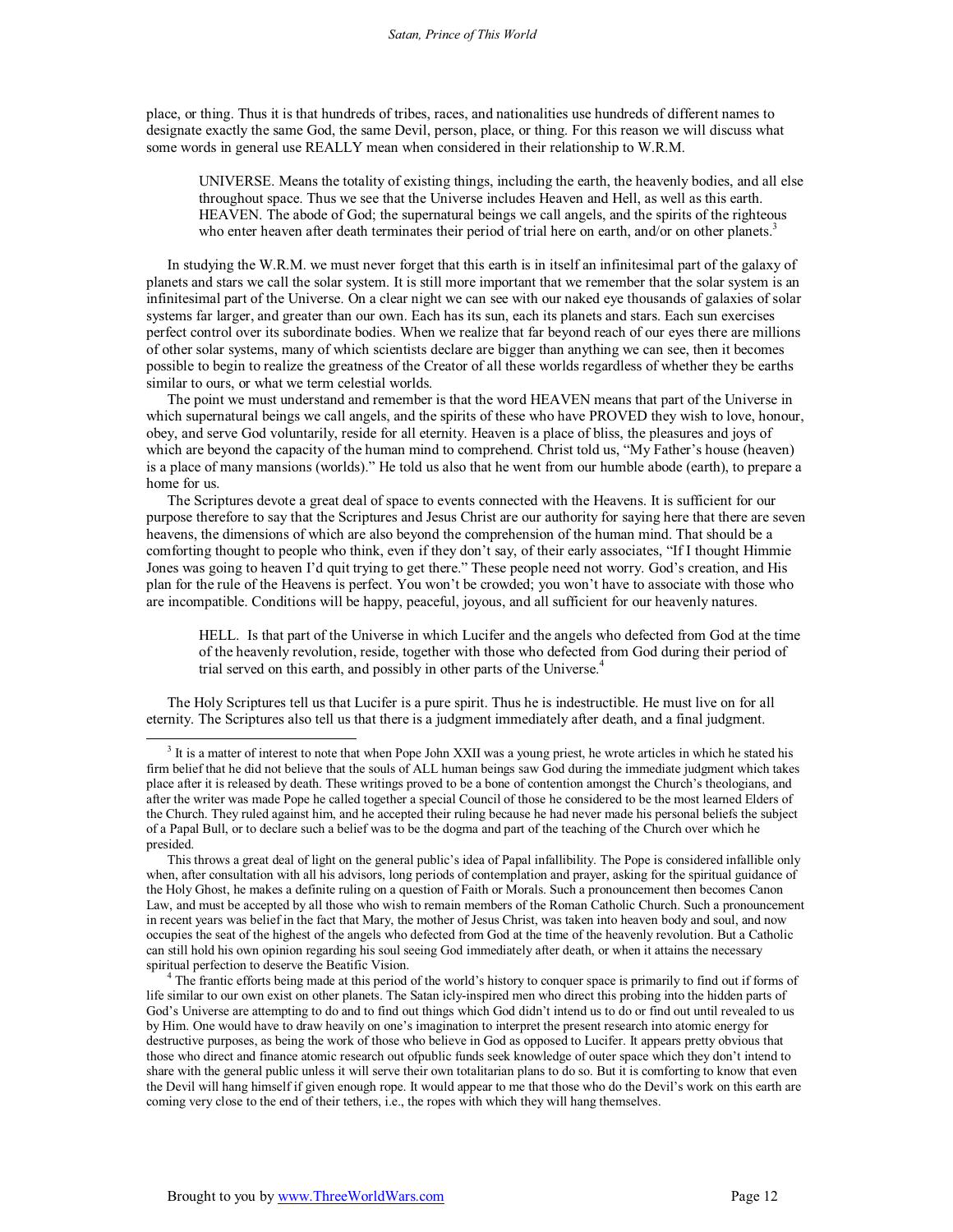According to Revelations it is after the Final judgment that ALL the creatures God has made will be separated into two camps. Those referred to as the "Sheep," will go to Heaven, while "The Goats" will go to Hell where Lucifer will reign for all eternity.

The Scriptures inform us that Hell will be a place where the totalitarian rule of Lucifer will be one of utter chaos and confusion. We are told that everyone will hate everyone else, because all in Hell will realize that they were deceived by Lucifer and his agents into defecting from God. The flames of Hell, which burn but do not consume, consist of the knowledge that those who are damned have lost the love and benefits, the joys and companionship of God for all eternity.

LIMBO AND PURGATORY. Many who profess the Christian religion don't believe that there are any in-between places where souls may serve a further period of trial or purification after termination of the period of trial on this earth in order to prove that they deserve the Beatific Vision. They are perfectly entitled to their own opinions on this matter. My personal opinion is that the Scriptures indicate that there are other worlds on which spirits undergo further periods of trial to decide their ultimate and final fate. The fact that absolute knowledge regarding this matter has not been revealed to human beings is a blessing. If we all knew that there were intermediary stopping off places before we arrive in heaven or hell as our final destination, we might not try hard enough to earn our eternal reward while on this earth. It would seem logical to suppose that those who serve God as nearly perfectly as is humanly possible, will go to heaven when they die. It is just as logical to suppose that those who serve Lucifer to the best of their ability while on earth will join him in hell when they die. The vast majority of people don't seem to be able to realize that upon this earth there are considerably more people who serve the Luciferian Cause than there are trying to put God's plan for the rule of the Universe into effect upon this earth.

LUCIFER This greatest of all the angels, created by God, challenged his Creator's RIGHT to exercise supreme authority over the Universe and all on and in it, yet he is mentioned only once in the Holy Scriptures. Isaiah 14:12 (King James Version). There are two other places where it seems reasonable to suppose the words used refer to Lucifer. Those are Luke 10:18 and Rev. 9:1-11.

The Holy Scriptures' lack of revelation regarding WHY Lucifer challenged the supremacy of God, and the fact that in the Holy Scriptures Lucifer is identified with Satan, makes most people believe that Lucifer and Satan are one and the same supernatural being. Study of the secret writings of men, who have at various periods of history directed the W.R.M., definitely prove that those who direct the W.R.M. AT THE TOP are Luciferians. Letters of instruction dealing with Luciferian doctrine and dogma have from time to time fallen into the hands other than intended while being circulated for instructional purposes, between those who direct AT THE TOP and their immediate subordinates. In my humble opinion, the revelations concerning the Luciferian doctrine and conspiracy are just as much "Acts of God" as are the revelations and inspirations which make the Holy Scriptures the inspired and revealed Word of God. I believe that because God (Adonay) is just and Merciful, He intended that all His creatures on this earth, whom He put here to work out their own eternal fate, should know every detail regarding both sides involved in obtaining possession of our souls for all eternity.<sup>5</sup>

Study of the W.R.M. indicates that it is very important to decide whether or not Lucifer and Satan are one and the same supernatural being. Search of the Holy Scriptures will not reveal a definite ruling. The most famous theologians who have lived since Christ, have shied clear of making a definite pronouncement on this particular question. But men who have directed the W.R.M. AT THE TOP are very definite in their belief that Lucifer is God, the equal of our God (whom the Luciferians refer to as Adonay). They claim that Lucifer is the "Holder of the light," "The God of Goodness," who struggles for humanity against Adonay, the God of Darkness and Evil and ALL wickedness. Albert Pike, who worked out a military blueprint of wars and revolutions which he calculated would bring the Luciferian conspiracy into its final stage upon this earth, stated definitely in his letters to fellow conspirators, that Satan, although Prince of this world, is definitely inferior and subordinate to Lucifer.<sup>6</sup>

 $\frac{1}{5}$ <sup>5</sup> While we recognize the truth that the Devil (Lucifer) is the "Father of Lies," as told to us by Jesus Christ; and the Synagogue of Satan (S.O.S.), who direct the Luciferian conspiracy here on this earth, are sons of the Devil, and masters in the art of deception, I still maintain, however, that a great deal of truth can be learned from the secret writings of men who were the High Priests of the Luciferian Religion in their day, because they never intended that their pronouncements on this all important subject should fall into hands other than intended. As will be proved in other chapters, many men have directed the ceremonial and dogmatic executives of the Synagogue of Satan and the Luciferian religion since Weishaupt died in 1830. They include Moses Hofbrook and Albert Pike of the United States of America; Mazzini and Lemmi of Italy, and, most recently, Alister Crowley of England. 6

 $6$  Pike and his direction of the Luciferian conspiracy are dealt with fully in other chapters.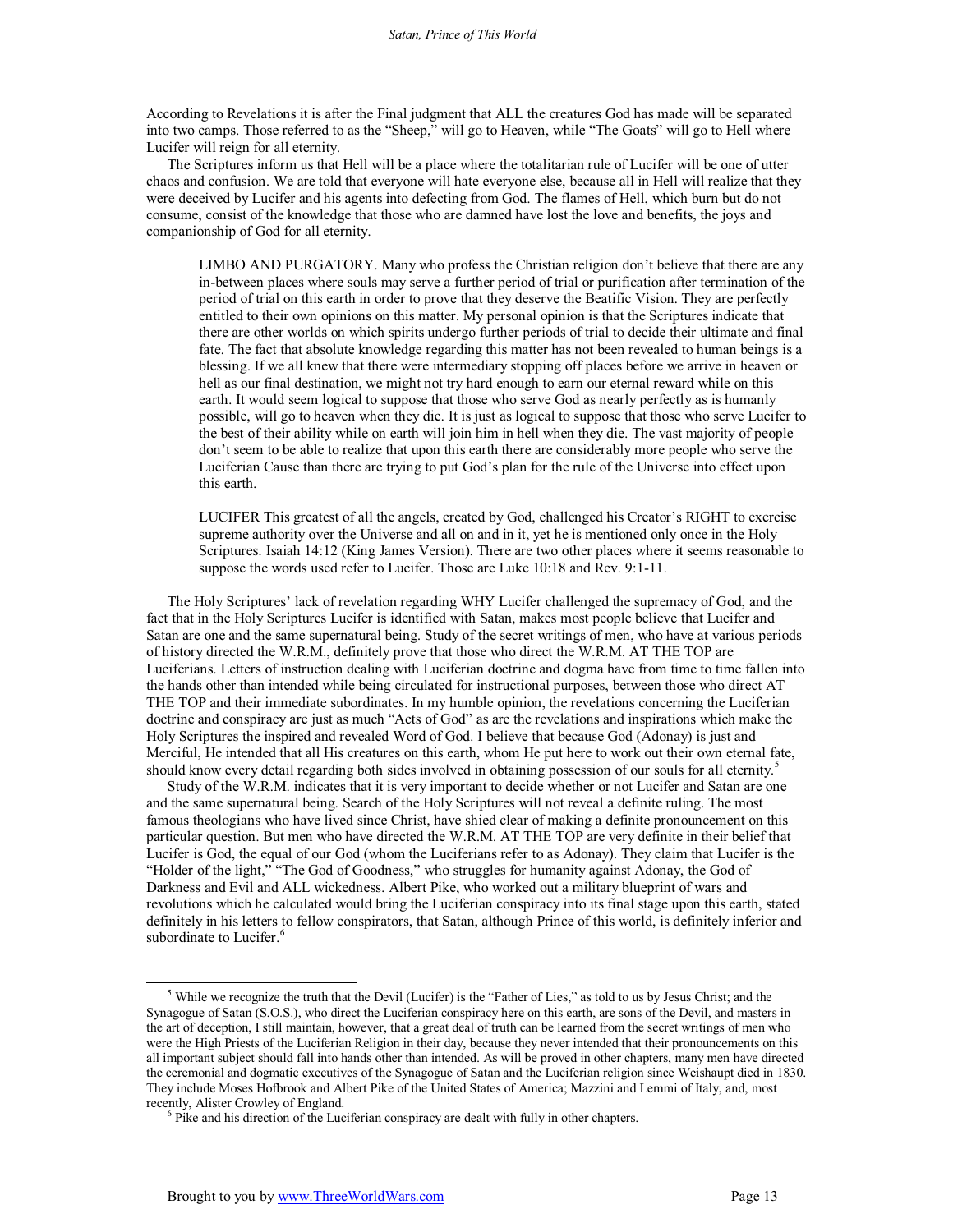SATAN. The Scriptures use the word Satan quite often and tell us about his evil purpose and works. He is, as the word implies, the adversary of God. Satan is invariably associated with Lucifer. Most Christians accept the fact that Lucifer and Satan are one and the same supernatural being commonly referred to as the Devil. Those who have directed the Luciferian Conspiracy upon this earth have been very definite in pronouncing the doctrine that Lucifer is God, and Satan his "Prince of the World." There is Scriptural support for the belief that there are five or more other worlds over which Lucifer placed "Princes," and several others, in addition to claiming that Satan is the eldest son of God (Adonay), and the older brother of Jesus Christ, also claim that Jesus Christ is one and the same person as St. Michael the Archangel. They claim that when God decided to inhabit this earth Lucifer made Satan "Prince of this world." This claim is confirmed partially by the Scriptures, which refer to Satan as Prince of this world. John 14:30,16:11, Eph. 2:2.

The Luciferian doctrine teaches that Satan, using human agents, developed the Luciferian conspiracy so well that God (Adonay) decided to send St. Michael to earth in the form of Jesus Christ, to halt the conspiracy as he done in heaven.

Those who worship Satan as "Prince of the World," and Lucifer as God of the celestial world, claim that Christ failed in His earthly mission. They claim that when Christ refused to accept the overtures of Satan, his betrayal and death were arranged in such a manner that the Romans acted as judge and executioners for the S.O.S., while the High Priests used mob psychology to make the Jews reject Christ as the Messiah and then to assume the guilt for His crucifixion. Study of history indicates very strongly that those who have directed the Luciferian conspiracy upon this earth have made it their special business to make as many Jews as possible defect from God, reject Jesus Christ, and have used them to serve the purposes of the High Priests of the Synagogue of Satan, which Christ Himself informed us, is composed of "Them who say they are Jews, but are not, and do lie."

The Synagogue of Satan have hated the Jews from their beginning because God wished them to carry His banner here on earth. The S.O.S. warped the Jews' knowledge of God's wishes while they were in captivity in Babylon. They have since warped the Gentiles' knowledge of Christ's wishes in this regard also. It is because the Synagogue of Satan hated the Jews, and had treated them so badly in trying to obtain control of their minds while they enslaved their bodies in captivity, that Christ told us His mission here on this earth was to release both Gentiles and Jews from the bondage of Satan and his Satanic agencies.

In my opinion the agentur of the Illuminati who put out the Synagogue of Sataris propaganda and lies, have deliberately hidden from general knowledge many things which would prove that it was the members of the Synagogue of Satan who caused the prophesies regarding Christ's betrayal and death to come to pass. Judas and the Jews were only instruments they used to accomplish their diabolical purpose, and then cover their own guilt by placing it on the shoulders of the Jews who, unfortunately, because of lies and deceits, have been made to wear that cloak of guilt ever since.

It must be admitted that the betrayal of Jesus by Judas was real and disastrous, particularly as it affected Christ's efforts to convert the Jews and release them from the bonds with which they have been bound by the Synagogue of Satan. But why is it that so many ordained ministers of Christ's religion preach that God intended that the Jews should bring about the death of His Son, our Lord and Saviour? Why do they make the members of their congregation believe that Christ surrendered himself meekly to His fate in order that the prophesies of Scripture might be fulfilled? My study of this phase of history gives me an entirely different view of what really happened.

The Holy Scriptures tell me that Christ knew what was to happen. He went about His Father's business by day because He knew that because of His popularity with the masses the authorities would not dare arrest Him during the daylight or in public. The Scriptures say that Christ hid Himself at night. This proves that, despite His prophetic knowledge of what was to come, he in no way acted to bring about fulfillment of the prophecies.

The absolute contrary to general belief appears to be the truth. Christ exposed Judas' treacherous intentions, obviously in the hope that such denunciation would defer him from committing such an abominable crime which would lead him to suicide and eternal damnation. Christ condemned Judas precisely because his betrayal was to prove disastrous. His career was cut short at the very beginning of His mission. It is interesting to speculate on what might have happened regarding history since then if Christ had been allowed to live another fifty years. It is a strange thing that those who serve the Synagogue of Satan seem to live almost invariably into their eighties. Here we have the most outstanding example of those who direct the Luciferian conspiracy making human beings serve their diabolical purpose; God knew what would happen, but He didn't want it to happen. Christ knew what would happen, but He didn't want it to happen. He even prayed to His heavenly Father in the Garden of Gethsemane, and begged to be saved from His pending fate, but at the same time Christ did as many of us have done since. He said, "Not my will, but Thy Will be done."

I believe it was the Synagogue of Satan who plotted, financed, and directed the betrayal, trial, and crucifixion of Jesus Christ, and used Judas as their tool, and caused the Jewish mob to assume the guilt for their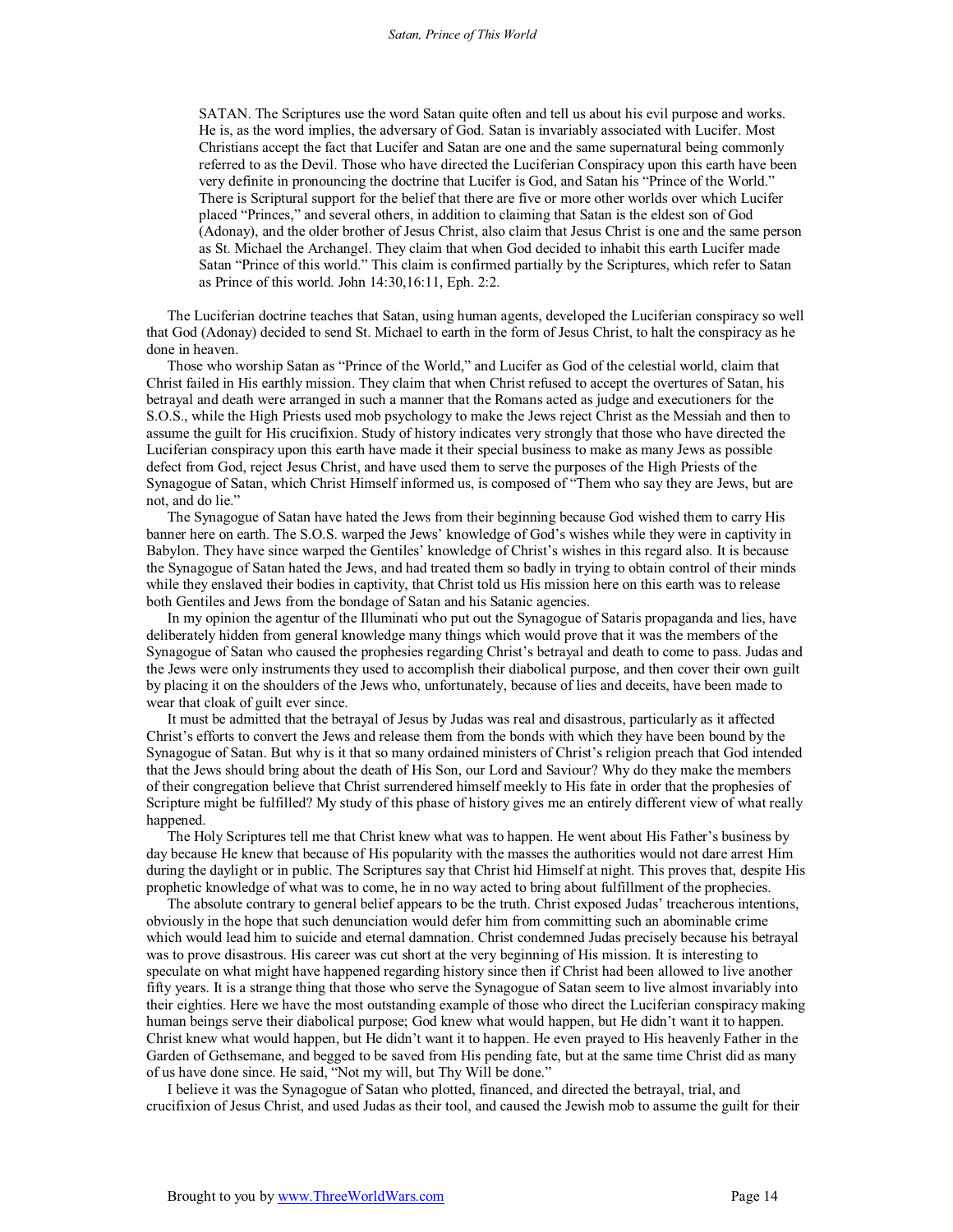sin against God, and crime against humanity, in order that they could retain the hold which Christ Himself told us He had come to earth to break.

What the Synagogue of Satan, those who, as Christ told us, "are them who say they are Jews, but are not, and do lie," did was to make it possible for them to use the Jews as tools, agents, and whipping boys from then to the present day. Tell this truth to the Jews as well as to the Gentiles, and perhaps the course of history may be changed sooner instead of later. What happened to Christ nearly two thousand years ago has been celebrated as a Luciferian and Satanic victory in every Black and/or Adonaicide Mass ever since. The horrible, revolting ritual claims that the Synagogue of Satan defeated Christ's mission to earth by bringing it to an early and sudden end, when they were able to engineer His betrayal, conviction on false charges, and death. I can find no mention of this as a Jewish victory in the documents I have studied which deal with this aspect of the Luciferian conspiracy.

Those who direct the Luciferian conspiracy AT THE TOP have also encouraged and even financed anti-Semitism, and used it to serve their secret plans and diabolical ambitions. But they have also deceived Gentiles into serving their diabolical purposes in exactly the same way. It is utterly ludicrous to say the W.R.M. is a Jewish plot designed to give the Jews ultimate control of the world, because study of the Luciferian plot proves clearly that ALL forms of government and religion are to be destroyed in the final stage of the Luciferian conspiracy, so that when "No power or cunning can prevent us, we (the high priests of the Luciferian religion) shall crown our leader King-Despot of the entire world."

According to the writings of those who have directed the Luciferian conspiracy, their purpose is to enslave ALL Lesser human beings absolutely, physically, mentally, and spiritually, and force them to accept the Luciferian ideology by application of Satanic despotism. This being a fact, those who claim that the W.R.M. is a Jewish, Roman Catholic, Communist, Nazi, Masonic, or any other kind of conspiracy, talk utter nonsense, because evidence in this book will PROVE HOW the conspirators intend to destroy all forms of government and religion.

As far as our investigations have gone, the evidence indicates that those who have directed the Luciferian conspiracy secretly, have always masqueraded as champions of another established religion. We have the Luciferian who headed the Jewish Sanhedrin during Christ's mission on earth; we have Weishaupt, who taught Canon Law by which the Christian missionary efforts were governed in his day; we have Albert Pike-who was head of the Masonic religion (for Masonry is a religion), in his day, etc., etc.

GOD. The Supreme Being, Creator of the heavens and the earth (Universe). God is known as Jehovah, but this form of address dates only since 1518. The name given to God by the human race in pre-Mosaic times was Jahweh, sometimes spelled Yahweh, meaning Creator. God the Creator is also known as Elohim. But it is interesting to note that after Moses had been given the Commandments by God the fact that they forbade any person to take the name of God in vain caused the religious leaders of the Jews to substitute the word Adonai or Adonay. This is the word used by the high Priests of the Luciferian Creed when making any pronouncement or defining any dogma.

PROTOCOLS. The word means original written draft of a plan designed to achieve a definite objective. The protocols of the Luciferian conspiracy were written as soon as human beings had mastered the art of putting their thought and intentions regarding the future, on parchment, or other suitable material, so they could be preserved for the information of those who came after them. The Luciferian conspiracy (to prevent the Human Race from putting God's plan for the rule of the Universe into effect upon this earth so that a totalitarian Luciferian dictatorship may be imposed on ALL Lesser Beings in the final stages) has constantly been revised and modernized, BUT NEVER CHANGED. It has been revised and modernized so that those directing the conspiracy can take full advantage of rapidly changing social, economic, political, and religious conditions, and also to take full advantage of the advances being made in applied science. Men who refuse to give God credit for their superior intelligence invariably become Satanists, and as such, serve the secret plans, and further the diabolical ambitions, of those who direct the Luciferian conspiracy.

This TRUTH is made abundantly clear in the writings of both Adam Weishaupt and Albert Pike. They say that when the Luciferian conspiracy is finally imposed on what remains of the Human Race, the King-Despot will be served by a FEW millionaires, economists, and scientists, who have been proven to be devoted to the Luciferian Cause, assisted by sufficient soldiers and police (the United Nation's International Police?) to enforce the will of the dictator upon the masses (Goyim). All the Goyim, without exception, are to be reduced to the state of human cattle by a process of integration on an international scale. After the human race has been turned into a vast conglomeration of humanity, breeding will be limited to types and numbers considered sufficient to fill the requirements of the State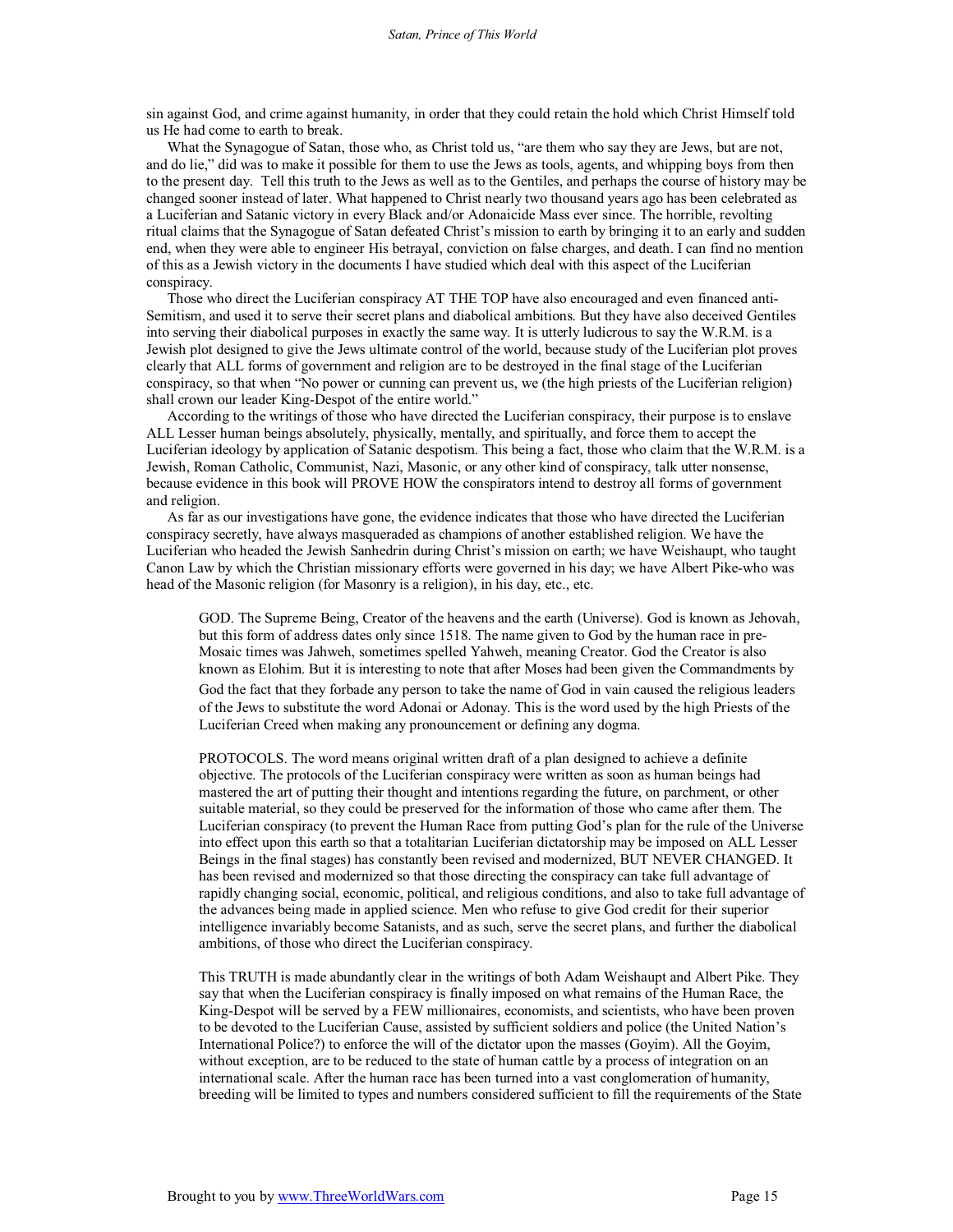(God). Artificial insemination will be used to accomplish this purpose. Less than \$% of the males, and 30% of the females, will be selected and used for breeding purposes.

The purpose of this book is to expose the conspiracy designed to accomplish these diabolical purposes. We explain how the conspiracy has been developed, until today it is in its semi-final stage. WE then tell what will happen if the TRUTH regarding the existence of the continuing conspiracy against God and the Human Race, isn't made known far and wide, as quickly as possible. The Scriptures promise that if we make the TRUTH known to all the people of all the remaining nations, the (knowledge of) Truth will set us free from the bonds of Satan with which we are being more and more securely bound as the years roll by. Satan is still Prince of this world. Our task is to shorten the time when the prophesies related in Revelations are brought to pass. It is our duty to bind Satan by making his evil plans known, so that he may be cast back into Hell for a thousand years (as foretold in the 20th chapter of Revelations), and so hasten the day when Satan again breaks his bonds and brings chaos, tribulations and further abominations to the people of this earth. It is then that God will intervene for the sake of the Elect. These things will not come to pass until people who consider themselves the Elect PROVE they are sincere. In order to prove our sincerity we must, in my humble opinion, become DOERS of His Holy Will, and not HEARERS ONLY, of His Word. I feel that mass action can shorten the days of our tribulation. If we parents have any true paternal affections, we must think of the welfare of the future generations also.

Revelation tells us that when Satan escapes from Hell he will introduce abominations the like of which the world has never known, and will never know again. Of this period Mark 13:20 says that if it were not for the intervention of God on behalf of His Elect, "there should no flesh be saved." St. Matthew confirms what Mark says in Chapter 24, verses 3 to 32.

Like many others who have tried to find out who causes wars and revolutions, and why, I groped around in the Red Fog of Luciferian propaganda for many years. I gathered together thousands of pieces of evidence. I traced down hundreds of clues all over the world. At one time and another I blamed selfish Capitalism, Communism, Nazism, and political Zionism. Others I consulted were equally convinced that one or another of these evil forces were the SECRET POWER that worked behind the scenes of governments, and made them adopt policies which ultimately forced them into wars and revolutions. Some blamed the Roman Catholic Church; others Freemasonry; still others Judaism, the World Federalists, Bilderbergers. But when I used the Holy Bible, the inspired Word of God, to test the truth or fallacy of each piece of evidence, I began to realize the TRUTH. That TRUTH is that the Luciferian revolt against the right of God to exercise supreme authority over the entire universe was transferred to this earth in the Garden of Eden. It has continued to develop here ever since until it is now in its semi-final stage. Those who have directed the conspiracy have used every guile and form of cunning to set sections of the human race against each other, by dividing them into opposing camps, then arming them, and making them fight over one issue or another. When I considered how those who were enemies in one war were allied in the next; how Capitalists financed alleged "Workers' Revolutions;" how those who call themselves Jews, but are not, and do lie, sacrificed just as many of the lesser Jewish) brethren as was necessary to serve their own diabolical purposes; how devilish propaganda divided millions of Christians into opposing armies, and made them fight and kill each other off by the tens of millions, without anyone engaged having the slightest personal animosity towards the other; then I became convinced that the Holy Scriptures are the inspired Word of God, and that Jesus Christ carne on earth to warn us of the existence of the Luciferian conspiracy. He lived, suffered, and died in order to make known the truths which will release us from the bonds of Satan so we can enjoy eternal happiness with His and our Heavenly Father. It is up to us now. We can accept or reject the truth. (John 8:32)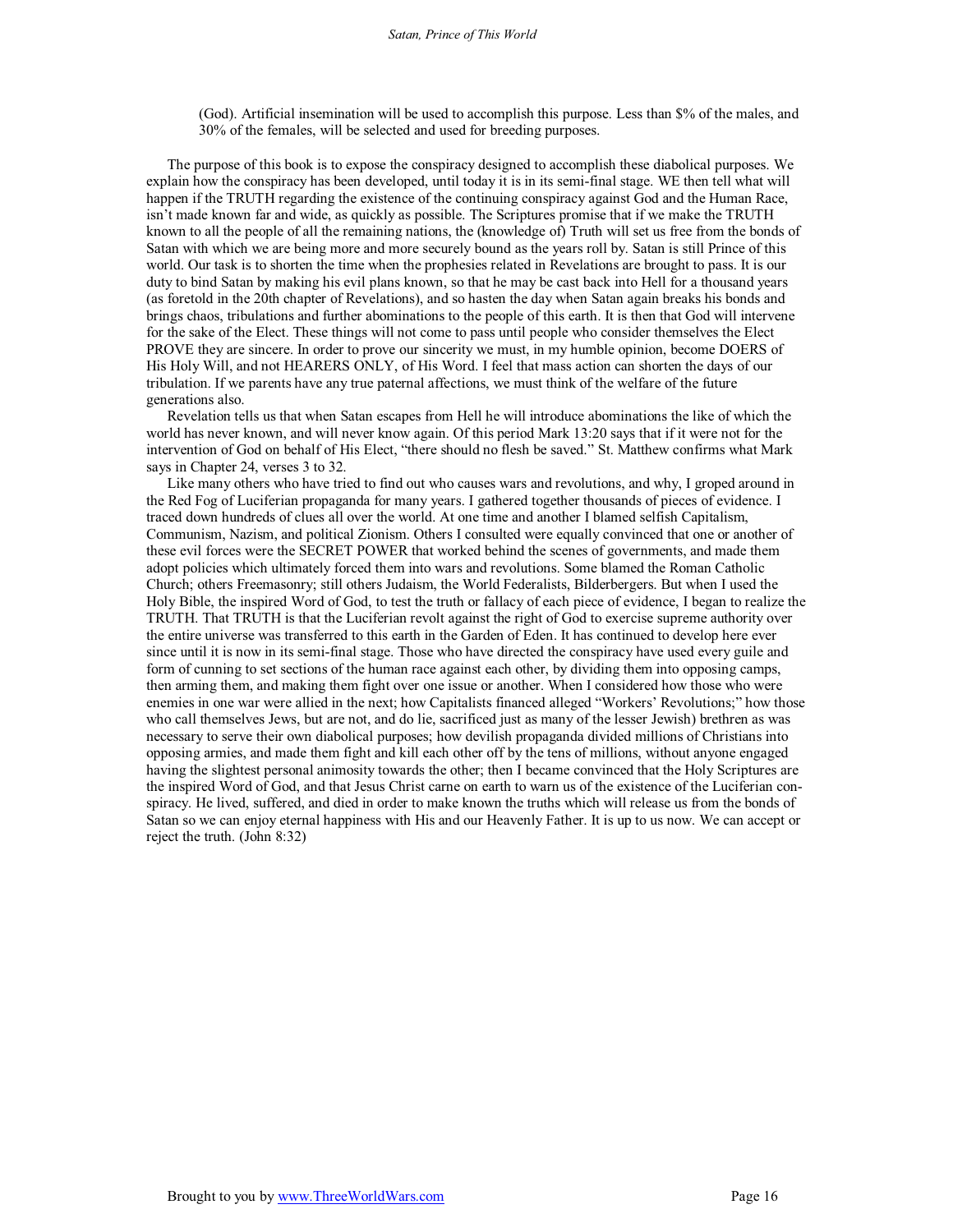#### **HOW THE W.R.M. WAS TRANSFERRED TO EARTH**

We have seen that primitive people believed in a supreme being whom we refer to as God. They believed in an evil adversary whom we call Satan because he tried to interfere with God's creation and with His creatures which inhabit the earth. The Bible tells us that, at a much later date in the world's history, the Hebrews thought of the Heavens as concave, above a flat earth, supported on pillars, erected on foundations. (2 Sam. 22:8, Prov. 8:27-29) They believed that there are seven heavens inhabited by varying grades of superhumans, the highest Aravoth, being reserved for God. St. Paul tells us he was caught up into the third heaven. (2 Cor. 12:2)

The Scriptures don't tell us much regarding what happened in heaven after Lucifer and his fellow rebels had been cast out; nor are we told definitely WHY God decided to create this earth on which human beings decide their eternal fate. But God did give us an intelligence so we can reason things out for ourselves. If He hadn't done things in this way we wouldn't have been subjected to much of a test, which is obviously designed to make each individual *prove* whether or not he honestly and sincerely desires to love God and serve Him *voluntarily* for all eternity.

Interesting light is thrown on this subject by several theologians who make reference to the fact that the cause of Lucifer's revolt against God could have been jealously aroused when God announced it to be His intention to create human beings and give them the chance and opportunity to develop into the highest ranks of the celestial beings. But it would appear more logical to assume that God came to His decision to create this world and populate it with human beings AFTER St. Michael had suppressed the Luciferian revolt.

This reasoning opens a line of thought which could lead us to believe that God is infinitely merciful, as well as just, and therefore created the world (worlds) and populated it, or them, with human beings because He did not hold all who had joined Lucifer in revolt equally guilty. It doesn't seem unreasonable to suppose that God decided to give those angels He judged to have been deceived into joining Lucifer, another opportunity to decide for themselves whether they wished to accept Him as their God and supreme authority, or Lucifer. This theory could explain why there is a definite affinity of a spiritual entity with each individual body. We commonly refer to this entity as the soul, and associate it with our personal guardian angel.

Carrying this theory to its logical conclusion, it would seem reasonable to suppose that God intended to place human beings on earth by a method of birth that prevented their having knowledge of other worlds beyond what He decided to reveal to our first parents personally, and to future generations through His prophets and the Scriptures. We are told that He did walk with Adam and Eve in the Garden of Eden, talking with them, and explaining to them His Holy Will and His plan for the rule of the Universe which He wanted to be established on this earth, as related in Genesis.

This being true, our first parents had first hand knowledge of God; His wishes; His plans and intentions for them in the future.

He promised that if they respected His wishes and obeyed His commandments, they would, after a period of trial, rejoin Him in Heaven and live forever in perfect happiness. The Scriptures confirm that part of primitive man's mythology which says God made living easy for them by providing for their needs. Then again, it is possible, as some theologians claim, that the correct explanation is that God created this world and inhabited it with human beings, into whose bodies He "breathed" a soul, in order to give them the opportunity to fill the vacancies left in Heaven after Lucifer and those members of the Heavenly Host who joined in his revolt, were cast into Hell. They teach that God creates an individual soul for each individual body.

If this is the case, then it is also probable that there are as many worlds as there are many choirs of angels, and that each world is inhabited with human beings which compare in intelligence with the fallen angels they are designed to replace in Heaven. If this is so, it does not seem unreasonable to suppose that our spiritual advancement, or deterioration, could be progressive as well as immediate, after the death of our mortal bodies.

Millions of human beings believe in reincarnation. It could be that this belief originates with the knowledge that God's heaven consists of seven levels; that God's angels were made up of many choirs of varying degree, and that angels of lesser degree advance from one heaven to another. If this is so, it would appear that God intended human beings to exist in various degrees, and also intended that those on the lower plane could, by application, diligence, and attention to spiritual matters, advance themselves to higher levels on earth and higher degrees in heaven. This is what rugged individualism really means, and rugged individualism is what the enemies of God are determined to destroy. Obviously human beings can, and do, deteriorate spiritually until they reach the stage when they are engulfed in Hell. This line of thought would offer some explanation to references made to Limbo, Purgatory, and the fact that Christ, after His resurrection, descended into some part of Hell, where He released souls who were waiting their redemption.

If God created human beings to fill the gaps made by the apostasies of the fallen spirits, then it is logical to assume He wants us to prove definitely that we wish to know, love, and serve Him voluntarily for all eternity. If we develop this line of thought to its logical conclusion, then it is our spiritual condition, when we emerge from the struggle going on in this world for the souls of men, which will determine whether or not we are considered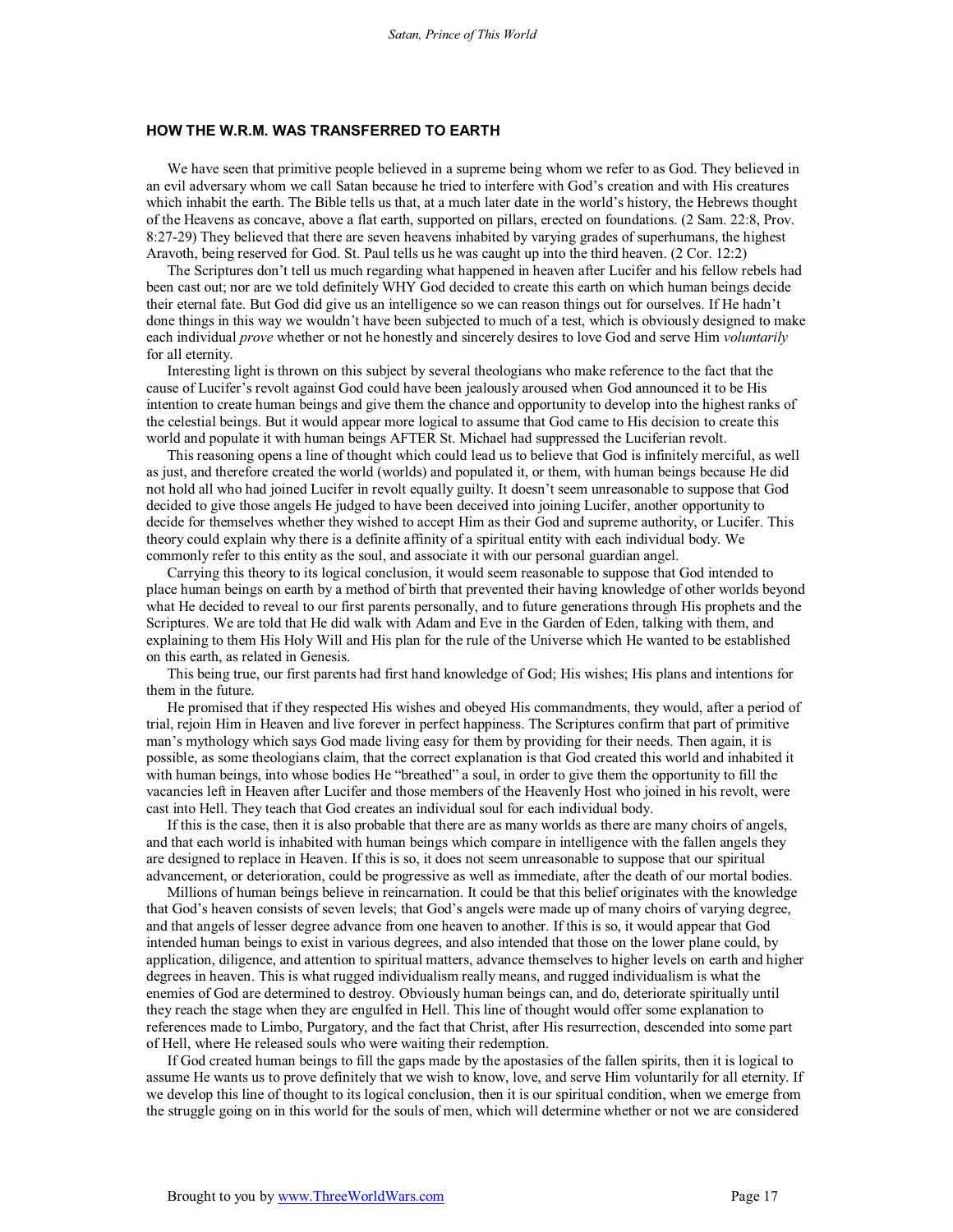"of the Elect" or "of the damned." Reference in the Scriptures to the "immediate" judgment at the moment of death, and the "final" judgment, when a definite division of the Universe is made into Heaven and Hell, would indicate that there are intermediary places where souls could be tested further until they have definitely decided their eternal fate. There are a number of theologians who maintain that the Elect of the human race are absorbed into the very hierarchy of the angels, into the ranks of the Cherubim and Seraphim, and all other orders. The theologians to whom I refer believe that "The Elect of the human race will not be only the outside fringe of the spirit world, but will, on the contrary, be the shining stars in every one of the spirit planes." This line of thought seems to be supported by St. Luke in Chapter 20, verse 36: "Neither can they die any more; for they are equal unto the angels, and are the children of God, being the children of the resurrection." As Abbot Anscar Vonier O.S.A. stated in his treatise on the Angels: "We are not concerned here directly with demonolgy; our scope is a more consoling one. Whatever height a fallen angel may have occupied in the scale of being, it is possible for the grace of God to raise man to that height, so that even the throne vacated by Lucifer himself may become the congenital inheritance of some holy soul." The learned Abbot say further: "It is possible for the grace of God to raise man to that height." I feel it would be better to say, "The grace of God, used as He intends it to be used, can enable man to raise himself to such a height of spiritual perfection that it is possible for a human soul to occupy the vacancies left by the highest of the fallen angels."

Every 'living soul' knows that God did give us an intellect and the unrestricted use of our wills. If God hadn't intended to put us to a test there would have been no sense in His allowing an 'adversary' to oppose His plans, ridicule His wishes, and try to wean us away from God so that we could be possessed by Lucifer, the King of the Empire of Darkness, whom we commonly term the 'Devil.' Study of the opinions expressed by early Christians, and later by both Catholic and non-Catholic theologians, provides evidence which supports the reasoning set forth above. We find that several make reference to the fact that Lucifer and his followers expressed the lustful desire to have sexual relations with, and physical control over, the bodies of human beings God planned to create. Quite obviously they could have developed such desires only as the result of their rebellion against the supreme authority of God the Creator in order that they might foul up His plan to have human beings fill the gaps their rebellion had caused in the choirs of angels.

Several early Christian theologians believed that the fallen angels lusted for the people of this world. St. Augustine claimed that the perverted and depraved interpretation of sexual relations adopted by the human race at the instigation of Satan, are contrary to God's purpose and intention. He calls this conscupiscence.' It would therefore seem logical to suppose that if 'concupiscence' is contrary to God's will it was introduced by Satan to help further the Luciferian conspiracy upon this earth. The above opinions are based on the authority of the Book of Enoch. But these opinions have been ruled 'in error' by the more modern theologians. St. Thomas, and the decree of the Council of Trent claim that because all angels (those who remained loyal and those who defected from God), are pure spirits, it is impossible for them to lust or have sexual relations with human beings. Again, on the other hand, there is evidence in the records of exorcism, practiced by ordained ministers of the Christian religion, which claim that victims released after having been possessed by devils, claimed they had been physically possessed sexually.

Be that as it may, we know that God did create this earth. He did inhabit it with human beings. We are told that we are made in His own image and likeness. Because there are so many degrees of bodily form and shape, a human being's likeness to God must of necessity relate to its spiritual entity, which we call the soul. The Scriptures support this conjecture. They tell us that until our first parents defected from God, and chose to accept the advice of Satan, their bodies shone like the sun because they were illuminated with the light of sanctifying grace. This spiritual illumination departed with the committing of what we term 'original sin.' But whatever happened in this regard, it is definitely established that our mortal bodies have their spiritual entities. To believe otherwise is to be atheistic.

We now come to the point in the world's history where God's adversary is named Satan. He caused Eve to defect from God. She afterwards persuaded Adam to join her in rebellion. Without stressing the point of HOW Satan deceived Eve into defecting from God, it must be apparent to most thinking people that perversion of sex definitely entered into the deception.

By perversion of sex we mean that Satan taught Eve how to use sexual relations to gratify animal passion and carnal desires. Study of this phase ofthe Luciferian conspiracy would indicate that God intended sexual intercourse to be a holy union between a man and his wife, entered into for the purpose of creating another human being into whom God could infuse a soul because He desired to have an opportunity to fill one of the vacancies left in Heaven as the result of the Luciferian rebellion. There must be some merit to this line of thought, otherwise there would not be such a clash of opinions regarding the use of contraceptives and so-called planned births. If there isn't merit in this point of view, why is it that those who work to prevent God's plan for the rule of Creation being established on this earth are secretly determined to replace God's plan for the reproduction of the human race by artificial insemination practiced on an international scale,

The teaching of Christ and many Scriptural quotations tell us that God made human beings greater than the angels in as much as he gave them the power to reproduce their kind according to His Will. The waste of human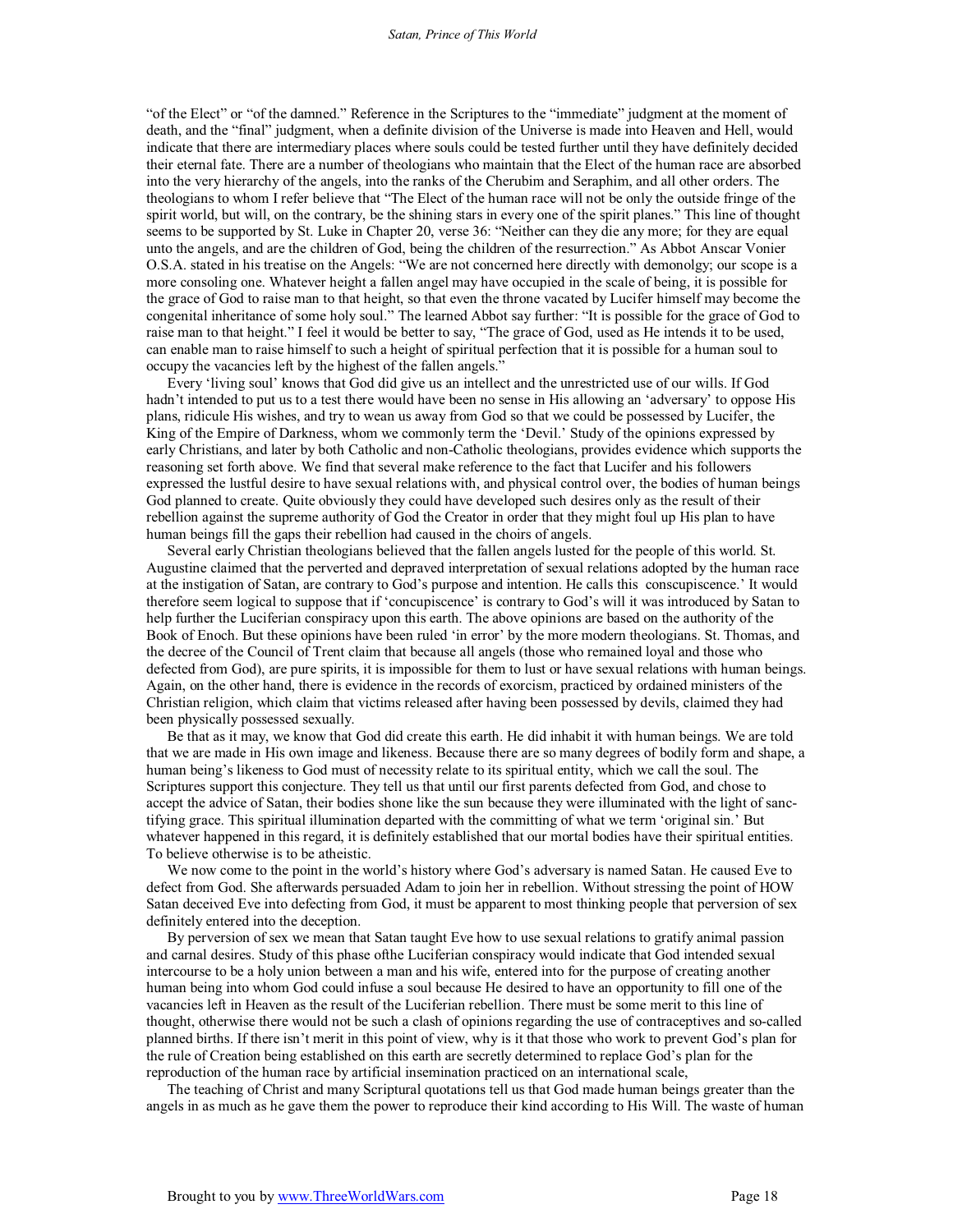seed is condemned over and over again. Every sensible human being knows that because God is God, i.e., the Supreme Being, Creator of Heaven and Earth (the Universe), He could, if He wished, have prevented Lucifer interfering with His plan to create terrestrial worlds and human beings, but if He had done so, we would have been subjected to no real test. Without wishing to be presumptuous, it seems reasonable to suppose that God obtains His pleasure from His marvelous creation out of love and fidelity given Him by those, both angelic and human, who remain staunch, loyal, faithful and true, despite all the evil machination of the Devil, and his angels, who wander through this world (and probably others), seeking the ruin of immortal souls.

In order to understand these things we must understand the facts concerning "Spirit tutelage." The word "tutelage" is used to mean "guardianship" and/or "instruction." Spirit tutelage is a divine ordinance. It permits man to be influenced by Good and Evil spirits who have the power to put 'thoughts' into our minds. Temptations are what we term "Evil" thoughts. Temptation by evil spirits is not a "divine ordinance." It results from what theologians call "the permissive providence of God." If the human race were not subject to "evil" influences as well as "good," there would be no purpose in God having given us an intellect and free will. The intellect enables us to analyze the thoughts which enter our minds. We make a decision. Then, by use of our free will we make our bodies put the decision of the mind into action.

The most frequent question asked by people in all walks of life concerning this very important matter is "If God is GOOD, then why does He permit evil? If God loves the Human Race, WHY does He permit even innocent people to suffer the tribulations of wars, revolutions, sickness, etc.?"

Experiences in two wars and three revolutions taught me the answer to these questions. FIRST-I believe that it is God's intention to fill the gaps in heaven resulting from the fall of angels of many degrees from Grace with beings, including human beings, who positively and definitely PROVE by the nature of their prayers and works, the manner in which they deal with temptation; and the way in which they stand up under conditions of physical, mental, and spiritual stress, that, regardless of what happens to them on this earth, they still wish, with a burning and constant desire, to VOLUNTARILY love and serve God for eternity. This belief is justified in Matt. 10:28; Luke 12:4; II Kings 7:4; Ps. 44:22, etc., etc.

I base this explanation on the further belief that God, being the Creator of the totality of the Universe, can derive happiness only from the love, loyalty, devotion, and service given Him VOLUNTARILY by His creatures. He intends that we prove to Him that we have definitely and irrevocably made this decision before He allows us to enter the Kingdom of Heaven. In other words, we decide our own eternal fate.

St. Paul's text, 1 Cor. VI:3, says, "Know you not that we shall judge angels? How much more things of this world?" I take this to indicate that those human beings who come out of this earthly test "With God's colors flying" will be chosen to pass judgment on the fallen angels who used their powers to inspire us with evil thoughts, and deceive us into doing evil things. The fact that the elect put aside temptation and refuse to be deceived, even though the agents of the Devil work great wonders, prove they have won spiritual domination over the forces of evil. They will be permitted to exercise this domination on the day of final judgment.

In 1918, when I was helping remove rubble, resulting from a German air raid on West Hartlepool, England, to rescue an infant whose cries came from the dark interior of the collapsed building, I learned the answer to the second half of the question. As we worked I heard the anguished mother cry, "If God is ALL GOOD how can He permit such evil?-How can He allow innocent little children to suffer? Why does He punish me so? I have tried to love Him and serve Him."

As I worked, the answer came to me. Half an hour later we reached the baby. It was alive and uninjured. It was lying alongside the grandmother on a mattress on the floor inside a cupboard made by enclosing the space under the stairs which led from the ground floor to the upstairs rooms. The grandmother was dead.

When the baby was placed in its mother's arms, I asked her if I might accompany her. Friends standing by had offered her shelter. She gave me permission.

Over the cup of tea (the provision of which is an absolute necessity in time of joy or sorrow with the English people), the mother hugged her infant to her breast and murmured, "Oh God, forgive me. How could I have doubted your infinite Goodness?" I placed my hand on her arm and said, "God doesn't will that we, His creatures, suffer the abomination of war. Wars are a punishment humanity afflicts upon itself because the majority have obstinately and persistently refused to do His Will, obey His Commandments, and put His plan for the rule of the Universe into effect upon this earth." We punish ourselves because we permit Satan to remain "Prince of this World."

This line of reasoning I honestly believe to be the TRUTH. The incident I record here happened in April, 1918. Another World War and many revolutions have been fought since. The W.R.M. is directed AT THE TOP by the Synagogue of Satan to further the secret plans of the High Priests of the Luciferian Creed. It is they, human beings, diabolically inspired by the spiritual forces of darkness, who foment wars and revolutions, and in doing so they confirm the words spoken by Christ Himself when He said of the S.O.S., "Ye are sons, of the Devil, whose lusts ye shall do. He was a murderer from the beginning; etc." Yes, the Devil has been and still is a murderer. Wars and revolutions are his means of committing mass murder. In my opinion we commit a terrible sin when we even think that God wills wars, revolutions, and other forms of abominations. God did not wish our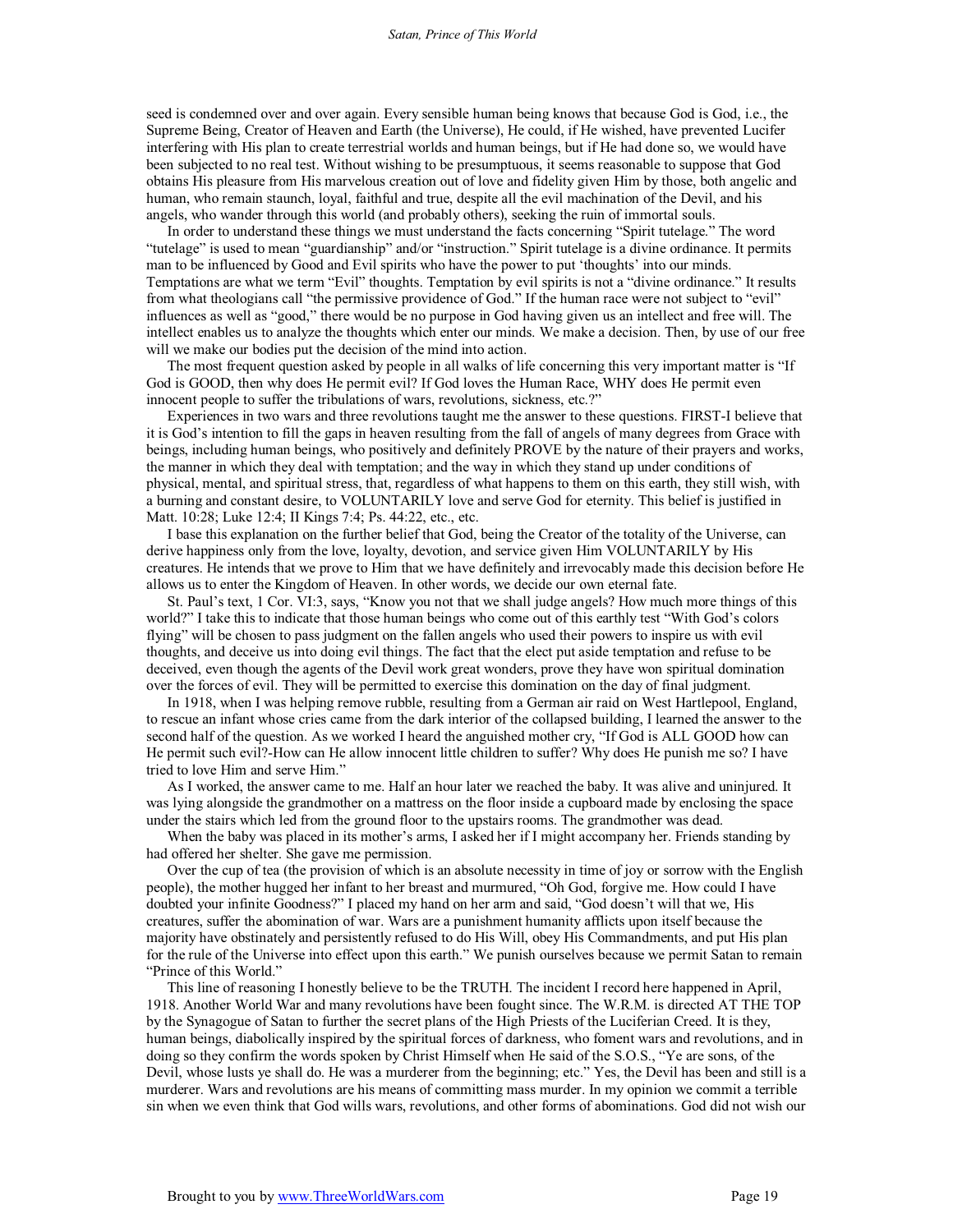first parents to defect from Him. They did so of their own free will and accord. God did not Will that human beings terminate this earthly existence by the death of our mortal bodies. When Adam and Eve sinned they suffered the loss of sanctifying grace. That automatically involved the death of their mortal bodies, *contrary to* God's Will and His original intention.

The same conclusions are correct if applied to physical and mental ailments. While human beings ate meats, fish, fowl, fruits, nuts, seeds,-and vegetables as intended by God they lived healthy lives, and they lived to a ripe old age. If they died naturally, they died of old age, the gradual wearing out of the body's vital organs. It was not until the human race departed from God's Will, in respect to diet, and substituted "the Devil's Brew," consisting of food, drinks, and drugs which satisfy gluttony, the carnal appetite, and arouse lustful thoughts and sensual desires, that ailments of the flesh shortened our life-span and caused physical diseases and mental suffering. Don't take my word for this. In the Scriptures Romans 6:23 tells us, "The wages of Sin is Death." Why do those who plot our subjugation force us to eat denatured foods in this day and age, if it isn't to weaken us mentally as well as physically?

There is another fact that concerns the W.R.M. being transferred to this earth in the Garden of Eden. The Devil, Lucifer, Satan, or however you wish to designate the Secret Evil Power on this earth, which constitutes the "Adversary" to God's Will, occupied this earth BEFORE God created Adam and Eve. Satan was here and ready to tempt Eve, and through her, Adam, when both were still in a state of innocence, and enjoying the Presence and Friendship of God. Man's sin strengthened the hold the Devil had on this world. It did not create it. Theologians as a rule accept this as an "Insoluble mystery." I would like to point out that this fact indicates

 that this world was, and still is, part of the section of the Universe controlled by Lucifer, the Part we term Hell. There seems to be a lot of truth in some old saying, which dates back into antiquity – "This is Hell upon Earth". Human beings still have the opportunity to reunite with God, if they so desire, but the vast majority don't seem to do very much about it. The next question is this: "Are Lucifer and Satan one and the same supernatural being?" For reasons beyond my own comprehension the accepted idea of most theologians is that Lucifer and Satan are one. Yet the same theologians agree that there is evidence for believing that there are several principalities in Hell, each ruled by a supernatural being who is subordinate to Lucifer. Is it unreasonable to suppose that Satan is a different being who defected from God at the time of the heavenly revolt led by Lucifer? Is it unreasonable to suppose that there is a certain degree of TRUTH in the teachings and doctrines of those who expound the Luciferian ideology on this earth. Even admitting that an angel, by reason of being a pure spirit, regardless of whether it is 'Good' or 'Evil,' isn't confined to any geographical limitations, and can use its influence for 'Good' or 'evil' in a dozen different places in less time than is used in the twinkling of an eye, it still seems reasonable to suppose that Lucifer is "King" of all that part of the Universe we term Hell, and Satan is one of his Princes. Does not Christ Himself designate Satan as "Prince of this World?" The conditions existing upon this earth would seem to indicate it is part of Hell rather than a part of Heaven.

If this world is *part* of Hell, then it is reasonable to Suppose that the decision we make here is final. That may explain why He visited here as He did another part of Hell before his resurrection. He redeemed us, but whether we accept His redemption or reject it, it is our own business.

Be that as it may, the fact remains that the Luciferian doctrines what the Holy Scriptures neglect to say on this important subject. Christ made it very clear that Lucifer is the "Father of Lies," and that Satan uses lies and deceits to achieve *their* diabolical purpose. Is it unreasonable to suppose that Lucifer has inspired those who have directed his conspiracy here on earth, to tell only a little of the truth? If this line of thought isn't logical then where did the old saying originate that "Half a truth is more dangerous than a whole lie?"

If Lucifer was at the very top o f the highest heavens, and nest in beauty, power, and glory to God Himself, and if the Luciferian mythology the eldest son of God and older brother of St. Michael, is based on truth, then the many and varied pieces of evidence concerning the transfer of the Luciferian conspiracy onto this earth, given previously, fall into place, and provide an exceptionally clear picture of this phase of the conspiracy.

There are volumes upon volumes of writings which indicate and/or prove that Freemasons are taught that the origin of their secret society dates back to the time of the building of the pyramids. There are just as many volumes that prove that adepts of the Grand Orient Lodges and Councils of the New and Reformed Palladian Rite are taught that their form of Masonry has continued since the fall of Eve. They claim that her seduction by Satan produced Cain and that Cain founded the Synagogue of Satan. This is the teaching which requires members of the lower degrees of the Grand Orient and Palladian Rite to become Satanists.

It is a strange coincidence that most men who stoutly protest they are 100% for God and refuse to accept the idea that Satan is different and subordinate to Lucifer, are supported in this opinion by those who openly acknowledge their allegiance to Satan. Evidence will be produced to prove that it is only when a confirmed Satanist in the Grand Orient or Palladian Rite is initiated into the High Priesthood of the Luciferian Creed, that he is told THE FULL SECRET, and required to accept its Creed, which says, "*Lucifer is God the equal of Adonai* (Adonay) and the worship of Satan is *therefore a heresy*."

General Albert Pike is accepted as the greatest modern authority as far as Luciferianism is concerned. As head of the Palladian Rite he wrote a letter of instruction dated July 14, 1885, and sent it to the heads of the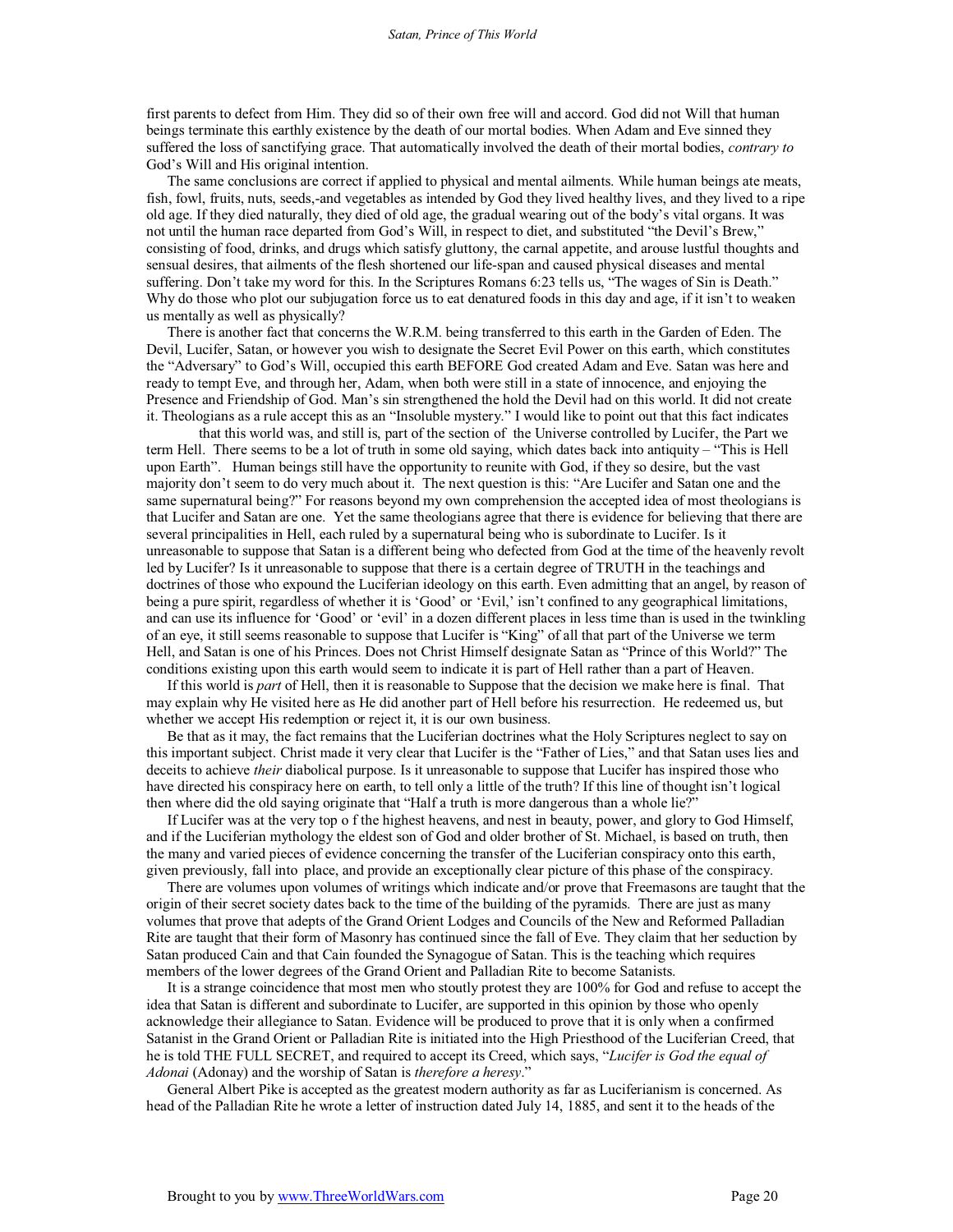twenty-six Councils located throughout the world. In this letter he not only confirmed the belief that Satan is subordinate to Lucifer, but stated that Lucifer is God, the equal of Adonay, and added that Lucifer is the God of LIGHT, the God of GOOD, who struggles for humanity against Adonay the God of Darkness and all Evil.

Pike has been built up by the press of the United States to the point that most Freemasons consider him one of their most illustrious brethren, and one of Americas greatest patriots. But research reveals that Pike lived a double life. Secretly he was a worshipper of Lucifer. Between 1859 and 1889 he rose to be head of the High Priests of the Luciferian Creed.

Lower degree Masons are taught to believe different statements regarding the source of their Secret Society. The fact is that, when they are initiated into a higher degree they are told something entirely different by those conducting the initiation, telling them that as they advance to the higher degrees they are admitted deeper and deeper into the mysteries of the Craft. Not one Mason in a thousand even suspects that, far away above the Scottish Rite of Blue Masonry, and beyond the reach of any except those carefully selected for admittance into Grand Orient Lodges and the Councils of Pike's New and Reformed Palladian Rite, Satanism is practiced. In these secret societies Satan is worshipped as God and "Prince of this World." But above these Satanic Societies, specially selected members of the Synagogue are initiated into the FULL SECRET, which is the final TRUTH as exemplified in the Luciferian Creed, as we have just explained.

The reader may ask, "Why a11 this secrecy?" The answer is that those human beings who have literally sold themselves to the Devil, know that the final success of their diabolical conspiracy against God and His Human Race depends upon their ability to keep their identity and TRUE purpose secret. This book is published to expose their secret and to arouse public opinion so that an end may be put to this conspiracy, and thus bring about the prophesies contained in Revelations, which say Satan shall be chained and returned to Hell and remain there for one thousand years.

In the international lodges of the Grand Orient and Pike's New Palladian Rite, adepts are required to accept as TRUTH, that Masonry really originated with Cain. They are told that Satan, whom they name Ebilis, conferred on the human race the greatest benefaction possible when he defeated God's (Adonay's) plot to keep the knowledge of sexual behaviour, and the secret of procreation, from our first parents. The initiates are told that Ebilis initiated Eve into the pleasures of sexual intercourse, and taught her the secret of procreation, and thus made her and Adam equal in power to God. The initiate is also told that, as the result of the sexual relationship Eve gave birth to Cain, who started the movement (Masonry), and put the Luciferian ideology into effect here as it is in that part of the celestial world over which Lucifer reigns. Thus, where the members of the lower degrees of the Scottish Rite are taught that Hirarn was the father of Masonry, those admitted to the highest degree are taught differently.<sup>7</sup>

Study of the Manichaean movement and doctrine informs us that in order to prevent God's plan to make Adam and Eve the first parents of His human race, Satan seduced Eve and possessed her, and was the father of Cain and *Eve's first daughter also*. The Manichaean doctrine teaches that Cain 'married' his sister, and that the progeny of this union (incest) have perpetuated Satanism ever since. Without wishing to labour this point too heavily, it is of interest to point out that Scripture relates there was something very displeasing to God about Cain's 'marriage. Cain also murdered his brother Abel; and Christ in His day castigated those of the Synagogue of Satan as "Ye are sons of your father the Devil; his lusts shall ye do. He as a murderer from the beginning, and abode not in the truth, because there is no truth in him." (John 8:44)

"The Serpent" is the name by which Satan is known in the Holy Scriptures (Rev. 20:2; Num. 21:9). The Serpent is the symbol of Satanism in secret societies which worship him as Prince of the World. Scriptures refer to Eve and "the seed of the serpent" (Gen. 3:1-16). Therefore we may ask, "Where did the seed of the Serpent come from?"

Paul said, in 2 Cor. that *Eve* had been *unchaste* with the Serpent, (Lucifer, Devil, Satan) - (Lucifer means the Bright and Shining One). Right here is the origin of the Seed of the Serpent. In Gen. 3:15 God said, "I will put enmity between thee and the woman, and between thy seed and her seed." In saying this to the Serpent, (Lucifer, Devil, Satan), God stated that Lucifer would have a seed (just as physical as Eve's seed would be physical). In Gen. 3:16 God said to Eve, "and thy desire shall be to thy husband," which indicated plainly that *her desire had previously been to another*! In Cor. 11:2-3 Paul here was talking about "chastity," to present the Corinthians as a CHASTE virgin to Christ. In the very next verse, Paul said, "But I fear, lest by any means, as the Serpent beguiled Eve through his subtlety."

Paul here affirmed that Eve did not present herself a *CHASTE* virgin to Adam! Remember, there is only one way for a virgin to lose her chastity. In Gen. 4:1, Eve thought that Cain was her promised seed, but later acknowledged that she was mistaken and that Seth (not Cain), was her promised seed, when she said (Gen. 4:25) "For God hath appointed me another Seed instead of Abel, whom Cain slew."

 $\frac{1}{7}$  $\frac{7}{7}$  Those wishing further information on this particular phase of the conspiracy should read the books listed elsewhere, particularly Copin-Albancelli's *le Drame Masconnique*, etc.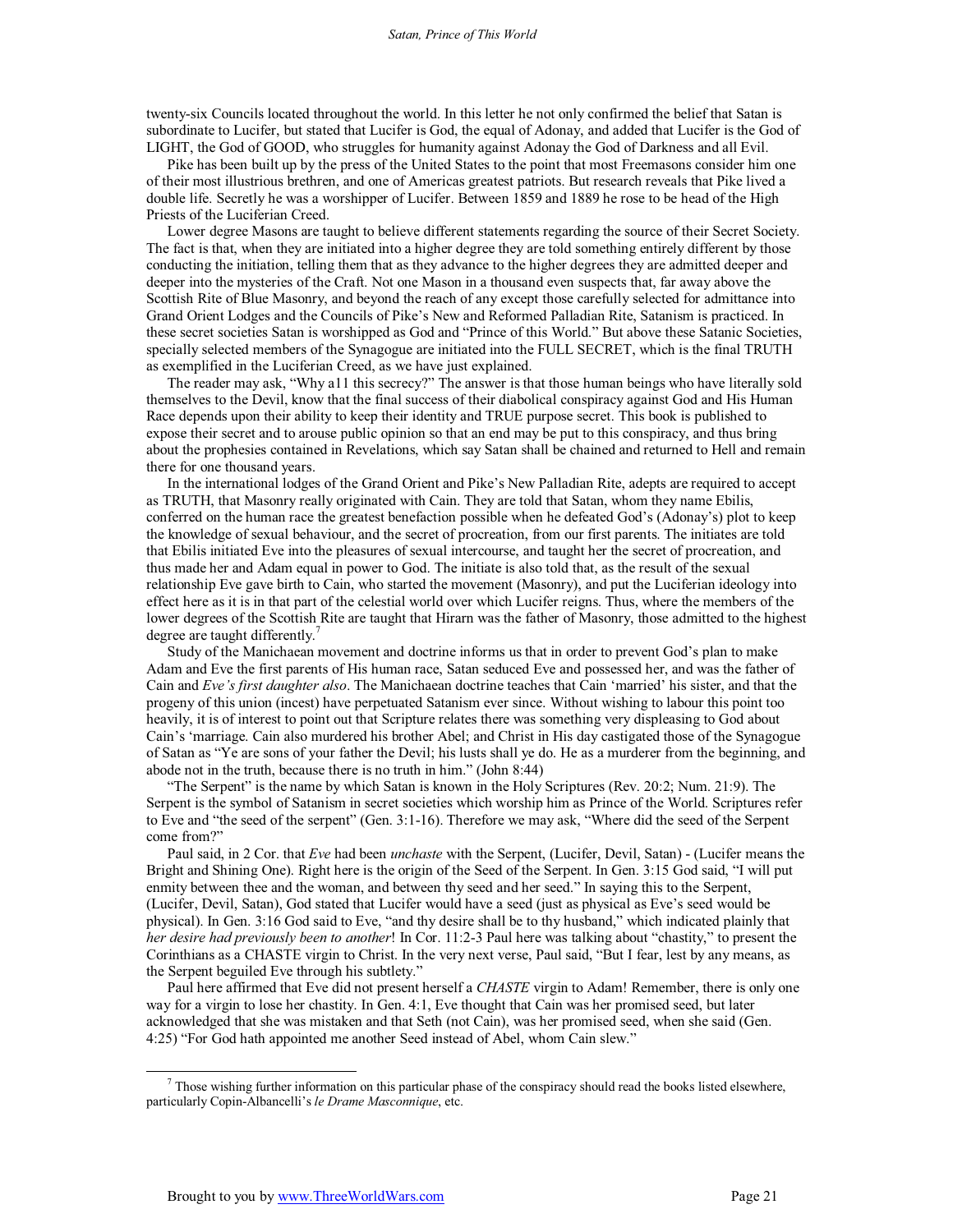Cain and Abel were twins (Gen. 4:3-4) for they became of age at the same time and presented their offerings on the same day. Abel was the son of Adam, but Cain was the son of Lucifer. Lucifer and his seed have been killers down through the centuries, and Christ accused them of having slain all the prophets from Abel to His time (Matt. 23:35). Lucifer begat a seed, as God said he would (1 John 3:12). "Not as Cain, who was of that wicked one."

Lust is sexual desire outside the Natural Law of God. Therefore Christ Himself seems to have confirmed that Satan was lustful and is father of the Synagogue of Satan as those who are Satanists teach and believe. Satanists have always used sex-bribery and the depravities and perversions of sex to obtain control of men and women they wished to use to further the secret plans of their diabolical conspiracy. Satanism makes a God of sex. They worship the human body because of its sexual abilities. When men and women prove they are unyielding to all other forms of devilish temptation, they often fall as the result of becoming involved in illicit relationships and perversions. Did not David commit abominable sexual crimes, including incest?

Then, Christ also told us that the father of the Synagogue of Satan was a murderer from the beginning. Who else could that person have been but Satan? Did he not inspire Cain, his son, to kill his own brother, Abel? Has murder not been the stock-in-trade of those who have comprised the Synagogue of Satan ever since? What is revolution and war if not murder practiced on a mass scale?

Another important fact concerning incest being used to start the Synagogue of Satan on this earth is the practice of Pagan kings, who worshipped the Devil. In order to perpetuate their line of succession, they insisted that their sons marry their own sisters. But regardless of what is 'right' or what is 'wrong,' the fact remains that when Christ did start His mission, He told us that the Luciferian conspiracy had reached the stage where Satan, as Prince of this world, had obtained control over all those in high places.

The words in Gen. 4:15 seem to indicate that after Adam and Eve defected from God, He willed that what has happened since should take place. He said, "Whosoever should slay Cain, vengeance shall be taken on him seven-fold." It would seem that after our first parents defected, God insisted that those who truly wished to love Him and serve Him voluntarily for all eternity, out of respect for His infinite perfections, should prove their sincerity. Without the 'Adversary,' and the Synagogue of Satan, there would be no real test. The Holy Scriptures give us enough information to enable us to decide for ourselves which way we want to go.

Satanism teaches that Jesus Christ is one and the same as St. Michael, and is the younger brother of Satan. Satanism also claims that God sent St. Michael to earth, in the form of Jesus Christ in order that He might end the Luciferian conspiracy here as he had previously done in heaven. Both Satanists and Luciferian adepts boast that Christ failed in His mission. They make the reacting of His defeat the major part in the celebration of the 'Black Mass.' Pike revised and modernized the 'Black Mass' and named his brainchild, "The Adonaicide Mass."

The word "Adonaicide" means the death, or end, of God. The death of God was the primary purpose of Nietzscheism.<sup>8</sup>

It would seem that because the enmity between Satan and St. Michael started in heaven, and because Christ, while on earth, rejected the overtures of Satan to join him in rebellion against the absolute supremacy of God, the enmity has been carried out so that Christianity has been, and still is honeycombed with Luciferian and/or Satanic cells.

Since Christ first picked His apostles, these Agenturs always hide their true identity while they bore industriously from within. Today they are to be found disguised as "Modernists," weakening the various denominations so that they will be ready to collapse when those who direct the conspiracy AT THE TOP, decide it is time to provoke the final social cataclysm. Pike explained what is intended to happen in a letter he wrote to his director (Mazzini) of the W.R.M. August 15,1871. This letter is quoted elsewhere. It is catalogued in the Library of the British Museum, London, England<sup>9</sup> and has been quoted from and referred to by dozens of authorities and students of the W.R.M., including Cardinal Rodriguez of Chile. (See page 118 of *The Mysteries of Freemasonry Unveiled*, 1925. English translation, 1957.)

That the Luciferian conspiracy does exist, and has had unbroken continuity since its very beginning, regardless of whether we take its beginning in the celestial world, or from the Garden of Eden, proves it to be of supernatural origin and direction. Nothing conceived in a human mind could be so perfect, so diabolical, so titanic in dimensions, or so utterly destructive as the Luciferian conspiracy, which today we call the World Revolutionary Movement (W.R.M.).

Every time an attempt has been made by ecclesiastical and/or civic officials to expose Satanism as the inversion of God's plans and laws, and the antithesis of the Christian religion, the Agentur of the High Priests of the Luciferian Creed, who are located behind the scenes of all governments, both secular and ecclesiastical, have so far succeeded in turning the intended exposure into an actual and factual witch hunt. To prevent real

 $\frac{1}{\sqrt{8}}$ <sup>8</sup> See pages 346-7 of *Satan*, by Sheed and Ward, New York, 1951.

<sup>&</sup>lt;sup>9</sup> The Keeper of manuscripts recently informed the author that this letter is NOT catalogued in the British Museum Library. It seems strange that a man of Cardinal Rodriguez's knowledge should have said it WAS in 1925.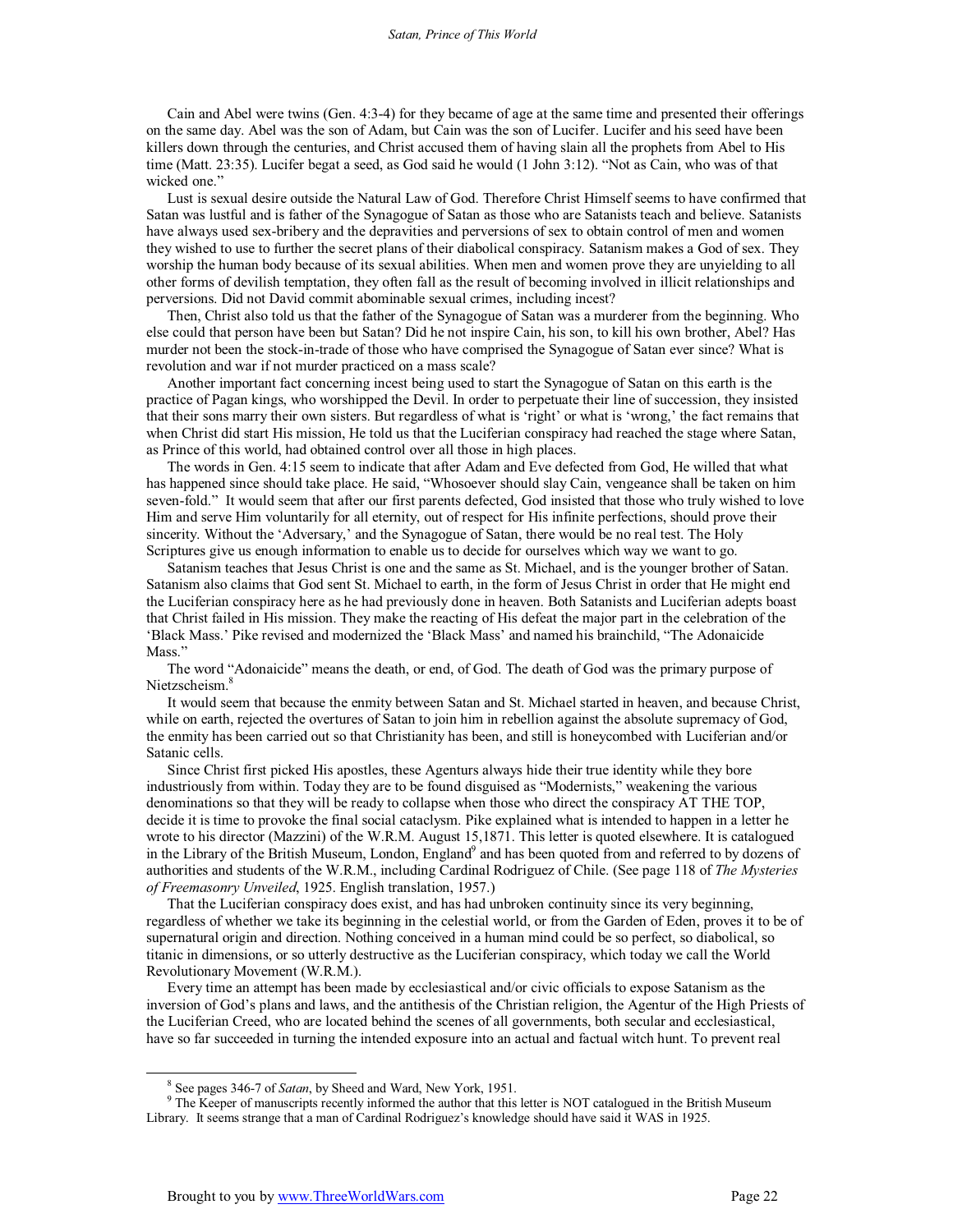Satanists and dedicated Luciferians from being exposed and punished, the Synagogue of Satan and the High Priests of the Luciferian Creed, who control the S.O.S. have always succeeded in throwing an ample number of substitutes into the hands of the investigators, who provided the executioners with enough victims to satisfy the outraged feelings of the Princes, both religious and secular, and the bloodlust of the angry mobs. Until recently, these substitutes were accused of being witches and/or sorcerers who worshipped the Devil. Believers in God will be next.

Between 1486 and 1675, thirty-two ecclesiastical measures were taken against Satanism; and between 1532 and 1682,149 witches and/or sorcerers were burned, 78 banished from their countries, and 124 punished in other various ways. These measures and punishments affected Americans. They were accused of being Satanists and furthering the Luciferian conspiracy against Christianity. Public attention was thus kept centered upon unimportant victims, most of whom had been charged, or betrayed by the high officials who kept their own identity with the Luciferian conspiracy secret.<sup>10</sup>

The Scriptures and writings of inspired men since the advent of Christ are full of incidents of demonic possession of individuals, but except in the Collect, read by priests celebrating the Mass on the 17th Sunday after Pentecost, one is unable to find anything very definite on the "Diabolica Contagis"--diabolical contagionor the Devil's influence on the human masses. This is rather extraordinary because if wars and revolutions are, as I maintain, the destructive force being used by those who direct the W.R.M. to eliminate all other forms of government and religion, then the Devil's influence on the "Goyim" (human masses) is far more powerful, seductive and deceptive than is the possession of an individual.

There can be no logical denial that the Devil, through his earthly agentur, can and does influence the thinking of the masses in order to produce evil mass results including wars and revolutions. We refer to the manner the Secret Powers of Evil have of using propaganda and mass psychology to serve their diabolical purposes.

 $10$  See pages 346-7 of Satan, by Sheed and Ward, New York, 1951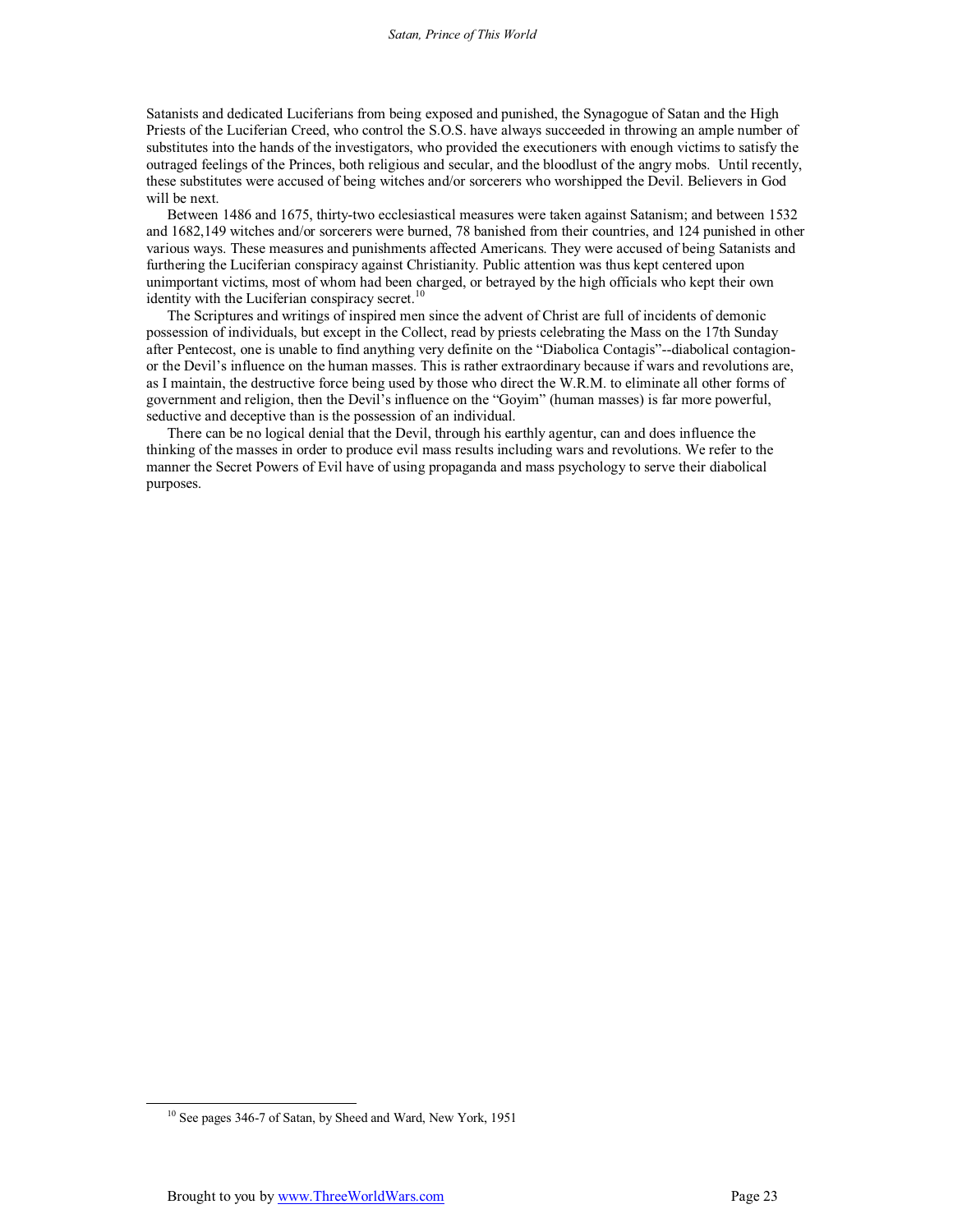#### **LUCIFERIANISM**

In order to be able to realize that the W.R.M. is a continuation of the Heavenly revolution, we must understand Lucifer; what Lucifer did in heaven, and WHY, BEFORE he and/or Satan caused our first parents to defect from God.

Being the highest, brightest, and most intelligent of God's creatures, he also had a Free Will. He could will to remain loyal, faithful, and obedient to God, and accept God (Adonay) as die Supreme Authority over the entire Universe, or he could challenge that 'Right.'

Lucifer, in Heaven, was next to God. He was intelligent, therefore it is obvious that he could not have envied Him. St. Thomas said, "Only a fool can be envious of what is so far above him as to be impossible of attainment." Lucifer is no fool!

Lucifer's pride in his angelic attributes, i.e., office, character, and personality could have caused him to desire to be in his own order as God is in the divine order. In other words, Lucifer's pride in his own perfections could have made him wish to become the ruler of His own order rather than remain subject to God, regardless of the exalted state to which he had been elevated by God. This line of reasoning does not infer that Lucifer was fool enough to wish to dethrone God. He simply wished to rule a section of the universe in his own right. Today many human beings suffer from the same kind of inflated ego. It could be termed an overwhelming desire for absolute independence or self-sufficiency. St. Thomas, Scotus, and Suarez agree that the sin Lucifer committed was "The sin of Pride," but they disagree with each other on exactly what constituted his sin of pride.

My studies have convinced me that Lucifer's sin of pride consisted of his determination to break from God and set up his own dynasty. I am supported in my conviction by Biblical authority and history-Lucifer got what he wanted by leading the heavenly revolt. He persuaded vast multitudes of various levels of the angels to join him. Among these were one-third of the highest, the brightest and the most intelligent of the heavenly host. Lucifer got himself expelled from Heaven and cast into Hell, and this was exactly what he wanted to have happen. Since then he has struggled to wean as many others away from God as possible, so that they may come under his dominion. We know of his activities only on this earth, and we call this the World Revolutionary Movement.

My purpose in writing my last three books (I doubt if I shall be granted time to write others), has been to shed light on the W.R.M.. and the S.O.S., a subject of such great importance that it affects the life of every human being and his or her immortal soul. Many priests and ministers have told me of their appreciation of my motives.

On the other hand, there are priests and ministers who, when asked by their parishioners to express an opinion on the hidden chapters of biblical and secular history as exposed and explained in *Pawns in the Game* and *Red Fog over America*, have said, "What he writes borders on heresy." What they don't mention is the great TRUTH expounded by the greatest theologians and philosophers of the Church of Christ, i.e., "ALL TRUTH borders on heresy." What really matters is that, when expounding the TRUTH, we don't step over the borderline as defined in the Scriptures. When ministers and/or priests close the door to a "mind" seeking fiirther knowledge of the TRUTH, they serve the Devil's purpose. Isai. 28:7; Mic. 3:11; Mall 2:7.

A Presbyterian minister in Ottawa said my writings were "unmitigated nonsense." A minister in Owen Sound published a pamphlet stating that I was anti-Semitic and spreading modern heresy. These men and several others both Gentiles and Jews -have done their best to involve me in arguments and litigation. They probably intended, by so doing, to use up my time to such an extent that they would seriously interfere with my determination to throw as much light as I can on this subject before my own light has gone out.

In case readers run into this kind of criticism, I wish to remind them that the knowledge of ministers and priests is subject to the restrictions placed on them by the curricula laid down by those who control the seminaries of a particular faith. My studies, over a period of forty years, have never ceased. I have never allowed my mind to be subjected to limitations. This is the way I believe that God intended it should be. What I write, I believe to be the TRUTH. Readers should consider the hidden facts of history as detailed in my writings, to form their own opinions and reach their own decisions.

The curricula in many seminaries are seriously restricted for the simple reason that even theologians of the same faiths have been, and still are, openly divided in opinion on many matters dealing with the fall of angels. However, both Scotus and Suarez agree that none of the angels, including Lucifer, ever repented their defection from God. Both agree that repentance was a possibility to them, and that God gave them the time and opportunity for repentance, but during the interval of time Lucifer and his followers committed other sins. With these opinions St. Thomas disagrees.

It is nothing to be amazed at when theologians and philosophers disagree. Only God and the Devil know on whose side they are. Matt. 7:15 warns us of "False prophets in sheep's clothing." Even as far back as Jeremiah's day, priests were being denounced because of their unfaithfulness (Jer. 1:18). Many priests and ministers today teach because they are hired They teach what those who hire them say they must teach (Mal. 2:8). The word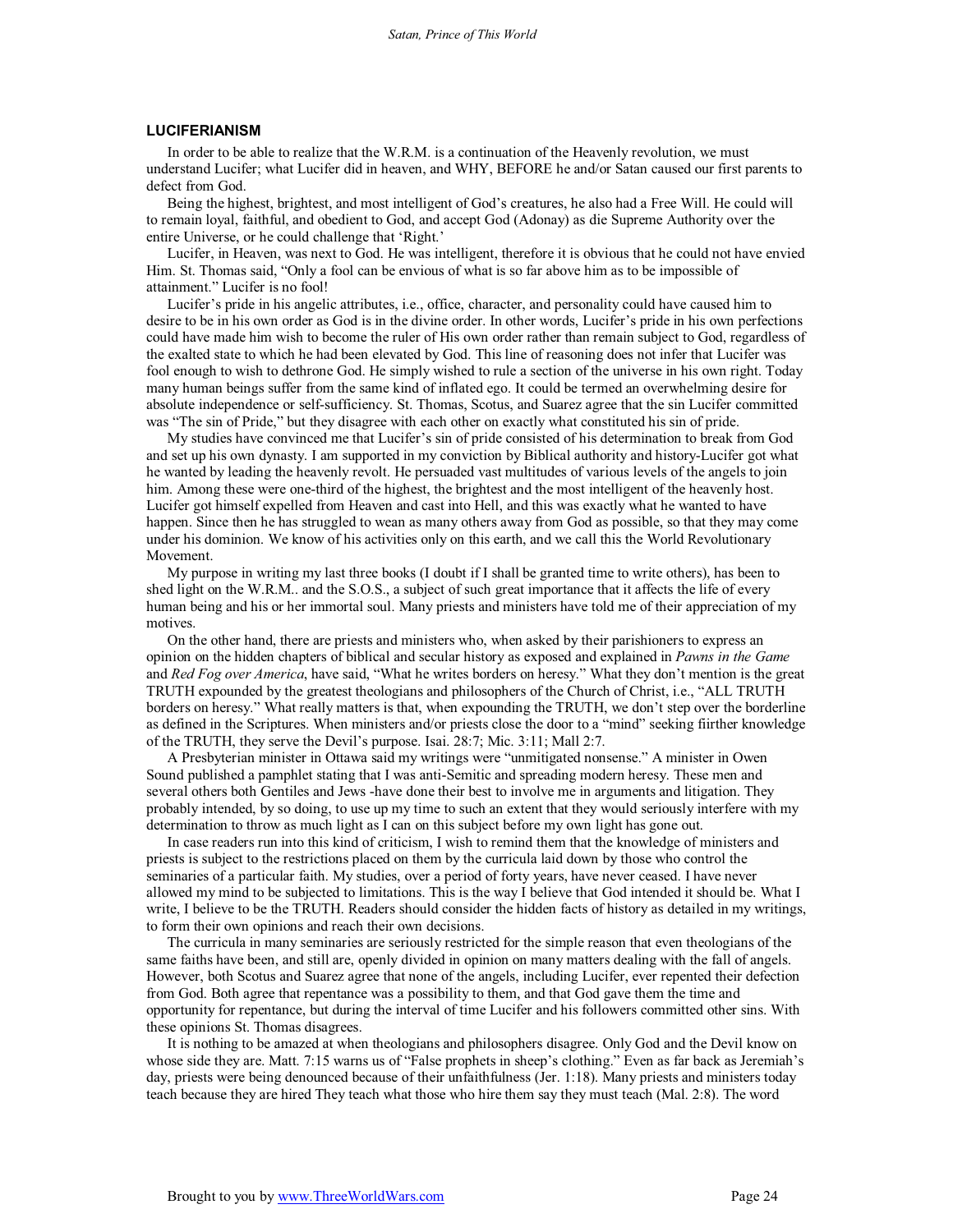"hire" used in this regard can mean more than "to obtain pay for services." It can mean to render service and give unlimited obedience to an earthly power in the hope of obtaining earthly and supernatural rewards.

When, as Staff Training Officer for the Canadian Naval Reserve Division 1943-4, I lectured to the officers and men on the subject of "Discipline and Obedience." I shocked some of the Divisional Commanding Officers by telling their subordinates that no officer or man was required to obey an order that is contrary to the Commandments of God, i.e., Natural Law or the Dignity of Man. Many of the most horrible atrocities committed in the name of God against the human race by Satanists, were committed by innocent men carrying out orders. How very convenient! If subordinates are required to obey ALL orders, then all the S.O.S. (who control all those in High Places) need do is see that orders are given to do things that serve the Devil's purpose.

Christians in Holy Orders should never forget that regardless of any consideration, including the oath of obedience they give to superior authority their first allegiance, like that of a soldier or sailor, is to God. No oath can bind them to commit sin. Keeping silence, or failure to tell the whole truth regarding the W.R.M.., is a sin against God and a crime against God's creatures. "Tell the Truth and shame (confound) the Devil" should be the motto of every militant Christian. This truth was repeatedly emphasized by the late Pope Pius XII, when he told parish priests they are responsible for the secular as well as the spiritual welfare of their congregations, and should guide the members of their flocks on social, economic and political matters. He showed his will in this regard when, in 1957 he asked all faithful Catholics to pray for the "Silent Church." The word "Church" as he used it, means the "Whole body of Christian believers; the ecclesiastical organization or power as distinguished from the State." Don't let anyone tell you differently. If they do, they lie. If they lie, they serve the Devil's Cause.

The Luciferian conspiracy could not have developed since our Lord died, to its semi-final stage if those who have pretended to be Christian clergy, dedicated to God, had not sinned against Him by maintaining "Silence" on this all important subject.

Let me remind my readers that NO ecclesiastical authority, Catholic or non-Catholic, has challenged the truth of what I say on this subject. Hundreds of ordained priests and ministers have admitted that I have convinced them of the TRUTH. The majority of them excuse themselves from helping me openly by saying "I am under discipline."

I am afraid God does not accept that as a valid excuse. God dispensed with all forms of compulsory discipline. Under God's plan for the rule of the Universe we are free to love and serve Him of our own Will, or go to Hell in our own way. It is time we stopped making excuses and proceeded to prove to God that we wish to love and serve Him for eternity.<sup>11</sup>

 $11$  I feel justified in making one further remark to protect my readers from those who slander me and my work. In addition to being mentally restricted by the curriculum of their schools and colleges, those who slander me were brought up in an atmosphere of social security. In the majority of cases their education, or indoctrination, was paid for by multi-millionaires who set up so-called Charitable Foundations so they could dictate the curricula of the educational institutions which they endowed. It has been proved that these millionaires belong to the international financial cartels who have financed BOTH sides in every war and revolution fought in the last two hundred years. It is logical to assume that this being the case, the curricula of the educational institutions they endow are not directed to making God's truth known, but to limiting knowledge regarding the truth, so that the Luciferian conspiracy can be developed to its final objectives.

My slanderers have never had to worry about where their next meal came from. They have been babied along and encouraged to develop an inflated ego regarding their knowledge and importance. They may have suffered a few hardships, but they always knew they would be looked after provided they remained obedient to those their benefactors placed over them.

My life has been entirely different. Due to a serious accident, my father died in his forties. At the age of thirteen I was left to shift for myself. When fifteen I was at sea, working an average of twelve hours a day. I rose to be a Master Mariner, and a Commander in the Canadian Navy. I have written enough sense to have had ten books of non-fiction published and incorporated in reference libraries throughout the world.

I did all this by the Grace of God and my application to a dedicated cause. I was determined to find out, if possible, why human beings can't live in peace. It is only fair to mention that I rejected offers of fame and fortune, because such offers always had strings attached which would have prevented me continuing to see after, and publish, THE TRUTH. The only thing I ask from God is that He permit me to live long enough to pass on what I have learned about the WR.M. to others.

While my traducers slept in warm beds and lived in comfort and security, carefully guarded from danger, I battled my way on the stormy seas and lived a life which brought me in intimate contact with all that is evil. I became intimately associated with Bolsheviks, Nihilists, and Nazi proselytes. But, notwithstanding that, I wanted to help the underdog, and had the urge to be a 'Do-gooder.' By the Grace of God, I never was convinced that by joining any so-called reform organization, I would be doing the will of God. It is beyond my comprehension how the hierarchy of many religions embrace men who have worked openly in the W.R.M. for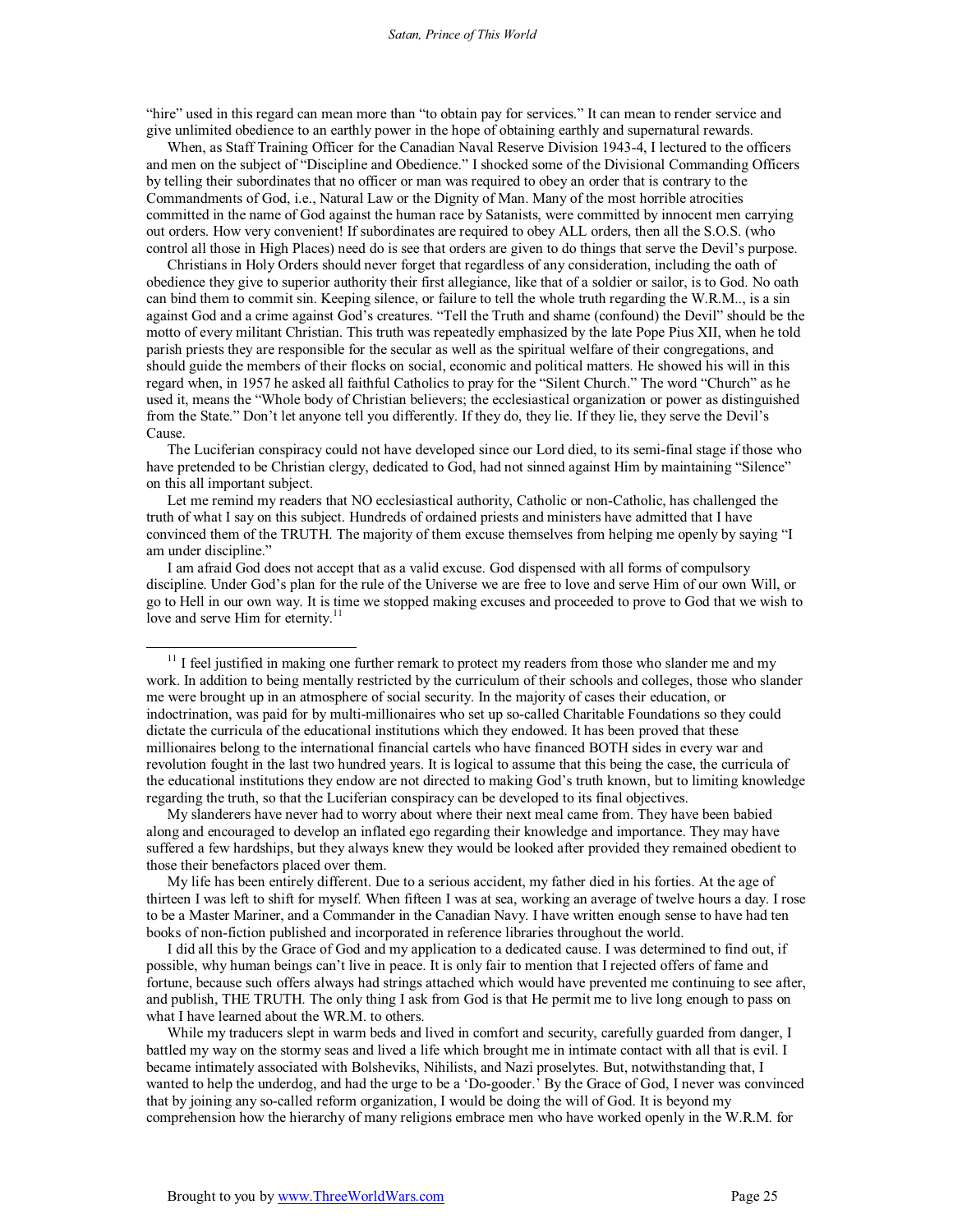Because of its very nature, the Luciferian revolt must of necessity be designed to bring about the destruction of ALL other forms of government and religion, so that, in the final stage of the conspiracy, the Luciferian ideology may be imposed on what is left of the human race by Satanic despotism. Today we term this "Totalitarian dictatorship."

Obviously, it is much easier for a small but powerful group to subjugate one person, one group, one organization, one government, or one religion, than it is to subjugate dozens and even hundreds of individuals. Therefore the Synagogue of Satan introduced 'Internationalism.' The late William Lyon Mackenzie King, Prime Minister of Canada for nearly a quarter of the twentieth century, sold the Rockefeller family on this idea early in the 1900's, when he was Labour Minister in the Canadian government. Just as Albert Pike worked secretly to bring about a one world government, and a one world religion (Luciferianism), so did Mackenzie King. He specialized in bringing organized labour under control of the international authority because if those placed in control AT THE TOP are agentur of the Synagogue of Satan, organized labour could be used to foment wars and revolutions leading to the destruction of governments and religions. Then, after organized labour had been used to stir up strife between capital and labour and cause economic chaos and turmoil, it could in turn be subjugated in the final stage of the conspiracy. Obviously, an international organization controlled AT THE TOP by the secret agents of the Synagogue of Satan can be more easily controlled, than can hundreds of independent unions and guilds. Does any thinking person believe that the thugs, ex-convicts, and university graduates in economics who control organized labour AT THE TOP are not agentur of the Illuminati, otherwise known as the Synagogue of Satan, If this were true why are those in control trying to make it compulsory for all workers to join unions?

The same principle as Mackenzie King used in organized labour is used by those who direct the W.R.M. AT THE TOP to obtain control of all other fields of human endeavor including the sciences, professions, politics, business, industry, governments, and religions. Thus we see that, previous to the organization of the League of Nations (after World War One ended) the policy of those who directed the W.R.M. AT THE TOP had been to split up and destroy all powerful governments, religions, industrial, financial, capitalistic, and labour organizations, etc., in order that out of the resulting chaos, those affected would gradually accept the 'idea of Internationalism.

World War Two was fomented, and fought to further soften up nationalism and rugged individualism. The United Nations Organization was set up (on land provided by the Rockefellers, by whom Mackenzie King was employed 1914-1919). The U.N. is intended to give an air of respectability to Internationalism which Communism and Nazism had brought into disrepute. The Synagogue of Satan control the United Nations as they controlled the League of Nations. Looking back we can see how this "Secret Power" has controlled every strong and powerful group, organization, movement, and government from behind the scenes, by means of 'Specialists,' 'Experts,' and Advisors,' whom they trained and placed in key positions, by using the power and influence their control of GOLD gave them. Every development of the Luciferian conspiracy led to the stage in which the world finds itself today. Its progress can be traced back to the days when Christ told us bluntly and plainly that the Synagogue of Satan controlled ALL those in high places.

Christ spoke the TRUTH. BUT HE DID NOT SAY, NOR DID HE IMPLY, THAT ALL those in High Places realized they were controlled by 'The Synagogue of Satan.' It is for this reason that Christ showed us by the nature, manner, and place of His birth; by His early life of subjection to the lawful and parental authority; by the way He chose His Apostles-humble working men, and by His teachings during the last three years of His life, that if we wish to break free from the bonds with which we are bound more and more strongly every day by 'The Synagogue of Satan,' we must start at the very bottom, at the grass roots, to make known the TRUTH concerning the continued existence of the Luciferian conspiracy, to ALL nations, as quickly as is possible.

It is the perfect wisdom of Christ which justifies Christians' belief in Him as "The Son of God." The fact that Christians don't accept the TRUTH He taught, and follow His advice, illustrates exactly how clever, cunning, and unscrupulous are those devils incarnate who, inspired by Lucifer, comprise 'The Synagogue of Satan,' (S.O.S.). Only the S.O.S., supernaturally inspired, could have prevented the human race from putting God's plan for the rule of Creation into effect upon this earth. Instead, we have allowed those who direct the W.R.M. AT THE TOP to further the secret plans and diabolical ambitions of the High Priests of the Luciferian Creed.

 $\overline{a}$ 

years simply because they profess to have had a change of heart and mind. They lionize these men and make them professors in universities. But, to my knowledge, not one of them has shed any light on the "Secret Power" they must know is behind the various subversive movements which make up the WR.M. If Mazzini felt that secret control, surely they must have felt it also. But if they do, they never say.

I do not name my traducers because I don't think it charitable to do so. However, I feel confident that this book will be brought to their attention by some of my readers. Then, if they have any sense they will accept the truth and square themselves with God.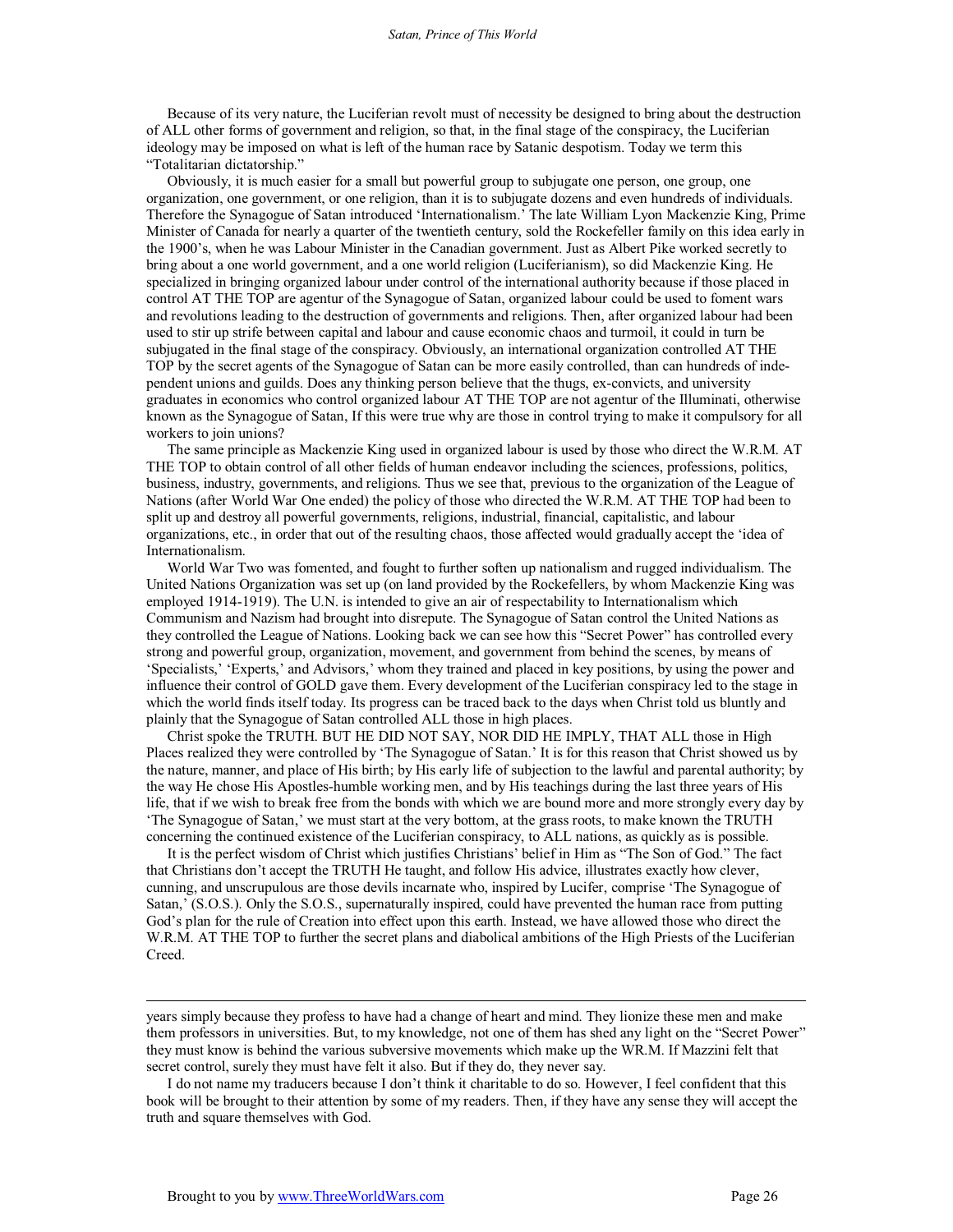Christ gave us the Lord's prayer so that, by repeating it daily, we would have the above truths impressed upon our minds. It must be obvious that if we did establish God's Kingdom here on earth, His Will would be done here as it is in Heaven. When Christ told those who persecuted Him, "My kingdom is not of this world," He did not say, nor did He imply, that it wasn't our duty to introduce God's plans for the rule of the Universe into our own forms of government.

God's plan requires that religious leaders, truly God's men, should advise our temporal Rulers, and prevent them straying from the true and narrow path. That is the relationship God intended should exist between church and state.

Instead of Holy men, we have allowed the S.O.S. to place evil men in control of ALL those in high places. Our earth is a very, very small potato when compared with the galaxies of heavenly bodies, the suns, stars, and planets which make up the Universe. The Holy Scriptures tell us that the Universe is now split into two

Heaven, reserved for those who PROVE they wish to love and serve God voluntarily for all eternity; the other part is Hell, reserved for those who defect from God. Revelations tell us exactly how and when this division will be made definite and final. Then there will be only Heaven and Hell, and they will last for all eternity.

parts. One part is

It must be obvious to all thinking people that the reason Christ told us we must start at the bottom and work up, using men and women whose minds have not been brought under control of the Synagogue of Satan (by propaganda introduced into our seats of learning and ALL other channels of public information), is because He knew that ALL those in "High Places" don't realize they are being controlled by the agentur of "The Synagogue of Satan." However, the Devil's agents keep the human race so busily engaged scratching for a living, or seeking riches and carnal pleasures, that the vast majority never have time for prayer and meditation. Our leaders, secular, and religious, never seem to have time to consider anything other than worldly problems ... and the Devil's agents see they are busy with problems which concern the world and the flesh to the exclusion of all spiritual interest and values.

But because the vast majority of those who occupy the HIGH PI-ACES are elected by the people, it is logical to say that until the people are subjugated it is possible for an enlightened and fully-informed public to create such a force of public opinion, that such force could seriously affect even those who occupy the very highest places in politics, government, economics, industry, the sciences, and religion. In my humble opinion, that is what Christ meant when He told us to "Go and teach the TRUTH to ALL people of ALL nations." Christ made us the promise that if we did so "The TRUTH would set us free." These are the reasons that those who direct the Luciferian conspiracy AT THE TOP keep THEIR true intentions, to enslave the people physically, mentally, and spiritually secret. They deliberately surround the TRUTH with a thick fog of lies, which we term propaganda.

While dealing with this phase of the W.R.M., it is essential to prove that the Synagogue of Satan does not permit even those they select to direct the W.R.M. to suspect they are being used as 'Tools' to bring the Luciferian conspiracy nearer to its final goal.

Gussepi (sometimes referred to as Guiseppe of Joseph) Mazzini has been represented to the people by the controlled press as a great Italian patriot, as were Mackenzie King of Canada and General Albert Pike of the U.S.A., and many others since proved to be hypocrites. These men pretended to serve God, their country and humanity, while in reality they knowingly furthered the secret Luciferian plans. Documentary evidence definitely proves that from 1834 until he died in 1872, Mazzini directed the W.R.M.. throughout the world He used as revolutionary headquarters the Lodges of the Grand Orient, established towards the end of the 18th century by Weishaupt, and the Councils of Pike's New and Reformed Palladian Rite, established the second half of the 19th century in all countries throughout the world.

Mazzini was closely associated with one Dr. Breidenstine. After Mazzini's death in 1872, a letter he had written to Breidenstine came to light. The contents fully illustrate what I mean when I say that not even the directors of the W.R.M. are permitted to know they further the secret plans of the Luciferian conspiracy, unless they have convinced those who constitute the Synagogue of Satan that they have finally and completely defected from God and are suitable and ready for initiation into the FULL, or FINAL SECRET

Study of Mazzini's 'secret' life proves that he actually accepted Satan as "Prince of the World." He worshipped him as such. As Director of the W.R.M. he was admitted into the Synagogue of Satan, and yet, even as a member of that group, his letter to Breidenstine shows that he had not been initiated into the FULL SECRET, which is that Lucifer is God, the equal of Adonay (our God) and that the ultimate purpose of the W.R.M. is to bring about one form or another of a one world government, the powers of which the High Priests of the Luciferian Creed intend to usurp so they can then impose a Luciferian totalitarian dictatorship upon the people of this world. In the letter referred to, Mazzini wrote, "We form an association of Brothers in all parts of the Globe. We wish to break every yoke. Yet there is one that is unseen; that can hardly be felt, yet that weighs on us. Whence comes it? Where is it? No one knows, or at least no one tells. This association is secret even to us, the veterans of Secret Societies."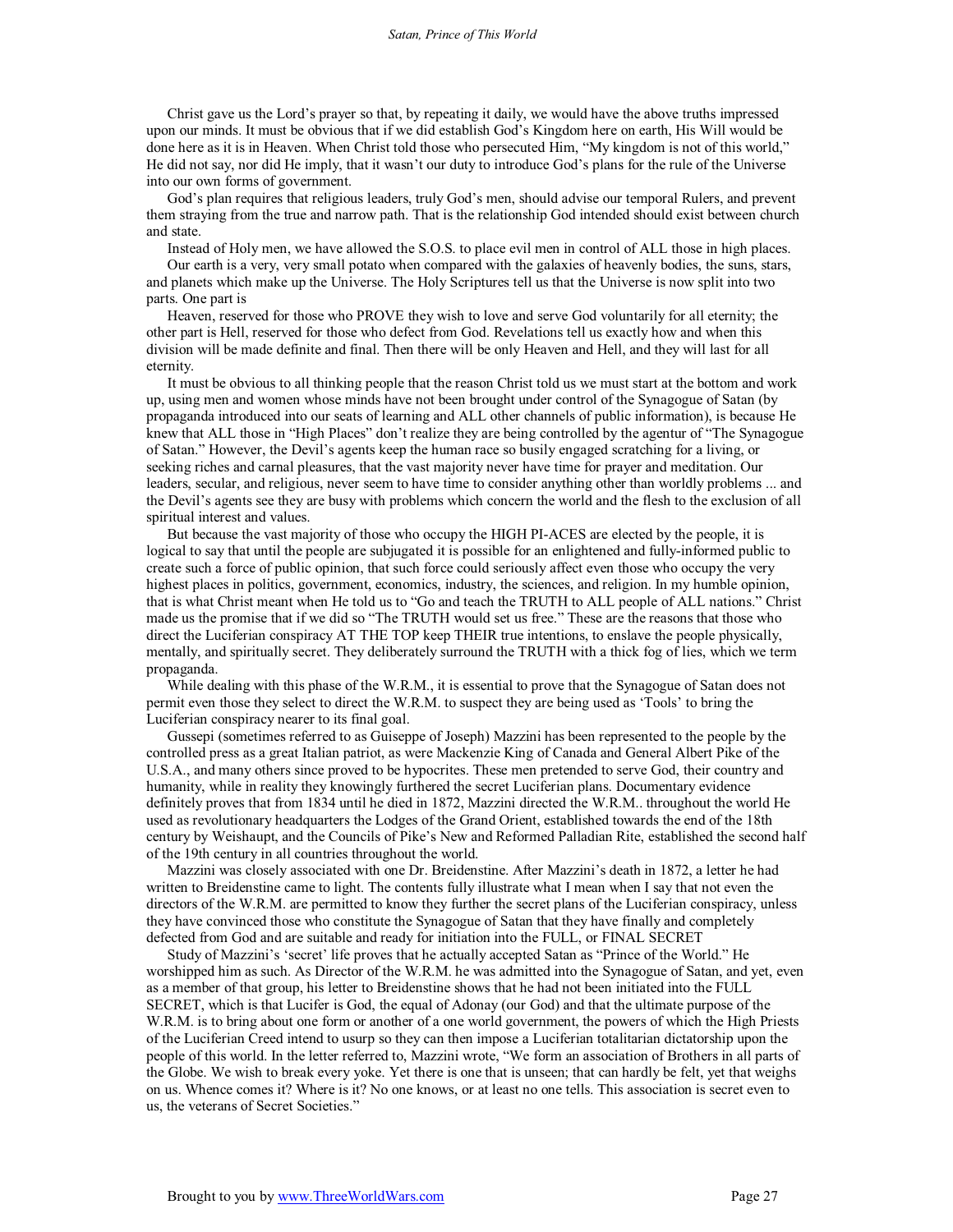The fact that the FULL SECRET is known only to a very few people, is of the greatest importance. It means that as long as there is still time to make the TRUTH known. I proved this statement to be true by making known to Communist leaders in Canada in 1956 the fact that, according to Pike's plan for the final stage of the Luciferian conspiracy, Communism is to be made to destroy itself, together with Christianity in the greatest social cataclysm the world has ever known, to be provoked for that specific purpose by those who direct the Luciferian conspiracy AT THE TOP This information caused the biggest split in the Communist International that has happened since Lenin usurped power on behalf of the Illuminati in 1917. During 1956-1957 the split in the Communist Party made headlines in the newspapers of the world, and explained WHY Molotov, Malenkov, and others were ousted. The same information has been made known to religious leaders of most Christian denominations, but so fax as we know they still refuse to accept the warnings as the TRUTH.

When Mazzini died in 1872, Pike selected Adriano Lemmi, another alleged Italian patriot, to succeed him as Director of the W.R.M. He also was a confirmed Satanist. Pike had established the supervising or directing council of the Political Action section of the W.R.M. in Rome before Mazzini died.

When Pike made his selection a strange situation developed. Lemmi was such a confirmed Satanist that he insisted that all members of Pike's New and Reformed Palladian Rite worship Satan as "Prince of this World," and as their God. He went so far as to have his friend, Brother Carducci, compose a hymn to his Satanic Majesty entitled, The Goddeal Mirror, which, to the great annoyance of Pike, Lemmit ordered to be sung at all Palladian Rite Banquets. This situation developed to the stage when Pike, to end the matter once and for all time, issued a 'Letter of .Instruction: Pike, speaking as Sovereign Pontiff of the Luciferian Creed, made this very profound, and from the Christian viewpoint, 'profane,' pronouncement. He addressed it to the heads of the 26 councils of his (Pike's) New and Reformed Palladian Rite, established all over the five continents as the secret headquarters of those he had selected to direct ALL aspects and phases of the W.R.M.., so that Communism, Nazism, Nihilism, and every other enemy of God and of His creatures, could be used to further the secret plans of those who directed the Luciferian conspiracy AT THE TOP Pike's letter reads in part: (We quote a translation of it, taken from page 587 of A.C. DeRive's book dealing with this subject, La Femme et l'enfant dans la France-Maconnerie Universale.

"That which we must say to the 'crowd' is, 'We worship God' -but it is the God that one worships without superstition .... The Masonic religion should be, by all of us initiates of the high degrees, maintained in the purity of the Luciferian doctrine ... if Lucifer were not God, would Adonay, whose deeds prove His cruelty, perfidy and hatred of men, barbarism, and repulsion for science would Adonay and His Priests, calumniate him?

"Yes, Lucifer is God. And, unfortunately Adonay is also God. For the eternal law is that there is no light without shade; no beauty without ugliness; no white without black; for the absolute can only exist as two Gods .... THUS THE DOCTRINE OF SATANISM IS A HERESY; (emphasis added), and the true and pure philosophical religion is the belief in Lucifer, the equal of Adonay. But Lucifer, God of Light and God of Good, is struggling for humanity against Adonay, the God of Darkness and Evil."

We wish to point out that Pike's letter, from which the above quotation has been taken, was translated into French by De Rive, and then translated back into English. Because I have studied this matter from many angles, I believe the word 'crowd' should have been translated as 'Goyim' or 'Masses. I also believe the translator used the words Masonic Religion when he should have said, "the religion as practiced in the Lodges of the Grand Orient and the Councils of the New and Reformed Palladian Rite." By using the word 'Masonic,' one may be misled, because study of contemporary literature of that time proves that the head of British Masonry had warned the Grand Masters of English Masonic lodges that they, and their members, were not, under any pretext or circumstance, to affiliate with, or associate with Grand Orient Masons, much less Pike's New and Reformed Palladian Rite.

Dom Paul Benoit, recognized as an authority on this subject, and author of La Cite Antichristienne (2 parts), and La France Maconnerie (2 vols.), says on page 449 ff Vol. I. Of FM, "The Reformed Palladian Rite has a fundamental practice and purpose, the adoration of Lucifer. It is full of all the impieties and all the infamies, of black magic. Having been established in the United States (by Pike), it has invaded Europe and each year it is making terrifying progress. All its ceremonial is full ... of blasphemies against God and against our Lord Jesus Christ." Such is the guile, the cunning and deceit of those who direct the Luciferian conspiracy that they not only tolerate, but encourage Satanism in a(1 but the highest degrees. They direct their agentur to place the idea in the public's mind that Freemasonry, Judaism, Roman Catholicism, Communism, Nazism and any or all other organizations with international objectives, are secretly directing the W.R.M.., while all the time documentary evidence, and the events of history, prove that the Synagogue of Satan, controlled AT THE TOP by the High Priests of the Luciferian Creed use any and all of the movements whenever it is possible to further their own diabolical secret plans and ambitions.

Lemmi, when head of Grand Orient Masonry in Italy and France, also belonged to Pike's New and Reformed Palladian Rite. Before he was initiated into the FULL SECRET by Pike, Lemmi tried to bring about the destruction of the Vatican by his anticlerical campaigns.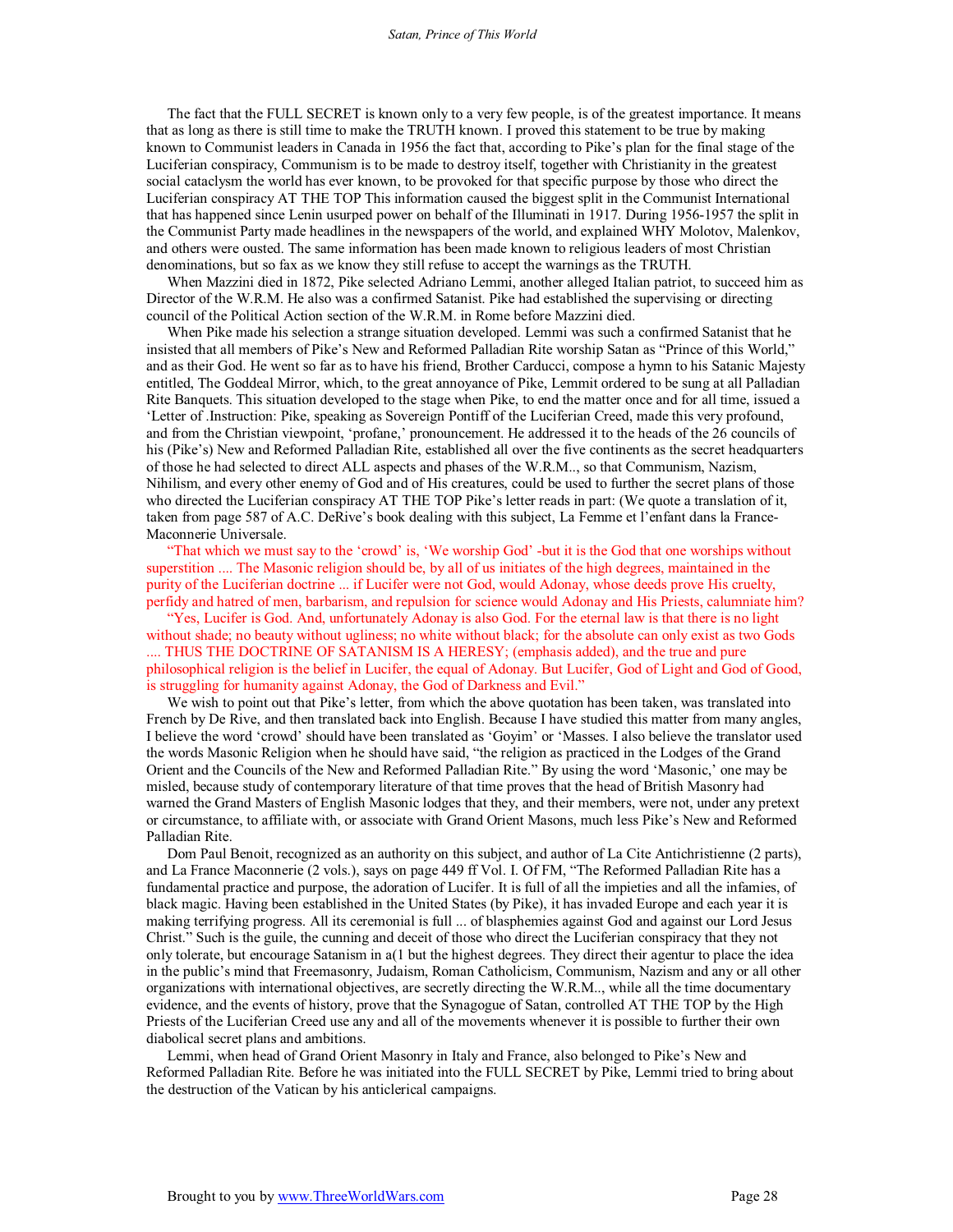After his initiation, which is said to have been conducted personally by Pike, his attitude and activities suddenly changed. While he outwardly remained anti-clerical and anti-Vatican, he no longer advocated the violent overthrow of the Vatican by force. Pike did with Lemmi what Karl Rothschild had had to do little more than a decade earlier with other Satanists when they stirred up so much anti-Vatican hatred that the governments of France and Italy were on the verge of destroying it. Karl Rothschild, an initiate of the Full Secret, stepped in to act as "Peacemaker" between the Vatican and her enemies. History relates how his intervention 'saved' the Vatican and made Karl Rothschild the 'friend' and 'trusted adviser' of the Pope. He reorganized the affairs of the Treasury and State Departments.

But history has proved that Karl Rothschild was no true friend of the Vatican. Two World Wars, instigated by his family of moneylenders, and their international affiliates who direct the W.R.M.., have seen Christians of all denominations divided into opposing camps, been made to fight and kill each other off by the tens of millions. This has been done to bring Pike's plan for the final social cataclysm nearer to fruition. Communism grew stronger as Christianity was weakened, until today, as Pike's plan required, Communism has darkened the entire earth.

While it would be inaccurate to deny that there have been 'bad' Popes, as there have been 'bad' Kings, it is only proper to point out that the 'bad' Popes and Kings were no worse than some of the other leaders of Christianity, when they became presidents of republics. Luciferianism demands that ALL temporal and spiritual authority be destroyed because of their alleged badness. Because the struggle in which we are involved, is against the spiritual forces of darkness, it stands to reason that there must be good and bad people in all walks of life; in all levels of government and in all religions. It is typical of all who serve the Devil's cause that they always use destructive criticism aimed at those in authority, to undermine the confidence and loyalty of the individual in the remaining governmental and religious institutions. This policy helps those who direct the W.R.M. to at first weaken, and then destroy ALL remaining governments and religions. Let us never forget that there is nothing wrong with Christianity. Many things done in the name of Christianity were done by men who, knowingly or unknowingly, furthered the secret plans of the Luciferian conspiracy. What we need to do is clean upon and strengthen Christianity as God would wish.

The above remarks are published to explain how it is that Satanists have always attacked the Popes and the Vatican, and advocated their destruction, while the High Priests of the Luciferian Creed have, to-date, always stepped in and prevented their doing so. The intervention of those who control the Synagogue of Satan AT THE TOP was not out of love or respect for the Pope of the Vatican. They intervened because, being initiated into the FULL SECRET, they knew that when their conspiracy reaches its final stage; after all temporal powers have been reduced in strength until they no longer remain World Powers; when a tired and weary people have been reduced to such a physical and mental condition that they became convinced that ONLY a One World Government can put an end to revolutions and wars, and give them peace, they must use the clash between Communism and Christianity to destroy ALL remaining religious institutions also.

Gen. Albert Pike revealed how this was to be done in the letter he wrote Mazzini August 15,1871. That part which deals with this particular phase of the conspiracy reads as follows, "We shall unleash the Nihilists and Atheists, and we shall provoke a formidable social cataclysm which in all its horror will show clearly to the nations (people of different nationalities), the effects of absolute atheism, origin of savagery and of the most bloody turmoil. Then everywhere, the citizens obliged to defend themselves against the world minority or revolutionaries, will exterminate those destroyers of civilization, and the multitude, disillusioned with Christianity, whose deistic spirits will be from that moment without compass (direction), anxious for an ideal, but without knowing where to render its adoration, will receive the TRUE LIGHT, through the universal manifestation of the pure doctrine of Lucifer, brought finally out in the public view, a manifestation which will result from the general reactionary movement which will follow the destruction of Christianity and Atheism, both conquered and exterminated at the same time."

We ask the reader to study every word of this diabolically inspired document. According to Pike's military blueprint, drawn up between 1859 and 1871, three global wars and three major revolutions were to place the High Priests of the Luciferian Creed in position to usurp world powers. Two World Wars have been fought according to schedule. The Russian and Chinese revolutions have achieved success. Communism has been built up in strength and Christendom weakened. World War Three is now in the making. If it is allowed to break out, all remaining nations will be further weakened, and Islam and political Zionism will be destroyed as world powers. The reader must not forget that the Arab world is made up of millions of people, many of whom are Christians; many are of the Jewish faith; many are Mohammedans, but all subscribe to belief in the same God Christians worship as the Creator of the Universe. The Koran of the Mohammedan faith is practically identical with the Bible, excepting only that the Mohammedan religion, while accepting Jesus Christ as the GREATEST of God's prophets before Mohammed, does not permit its members to believe in the Divinity of Christ.

The point we wish to make is this: Those who direct the Luciferian conspiracy AT THE TOP realize only too well that before they can provoke the final social cataclysm, they must first of all bring about the destruction of Islam as a world power, because if Islam were not destroyed, it would undoubtedly line up with Christianity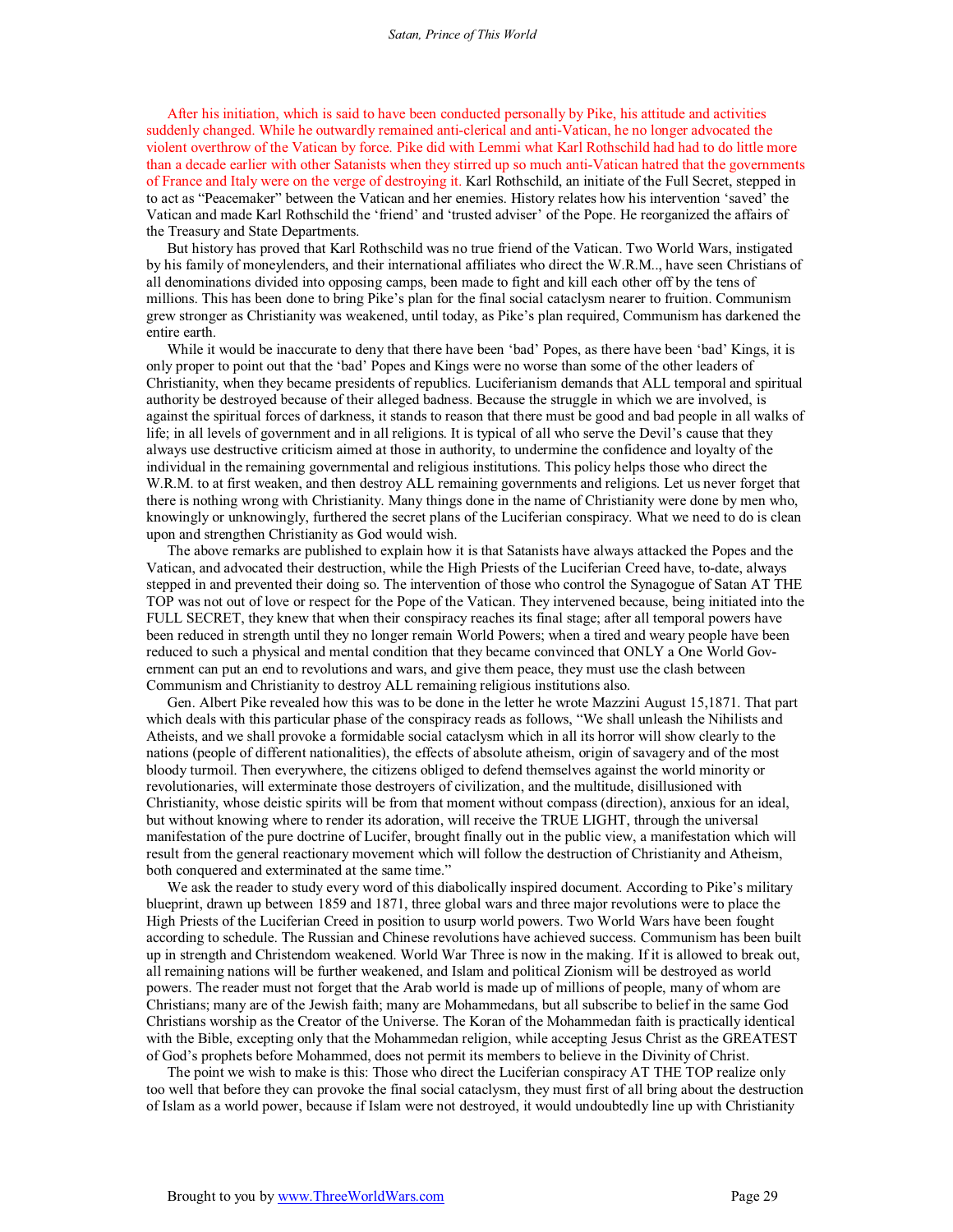in the event of an all out war with Communism. If that were allowed to happen, the balance of power would be held by Christianity, allied to Mohammedanism, and it would be very unlikely that both sides would conquer and exterminate each other.

It is of the greatest of importance that these facts, which explain the political intrigue and chicanery now going on in the near, middle, and far East, be brought to the attention ofALL political and religious leaders so they may take action to prevent the last phases of the Luciferian conspiracy from being put into effect, and bring to fruition the prediction made in Chapter 20 of Revelations, i.e., that Satan shall be bound for a thousand years.

The events of the past half century would indicate that we are rapidly approaching that period of the world's history when, if it were not for the intervention of God, "No flesh would survive" (Matt. 24:22, Mark 13: 20). It is important that the general public know the diabolical fate being prepared for the whole of the human race. I cannot agree with some of the clergy of several denominations, with whom I have discussed this matter at considerable length, who say, "It is better that the public be left in ignorance of their pending fate. To tell them the truth will only alarm them and cause them to panic."

Even some Bishops, who are supposed to be the shepherds of their flocks, hold such views. This is beyond my comprehension. They are like physicians who advocate drugging a person they suppose to be dying at the first indication of pain. If the general public is told the whole TRUTH, knowledge of the TRUTH will certainly make the vast majority of people busy themselves about saving their immortal souls. Knowledge of the TRUTH regarding the diabolically inspired conspiracy will wake them up; it will put an end to lethargy and indifference. As Christ told us the TRUTH will set us free (spiritually) from the bonds with which we are being ever tighter bound, by the spiritual forces of darkness every day. What does it matter if Devil's incarnate kill our bodies provided we prevent them deceiving us into losing our immortal souls? (Matt. 10:28; Luke 12:4).

The TRUTH is that if World War Three is fought, the United States will be the only remaining world power after it is ended. Either ALL people will have to acknowledge that power, or they will clamour for, and demand a world government. And they will get it if the Luciferian conspiracy is allowed to be developed to its intended conclusion. Then, through the auspices of the United Nations, or some similar organization, a puppet King will be made World Sovereign, and he will secretly be under the influence and direction of the agentur of the Synagogue of Satan, who will have been appointed, not elected, to be his "Specialists," "Experts," and "Advisors."

The High Priests of the Luciferian Creed know they cannot usurp world power before the United States is ruined as the last remaining world power, so those who direct the W.R.M. ATTHE VERYTOP are arranging matters so the United States will, as Lenin stated, "Fall into our hands like an overripe fruit." This is how events taking place today indicate the subjugation of the U.S.A. is planned.

Pike's plan requires that the final social cataclysm between the masses controlled by atheistic-communism and those who profess Christianity, be fought on a national as well as an international scale. That is the reason, and the only reason, that Communism is being tolerated, while being kept under restraint, in the remaining socalled Free Nations of the World. I have served in the higher levels of government, and in the naval forces, in positions that enabled me to realize that Communism in Canada and in the United States is tolerated, and is being controlled and contained, so its evil destructive force can be used on the national level, as well as the

international level, when the final social cataclysm is provoked by those who direct the W.RM. AT THE TOP

I have tried to bring this great TRUTH to the attention of cabinet ministers since 1944, when I served on the staff of Naval Headquarters in Ottawa. The late Right Hon. Angus McDonald was then Naval Secretary. Admiral J.C. Jones was Chief-of-Naval Staff. I convinced both these chief executives regarding the TRUTH of what was going on BEHIND THE SCENES of government in Canada and the United States. I was ordered to submit these facts in the form of briefs, so they could be presented to the Canadian cabinet. I know these matters were presented to said cabinet, but Mackenzie King brushed them aside. Col. Ralston, Minister for the Army, and Major 'Chubby' Power, Minister for the Air Force, were so disgusted with Mackenzie King because of the manner in which he wielded autocratic power, that they both resigned from his government, even though it was war time. The Naval Minister told me personally, "Carr, the cabinet is full of the people you wish to expose. I intend to stick with the ship (Navy) until we win the war. Then I am going to resign from federal politics. What is going on is more than I can take ...."

When I requested to be de-mobilized in Mayy, 1945 (after Germany collapsed), in order that I might start writing Pawns in the Game and Red Fog over America, Admiral Jones shook my hand as we said good-bye, and said, "I wish you luck with your new books. Publication of the TRUTH, as you have explained it to the Minister and myself, could do more to prevent World War Three than any defensive plan based on armaments." Both of these men died suddenly shortly afterwards.

In 1955 it required six times as many members of the RC.M.P and the F.B.I. to 'contain' Communism in Canada and the United States, as it did in 1945. In 1956 the Canadian Minister of Justice asked parliament to increase his budget by millions of dollars on the grounds that six RC.M.P officers were now required to keep check on Communists, where only one was required 10 years before. This was a superlative illustration of the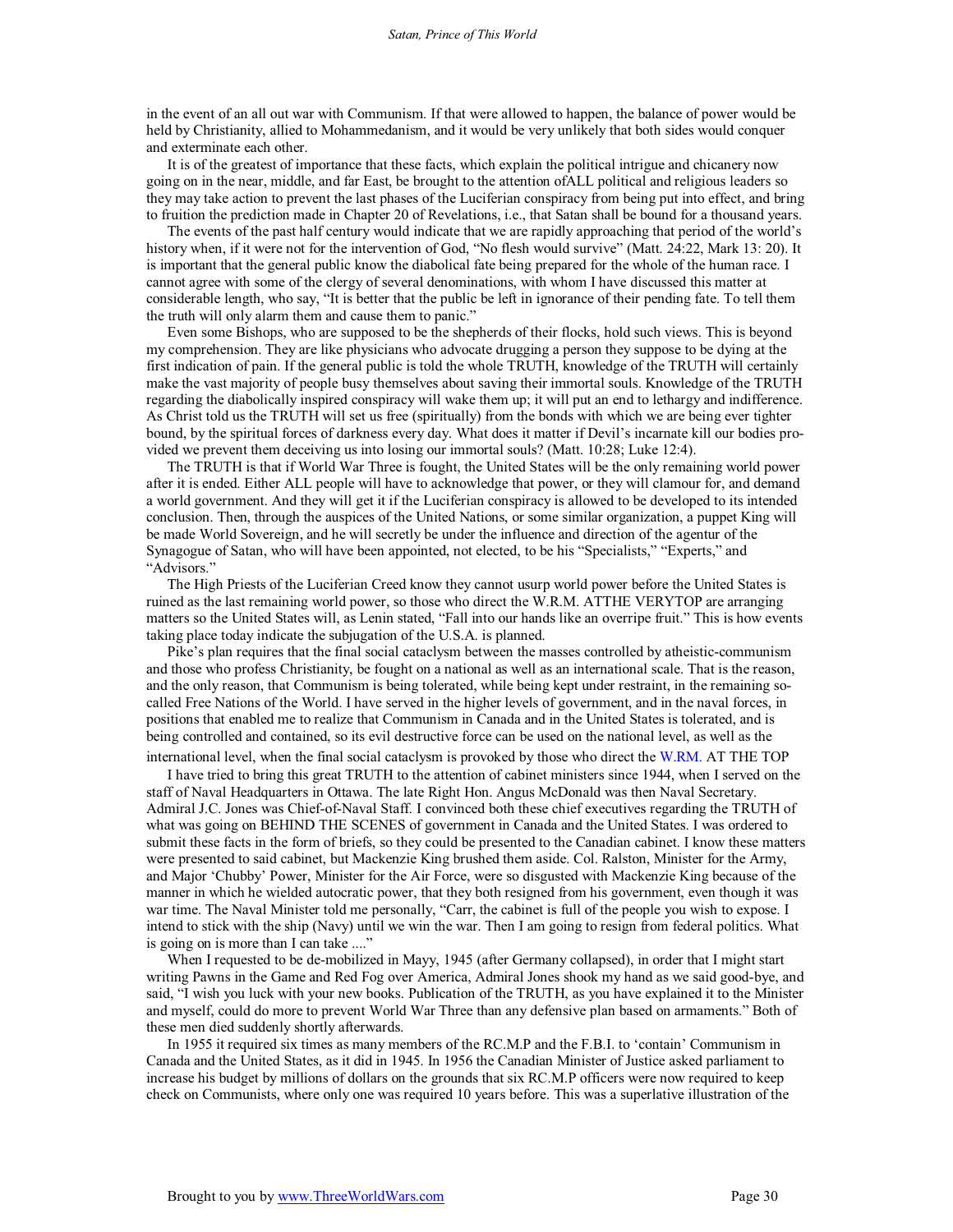double talk used by men who are involved in the W.R.M.. The Minister said: "To keep check on Communists." What he should have said was: "To keep Communism in check until the time is ripe to use it."

I personally knew Inspector John Leopold who for many years headed the anti-subversive department of the RC.M.P We discussed these matters on many occasions. The RC.M.P and the F B.I. could arrest every Communist in Canada and the United States within twenty-four hours of the order being given by the heads of the respective departments of Justice, provided the Communists were not tipped off previously. It isn't much of an exaggeration to say that John Leopold had one of his agents sleep with the Communist leaders every night. But the order to destroy the most destructive weapon the leaders of the Luciferian conspiracy possess, by legal means, was not given, and John Leopold retired from the RC.M.P a broken man, worn out bodily, mentally, and, I am sorry to say, spiritually, because of sheer frustration.

The power of the United States can be destroyed only from within. The internal unrest now being fomented between citizens of different races, colors, and creeds is not so much the result of aggressive action taken by different groups as it is the result of rulings which have been passed by the Supreme Court. Their purpose was the creation of issues and troubles where previously no real issue or problem existed.

I say with all gravity, fully realizing the seriousness of what I say, that if the day is allowed to come when those controlled by atheistic Communism are thrown at the throats of those who profess Christianity, on an international scale, over some real or cooked-up' issue, then Communists in every one of the remaining socalled free nations will be released from the check-reins with which they are now being contained, and, as Pike boasted to Mazzini, the people will experience the worst social cataclysm the world has ever known. What I say is based on documentary evidence supported by historical facts, events which have taken place since the plans were laid. Everything Weishaupt planned between 1770 and 1776 to further the Luciferian conspiracy has developed EXACTLY as he intended. Everything Pike planned between 1859 and 1871 has occurred EXACTLY as he intended. We are now on the verge of World War Three, and about to enter the first stage of the conspiracy. But what is of even greater importance -the Holy Scriptures confirm what I say. All a person needs to do, to convince himself of this TRUTH, is to read Matt. 24:1-35 and Mark 13:1-30, and Luke 21: 25- 33.

What abominations could the human mind conceive worse than those we know from experience happen when human beings fight civil wars? What could be worse than to use the atomic weapons and nerve gas? It seems that human beings are turned into devils incarnate when engaged in war, particularly civil war, because they practice every abomination upon each other that Dante in his *Inferno* describes as being practiced in Hell.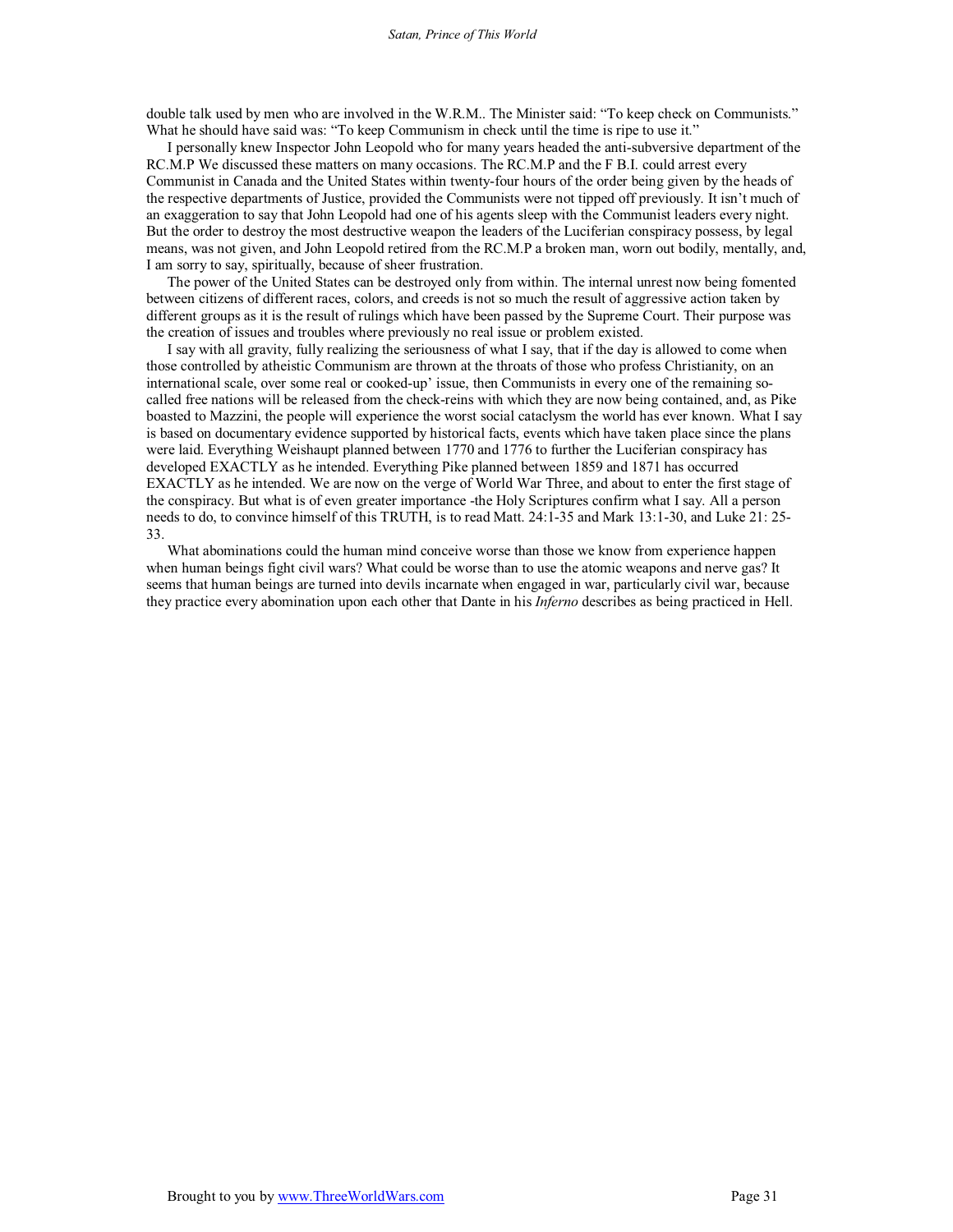#### **THE LUCIFERIAN DOCTRINE**

The Luciferian dogma and doctrines as expounded by Pike and others who at one time or another have been High Priests of the Luciferian reed can be summed up in very few words. It teaches 'inversion' of the Commandments of God. It teaches the exact opposite to what the Holy Scri;tures tell was God's plan for the rule of the Universe before Lucifer led die Heavenly revolt. How do we know this statement to be the TRUTH?

The answer is simple. At various times documents of a most serious nature have fallen into hands other than those intended, while being circulated by the High Priests of the Luciferian Creed, to those they had selected to be heads of the Lodges of the Grand Orient and Councils of the New and Reformed Palladian Rite, which have been the secret headquarters of the W.R.M.. throughout the world. I call these incidents 'acts of God.'

Raids on Lodges of the Grand Orient and Councils of the New and Reformed Palladian Rite between 1784 and 1924 produced documents and other evidence which prove conclusively the continued existence of the Luciferian conspiracy to obtain ultimate world domination. The raids conducted by the Bavarian government in 1784-1785 produced documents which were published under the title, The Original Writings of the Order and Sect of the Illuminati."

The raids conducted by the police under orders of the Hungarian government in 1919 after Bela Kun had usurped power and been deposed, are typical of what we mean.

Further evidence of the Luciferian plot to destroy ALL remaining governments and existing religions is to be found in the book, *Proofs of a Conspiracy to Destroy All Governments and Religions in Europe* by Professor John Robison, of Edinburgh University in 1797. Prof. Robison had been approached by Weishaupt and his leading Illuminists and asked to assist them infiltrating Luciferian ideas, disguised as Illuminism and Progress, into educational institutions and the Lodges of Freemasonry in England and Scotland. He was asked to tour Europe, and, as a 32nd. Mason of the Scottish Rite, he was introduced to leading Illuminists who had set up Grand Orient Lodges throughout Europe. John Robison suspected there was something behind Illuminism as it had been explained to him, but kept his suspicions to himself. He was entrusted with a copy of Weishaupt's revised and modernized edition of the age-old conspiracy as compiled by Zwack, for his study and comments. When the French Revolution broke out in 1789 as part of the conspirator's revolutionary programme, Professor Robison decided to publish the information he possessed in support of what the Bavarian government had exposed in 1786.<sup>12</sup>

The investigations of dozens of historians have turned up further evidence which they found in national archives and those of universities. There is no lack of documentary and other kinds of evidence to prove what we are going to say.

The truly amazing thing about the Luciferian conspiracy is the way those who directed it down through the centuries have been able to cause officials of both church and state to brush aside the evidence of proof even when it has been put before them by men whose lives had proved their honesty and integrity and desire to serve God voluntarily. The fact that those who direct the Luciferian conspiracy are able to hold this control over people in high places in politics and religion simply confirms the words of our Lord and Saviour Jesus Christ. It illustrates in the clearest possible manner the supernatural characteristics of the conspiracy. It proves that supernatural beings, "Angels," both 'Good' and 'Evil,' exert a great influence on human beings while we are here on earth undergoing our period of trial. It proves that the wiles, the cunning, the lies, and deceits of "Fallen Angels" often affect adversely the council (inspirations) of the "Good Angels." It proves that our human nature, because of the fall of our first parents, inclines more to 'evil' than it does to 'good,' until we are born again spiritually.

We don't want to labour this angle of the W.R.M.., but we do want to make it easy for the man-in-the-street to understand what is going on. Those who direct the conspiracy have succeeded in keeping their existence so very

secret that lack of knowledge on the part of the public enables them to develop their plot to its intended goal, and wean millions of souls away from God.

This is the Luciferian Creed:

1. Where God requires a human being to PROVE it wishes to love and serve Him voluntarily for eternity, out of respect for His infinite perfections, Lucifer says, "I will enslave the human race under a totalitarian dictatorship, and deprive them of their physical and mental liberties, and so negate their ability to use their intellect and free will as God intended." (This is the purpose behind the United Nations World Health and World Mental Health Organizations, both of which international movements were started by Dr. Brock Chisholm, of Canada.)

<sup>&</sup>lt;sup>12</sup> As these events have been dealt with in full in *Pawns in the Game*, we do not repeat the details here.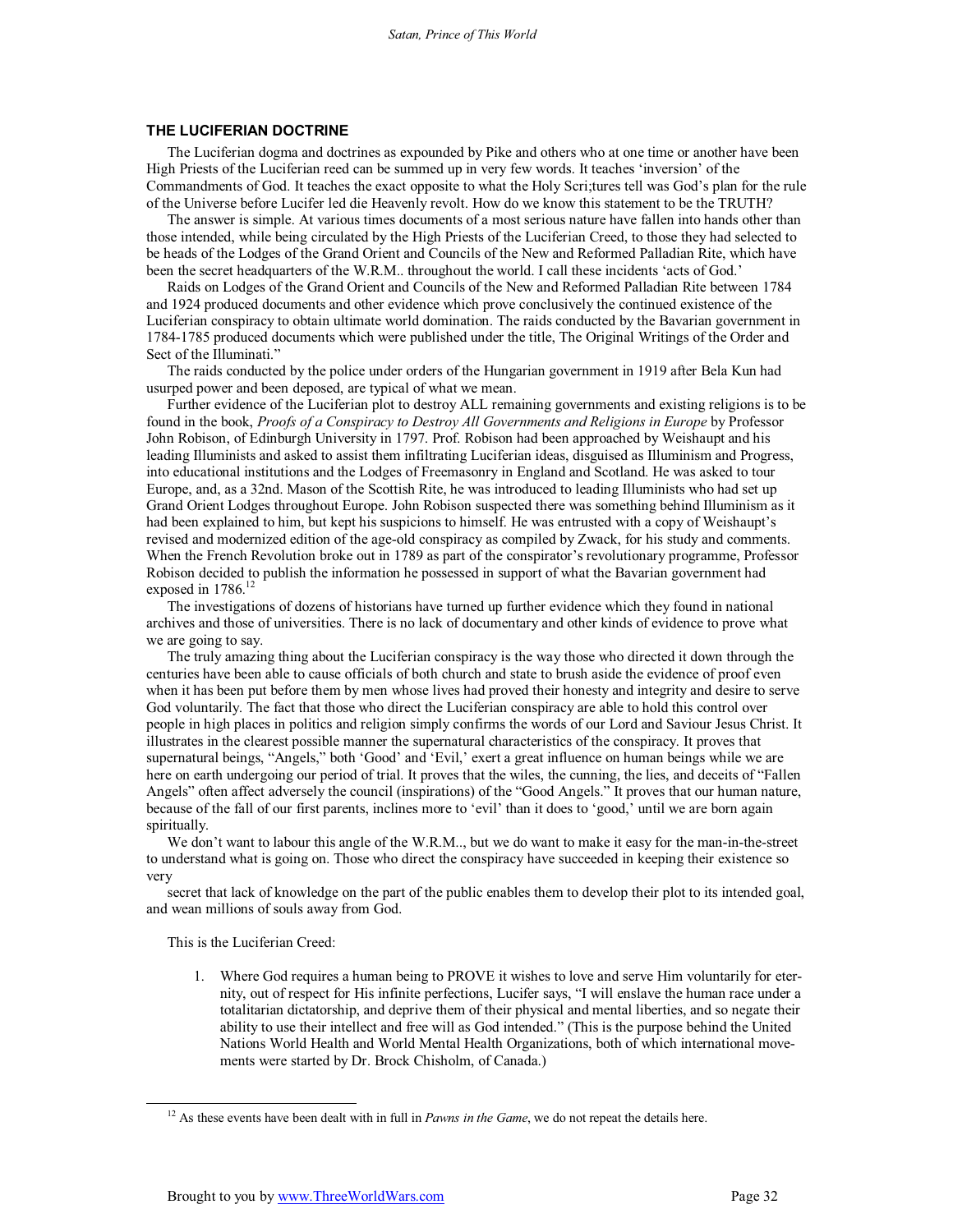- 2. Where the Commandments of God make perfectly clear what He considers sin, Luciferians and their agents teach the inversion of the Commandments of God. Pike and other High Priests of the Luciferian Creed state: "Everything God has made known to be displeasing to Him, is pleasing to Lucifer."
- 3. God's plan for creation required everything to be made different. There are no two leaves exactly alike! No two snowflakes. The Luciferian ideology requires regimentation, so that everything can be centralized and made as much alike as possible. Integration is the most typical example of this theory being put into practice. Integration does not mean simply that the public shall accept the principle that people of different races, colors, and creeds shall enjoy the same privileges and considerations as white people. Integration means: "To bring together parts so they form one whole" (i.e., "To make up and complete as a whole").

The Luciferian ideology requires that the human race be integrated absolutely so that Reds, Blacks, Yellows, and Whites be mixed into one vast conglomeration of humanity without any distinctive features, cultures, racial traits, or other peculiarities. (The UNESCO man.)

- 4. God's plan requires that there shall be numerous worlds. The scriptures speak of the Seventh Heaven (2 Sam. 22:8; Prov. 8:27-29; 2 Cor. 12:2). They name the different choirs of angels, their nature, office and characteristics.<sup>13</sup> They tell us that even in each choir, every angel is higher or lower in scale than another. We are told it is possible for those in the lowest choirs to work their way up so they achieve higher status by merit, or descend down the scale because of lack of merit. The Luciferian ideology requires that there shall be only two classes-1. Those who govern, i.e., the 'Holders of the Light'-the super-intelligent beings,<sup>14,15</sup> and, 2. Those they enslave. Where God permits, encourages and rewards individual initiative, Luciferianism does not tolerate it in any shape or form.
- 5. God insists that in order to ensure perfect peace and happiness in Heaven, every soul He selects as one of His Elect must have proved that it honestly and sincerely, without qualification or revocation, desires to love and serve God voluntarily out of respect for His infinite perfections for ALL eternity. It is to produce PROOF of this desire that we human beings are being tested so thoroughly. God doesn't intend that there shall be a second revolt in Heaven. Luciferianism, on the other hand, says that permanent peace shall be assured by the King-Despot, exercising absolute despotism over his subjects. The Luciferian Protocols say: The Luciferian totalitarian dictatorship when established on this earth will have at its head a King-Despot, whose will is to be enforced by satanic despotism.
- 6. Where God's plan required 'Love' to be the creative, and 'Charity' the governing force in Nature, the Luciferian Creed says 'Lust' shall be the creative force and 'Right or Might' the governing force.
- 7. Where God ordered that each class of His creatures on this earth shall increase and multiply, each according to his kind, the Luciferian ideology requires that in the final stage of the conspiracy only the governing body shall have the 'liberty to enjoy the pleasures-'Lusts' of the flesh, and the 'Right' to gratify their carnal desires. All others are to be made into human cattle, and enslaved physically, mentally, and spiritually, in order to ensure permanent peace and social security. Procreation will be strictly limited to types and numbers determined scientifically as sufficient to fill the requirements to the State, (God). According to Bertrand Russell on pp. 49-51 of his book, *The Impact of Science on Society,* less than 5% of males and 30% of females, will be selected from the Goyim to be used for breeding purposes, and reproduction will be achieved by artificial insemination practiced on an international scale. Investigation has proved that experiments are now being conducted in both Canada and the United States to determine if the semen of human males cannot be preserved and kept fertile indefinitely, the same as the semen taken from prize bulls. Recent discoveries have made it possible to keep semen taken from bulls indefinitely be freezing quickly to a temperature of approximately 130° below zero. Already huge banks have been established in which several million samples of graded semen are stored. Orders received for a particular type or strain can be flown to any part of the world. Smaller banks are now being established in suitable locations to serve the needs of cattle raising states. This statement is *fact, not fiction*. 16

<sup>&</sup>lt;sup>13</sup> There are 22 passages in the Scriptures which deal with their nature.

<sup>&</sup>lt;sup>14</sup> That is the reason Weishaupt named his organization The Illuminati.

<sup>&</sup>lt;sup>15</sup> Pike to Mazzini, August 15, 1871

<sup>&</sup>lt;sup>16</sup> The author has seen these deep-freeze semen banks, and had their present use and purpose explained to him. He was also briefed on the plan to eliminate the birch of crippled and diseased human beings by resorting to methods of procreation similar to those practiced by the best-informed cattle breeders.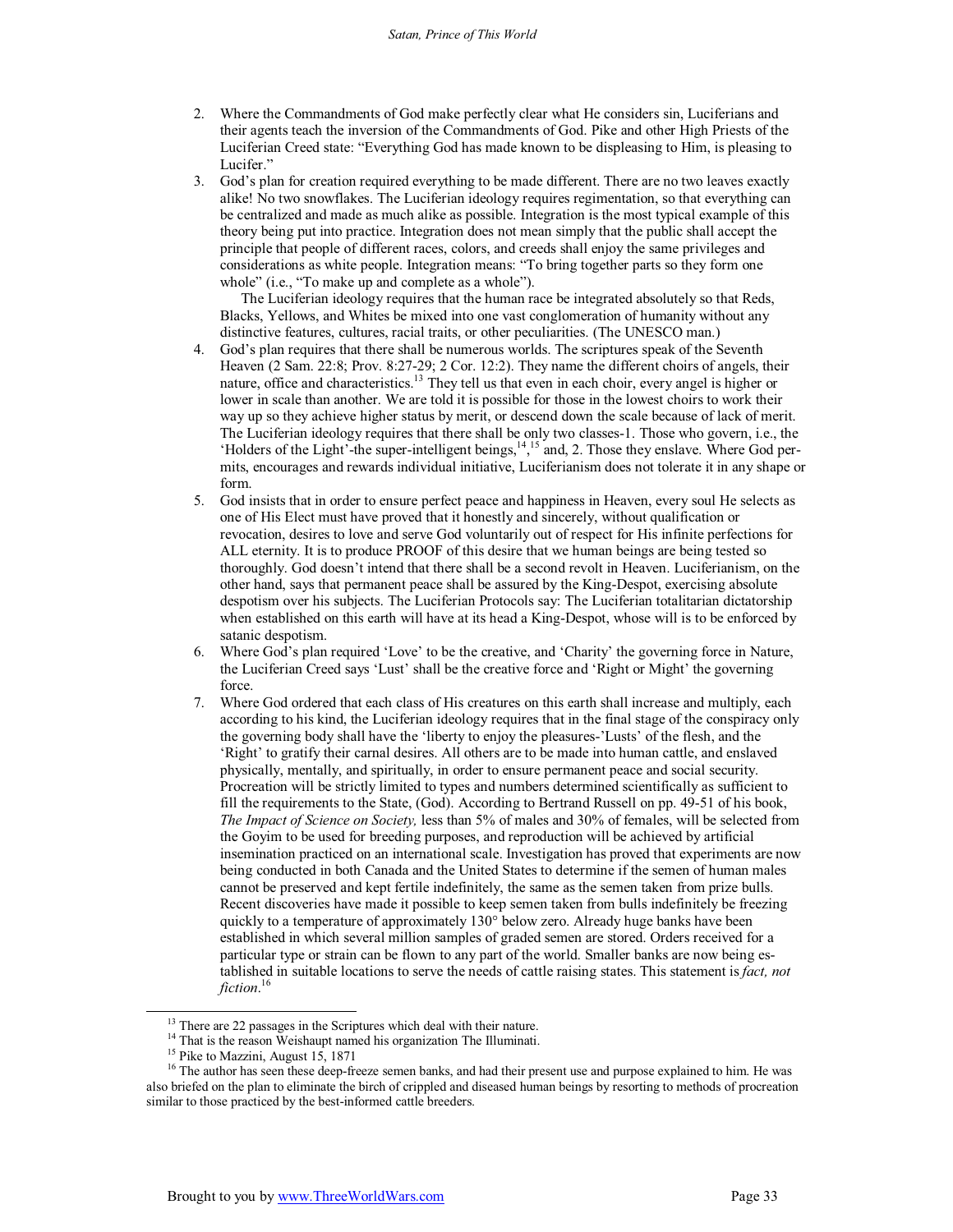8. Under God's plan, reproduction of the human species was, and is, intended to be the most holy and sacred function performed by a male and female, joined together in one flesh for the duration of their mortal lives. According to God's plan the primary motive to indulge in sexual intercourse is to procreate another human body into which God can infuse a soul which He wishes to give the opportunity of learning to know Him and love Him, and to will to serve Him voluntarily for all eternity.

Theologians admit that in giving the ability of reproduction 'in accordance to His will,' God gave us powers not even enjoyed by the angels. They are all, both 'Good' and 'Bad,' created beings. The powers God gave to human beings caused those angels who had joined Lucifer to become jealous. That is why Lucifer and/or Satan decided to 'foul up' God's plan as far as procreation of the human species is concerned. This is the reason women have had to present themselves for purification after the birth of a baby since as far back as we have been able to enquire. This is why Baptism was instituted as a Sacrament. This explains why women are required to cover their heads in Church. Because Satan fouled up God's plan, human beings who descended from Adam and Eve are children of the Flesh until they are born again spiritually.

- 9. God's plan says that all human beings should love and be charitable towards their neighbours. The word 'neighbour,' as used by Christ, means, "a person who won't do another harm, but rather will go out of his way to do a good turn, even though the recipient be a stranger." The Luciferian doctrine says that in order to impose absolute power by Satanic despotism, those who are selected to rule must first prove they are utterly devoid of human sentiment. According to the pronouncement of Albert Pike, this ridding themselves of human emotions must be carried out by men selected to rule to the extent that they don't even feel love, or sympathy, or any sentimental feeling whatsoever, towards members of the opposite sex. Pike ruled that women initiated into Lodges of Adoption should be made common property. He said members of the Palladian Rite should use them frequently and without passion, but solely to gratify their sexual urges without allowing love or sentiment, "which lead so many human hearts astray," entering into their sexual relationships. "Thus," he says, "men shall enchain women while obtaining absolute control of their own human weaknesses." So we see that everything that God considers 'Good,' Lucifer says is 'evil.' Everything God considers "Strength of character," Luciferians consider "Weakness of character."
- 10. God's plan requires that human beings care for the sick, the disabled, the imprisoned, and the aged. The Luciferian ideology insists that ALL Goyim who become unable, or unfit, to serve the state efficiently shall be destroyed. *This diabolical principle is being made acceptable in the minds of innocent human beings by being presented as "Mercy killing"* the scientific name for which is euthanasia.
- 11. God's plan for civilized society is based on the principle that two human beings of opposite sex shall establish a home and raise family. Luciferians say that the destruction of the family and home is absolutely essential to the success of their conspiracy.
- 12. God's plan required the parents to provide for their offspring, and to educate them in God's Holy Will and the facts of life. Luciferians say the state shall regulate births and raise the children born as the result of planned selective breeding. They insist that ONLY the state has the right to 'educate' (forgive the use of the word by such devils in human form) those they intend shall serve the state.
- 13. God's plan intends to elevate the dignity of man until he achieves a high degree of spiritual perfection. The Scriptures tell us that we can qualify for the highest vacant seats in Heaven. Luciferianism is insistent that every human being be reduced to its lowest possible level. It was to further this diabolical theory that Cromwell's "Levellers" drove in the thin edge of the wedge. Today it has advanced to the stage where women have demanded the 'right' to adopt the same immoral codes as men; the right to smoke, to do everything that does not elevate them above the filth, the dirt, and slime of decadent human nature. God sets up chastity as a virtue; Lucifer says we must be promiscuous to demonstrate our Godship. Christ proved by His devotion and love and respect for His earthly mother Mary, that God intended motherhood to be the greatest of all vocations. Christ's relationship to His earthly mother, and Mary's love and devotion to her Son, should tell us that, despite the Fall of Eve, He still wants woman to be a being of beauty, charm and grace, full of love, charity, and affection. He wants women to be real mothers, not just human incubators who accidentally conceive due to human error. Luciferianism is determined to drag womanhood down into the gutter, and to the level of the natural state of the lower beasts of creation.
- 14. God provided everything we require for our use and benefit. He ordered that we use ALL things in moderation. The Luciferian ideology says, but doesn't intend, that man shall be a law unto himself and do as he pleases.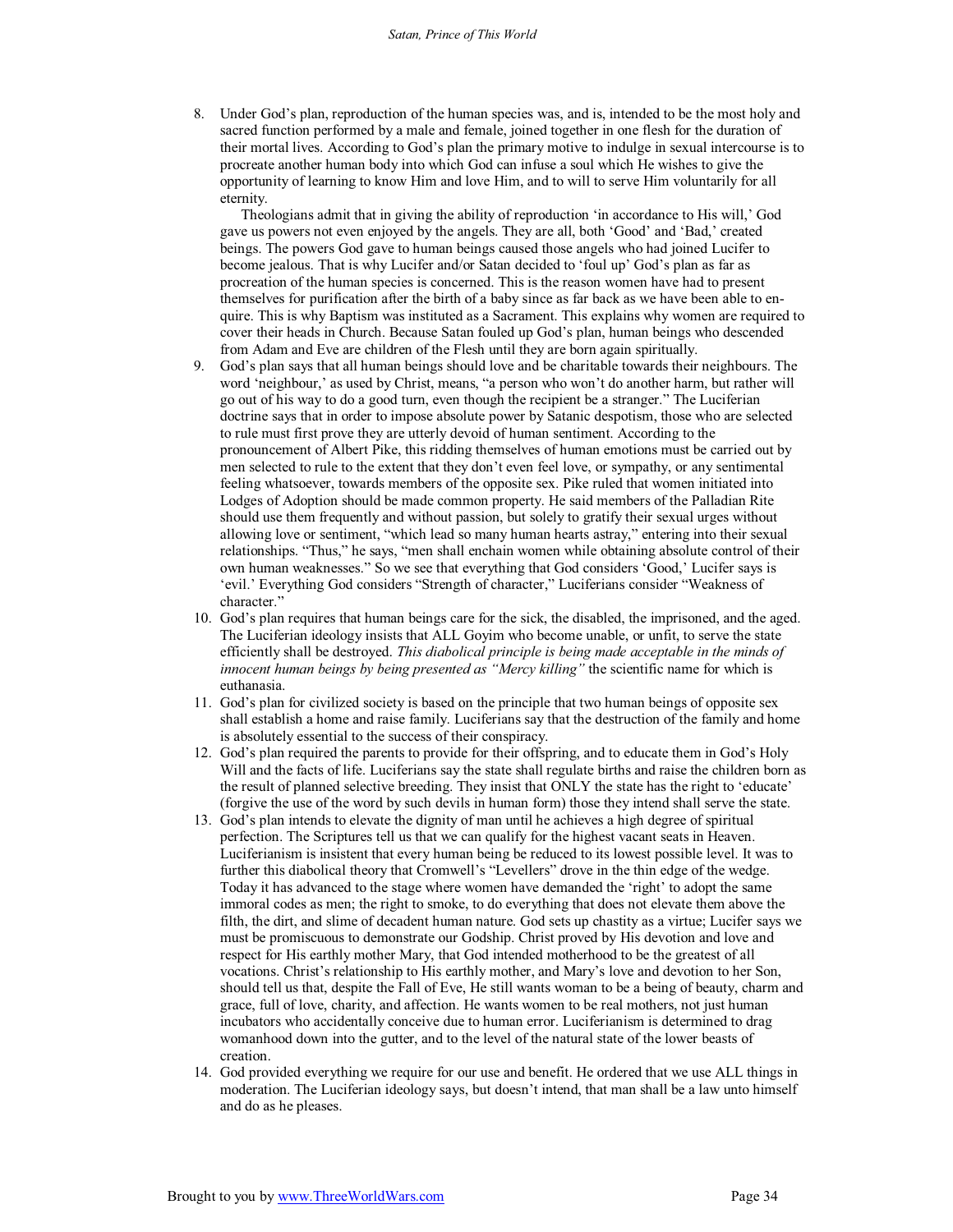15. God's plan of creation placed everything He created in perfect balance. Those who are developing the Luciferian conspiracy to its ultimate objective are doing their level best to put God's creation out of balance, and the human race pays the penalty for the " sins of presumption" committed by Luciferians.

We could go on and on, proving that Luciferianism is diametrically opposed to God's plan for the rule of creation. The point we hope we have made is this: The Luciferian ideology has been drawn up to appeal to men who consider themselves intellectual giants. Lucifer knows that his totalitarian ideology is wrong. When he occupied the highest throne in heaven, and was subordinate to God alone, his pride convinced him that if he set up his own kingdom and ruled it with absolute despotism, every aspect and phase of his dominion would have to work peacefully, efficiently, and economically.

He used his supernatural powers to force the hand of Almighty God. Because God derives pleasure only from those of His creatures who love to serve Him voluntarily, because of their respect for His infinite perfections, He had to let Lucifer go to his eternal damnation or change the principle on which He had established His rule.

That Lucifer has realized his enormous mistake cannot be doubted. But his 'Pride' wouldn't allow him to admit it. How many, many human beings act like Lucifer in that respect today? The Hitlers, the Mussolinis, the Roosevelts, the Rockefellers, the Rothschilds, the Churchills - all of those who spread Luciferianism from their seats at the top levels of our civilization. How many of our lower orders ape them and follow them? They lead us, as Lucifer led so many of the heavenly host, to our destruction!

Now that I have studied this subject for so long and from so many angles, I don't find it difficult to understand how Lucifer's supernatural capacity to LOVE God, his Creator, turned into an equal capacity to HATE God, all of God's creatures, and all His wonderful creation. I don't find it hard to understand that after Lucifer put his totalitarian ideology into practice in his Kingdom of Darkness, which we term Hell, and found out that what he considered PERFECT in theory, didn't work out as he expected in actual practice, his disappointment caused his hatred to mount until it has reached astronomical dimensions beyond the understanding of the human mind.

I no longer find it difficult to accept the definition of Hell as given to us in Revelations. In fact, I find it easy to understand that after the final judgment, every one of the Fallen Angels and every human soul who has been deceived by Lucifer and his other Princes of Darkness, into defecting from God, must of necessity hate not only Lucifer, along with his ruling princes, but also themselves and their neighbours. If it is true that selfish, foolish PRIDE has led the vast majority of those in Hell to their own damnation, it is not difficult to understand WHY the conditions in Hell are conditions of utter HATE, chaos and confusion. If it is true that the inhabitants of Hell are there because they accepted and practiced the inversion of the Commandments of God then it should not be difficult for the person of average intelligence to understand that all abominations, those who directed the Luciferian conspiracy introduced to this earth of ours, are being practiced in Hell and will continue for all eternity.

There can be no doubt that this world of ours has been turned by demonic forces into a 'Little Hell.' Due to the fact that we refuse with a blind obstinacy, to accept God's law, and put His plan into effect on this earth, conditions have been bad enough, and there can be no doubt that if we remain blind to the TRUTH, and obstinate in our refusal to PROVE our desire to love and serve God voluntarily for all eternity, then conditions must of necessity deteriorate until, as the Bible states, they will reach the point that if it were not for the., intervention of God, no flesh would survive. Matt. 24:22; Mark 13:20.

That conditions here, and in Hell, are what they are is not the Will or intention of God. They exist because of Lucifer's selfish, foolish pride, and his determination to be self-sufficient. He defected from God. He took multitudes of others with him. It is only logical to suppose that after he realized his mistake, his hate reached the proportions that he was determined to continue to be revenged on God by deceiving His creatures. God wished to fill the vacancies left by Lucifer and his angels. Lucifer cares not what befalls those he deceives, or even what is in store for himself. This utter lack of further interest in anything is real despair!

Artists, preachers, authors, and others have depicted Hell and its inhabitants in such an exaggerated way that, instead of making people believe in it, they have caused untold millions, particularly in the last two centuries, to discredit its very existence. These so-called intellectuals have served the Luciferian cause well indeed, because when one rejects God, he automatically rejects the idea of Heaven and Hell.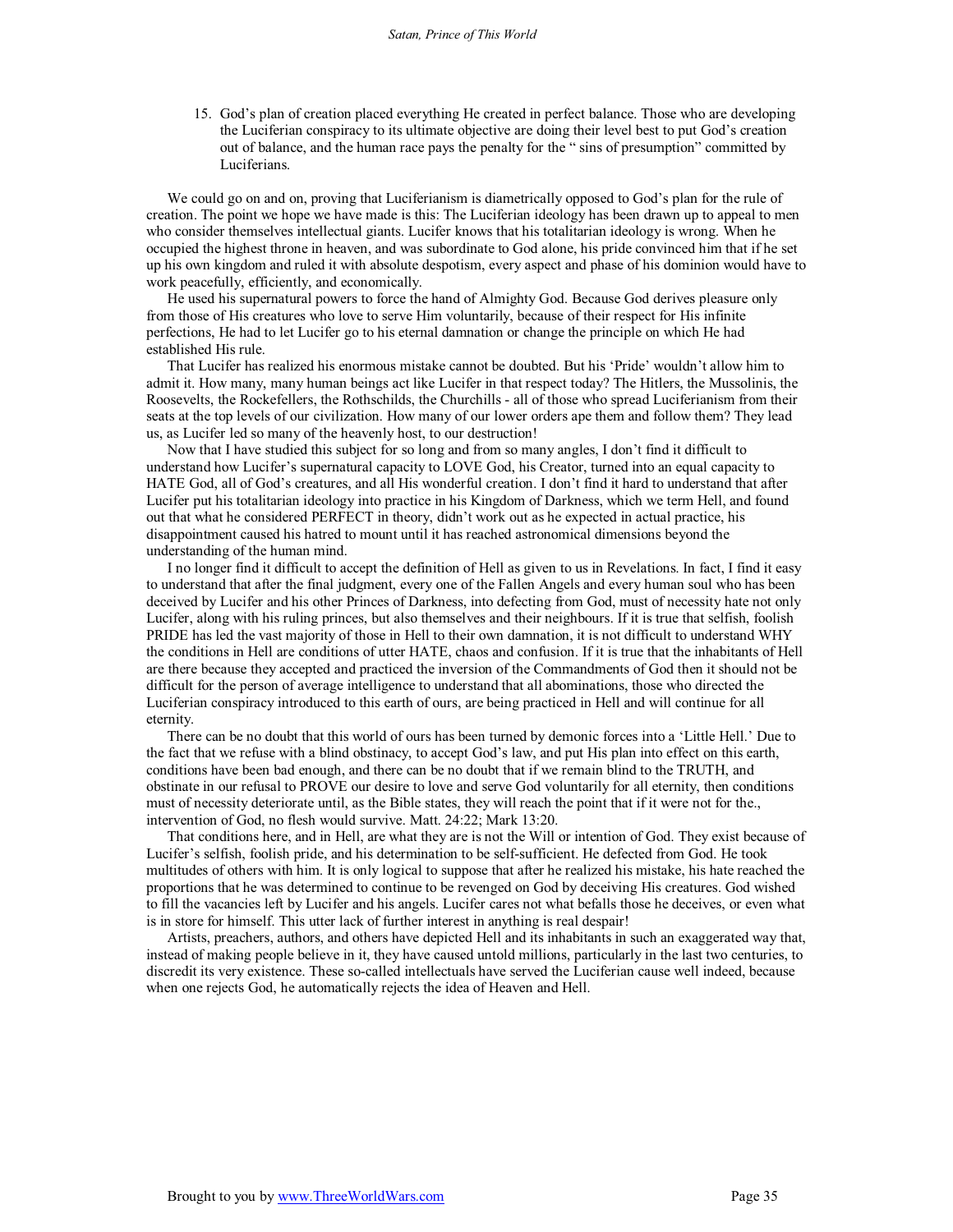#### **SATANISM BEFORE AND AFTER THE ADVENT OF CHRIST**

My personal experience proved I was unable to piece together the many thousands of pieces of information, and evidence, I had gathered since 1918 concerning the World Revolutionary Movement, (W.R.M..) until quite by "accident" I picked up a Bible in 1943 and started to glance through it because, I am now ashamed to confess, I was bored stiff lying on a hospital bed, with no other literature within reach which I hadn't already read.

Ever since that day I have been convinced that what the vast majority of people call "accidents" or mere coincidence, are in reality "Acts of God." I don't go so far as to say that the Creator of this universe personally does things to us which will, if we heed what happens, seriously affect our lives, but I do believe that He wills such things to happen and his angels, who are associated with this world of ours, put His Divine Will into effect. Be that as it may. As I glanced through the Bible I could not help but see that many statements seemed to have a direct connection with events of history and events which were happening in this the 20th Century. This aroused my interest. Further study convinced me that in the Bible was to be found the "key" which would unlock the mystery which surrounds what so many authors have referred to in the past as *The Secret Power* which rules from BEHIND the scenes of ALL governments and causes them to adopt policies which ultimately lead to their own destruction. I therefore began to seek in the Bible the explanation of human events with which I had become familiar, but couldn't fathom the "CAUSE" or "REASON" for their happening. With this explanation I will proceed to explain "Satanism" as I understand it.

Satanism is the manual of action which puts the Luciferian conspiracy into effect on this earth. The Old Testament, trimmed down to its greatest simplicity, is nothing more or less than the "History of Satanism." It tells us how it has been directed since the Fall of our first parents to the Advent of Christ who carne to set us free from the bonds of Satanism with which the human race was being more securely tied generation after generation. The Holy Scriptures refer to Satan sixty-seven times and to Christ only sixty-three. But what concerns us most is the fact that the Holy Scriptures tell us, and prove, that "Satan is Prince of this World" (John XII:31; XIV:30; XVI:II). Because Satan is "The Adversary" of God and his human creatures, he must, as "Prince of this World," be related to the W.R.M.

The word "World" has admittedly different connotations. We can define the word in a "favourable" or "neutral" sense and use it to mean "The earth where men dwell" or by metonymy "men themselves." (John I. 9- 10; III. 16,17,19; )G. 27. etc.)

The word "World" can also be used, in the unfavourable sense, to mean "The reign of evil on earth." Those who constitute the "Reign of evil" are the Synagogue of Satan. What they inspire and do, and have done, is diametrically opposed to the WILL OF GOD; they set up a barrier between this world and Christ and his followers. To illustrate this, Christ is recorded by John as saying "I am not of this world ... I pray not for this world ... me it hateth." And to his disciples "You are not for the world ... the world hateth you," and so on. (John VIII. 23; XVII. 9; VII. 7; XV 19; etc.; cf I John III. 13,14).

Thus we can understand that, ever since the advent of Jesus Christ, Satanism has waged a perpetual war to prevent God's children on this earth from putting God's plan for the rule of the entire universe into operation upon this earth. By preventing us putting God's plan into effect; and by preventing us living "The way of life" as taught to us by Christ, and summarized in the words of "The Lord's Prayer," Satanism prevents the masses from doing God's Will on earth as it is done in Heaven.

This brings us to the interpretation of the Lord's Prayer. The preamble and middle require no explanation but the words, "And lead us not into temptation but deliver us from evil," most certainly do. How can we conceive that God would "LEAD" the members of the human race into temptation? He may, and undoubtedly does, permit us to be tempted by those who direct or serve Satanism. The Scriptures tell us God will not permit us to be tempted beyond our powers of resistance. Thus temptation enables us to PROVE whether we are "For" or "Against" God.

I have, as the vast majority of Christians have also done, repeated the Lord's Prayer daily since I could talk. But I never studied the words until I was on the flat of my back with a fractured spine in 1943. As the result of studying the words in their relation to Satanism, and the W.R.M., I reached the conclusion that the words would have had a better relationship had the interpretation into English been "And let us not be led into temptation; but deliver us from the Evil One (Satan)." I was pleased to discover, long afterwards, that the Greek fathers of early Christianity; the ancient Roman fathers; and several liturgies were strongly in favour of the masculine rather than the neutral use of the words "A malo." The importance of this question is to be found in the FACT that if we should be saying "But deliver us from the Evil One (Satan) it would automatically mean that Christ considered Satanism the author of ALL temptation and all the evil (sin) we can commit and, at the same time, be the director of all the evils we can be made to suffer as a means of weaning us away from Faith in God.

These thoughts caused me to do further research, and I found in the New Testament, and in the texts of the "Desert Fathers," that Satan, and those of the Synagogue of Satan, exercise a general direction or superintendence over ALL the evil, temporal, and spiritual, which is committed, or experienced, in this world.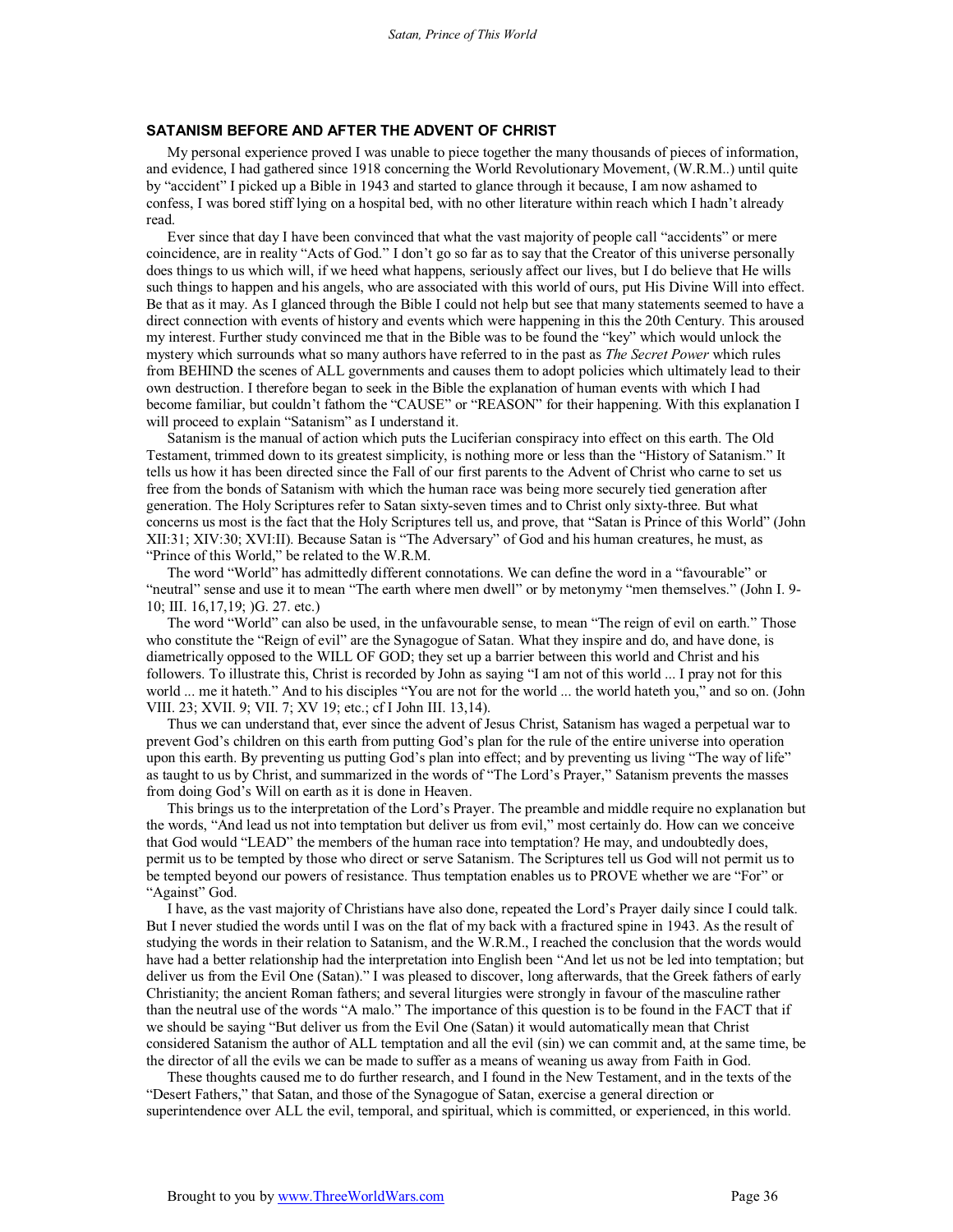In support of this very interesting revelation-as far as the W.R.M. is concerned we find that "He that committeth sin is of the devil" (1 John III. 8) and according to the Gospels and Epistles of St. John and St. Paul, it is Satan's empire Christ came to overthrow, and Satan and his agents (agenturs) are the root and cause of all evil, both spiritual and temporal, which ravages humanity. Much nearer our own time St. Augustine supports this line of reasoning when he likens what is going on in the world to "The city of sin, the devil, born as the result of the rejection of God (by our first parents) as being in eternal opposition to the "City of God." St. Thomas doesn't entirely agree with this definite and exact interpretation so, as happens so often, it is just another case of everybody to their own liking.

But, when we study the W.R.M. in its relationship to Satanism as being practiced on this earth, it is important to remember that if Satan, or his agents in human form, can and do influence the decisions of individuals so they commit sin, it stands to reason that individual human beings so influenced can and do extend Satan's power for evil over the collective. Thus I found my reasoning to be based on a sound premise when I stated in Pawns in the Gameand The Red Fog OverAmerica that individuals who knowingly or unintentionally serve the cause of Satanism are responsible for stirring up dissensions which enable them to divide the masses into opposing camps on political, racial, social, economic, religious, and other issues, in order that they can then be armed and made to fight wars and revolutions, on an ever increasing scale, so that, if this destructive policy is permitted to continue, it must lead to the final destruction of ALL forms of remaining governments and religions, and thus leave the field wide open for those who constitute the Synagogue of Satan, to impose the Luciferian totalitarian dictatorship upon what remains of the human race.

This brings us to another very important question. We might ask, as so many priests and ministers do, "If the Gates of Hell shall not prevail against the Church of Christ, and if God is going to cast Satan and his followers down into Hell following the final judgment, what is there to worry about?"

In my humble opinion, there is nothing "to worry about," but a great deal remains to be done before that blessed event happens in order to save as many souls as possible from being deceived into defection from God. We can prove, as individuals, that we honestly and sincerely desire to love and serve God voluntarily for all eternity. We must work tirelessly to bring other souls to join us in that desire. In other words, we must become, as Christ admonished us, real soldiers of Jesus Christ and active enemies of the Synagogue of Satan. If lies and deceits are the stock-in-trade used by the forces of evil, then we must shame the Devil and confound his knavish tricks, by telling the TRUTH, as far, as wide, and as quickly as possible. If individual assassinations, and wholesale murder (wars and revolutions) are the means by which the Satanic forces remove all obstacles from their path which delay them in usurping absolute world domination, then we must use every legal means to prevent wars and revolutions.

Why does Satanism work to bring about a One World Government when powers of which they plan to usurp?

Today the power held by the Synagogue of Satan is neither general, nor complete, nor absolute. The Forces of Evil conspire to make their power absolute so they can enslave what remains of the human race absolutely, body, mind, and soul. Satanism believes in no half measures. When it comes to using lies and deceits, for the purpose of winning our immortal soul for Lucifer, they operate on the principle, "winner takes all."

The Scriptures in Revelations tell us exactly what the final results will be. But the Synagogue of Satan does not accept the Scriptures as the inspired word of God. Therefore, those who serve the Synagogue of Satan will continue to develop the Luciferian conspiracy in the belief that they will be able to establish a totalitarian dictatorship. They believe that if they can usurp world power they can establish physical control over our bodies. They believe that this physical control will enable them to obtain mental control also (Psychopolitics). They believe that mental control will enable them to erase all knowledge of God from the human mind and thus give Lucifer control of our souls for all eternity.

Thus we arrive at the point which reveals what is meant by the phrase (used so often by Communist writers, or I should say Satanist authors who write to promote Communist and other subversive movements), "the battle

going on is for the minds of men." This proves that the ultimate objective of the W.R.M. is not materialistic, as is generally supposed, but definitely spiritual, which so few authors and historians seem to have suspected. Reasoning along this line of thought brings us to the understanding of how the words "World Revolutionary Movement" are only the deceptive words Satanists use to conceal the existence of the continuing Luciferian conspiracy. They make the vast majority of people, ordained ministers as well as Christian Laymen, believe that Communism is the root of all existing evil, that it is atheistic and materialistic, and that control of temporal power is the ultimate objective. This HALF-TRUTH is the biggest lie ever circulated by those who serve the Father of Lies. The TRUTH is revealed in Ephesians 6,10-17 which tells us among other things "our wrestling (struggle) is NOT against flesh and blood but against Principalities and the Powers, against the world rules of this darkness, and against the SPIRITUAL forces of wickedness on high." The other half of the truth concealed from the general public is the fact that the Synagogue of Satan control and use the destructive force of Communism to further their secret plans to achieve world domination. The Principalities, and the Powers, are sections of the Heavenly Host from which Lucifer undoubtedly recruited many followers.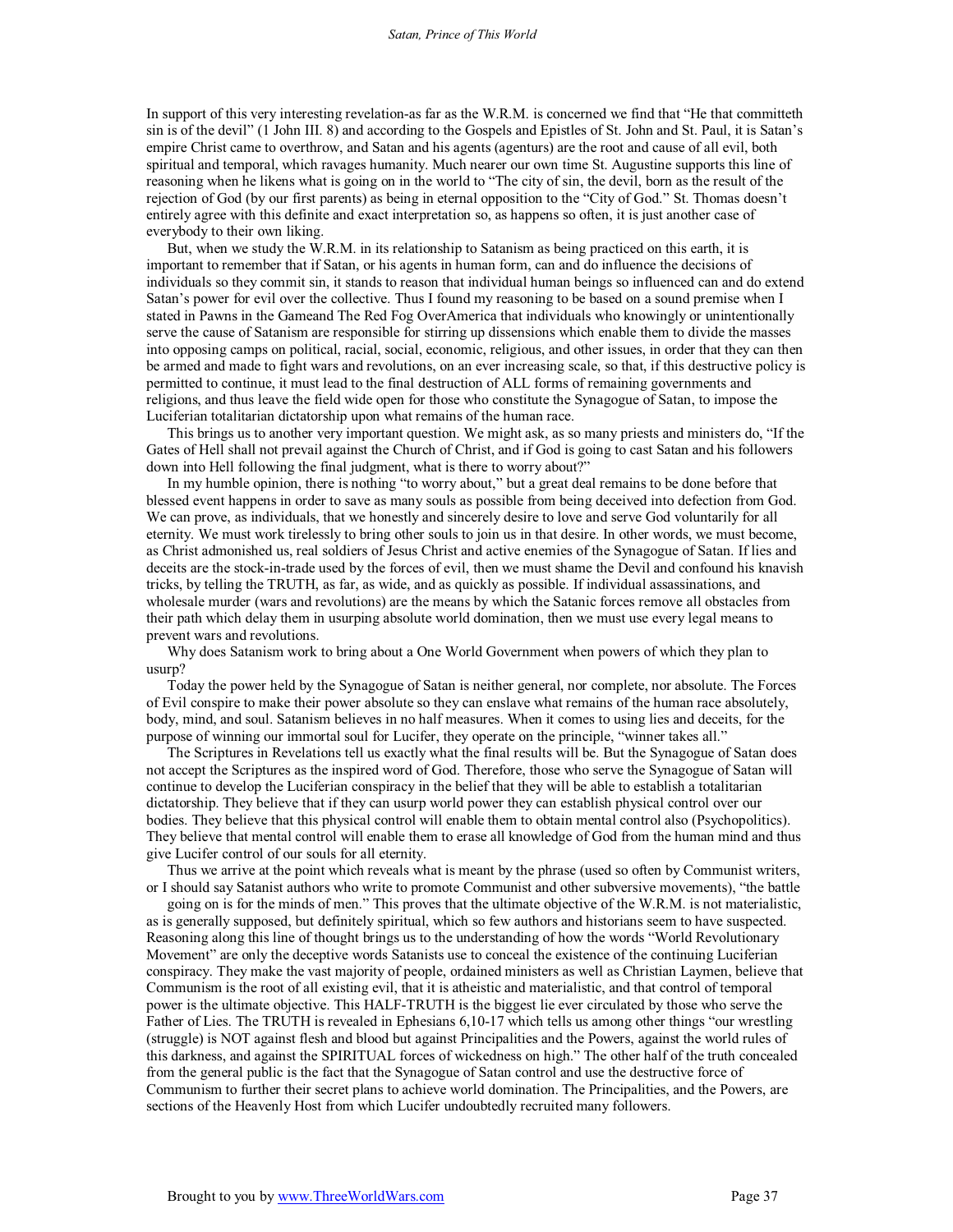The world ruler of darkness, is the Synagogue of Satan who is inspired by "the spiritual forces of wickedness on high" to put the continuing Luciferian conspiracy into effect. Thus we are able to understand exactly what we are up against. As we live our period of trial on this earth, we have to contend with:

- 1. The High Priests of the Luciferian Creed. We will prove that human beings who have been head of the Priesthood admit they had the powers to contact and consult members of the celestial world who had joined Lucifer in his revolt against the absolute supremacy of God.
- 2. The Synagogue of Satan, who put the Luciferian conspiracy into effect.
- 3. The secret societies who believe in and practice Satanism and whose members are the "Agentur" who serve the Synagogue of Satan.
- 4. All those who, because of the lies of those who constitute the "World Rulers of this darkness," have defected from God and follow a "Destructive" way of life as opposed to the "Constructive' way of life Christ taught us is God's Holy Will.

We will now study Satanism as it is practiced in this world. The vast majority of people, due to the manner in which they have been taught, cannot seem to make themselves believe that Satanism is actually practiced on this earth. Let us ask these good people a very simple question: "How could Satan be Prince of this World if he didn't have a government and the means of deceiving millions upon millions of human beings into serving him and furthering his intentions?"

They don't seem able to realize that Christ came on earth to expose the existence of the continuing Luciferian conspiracy such as it is directed on this earth by Satan, and by those who serve him who are, in reality, devils in human form. Christ made this very clear when he said to his Apostles: "Have I not chosen all twelve of you? And one of you is a devil." (John 6:70) And at the Last Supper do we not read, "The devil had already put it into the heart of Judas, son . of Simon, the Iscariot, to betray Him," and a little later, "The morsel once given, Satan entered into him; and Jesus said to him, "Be quick on thy errand." Judas was used by the Synagogue of Satan not by the Jewish people, and by accepting the thirty pieces of silver he opened the door of his heart and Satan entered into it.

Then it is interesting to note the words Christ used when being arrested. He said: "But this is your hour and (the hour of) the power of darkness." (Satan and/or Lucifer) -(Luke 22:53).

It has puzzled me a great deal to try to find out whether we are in the stage of the Luciferian conspiracy when Satan is about to be bound for a thousand years, or if Satan was bound for the thousand years, as mentioned in Revelations, at the time of, and by the death of Jesus Christ. As I have pointed out before the words "Day" and "Years" have more than one meaning; so could the words "A thousand years" simply mean "a period, or a long period of time," as expressed in the common saying "Not in a thousand years."

If the words "A thousand years" mean "A period of time," then the Scripture most definitely tells us we are fast approaching the time when God will intervene on behalf of His elect. This means that the day of final judgment is fast approaching also.

We can take it that the death of Our Lord, and his triumphant resurrection is to mean "sentence is now passed on this world (the principality of Satan); now is the time the Prince of this World (Satan) is to be cast out." (John 12:31 etc.) And while those who accept the Luciferian doctrine don't agree, the Scriptures assure us that Christ did succeed in his mission. And then we come to an extraordinary thing concerning the Bible. The part that should have declared, and explained, Christ's victory over Satan, as Prince of this World, seems to have been badly fouled up. I refer to Colossians 2:14. Translators such as Douay, Westminster, Knox -as authorized and revised versions will show, give different and in a way contradictory meanings to the original words, which I "think" best interpret the TRUTH as St. Paul wished it to be understood. Speaking of Christ's triumph over the forces of evil, who governed this world until his advent, he corrected the false teachings of those who taught education and religion; He exposed laws and decrees which were opposed to God's Law and/or the Laws of Nature; He lifted the curtain behind which the Synagogue of Satan directed the Luciferian conspiracy, and He exposed the lies and deceits they used to cause human beings to defect from God. He "nailed the truth to the Cross," for all to see who wish to see. The Rev. Bernard Flemming in an article " The Adversary" gives as his translation of Colossians 2-14, "Christ ... blotted out the handwriting that was against us, with its decrees; lifted it clean away, nailing it to the cross, and despoiled the principalities and powers, put them to open shame, and led them away in triumph through the cross."

The task we are trying to perform is to convince the general public that Satanism is a very real and active force on this earth, whose purpose it is to try to defeat God's plan for the rule of creation being put into effect upon this earth.

We are trying to prove that Christ defeated the Luciferian conspiracy here as he did in Heaven. We are offering evidence which indicates we are living in the period of the world's history when Satan broke or was released from the bonds with which Christ had bound him for a "thousand years." He is now using the Synagogue of Satan to bring about the wars and revolutions, and other abominations which would, if not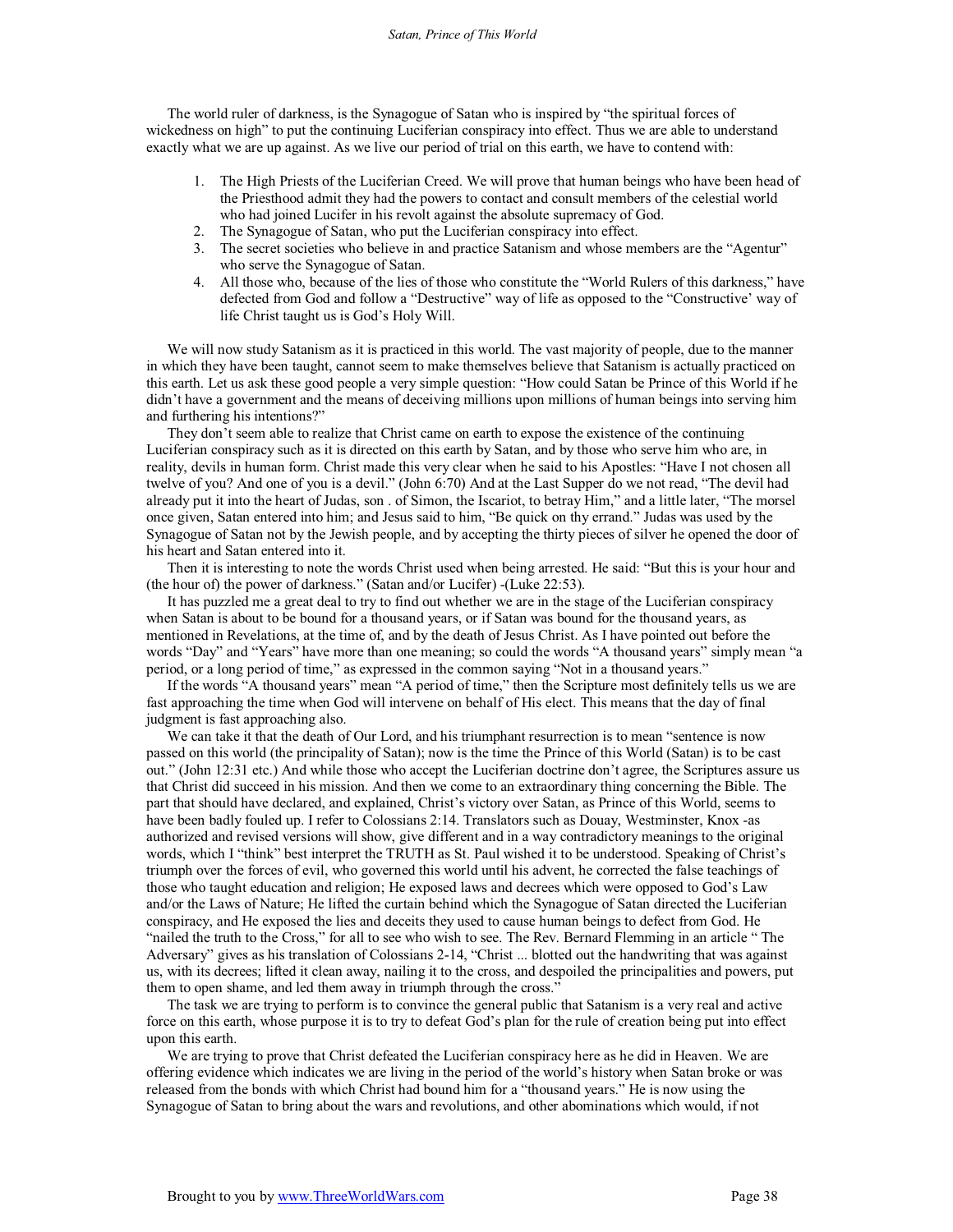stopped by the intervention of God, on behalf of His elect, destroy all flesh. Atomic and H-bombs, nerve gas, and other secret weapons developed recently by those doing research into chemical and bacteriological warfare, have made it possible for a diabolically minded, satanically controlled mind to launch us into the final social cataclysm as planned by Pike by simply pressing a button. We call it "push button war."

And to assure my readers that those who bear witness to the TRUTH, as God has revealed it in Holy Scriptures, and as Christ explained it to us, are of the elect, we will quote Apoc. 12:9-12: "The great dragon, serpent of the primal age; was flung down to earth; he whom we call the devil, or Satan, the whole world's seducer, was flung down to earth, and his angels with him. Then we heard a voice crying aloud in heaven; the time has come; now we are saved and made strong, Our Lord reigns, and the power belongs to Christ, His anointed; the accuser of our brethren is overthrown. Day and night he stood accusing them in God's presence; but because of the Lamb's blood, and because of the truth to which they bore witness, they triumphed over him, holding their lives cheap till death took them. Rejoice over it, Heaven, and all you that dwell in Heaven."

The fact that the Kingdom of Satan in this world is surrounded by darkness (secrecy) as is the Luciferian Kingdom in the celestial world; and the further fact that the High Priests of the Luciferian Creed, and the members of the Synagogue of Satan, hide their identity and true purpose from the masses; and the further fact that they worship Satan and conduct their diabolically inspired ceremonies in secret chambers in Lodges of the Grand Orient and Councils of the New and Reformed Palladian Rite, doesn't detract from its power and influence over the affairs of this world and its people, in the slightest. On the contrary, the fact that those who direct the Luciferian conspiracy AT THE TOP can, and do, keep secret their identity, and their ultimate intention to enslave what is left of the human race, body, mind and soul, contributes to the success of their evil plans.

The fact that Christ did expose and condemn the Synagogue of Satan, its existence, and evil influence and purpose in this world has never been denied by theologians and leaders of religions. But such is the power of Satan that he has prevented a true and realistic impression being made on the human mind. The average person has been taught to think of the Devil as the most horrible creature imaginable; they have been taught to believe that Hell is an abyss or pit filled with fire and brimstone in which Lucifer, his fallen angels, and lost human souls simmer and sizzle for all eternity without ever being consumed. This misleading teaching of what constitutes Hell, Lucifer, and his fallen angels, has caused multitudes of people to defect from God and land in the very Hell they were deceived into believing a myth.

Notwithstanding the fact that the Fathers of the early Christian Church fully realized the enmity existing between Christ and Satan, and knew that Satanism would continue to work in the dark and use lies and deceits to wean human beings away from God in order that their souls would be damned, they did not seem able to get the TRUTH regarding this all important matter across to the masses of the people. They taught the "Greatness and Perfections" of God and the "Goodness and Meekness" of Jesus Christ. They told of the wickedness of Satan and the Devil, but they didn't trouble to explain how the forces of evil upon this earth have operated since the fall of our first parents. Thus it was that Satanism, disguised in a thousand ways, and operating under a hundred different names, grew stronger and stronger without the general public knowing what was really behind the scenes causing all the evil things they had to suffer.

While we don't wish to labour this matter there is evidence which indicates that with the death and resurrection of Jesus Christ, Satan was cast back into Hell and there bound, as far as his being Prince of this World is concerned, for a thousand years. We believe according to the Apostles' Creed that Christ descended into Hell immediately after the death of his mortal body. Couldn't it have been to see that Satan was secured as well as to release the souls of the just who had been detained in that part of Hell called limbo until Christ had redeemed them?

Then, again, the Luciferian conspiracy seems to have had very poor direction on this earth from the time Christ left us until about A.D. 1,000. Christianity had flourished. It was progressing, church and state were trying to get along together. The Church was advising rulers in regard to God's plan for the rule of the universe, and the rulers were seemingly trying to put that plan into effect. Paganism was dying a natural death under the glare of the Light of Holy Scriptures. But as the thousand years ended Satanism broke out again in all its diabolical force and fury, and Satan again became Prince of this World. He and his agentur made "good" men pave their paths to hell with good intentions never put into practice. They split the Christian religion into a thousand fragments. They caused the Church and state to fight each other. They caused the human race to start dividing and fighting each other, till the heads of both Church and state seemed agreed on one point: Satanism was the root of ALL EVIL being inflicted upon the world and its inhabitants.

Satanism was so apparently the cause of all evil that in the 13th Century the Pope introduced the Inquisition in the hope the inquisitors would be able to root out the evil. How the High Priest of the Luciferian Creed must have doubled up with demoniacal laughter! They sat back and watched the Princes of the Christian Church and Kings of Christian countries tormenting human beings with the very tortures of the damned, and doing this diabolical task in the sweet and holy name of Jesus Christ. All the Inquisition did was torture and kill hundreds of human beings who, if they hadn't defected from God before they fell into the hands of the inquisitors, would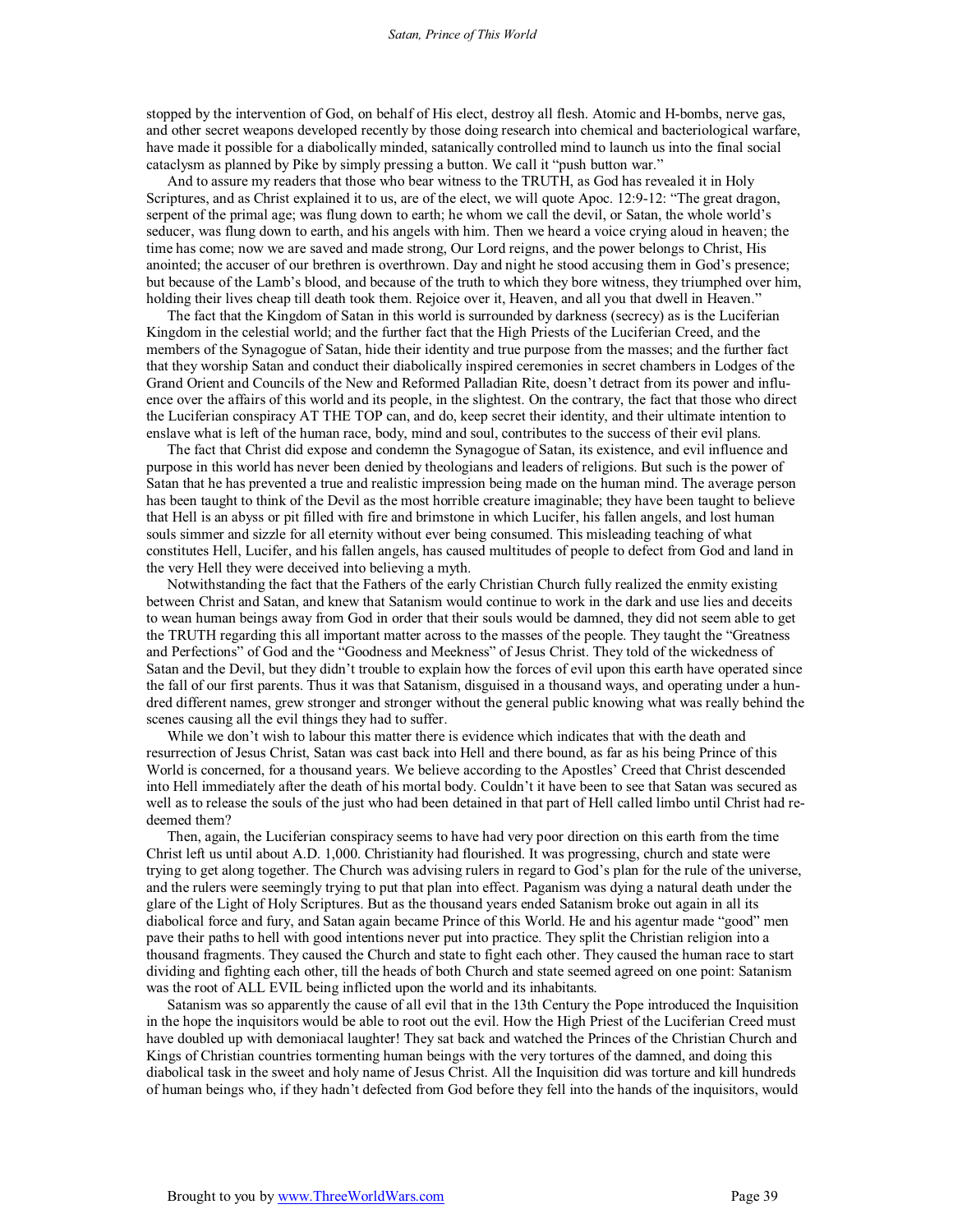almost certainly have lost their belief in Him before death ended their sufferings, considering their tortures were inflicted in the name of God.

Can any person with a sane mind believe God wishes His priests to commit such atrocities as the Inquisition?

The Inquisition was demonically inspired. It served the Luciferian cause in as much as it enabled Satanists to turn thousands of people away from the Church of Christ. The Inquisition enabled the enemies of Christ to split the Church of Christ wide asunder; it enabled Satanism to divide the united power of Church and state. It was the origin of those things which led to the Reformation and from the Reformation on enabled Satanism to split the Christian religion into more than 400 different denominations. The Inquisition enabled those who directed the W.R.M. AT THE TOP to put their principle of "first divide and then conquer" into full operation.

What a difference there would have been if, instead of persecuting a few thousand people who were accused of heresy and/or sorcery, the heads of Church and state had joined forces and taught the masses the TRUTH regarding Satanism, its diabolical direction, and purpose. If the masses had been told by their priests and rulers that the purpose of the Luciferian conspiracy was to ultimately enslave the whole of the human race, body and mind, in order that they could ruin their immortal souls, Satanism would have ended right there and then. A fuly informed public could not be led from one evil to another. A fully informed people could not have been led into wars and revolutions.

But such is the power and cunning of the Devil that those who served him caused the heads of both Church and state to torture and kill those judged guilty of Satanism instead of making publicly known the details of the Luciferian conspiracy and thus depriving the agents of the devil of their opportunity to deceive a gullible and ignorant people.

By the 16th Century Satanism had obtained such a tremendous control over the thinking, and actions of the world's leaders that thirty-two ecclesiastical and twelve civil measures were passed against Satanism between 1484 and 1682.

The power of those who direct the Luciferian conspiracy, AT THE TOP, can be fully appreciated when it is pointed out that despite the knowledge and awareness of the leaders of Christianity, both ecclesiastical and secular, the Synagogue of Satan were able to restrict inquisition to individuals who were accused of witchcraft or sorcery. Thus between 1532 and 1682, 400 individuals were accused of practicing Satanism all over the Christian world including Nemesis, - Carolina, U.S.A. Many of those accused were betrayed by enemies. They knew no more about Satanism, as it is practiced and directed AT THE TOP, than did their judges and executioners.

In 1776 the Synagogue of Satan was comprised of men of great intellect-mental giants-who because of their acquisition of wealth or achievements in the fields of finance, science, literature, the arts, and industry became literally "AS PROUD AS LUCIFER" whom they secretly worshipped as their God. These evil tycoons controlled Satanism AT THETOP They plotted how they could best use the masses to place ultimate world domination in their hands, or the hands of their Luciferian successors. While individual Satanists including witches and sorcerers were busy dragging weak-minded, spineless victims down into Hell, the real leaders of Satanism were plotting to obtain mass control of the bodies and minds of the human race so that hey could deprive them of their God-given gifts of an intellect and Free Will.

Those who directed the conspiracy threw many a hare to the hounds of justice so that they went chasing a single hare and overlooked the real massed enemy. The conspirators sacrificed just as many Jews and Gentiles as were needed to safeguard their own identity and hide their own diabolical purposes. The Powers of Evil even caused ecclesiastical and civil authorities to become involved in the prosecution, and persecution, of innocent children. These cases brought both ecclesiastical and civil authorities into disrepute. They furthered the secret plans of the conspirators to bring about the destruction of all forms of government and religion.

Such is the Power of Satanism that it extends not only over civic governments but, unfortunately, into religious government as well. It extends over secret societies, industry, finance, science, the professions, etc., etc. While remaining invisible itself, it holds a control that can scarcely be felt but is absolutely dominating as Mazzini so truly said.

Satanism controls also all that is evil in this world: all that serves the Devil's negative purposes. Take drug peddling! Only the pushers, never those who control it AT THE TOP are prosecuted Satanists could not control illegal traffic and trade, and use that control to enslave thousands of victims, and blackmail other thousands of influential people, if the traffic and trade wasn't made illegal in the first place.

What we are trying to say is this: if legislation, supposedly passed to protect humanity against the powers of evil, had never been passed, a few individuals, who lacked the self-control would suffer the result of their immoderation.

But once legislation makes the selling or possession of a commodity a crime, the Synagogue of Satan can then form syndicates which operate to defeat the ends of justice while making millions of dollars profit for themselves. Thus they extend their powers from individuals to organizations, societies, and governments. I realize some readers will think this is a terrible thing to say, but prohibitory legislation is against God's plan.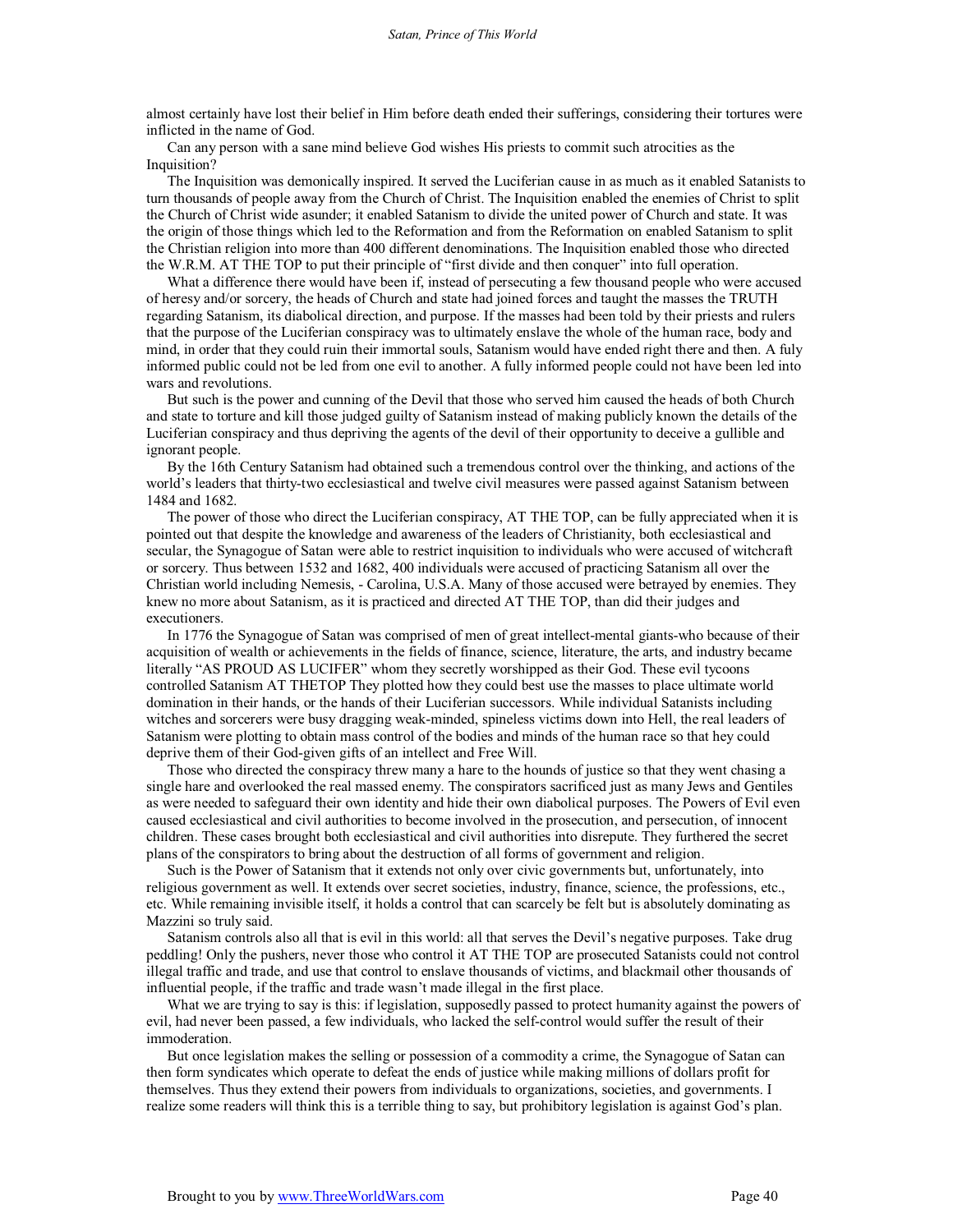Everything He created can be used for our benefit. If we abuse what He gave us, we pay the penalty. It is a fact that nobody ever has, or ever will be, legislated into heaven. Legislation never kept a Satanist out of hell.

Prohibition enabled the Synagogue of Satan to establish a government within a government. The Synagogue of Satan established a Kingdom in the underworld. It enabled those who direct the W.R.M., AT THE TOP, to make billions of dollars while advancing their control on society as well as over the underworlds of all big cities. Today, exactly as the Protocols say would happen, the Princes of the underworld are lords of society. Exgang leaders now own fabulous resorts and legalized gambling palaces in the sanctuaries in which the S.O.S. intend to hide in case of war and/or revolution. They set the pace and fashions in so-called society. The proper procedure should be for proper authority to arrest and restrain, and try to cure, individuals who sin against God to the extent that their actions prove dangerous or harmful to society.

If God hadn't forbidden Adam and Eve to eat the fruit on the Tree of Life they couldn't have sinned. But God made it possible for Adam and Eve to sin in order that they could prove they sincerely wished to love and serve Him voluntarily for all eternity. Death, as punishment, fitted their crime. Satan caused Eve to sin because she believed him when he promised to initiate her into the secret of procreation and make her equal in power to her, and his, creator. Eve learned to procreate, but God proved only He could create creatures which live forever. That is why we, the children of Adam and Eve must die. That is why we must be born again of the Spirit before we can be reunited with God.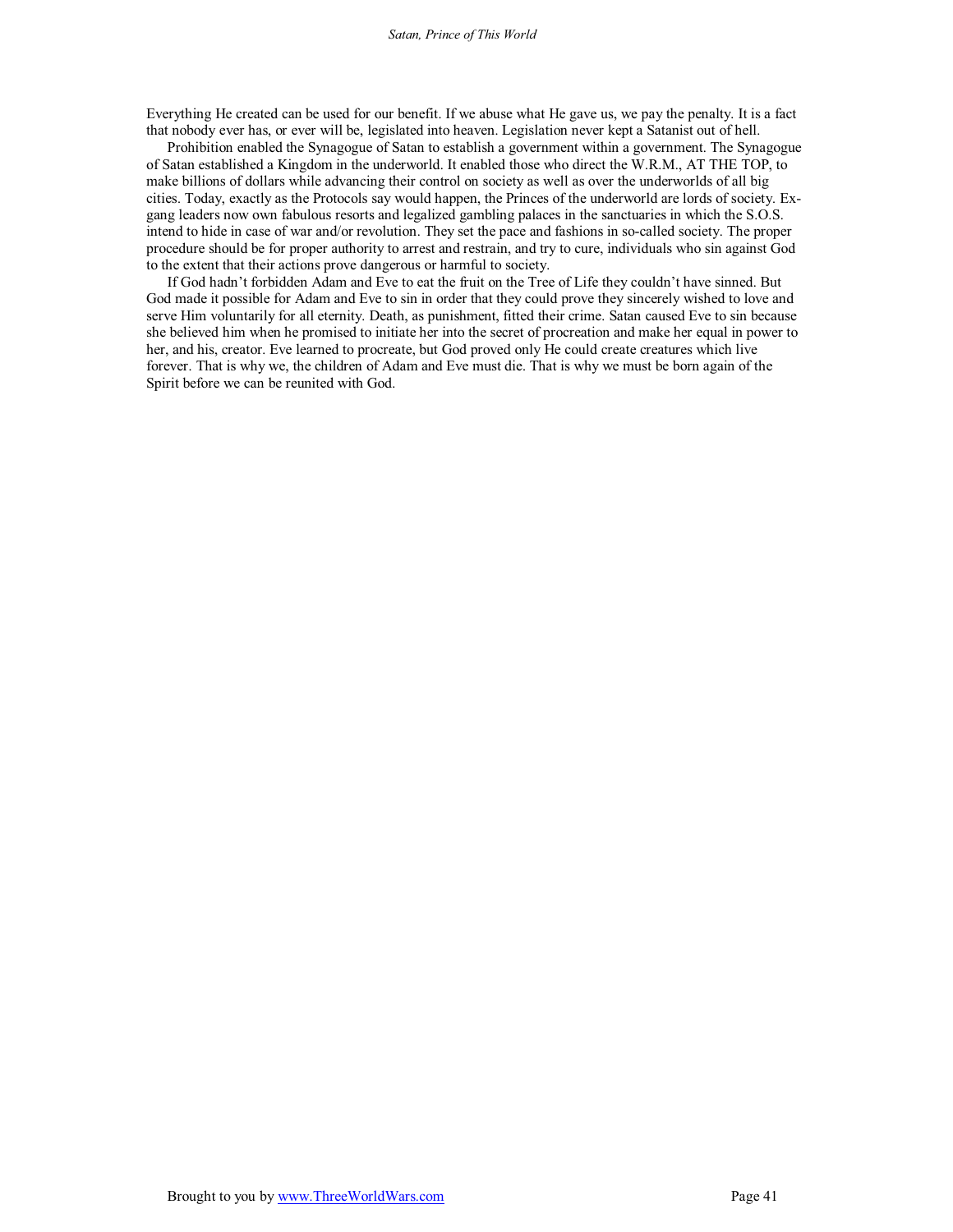# **SECRET SOCIETIES AND SUBMERSIVE MOVEMENTS**

Nesta Webster published a book named *Secret Societies and Subversive Movements* to expose how they were used to further the W.R.M. She did not, however, come right out and say "The Secret Power" which controls all secret societies and subversive movements, AT THE TOP, is the Synagogue of Satan. She does not carry her subject beyond its materialistic and temporal characteristics.

She threw a great deal of light on Adam Weishaupt's secret life. She credits him with being the author of The Original Writings of the Order and Sect of the Illuminati and the founder of the Illuminati. With these statements I cannot agree.

My studies and research satisfied me that Weishaupt only revised and modernized the Protocols of the Luciferian Conspiracy in order to enable the Synagogue of Satan to take full advantage of the progress being made in applied science, and the rapidly changing social, political, economic, and religious conditions. He didn't originate Illuminism!

The Illuminati simply means "Holders of the Light" just as the word "Protocols" means "Original written draft of a plan designed to achieve a definite stated purpose." The Illuminati has existed since Cain defected from God. The Protocols were written just as soon as man mastered the art of expressing his thoughts, and recording his future plans by writing on material which could be preserved. The Protocols were written long before Zion was ever heard of.

Adam Weishaupt was at the age of 28, a professor of Canon Law at Ingolstadt University. He was a mental giant, commanding great respect in educational circles. Because he was Jesuit trained, many non-Catholics claim the Jesuits are "The Secret Power" which puts the Pope of Rome's plan, to win ultimate world domination, into effect. Following this line of reasoning the enemies of the Roman Catholic Church claim that it is this religious institution which is "The mystery, Babylon the great, the mother of harlots and abominations of the earth." (Rev. 17:5)

My studies have convince me that Illuminism, under the name "Perfectionism," was practiced within the Jesuit Order long before Weishaupt defected from God and became a Luciferian. Both movements, Illuminism and Perfectionism, were started to encourage human beings to become as near perfect as possible. There is an old saying "The road to hell is paved with the good intentions of those who failed to put them into practice." The Jesuit Order was the greatest teaching order during the 17th and 18th Centuries. The Synagogue of Satan, quite naturally, infiltrated its agentur into the order as they infiltrate into every level of society. Their agentur hid their true identity. They were clever enough not to be openly critical of the curriculum of the Jesuits. They simply advised those who set up the curriculum not to teach too much about the existence of the Luciferian conspiracy or tell the students how and why it was directed.

Just so Catholics will not become antagonistic because of what I reveal regarding this aspect of the conspiracy which we call "The conspiracy of silence," I wish to remind them that even the Popes have blamed the rapid development of Satanism upon the manner in which priests have neglected to inform their parishioners on this all important matter.

The Bull "Summis Desiderantes" of Pope Innocent VIII issued December 6, 1484, was for a long time considered to be the papal declaration of war against witchcraft, which is only another word for Satanism. Why the ordained ministers of the Christian religions won't call a spade a spade when dealing with Satanism, and its ultimate purpose, is difficult to understand. Is it that they too are controlled AT THE TOP by Satanists who insist that they use the words "witchcraft" and "Sorcerers"? But when we study thoroughly what this Pope said, we find he added nothing new to the subject of Satanism. He certainly made no dogmatic ruling. I am supported in this opinion by Emile Brouette in his "Sixteenth Century and Satanism," and a dozen other Catholic priests and authors. This papal Bull first recalls that the care of souls ought to be the ceaseless concern of pastors. The Pope expresses his sorrow that neglect on the part of pastors caused many of the faithful in the dioceses of the Rhine to defect from their religion and accept Satanism, including carnal relations with devils. The second part treats with witchcraft in detail; the third part authorizes the inquisitors, Sprenger and Institoris, to prosecute offenders with "the rigours of ecclesiastical justice." This document fell far short of the Decretals of Pope John XXII.

Because Weishaupt played such an important part in modernizing the Luciferian conspiracy, it is advisable that the reader be given a few facts to enable him to understand how, and why, a brilliant young scholar can be caused to defect from God and literally sell his soul to the devil.

Born in 1748, Adam Weishaupt became professor of law at the University of Ingolstadt, Bavaria, Germany in 1776. He specialized in Canon Law, the law that is intended to keep Christianity on the straight and narrow path ofTRUTH.

He was lionized by false friends. He was inculcated by so-called intellectuals and modernists: he was taught to accept "realistic liberal ideas." Then Satan, in the form of his own sister-in-law, took a hand. Either he seduced her, or she seduced him. This sexual perversion proved his undoing. Letters, among his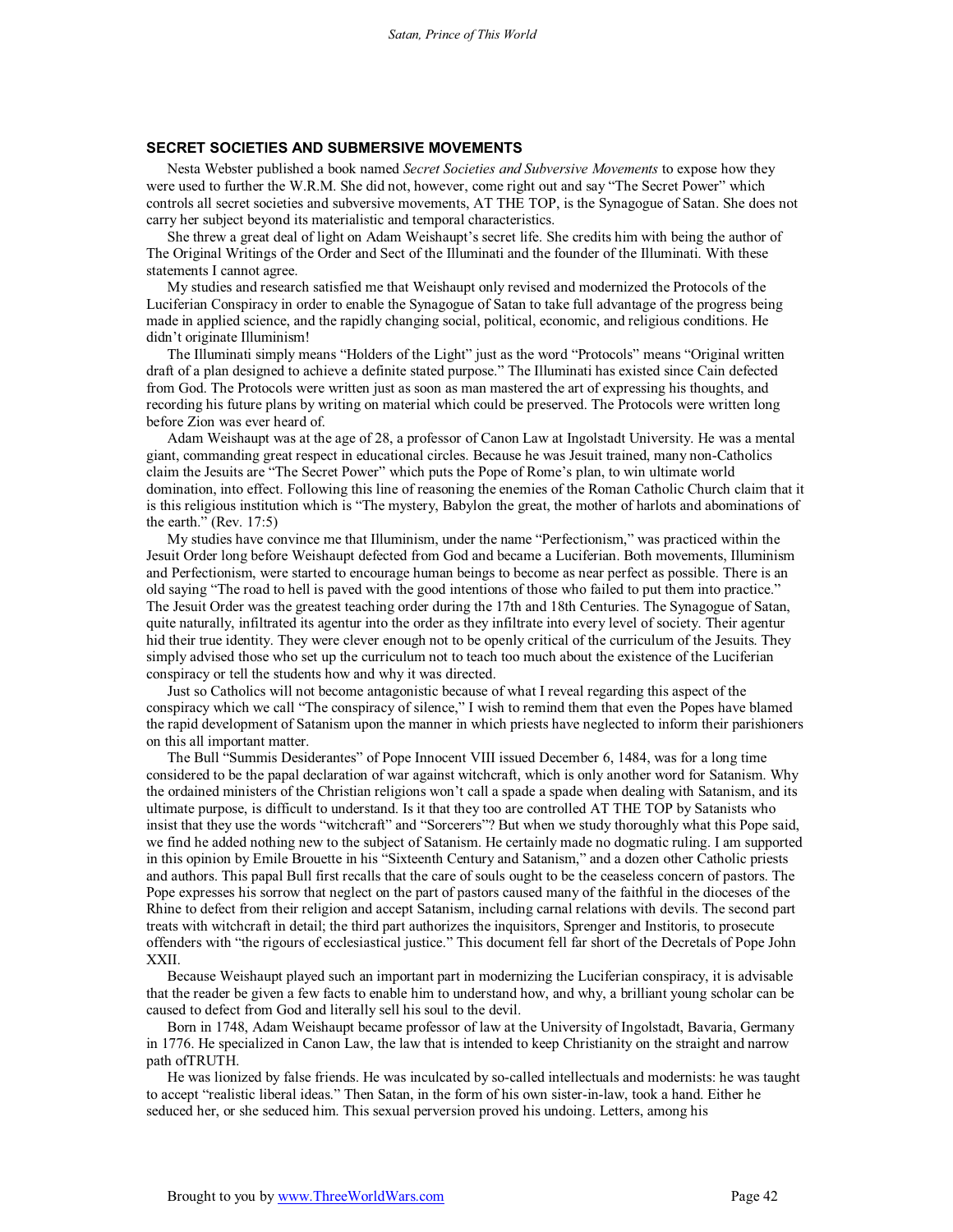correspondence, prove that he became so distraught when he found his sister-in-law was pregnant that he appealed frantically to his so-called friends. He implored them to help him procure an abortion before the birth of the child would overwhelm him with disgrace.

Weishaupt's letters prove he was literally as proud as Lucifer. He wasn't penitent because he had sinned against God, betrayed his brother, and broken his vow of chastity. Oh no! His letters prove his panic was caused by his fear that exposure would cast him down from the pinnacle of learning to which he had been elevated at such an early age.

Weishaupt found he had many "friends." But those who responded to his frantic appeal for help made him pay the full price. Under the guise of friendship they introduced him to a medical specialist; they supplied him with all the money he required: Truly the devil's ways ... first sexual depravity then gold! He was then brought under the influence of the newly formed House of Rothschild. He was retained to revise and modernize the ageold Luciferian "Protocols." His pride was given further inflation when he was asked to, or it was suggested,. that he organize the Illuminati to put the revised version of the continuing Luciferian conspiracy into effect.

Weishaupt wrote many books and pamphlets dealing with the Illuminati, and "The New Order" which was the deceptive name modernists gave to "Totalitarianism," which is only another name for Luciferianism. In his "Code of Illuminism" he gives detailed instructions to be followed by recruiters delegated to bring learned and wealthy and influential men into the Illuminati. People often wonder WHY lawyers dominate in the field of politics. We will explain. Weishaupt told his recruiters that the success of the movement (conspiracy) depended on their ability to bring about the "conquest" of professional people, lawyers in particular, who have the ability as speakers and are astute and active. To quote his own words, Weishaupt told those he instructed: "These people (lawyers) are true demons, most difficult to handle; but their conquest is always good when it can be obtained."

He recommended as next on their list of conquest, "teachers, university professors, and the superiors of seminaries whenever possible." Doesn't this explain the control the forces of evil now have obtained over our educational institutions, including our seminaries? When students studying for the Ministry of the Christian religion can have the TRUTH withheld from them, and ordained ministers, who learn the TRUTH can be forced by their superiors to keep silence, the Devil has made tremendous strides in developing the Luciferian conspiracy towards its final goal.

To prove that lies and deceits are the stock-in-trade to be used by agentur of the Illuminati, Weishaupt told his recruiters: "If there is any man of great reputation, of his own merit, cause it to be believed that he is one of us."

This advice was followed in the case of General George Washington. He was claimed to be a Mason of the Highest Degree by the Illuminists after Illuminism was introduced to America. This claim has been proved to be a deceptive lie. Illuminists have claimed, but never proved, that even Popes have been initiated into their Order. It is regrettable, but it must be admitted that there is a great deal of evidence to indicate a number of priests and ministers of Christian denominations are now being initiated into the Illuminati, the Lodges of Grand Orient Masonry, or Pike's New and Reformed Palladian Rite. A letter I received November 11, 1958, from a member of the Roman Catholic hierarchy frankly admits he has noticed things about his associates which indicates this statement is a fact.

Weishaupt also wrote "*The Cause*." He emphasizes the importance of conquering public officials so they can be used to monopolize public offices and bring about centralization of governments. Is this not what is happening in what is left of the so-called Free Nations today?

Even kings and princes are considered by Weishaupt as preferred objectives. When Mazzini took over the direction of Weishaupt's programme for wars and revolutions in 1834, under the guise of "Director of Political Action," he reiterated what Weishaupt had said in this regard and we quote: "The assistance of the influential is an indispensable necessity to bring about reform in a feudal country." In the jargon of the W.R.M. leaders this word "reform" means "subjugation." Today we find Prince Bernhard of the Netherlands and Prince Philip of England active in the Bilderbergers and other international groups.

Today, Weishaupt's revised and modernized version of the Luciferian conspiracy is being furthered by the intellectuals who comprise the controlling influence in the Bilderberger Group, the World Federalist Movement, and the Council of Foreign Relations located in the Henry Pratt Bldg., NY. These pressure groups force remaining national governments, and their representatives in the United Nations Organization, to further the idea of "A ONE WORLD GOVERNMENT," the powers of which the Luciferians, not the Communists, nor the Political Zionists, intend to usurp.

So that good Christian people may be better able to judge which of their spiritual advisers are real Soldiers of Jesus Christ and which are wolves in sheep's clothing, we will prove that Satanism's infiltration into the clergy of ALL religions and religious orders is nothing unusual or modern.

In 1500 Pope Alexander VI wrote to the Prior of Klosterneuburg and to Institoris seeking information regarding the progress of sorcery (Satanism) in Bohemia and Moravia. This letter is important because Germany and Bohemia have long been headquarters of Satanism and remained so until after Weishaupt died in 1830.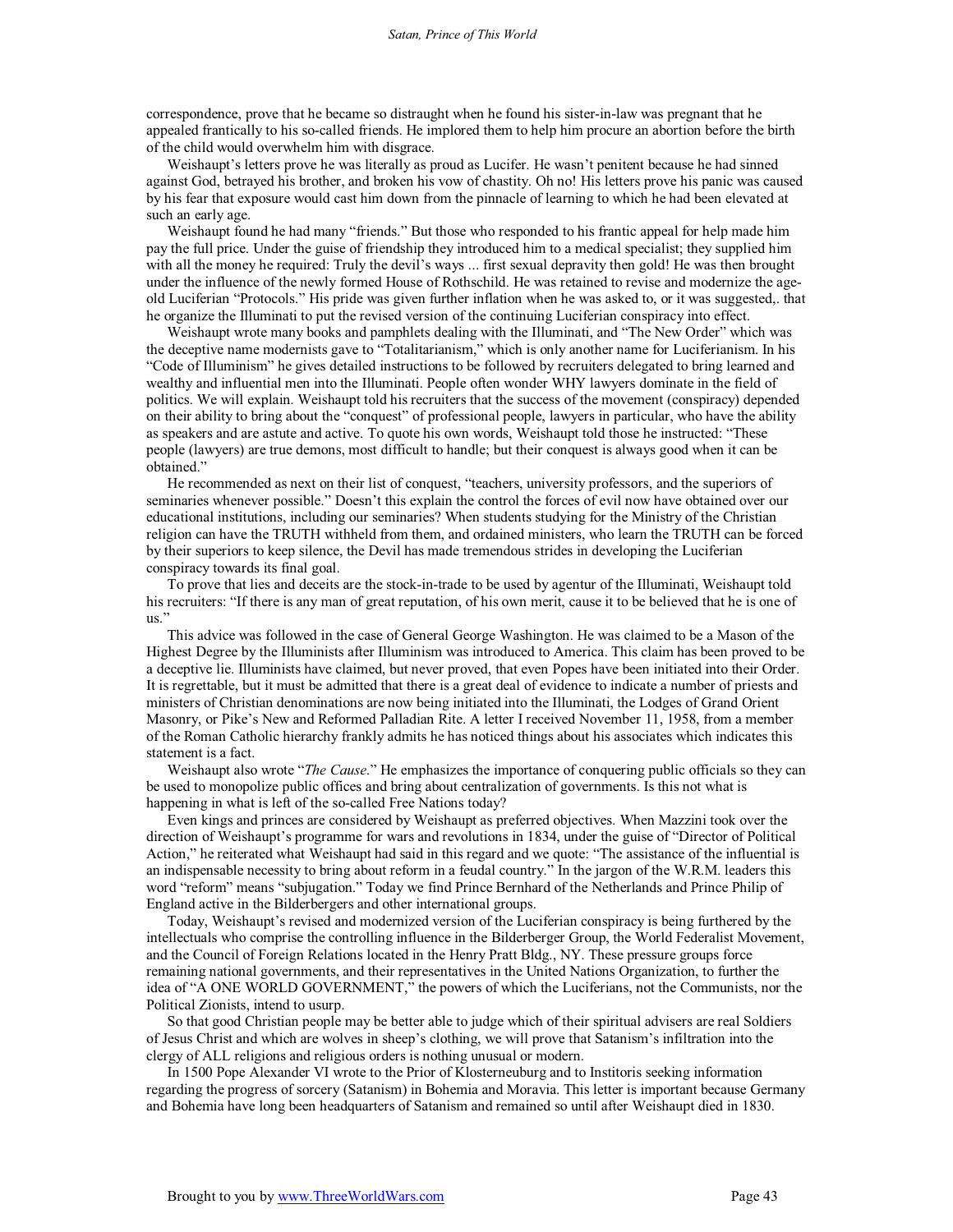Satanism revived under the influence of Nietzche's teachings. The Councils of Cologne 1536 and 1550 reveal that members of the clergy had defected from their belief in God and were teaching and practicing Satanism. Those who comprised the membership of these councils ordered such clergy to be excommunicated.

In 1583 the Council of Rheims excommunicated sorcerers: "who make a pact with the devil; who pervert sexual relations; who practice deviltries, and pretend to heal through the powers of Satan."

From 1580 to 1620 the disciplinary and dogmatic assemblies of the Protestant religion often discussed the question of Sorcery and Satanism, both as it was being practiced individually and in general.

But to get back to Weishaupt and his writings, and to prove that he had defected from Christianity and embraced Satanism when he revised the "Protocols." He finished this task in 1776. He announced this to the Illuminati May 1st. This is the real reason why May 1st of every year since has been celebrated by revolutionary organizations, and even labour organizations, without the vast majority of the membership even suspecting the truth. This is why May 1, 1776 is printed on American one dollar bills under the great pyramid. On top of the pyramid is the all-seeing eye of the Illuminati.

Weishaupt established the Lodges of the Grand Orient to be located in the principal cities of Europe, and to be the headquarters of the Illuminati which he reorganized to put the revised and modernized version of the Luciferian conspiracy into effect. The members of the Illuminati were at first restricted to about 2,000. They were men who, because they possessed exceptional mental abilities, had advanced to the top of their particular fields of human endeavour. They were financiers, such as the Rothschilds and their affiliated international financiers; they were scientists, such as Scheel; and educationists and encyclopedists such as Voltaire. Those who comprised the Synagogue of Satan all assumed nicknames to hide their identify. The term "nick-name" was first used to indicate a man who took, assumed, or was given another name to conceal the fact that he had become a worshiper of the Devil who is often referred to as "Old Nick."

We don't want to labour this point. It is sufficient to say that the men chosen to become adepts in Satanism were members of the Illuminati, who, by their lives, words, and deeds, proved they had defected from God. Some were avowed atheists. But the majority willingly accepted "Totalitarianism' (the Luciferian ideology) as presented to them by Weishaupt, as their creed. Only a fool can be a convinced atheist. Only a fool can believe that the Universe, and all it includes, just happened. Even evolutionists with brains admit that evolution could be part of God's plan of creation under which creatures can develop into a higher plane or deteriorate to a lower plane.

The Illuminati have one thing in common; they agreed that those who use their brains to win success in this world have the "RIGHT" to rule others with less brains on the grounds that the Goyim (the masses or common people) just don't know what is good (best) for them. As Voltaire stated so clearly in a letter he wrote to a fellow Illuminist, in order to lead the mob out of their present oppression into a new subjection, those who directed the conspiracy must order those they control to lie, "not timidly, or for a while only, but like the very devil, boldly and always.." Voltaire is also on record as having advised those Illuminists, with which he was associated, that they should use high sounding phrases when addressing the Goyim, and make them lavish promises. He added, "the opposite of what is said and promised can be done afterwards ... that is of no consequence."

The Goyim were encouraged to destroy established government and religions in order to establish democracies. Democracies were defined (deceptively) as being government, and religion, of the people, by the people, for the people.

Thus the vast majority understand the word democracy even today. In actual fact the word "democracy" means demoniacal or mob-rule. Those who direct the Luciferian conspiracy, AT THE TOP, use the "mob" to do the fighting and destroy their governments and religions, then they subjugate the mob.

As far as the High Priests of the Luciferian Creed are concerned, it doesn't matter if Americans and British destroy the governments of other countries as long as the citizens of other countries ultimately destroy the governments of Britain and the U.S.A. by wars and revolutions. According to the Luciferian principle wars always lead to revolutions. That is why Communist leaders adopted the Luciferian slogan; "Revolution to end all wars." The Luciferian policy is: Wars to weaken governments; revolutions to complete their destruction.

After every revolution, revolutionary leaders tell their followers it is necessary to establish a "Proletarian dictatorship" in order to restore law and order. Then in due time will come the Socialist Republic. That is another lie. The so-called proletarian dictatorship is ALWAYS turned into an absolute dictatorship. When Lenin was asked "How long will it be before your absolute dictatorship gives way to a Soviet (workers) government?" He replied, "That is a question I cannot answer, Who knows how long it will be before the workers, 'Goyim learn enough to be able to govern themselves efficiently? Unfortunately the 'Mob' don't know what is best for themselves." "Mob" is Communist jargon; "Goyim" is Luciferian. There is really no difference. All lesser beings are considered "Human Cattle."

In order that the Illuminati could obtain control of the Goyim and make them fight wars and revolutions to further the secret plans of those who direct the Luciferian conspiracy, AT THE TOP, Karl Marx was instructed to write the books *Das Capital* and the *Communist Manifesto*. He advocated atheism. Weishaupt and Pike and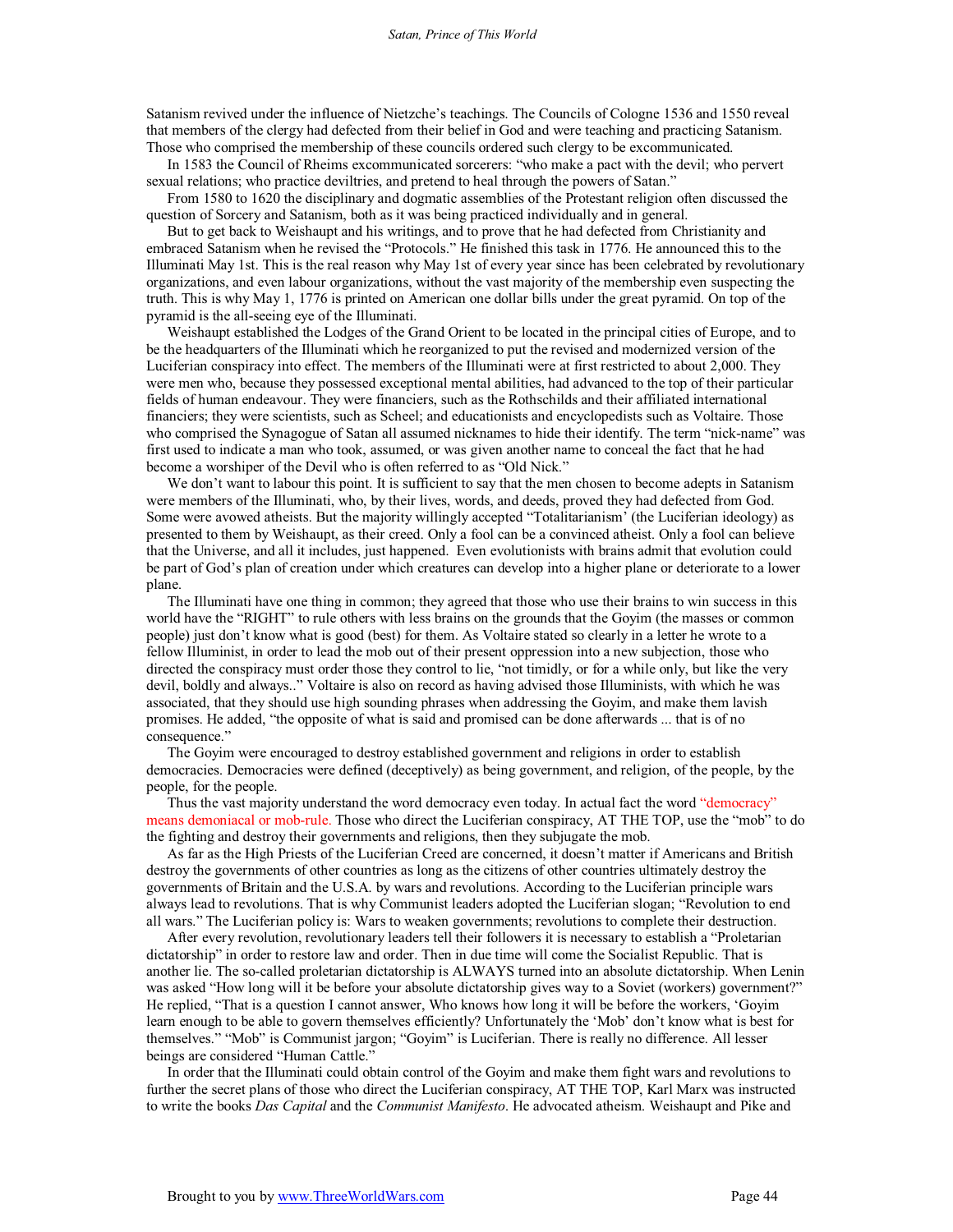other Luciferian preached about the equality of man, liberty, and fraternalism, etc., with their tongues in their cheeks. Pike had to explain his support of atheistic Communists to his associates by telling them Communism, like Nazism, was only a passing phase of the over-all movement to world power.

Satanism was encouraged in the lower degrees of the Grand Orient Lodges established by Weishaupt, as it was in the lower degrees of the New and Reformed Palladian Rite as organized by Albert Pike nearly a hundred years later when he took over the direction of the Luciferian conspiracy. Satanism was, and still is, celebrated at the Black Mass. This has often been referred to as "The Witches Sunday." The Black Mass perpetuates Sataris initiation of Eve into the pleasures of sexual intercourse and the secret of procreation. Adepts are reminded that Satan thus conferred the greatest benefaction possible upon the human race.

At the Black Mass the celebrant represents Satan and a young priestess represents Eve. The seduction and possession of Eve is performed before the eyes of the worshippers. The second part of the Black Mass perpetuates the defeat of Christ by Satan. Adepts are taught that Satan is the eldest son of God (Adonay) and the brother of St. Michael. The Luciferian dogma teaches that St. Michael, the archangel is one and the same celestial being as Jesus Christ and states that God (Adonay) sent St. Michael to earth in the form of Jesus Christ in order that he could halt the Luciferian conspiracy on this earth as he had done in heaven. We proved in preceding chapters how wrong and deceptive these teachings really are.

The Luciferian doctrine does not admit that St. Michael defeated Lucifer in heaven. It claims that Lucifer won his independence from God and now rules his own section of the universe. Pike said that, "Lucifer" is the equal of God (Adonay). We will deal with this at greater length elsewhere. The Black Mass illustrates how Satan made overtures to Christ, and tried to make friends with him by even offering him rule of this world if he would join the Luciferian cause. It depicts how Christ's refusal made it imperative that he be destroyed. During every Adonaicide Mass a victim is sacrificed, to symbolize the immolation of Christ at the instigation of the Synagogue of Satan. The victim can be human, fowl, or animal according to circumstances and the risk involved. Research dug up documentary evidence which indicates that in the middle ages several hundred youths who disappeared in Central Europe were used as sacrificial victims during the celebration of Black Masses. Rosecrucianism was closely associated with these ritualistic murders of male and female youths. But Rosecrucianism and Illuminism are now being introduced to the general public as movements based on the highest of ideals.

Much more recently, British, French, German, and even American police authorities have investigated similar crimes where the bodies have definitely been branded with symbolic figures used in rituals of satanic rites.

The third part of the Mass consists of the desecration of a host consecrated by a priest of the Roman Catholic Church. If an ordained priest can be hired, or blackmailed, into consecrating a host, he is well paid for his services. In 1513 Pope Julius ordered the inquisitor of Cremona to prosecute those priests who were abusing the Eucharist with the practices of witchcraft (Satanism) and who were worshipping the Devil.<sup>17</sup>

In more recent years Roman Catholic churches have been broken into, in order to procure consecrated hosts for this diabolical purpose. One Satanist in America forced his wife to attend Communion-rail in Catholic churches and save the host she received at Communion for him to use. She confessed this to a friend of mine before she died.

After a Black Mass, the worshippers, both men and women indulge in an orgy. The women who take part in these orgies are members of what are termed "Lodges of Adoption." They are used as common property by the members of the male organization.

There are several kinds of Black Masses as there are High and Low masses in the Roman Catholic and Church of England services. Satanism also includes a wide variety of sexual orgies organized for the purpose of placing influential people, whom they wish to control, in an incriminating situation.

One man told me that what took place at these orgies actually made him vomit. Satanism is introduced to stag parties in the form of what is known as "a Circus." These circuses are quite common in most large cities. They employ anywhere from one man and one woman to as many as twenty odd men and women who engage in every form of sexual indulgence and perversion. Satanism is spread insidiously by the distribution of motion pictures depicting every form of sexual abomination it has been possible for devils in human form to perform. Satanism is being introduced into our schools and colleges and training institutions by those so-called modernists who, posing as psychiatric specialists, teach Freudian theories to their students under the guise of modernism. Under this heading, medical students, and girls learning the art of nursing, are made to believe that masturbation and the practice of homosexualism are perfectly normal practices in the development of a human body and are good for the individual.<sup>18</sup>

<sup>&</sup>lt;sup>17</sup> Mag. Mun BULL. ROM. Vol. I, p. 617: Pratt op. cit.; Hansen op. cit.

<sup>&</sup>lt;sup>18</sup> We have the evidence of students who attended courses in Canada to prove this statement.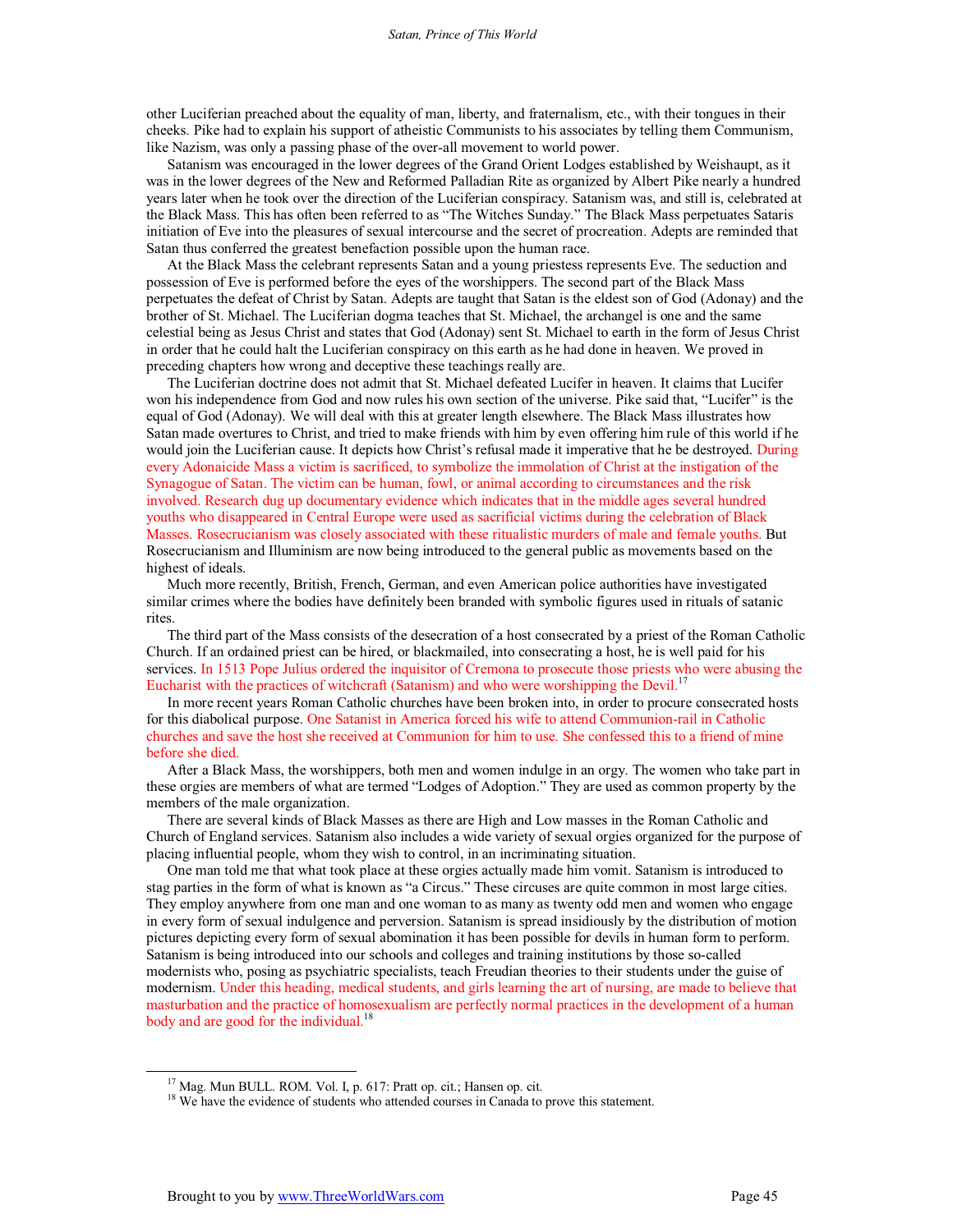Satanism today is advanced by a multi-million dollar output of pornographic literature and obscene pictures yearly. The sales of this mind-destroying filth is increasing steadily year by year.

Satanism is being promoted at parties given to delegates attending conventions in large cities, and in some private homes, where Bacchanalia is practiced today as it was in the days of pagan Rome.

But members of the public inveigled into attending the sexual fringes of Satanism are not permitted to know that, AT THE TOP, directing all the many phases of this abominable section of the conspiracy is the Synagogue of Satan.

They are not permitted to even suspect that the Synagogue of Satan is itself controlled AT THE TOP by the High Priests of the Luciferian Creed. At first those who proselytize for Satanism get their intended victims to witness sexual performances out of curiosity. Then they get them to practice Satanism by convincing them there is nothing wrong in nature. So their victims sin because they like to sin. Progress along these lines at first deadens and then kills the victims conscience. When properly hog-tied the victim is used to serve Satanism's diabolical purposes.

The effect of Satanism is to be seen and heard at so-called parties everywhere. Dirty stories are now told to, and by, members of both sexes at every opportunity. Language which connects the name of Jesus Christ with unprintable four letter words is in common use. Juvenile delinquency is encouraged by Satanists and Satanism.

Satan doesn't bother men and women who serve him well. Usually he rewards internationally minded totalitarians with wealth and power enough to satisfy their selfish materialistic ambitions. The point to remember is this. EVERY form of internationalism, EVERY totalitarian idea, EVERY racket, EVERY negative organization and movement, serves to further the secret plans of those who direct the Luciferian conspiracy AT THE VERY TOP.

Many great men, including His Eminence Cardinal Caro Y Rodreguez of Chili, when exposing Satanism, as practiced in the Lodges of the Grand Orient and Councils of the New and Reformed Palladian Rite, refer to these two secret societies as "Masonry" and even "Freemasonry." This causes uninformed people to believe that many Masons of the Scottish Rite (also known as "Blue" or "Continental Freemasonry") are Satanists also. *This is untrue and very misleading!*

Not even members of the lower degrees of the Grand Orient and New Palladian Rite practice Satanism. Even those members who are selected to be initiated as adepts into Satanism are not told the FULL secret, i.e., that Satanism is controlled AT THE TOP by the High Priests of the Luciferian Creed. Only those initiated into the highest degree are shown "THE TRUE LIGHT of the PURE DOCTRINE of Lucifer" and required to worship him as their one and only God. Only a very few, carefully selected, candidates are allowed to know that it is the Luciferian totalitarian ideology which is to be imposed on what is left of the human race after the final social cataclysm involving Communist controlled people with the rest of the world is ended.

Weishaupt and Pike were both High Degree Freemasons but not one Mason in ten thousand even suspected they were also High Priests of the Luciferian Creed. Mazzini directed the W.R.M. from 1834 to 1871 before Pike acquainted him with the FULL secret.

Not one freemason in a thousand even suspects that Freemasonry, together with ALL other secret societies, is to be destroyed in the final stage of the conspiracy, together with all other religions, so that only the true light of the Pure doctrine of Lucifer will be used to influence the human mind.

Belen de Sarraga who initiated members of the Grand Orient into Satanism in Iquique explained to them that Satan is the "good" God, the Angel of Light who came to teach Eve the secret of how to make human beings equal to God. Sarraga taught that Satan possessed Eve carnally, a knowledge which she afterwards shared with Adam and passed on to the human race.

Benoit tells us that initiates into the 25th degree of Knights of the Brazen Serpent are required to adore the serpent (symbol of Satan) which is the enemy of God (Adonay) and the friend of man, who with his triumph, will make men return to Eden.

Benoit also says that in the 20th degree of the same order the initiate is required to say "In the sacred name of Lucifer cast out obscurantism." (Opposition to inquiry and enlightenment.)

Benoit quotes a leaflet, circulated among Grand Orient Masons, which says that when John Ziska and John Huss were proselytizing Satanism in Bohemia they represented Satan as the innocent victim of a despotic power (God Adonay) who made of him (Satan) the companion in chains of all the oppressed. These two replaced the age-old expression "God be with you' with this substitution; "May the one to whom injustice is done keep you." Proudhon, another Satanist, is recorded as invoking Satan with the words: "Come Satan, exiled by priests, but blessed be (in) my heart." (Benoit F.M.I. p. 460-62.)

Dom Benoit says Albert Pike's New and Reformed Palladian Rite has, as a fundamental practice and purpose, the adoration of Lucifer ... it is full of all the impieties and infamies of Black Magic. Having been established in the United States it has invaded Europe, and each year makes terrifying progress. All its ceremonial is full of blasphemies against God and Our Lord Jesus Christ. (F.M.I. p. 449-454.)

Domenico Margiotta wrote the life of Adriano Lemmi under the title "Adriano Lemmi Chef Supreme des Franc-Macons." Lemmi was also head of Italian Grand Orient Masons. Only a very few people seem to know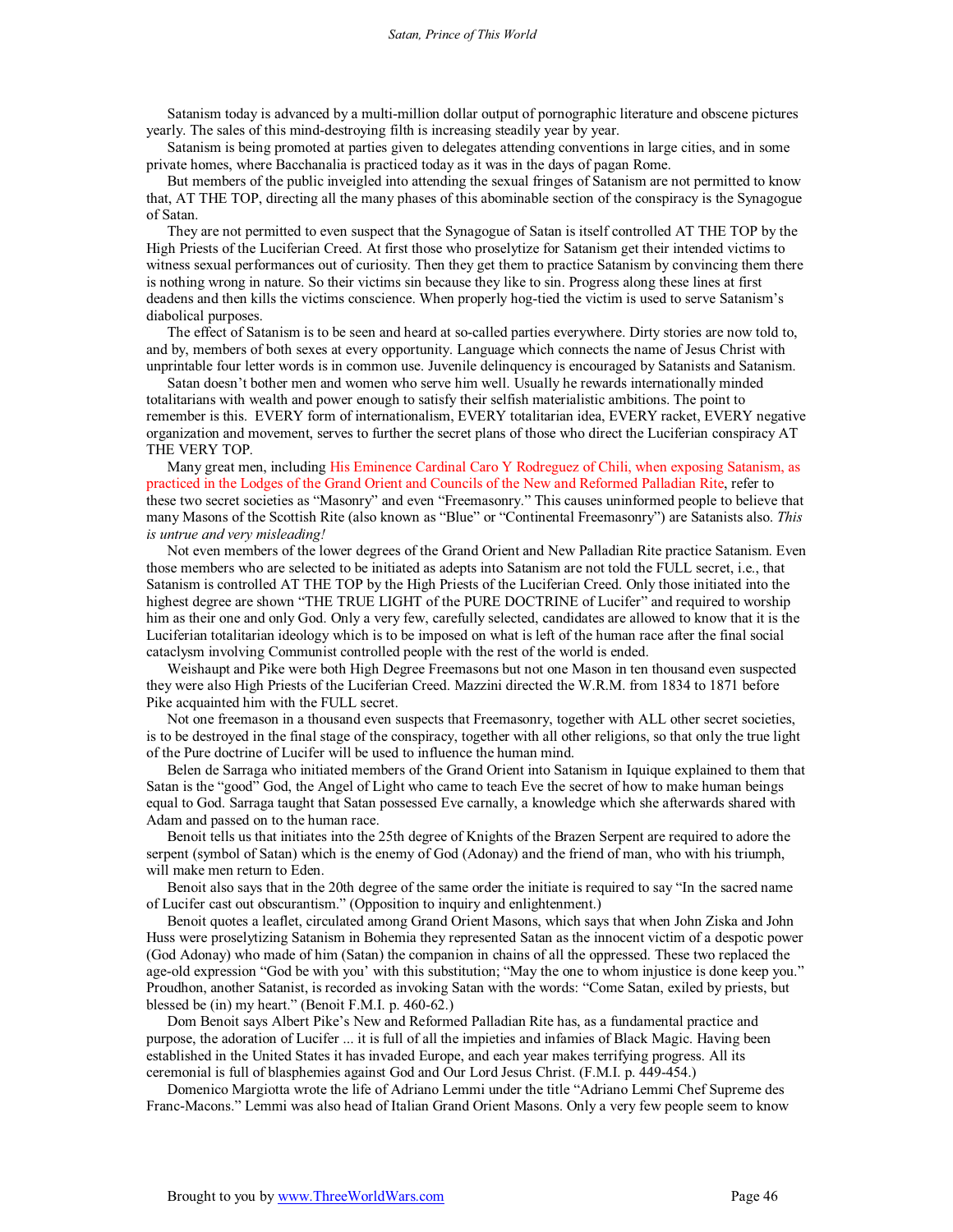that he was a confirmed Satanist and was selected by Pike to become supreme director of the W.R.M. after Mazzini died. Lernmi is presented to the public, by the controlled press, as a great Italian patriot. But delve into his private and secret life and we find him an idol with feet of clay like Pike and Mazzini, Lord Palmerston, Churchill, ED. Roosevelt and many others.

Margiotta says "Adriano Lemmi did not hide his worship of Satan. In Italy, all knew he is a Satanist. In the name of Satan he used to send out his circulars, although adapting himself at times to the opinion of the *imperfect* initiates, but it is enough to leaf through the collection of his diary (reserved for Grand Orient Masons) to know his sentiments concerning occultism and the wickedness of one who had delivered himself to the Devil. "Yes! As a Satanist he organized the anti-clerical movements and boasted of it from 1883 on!"

In his official organ "The Revista Della Massoneria Italiana' (vol. I of the Masonic Yearbook from March 1, 1883 to February 28,18 84, p. 306) he makes this cynical declaration: "The Pope has said, 'Vecilla Regis Prodcunt Inferni.' Yes, indeed, the standards of the King of the Inferno advance, and there is not one conscious man who loves liberty; there is not one who will fail to enlist under those standards."

Thus he, like all other revolutionary leaders, used the word liberty while all the time he worked to lead the masses into the "New Order" which is the polite, but deceptive, name they give the Luciferian totalitarian dictatorship under which they intend to enslave the human race, body, mind, and soul.

Lemmi goes on to say: "Yes! Yes! The standards of the King of the Inferno are marching forward because Freemasonry which by principle, by institution, by instinct, has always combated and always will combat without truce or quarter all that can impede the development of liberty, of peace, and happiness for humanity, must combat today more energetically and more openly than ever before all the artifice of the clerical reaction." (Margiotta, Adriano Lemmi, p. 168-169.)

Here we see Lemmi injects the word "Freernasonry" instead of Luciferianism. He again speaks of liberty when he and his kind intend to use absolute despotism to enforce their will on the "Goyim" as Lenin did in Russia, 1917, during the first big experiment used to test the Luciferian theories out in actual practice.

Copin Albancelli, another authority on how Satanism is practiced in modern times, says he obtained definite proof that certain societies, which profess to be Masonic worship Lucifer: "They adore Lucifer as the true God and they are so animated with an implacable hatred towards the God of the Christians, whom they declare to be an impostor, they have a formula which sums up their state of mind. No longer do they say, "To the glory of the Great Architect of the Universe," but "Glory and love to Lucifer! Hatred! Hatred! Hatred! To God be damnation! Damnation! Damnation!" Copin-Albancelli goes on to say "It is confessed in these societies that everything the Christian God ordains is disagreeable to Lucifer that, on the contrary, everything he forbids is agreeable to Lucifer and consequently it is necessary to do everything the Christian God fought and to guard against everything he ordains as if it were fire. Copin-Albancelli says and I quote: "I repeat, I have held the proof of all this in my hands. I have read and studied hundreds of documents belonging to one of these societies, documents I am not permitted to publish, and which came from members, men and women of the group in question. I have been able to prove that this pleases Lucifer, *also that murder is practiced there* (The Black or Adonaicide Mass) always because it displeases the Christian God and pleases Lucifer." (Copin, P.O. 291-292.)

Margiotta relates that Pike reproved Lemmi for his rabid Satanism and decreed that the God of Masonry (the New and Reformed Palladian Rite) ought to be given only the ineffable name of Lucifer.

At the International Congress of Brussels in 1886, La Fargus exclaimed: "War on God! Hatred to God! In this is progress. It is necessary to crush Heaven as if it were a piece of paper." (The World Congress in Brussels 1958 was one of the most Godless exhibitions ever staged. One could find Satanism everywhere.) A Luciferian adept Brother Lanesan (Solstical Festival of the Clement Friendship Lodge on March 13,1880) blasphemed with these words: "We must crush the infamous One. But that infamous One is not clericalism, that infamous One is God." (International Review of Secret Societies, #17,1924, pp. 309-310.)

We have only quoted a few unrelated authors who in the second half of the 19th Century found out truths I confirmed as the result of my own research in the first half of the 20th Century. Those who direct the Luciferian conspiracy can keep this information locked up because they control the press and all avenues of public information. But is it not strange that the ministers of the Christian religion don't insist on making these truths known from their pulpits, set up in what they claim are Christian churches-the Houses of God?

In order to drive the final nails in the coffin of those who try to make the general public believe that ALL Freemasons are tarred with the same brush "Satanism" and/or Luciferianism, I wish to point out that both Weishaupt and Pike took particular care to provide for the total destruction of Freemasonry, together with all other secret societies, in the final stages of the conspiracy.

In the lectures delivered on the "Protocols" of the Luciferian conspiracy, as divided into chapters and paragraphs by Marsden, the lecturer said Masons and Freemasonry are to be dealt with as follows: (Chap. IV. Par. 2) "Who and what is in position to Overthrow an invisible force? And this is precisely what our force is. Gentile masonry blindly serves as a screen for us and our objects, but the plan of action of our force, even its very abiding place, remains for the whole people an unknown mystery." Because this copy of the lectures was to be used for arousing anti-Semitism in Russia to boiling point the word "Gentile" was introduced.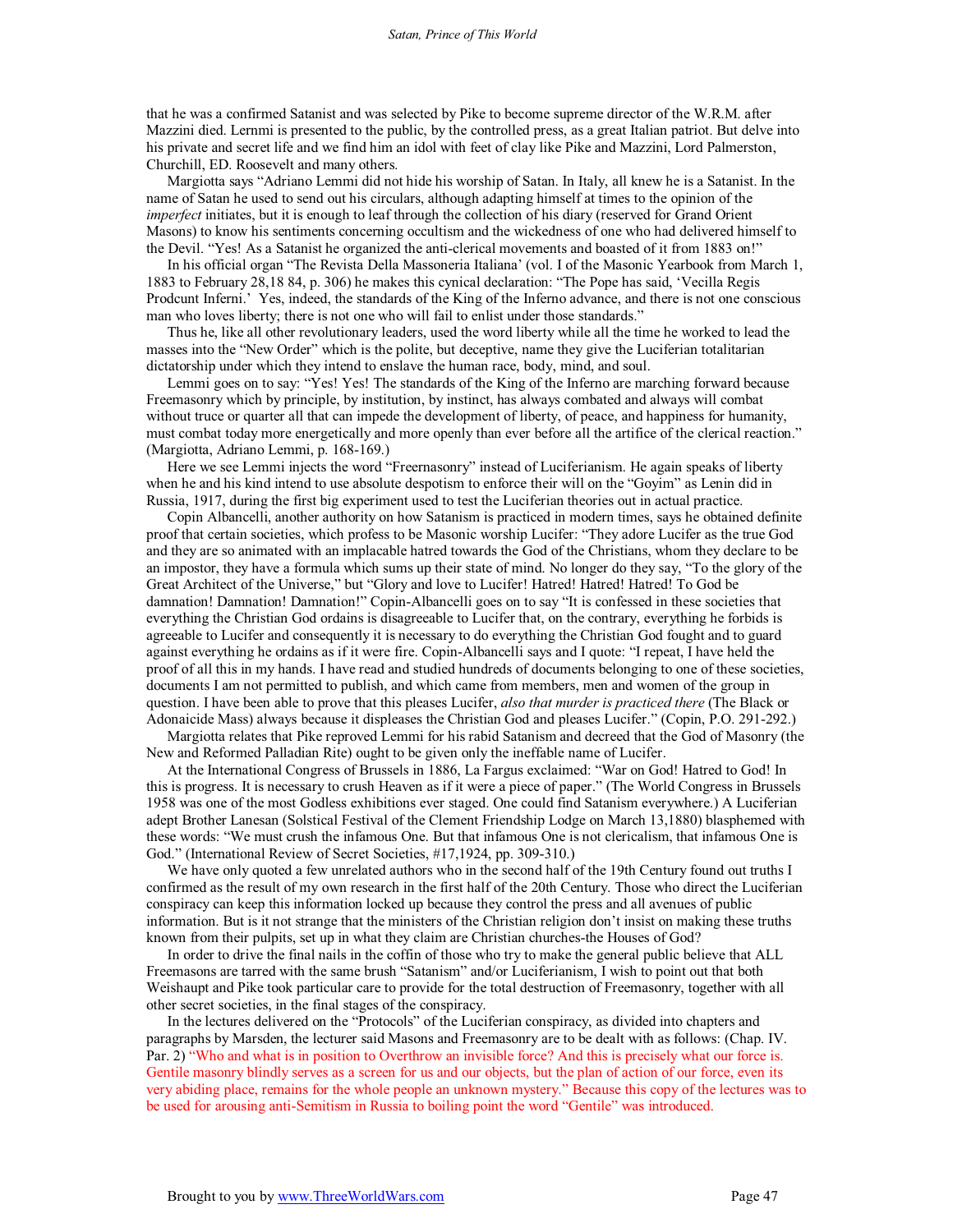Chap. IX:2 - "The Masonic watch words, "Liberty, Equality, and Fraternity: will, when we come into our Kingdom be changed to mean the "right of liberty, the duty of equality, the ideal of brotherhood-that is how we shall put it."

The lecturer then goes on to explain: "Nowadays, if any states raise a protest against us the Satanists and Luciferians who direct the W.R.M. AT THE TOP) it is only proforma at our discretion and by our direction (because they control the policies of ALL governments from behind the scenes)." There is also a statement made which refers to "the management of our lesser brethren." This statement indicates the Directors of the Luciferian conspiracy intended to use Lower Degree Masons as they use Lesser Jewish brethren to serve their own secret plans and sacrifice as many as necessary to serve their own devilish purposes.

Chap. XI: 5-7, says: "we shall keep promising to give back (to the people) all the liberties we have taken away as soon as we have quelled the enemies of peace and tamed all parties. It is not worthwhile to say anything about how long a time they will be kept waiting for the return of their liberties.

"For what purpose then have we invented this whole policy and insinuated it into the minds of the "goys" without giving them any chance to examine its underlying meaning? For what, indeed, if not in order to obtain in a roundabout way what is for our scattered tribe unattainable by the direct road?"

"It is this which has served as a basis for our organization of SECRET MASONRY, which is not known to, and aims which are not even so much as suspected by, these GOY cattle, attracted by us into the "SHOW' army of Masonic Lodges in order to throw dust in the eyes of their fellows."

The above reads as if Jews were directing the conspiracy but we must remember we are dealing with the High Priests of the Synagogue of Satan, The Masters of Deceit, whom Christ told us are them who say they are Jews but are not. Those who serve Satanism all over the world, seeking the ruin of souls, are just as much "the scattered tribe" as are the Jews (Hebrews).

Chap. XV tells what is going to happen to all Lesser Beings, Masons, Jews, Christians, etc. etc., "when we (the High Priests of the Luciferian Creed) at last definitely come into our kingdom by aid of a "coup d'etat" prepared every where for one and the same day, after the worthlessness of all existing forms of government has been definitely acknowledged."

This lecture was delivered between 1873 and 1901. The lecturer told his listeners it might take a century to place those who directed the conspiracy "where NO power or cunning can prevent us usurping undisputed world domination. "He tells his audience that once in power they shall take the following steps to make certain they remain in power:

- 1. We shall slay without mercy ALL who take arms to oppose our coming into our kingdom.
- 2. Belonging to anything like a secret society will be punishable by death.
- 3. Those who having belonged to secret societies has served the S.O.S., are to be disbanded and sent into exile. (Exactly as was done in Russia and is now being done in China.) The lecturer adds, "in this way we will proceed with Masons who know too much."
- 4. Death will be the penalty of all who hinder our affairs. We execute Masons in such wise that none save the Brotherhood can ever have suspicion of it, not even the victims themselves of our death sentence. They will all die when required as if from a normal kind of illness.

Scottish Rite Masons would do well to investigate and expose who among them are secretly of "The Synagogue of Satan." By their fruits ye shall know them.

Because Christ told us Lucifer is the "Father of Lies" and "The Master of Deceit," we will examine General Albert Pike, alleged patriot, and considered one of the greatest doctors of Masonic Science, in the light of his own words, which were never supposed to see the light of day. He said: "The Blue degrees are no more than the outer door of the temple portal. Part of the symbols are explained here to the initiated, but he u intentionally deceived with false interpretations! It is not intended that he understand them, but rather that he imagine himself to understand them. Their true interpretation is reserved for the Initiated Ones, the Princes of Masonry."

"Masonry" continues Pike, "like all religions, all mysteries, hermeticism and alchemies, hide secrets from everyone except the Initiated Sages or Elects, and employs false explanations and interpretations of its symbols to deceive those who deserve to be deceived, and to hide from them the truth, which is called LIGHT and to separate them from it."<sup>19</sup>

It is only when we compare the above statement with the information contained in Pike's letters to Mazzini and others who became "Initiated Sages" and "The Elect" of the Luciferian Creed that we can understand and appreciate the terrible truth hidden behind the above quoted words. The word LIGHT which he emphasized is proved to mean "the TRUE LIGHT of the pure doctrine of Lucifer" as he explained to Mazzini in the letter he addressed to him, August 15, 1871.

 $19$  For confirmation of the above quotation read Preuse AF pp. 12-13.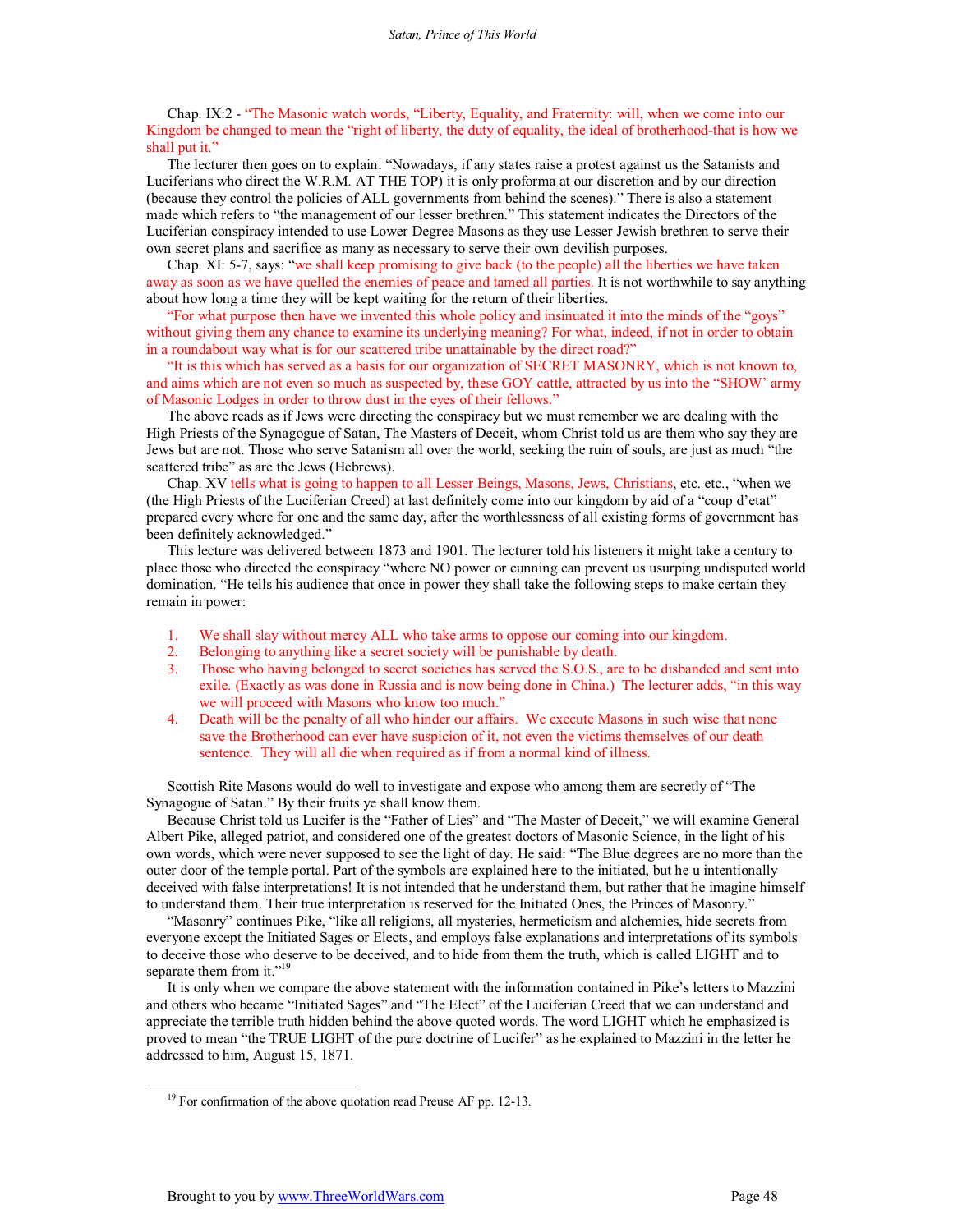I consider many Freemasons among my friends. During the 1930's I had the honour, and privilege, to be the guest speaker at numerous Masonic Lodges. I was so honoured by the Ionic Lodge of Hamilton, Ontario (the oldest Lodge in Canada) on several occasions. It is with feelings of love and charity that I reveal that they are lied to and deceived, and that their society is used as a cloak to cover up the true identity and purpose of the members of the Synagogue of Satan who use their temples as their secret headquarters so they can work secretly and mysteriously, in the dark, promoting Satanism and directing the Luciferian conspiracy.

I know that Masons, in Blue Masonry, swear on the Bible when taking their oaths. That proves the vast majority believe in God, (Adonay) as the Creator of Heaven and Earth, whom they call the Grand Architect of the Universe.

I know the vast majority of apprentices mean every word they say when they swear by God they will never reveal the secrets; and I know that the God they swear by is the God they think of as that Supernatural Being who cast Lucifer and his fellow rebels out of Heaven and into Hell. I know that of the vast number of Freemasons, located throughout the world that, only a few, and a very few, deteriorate to the point they are considered "worthy' to be initiated into Satanism; I know that still fewer are selected to become members of the Elect of Lucifer. As far as my studies go, I feel that the insidious purpose behind Luciferian infiltration into Freemasonry and all other religions is to deceive them into directly and indirectly promoting the "Idea' of a One World Government and religion. As I said before, I repeat once more, "not one Mason in ten thousand even suspects that those who direct all aspects of the Luciferian conspiracy intend to usurp the powers of the first world government to be established and them impose the Luciferian ideology upon what is left of the human race."

I know that some of the very fine Masons I am proud to consider my friends would become violently ill if asked to utter the blasphemies against the God they worship and adore, and take part in the abominations practiced at one of Pike's modernized Black Masses to which he gave the name Adonaicide Mass.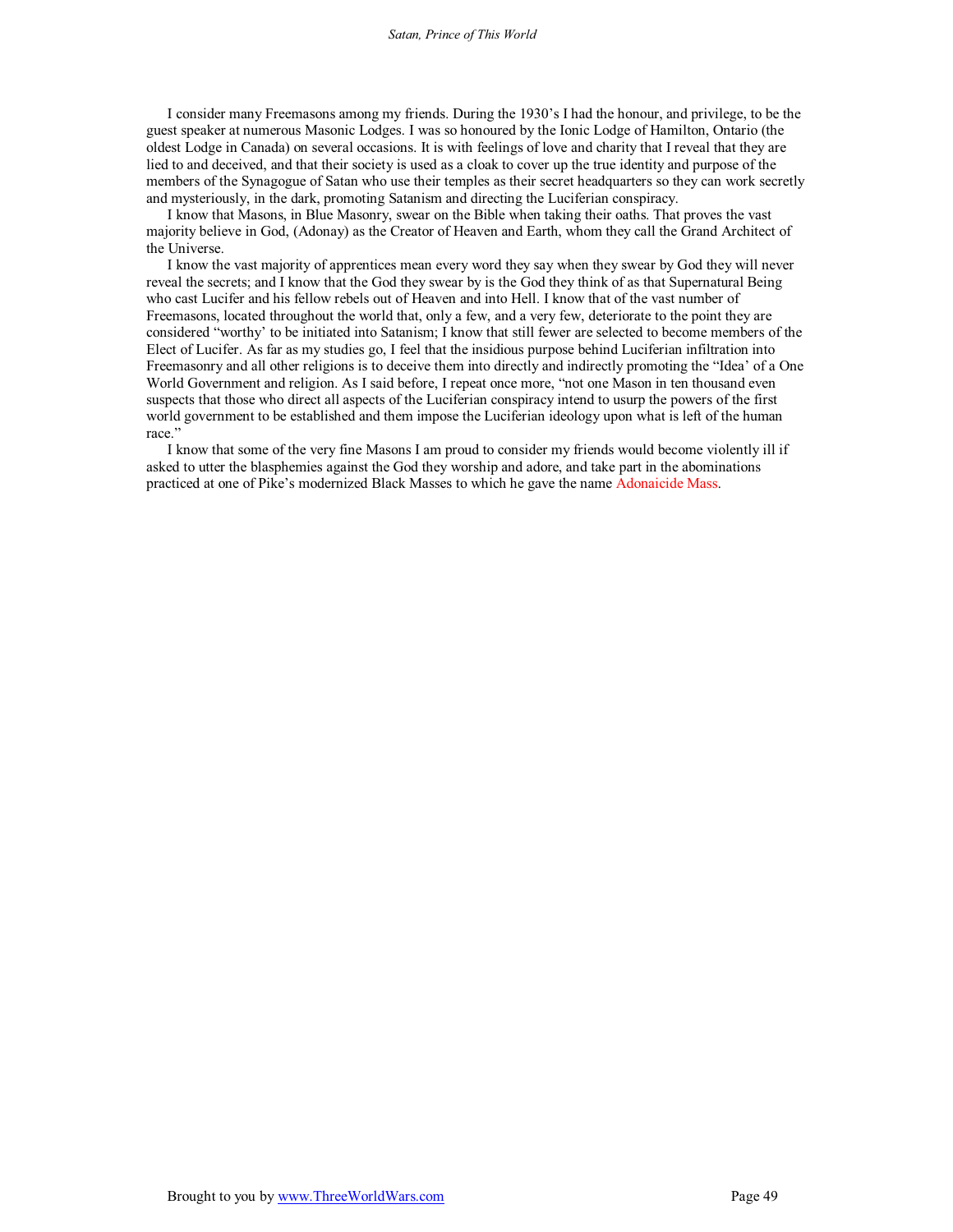## **ADAM WEISHAUPT**

With deceit as their chief weapon, those who direct the Luciferian conspiracy have caused Catholics to believe Freemasonry to be the main instrument the Devil uses to destroy them and Christianity. Using exactly the same deception Masons are taught to believe Roman Catholicism is Luciferianism in disguise. By the same token Communists are taught they are the champions of "democracy" while the people of the so-called remaining democratic nations are being convinced Communism is the root of all evil and the main threat towards the destruction of their governments and religions. Thus those who direct the Luciferian conspiracy kept the Goyim divided among themselves. They shift the blame for their own sins against God and their crimes against humanity and place it where they find it most convenient. In a most remarkable manner, which can only be explained by the power of the Devil, they manage to deflect towards others the finger of suspicion whenever it is pointed at them and, generally speaking, they preserve the secrecy of their motives and identity.

The Synagogue of Satan directs the Luciferian conspiracy. History proves the S.O.S. has used ALL internationalist movements organized since the beginning of time to further their own secret plans. The Bible tells us the 'idea' of a one world government was introduced to Solomon ten centuries before Christ was born. As happened to Nazism, all international movements are made to destroy themselves as soon as they have served the Luciferian cause. Thus it is that the few, who direct the World Revolutionary Movement move peacefully nearer to establishing a totalitarian state. They make those they plot to subjugate, fight, and destroy each other, their governments, and religions because they stand as obstacles in their path.

The "Protocols" are the original draft of the plan by which the Synagogue of Satan intend to obtain undisputed world domination. The Protocols are, as the saying goes, as old as the His. Weishaupt simply revised and modernized them in order that those who comprise the Synagogue of Satan may take full advantage of rapidly changing conditions, and the advances being made by applied science. The manner in which the discovery of atomic energy is being used to frighten the masses into accepting the "idea' that a One World Government is the only solution to the world's many problems is typical of what I mean. Those who direct the conspiracy carefully conceal, from those they use to serve their devilish purpose, the fact that in the final stage of the conspiracy they intend to usurp the powers of the first world government to be established, and then impose the Luciferian ideology upon what remains of the human race. Once One Worlders are enlightened in this regard, they will reject internationalism in any form.

Weishaupt organized the Illuminati to put his revised version of the conspiracy into effect. He also established the lodges of Grand Orient Masonry to be the secret headquarters of the Illuminati. When members of the Illuminati infiltrated into other secret organizations, including Continental or Blue Freemasonry, they organized their own secret society within the lodges of the secret society into which they infiltrated. The ordinary, "Imperfect", members were, and still are, kept in ignorance of this fact.

The most prominent Satanists, or Luciferians, who worked with Weishaupt were the famous German author Zwack, Baron Knigge, Baron Bassus-inSandersdorf, the Marquis Constanza and Nicolai. In order to hide their identity, and real purpose, Weishaupt and his lieutenants used code names.<sup>20</sup> Weishaupt was "Spartacus"; Zwack was "Cato"; Baron Knigge was "Philo"; Bassus was "Hannibal;" The Marquis Constanza was "Diomedes;" and Nicolai the greatest scoffer of ALL religions which teach belief in a God other than Lucifer, became "Lucian."

Cities in which Grand Orient Lodges were established to be the secret revolutionary headquarters of those who directed the conspiracy also received code names. Thus Munich became "Athens;" Vienna became "Rome;" etc. It was an accident, or an "Act of God" which exposed these secrets. Zwack had put Weishaupt's notes into orderly manuscript form ready for publication for the information of revolutionary leaders throughout the world. Copies of this Luciferian Bible were placed in the hands of carefully selected trustees to ensure that some would survive if government authorities seized other copies. One copy was entrusted to the care of Prof. John Robison of Edinburgh University.

In 1784, another copy was sent from Frankfort-on-Main in Germany to Mirabeau in Paris, France. He had been selected by Weishaupt to foment the French Revolution scheduled to break out in 1789.

Very few historians seem to realized that early in the 1700's, long before Weishaupt was retained, by the newly formed House of Rothschild, to revise and modernize the age old conspiracy to bring about a ONE WORLD GOVERNMENT, the so-called "Internationalists" had infiltrated into America. The works of those historians who do mention this fact have been suppressed. There is documentary evidence which proves these subversives were active as early as 1746. They celebrated May 1, 1776 as the day on which Weishaupt finished the revision of the age old conspiracy and gave the name "Illuminati" to those selected to direct the conspiracy, and put his revised plans into effect. Millions upon millions of people have celebrated May Day ever since,

 $20$  This practice continues to the present day as we proved in the story of the secret meetings held on Jekyl Island, and St. Simon island, published in *Pawns in the Game*, and *The Red Fog Over America*.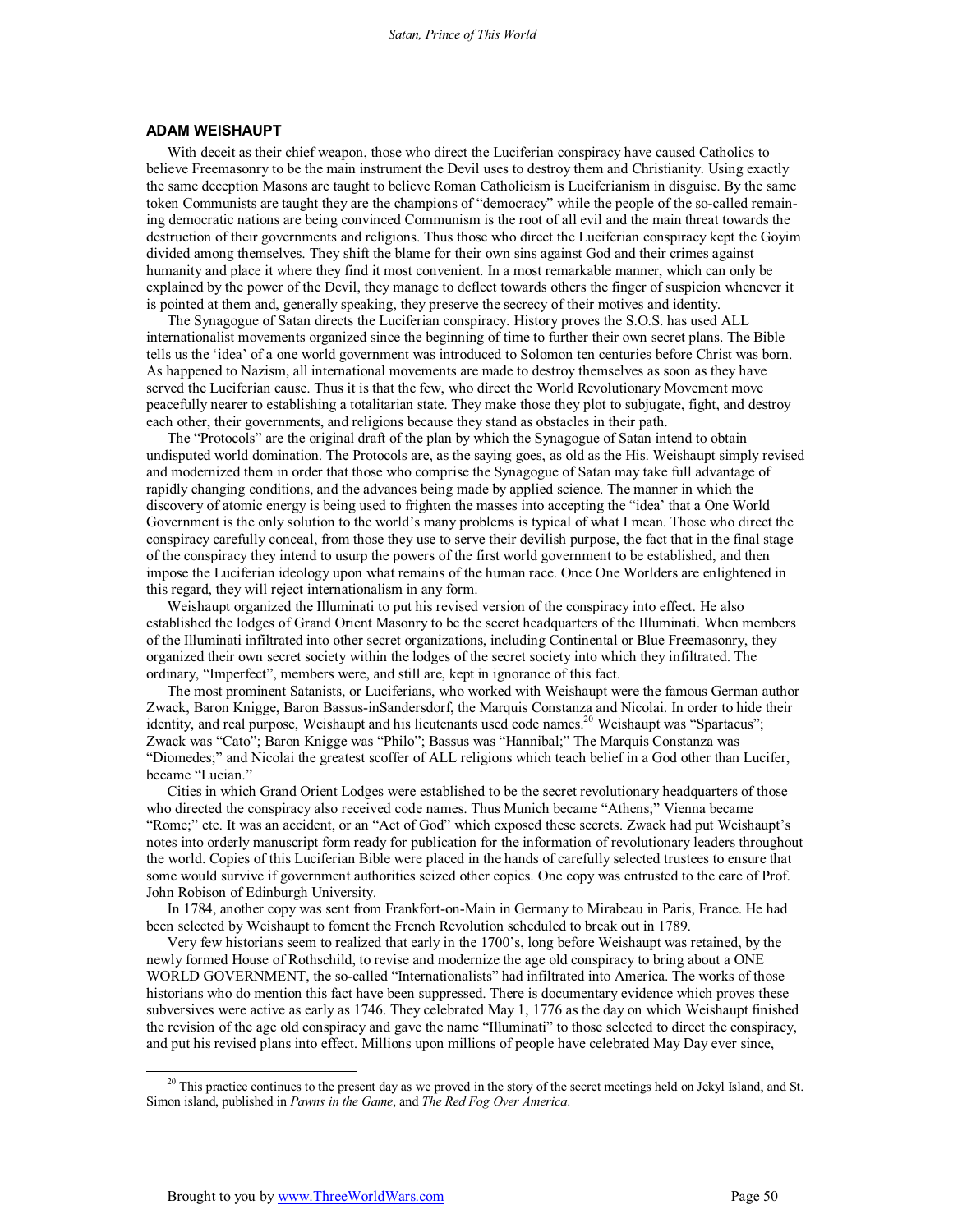thinking it the anniversary of the day America and Labour gained independence. The Masses (Goyim) never dreamed May 1, 1776 was an epoch making day in the history of the Luciferian conspiracy which we refer to as the World Revolutionary Movement. It was the day Illuminati stabbed Britain in the back as part of their program to ultimately destroy the British Empire together with ALL other remaining governments and religions. May Day had been celebrated by the Roman Catholic Church for centuries as the feast day of the mother of Jesus Christ. It was for this reason that Weishaupt, a renegade Jesuit, picked it to announce to his fellow Satanists and Luciferians his revised plan to destroy Christianity and bring about what Nietzche afterwards referred to as "The death of God."

But to get back to our story. As the Illuminati's courier rode through the town of Ratisbon, on his way to Paris to deliver Mirabeau his copy of Weishaupt's revised plans, the courier was killed by a stroke of lightning. This event occurred in 1784. The police turned the documents found on the body over to Bavarian government authorities. Examination revealed them to be the "Protocols" of the order and sect of the Illuminati. The word "Protocol" means: "*A copy of the original draft of a plan to achieve a definite purpose and reach a clearly defined goal*".

The Bavarian government had got hold of the Protocols of the Luciferian conspiracy as revised by Adam Weishaupt between 1770 and 1776. They knew how Weishaupt intended to use "The Order and Sect of the Illuminati" to put his modernized plans into effect. The documents further disclosed that the Lodges of the Grand Orient were to be used as the secret headquarters of those who directed the conspiracy, to destroy all remaining governments and religions, throughout the world. They also revealed that the Illuminati intended to infiltrate into all other secret societies, but particularly into Continental (Blue) Freemasonry, for the purpose of contacting wealthy and influential people over whom they wished to obtain control so they could be used to further the Illuminati's secret plans to bring about a One World Government.

The "Elector of Bavaria' ordered the police to raid the homes and meeting places of Weishaupt and his close associates. These raids added a wealth of additional evidence to what had already been obtained from the documents found on the body of the courier.

The Bavarian government was very thorough. By 1786 they had examined all available evidence. They published the information in a book entitled (English translation*) Original Writings of the Order and Sect of the Illuminati*. Zwack's manuscript containing Weishaupt's revised version of the age old Luciferian conspiracy was entitled *Einige Originalschriften*. Copies of the conspiracy were sent by the Bavarian government to ALL heads of Church and state in Europe. History proves these warnings were ignored because Weishaupt's Illuminati had already been placed in key positions behind the scenes of government, both secular and religious, as "Experts" and "Advisers." They denounced the evidence as a "forgery." They claimed it was part of a huge practical joke being perpetrated by those who wished to ridicule the heads of Church and state. But the French revolution broke out on schedule, and history proves that the conspiracy has been developed since 1776 EXACTLY as Weishaupt intended. Today, it is in its semi-final stage.

The Elector of Bavaria banished Weishaupt. He lost his "chair" in Ingolstadt University where he taught "Canon Law" He moved to Regensburg, Switzerland, where he reorganized his Illuminati. Switzerland was made into a neutral nation and remained the headquarters of the directors of the World Revolutionary Movement until the United Nations Organization was set up by the Rockefellers in New York. Then the "Brains," which work out the programme to bring the conspiracy to its ultimate goal, moved into the Harold Pratt Building, New York.

Two Italians, the Marquis Constanza, and the Marquis Savioli joined Weishaupt in Switzerland. This explains why the Italian Guiseppe Mazzini was selected to direct the World Revolutionary programme in 1834; and was succeeded by another Italian, Adriano Lemmi, in 1872 when Mazzini died. With devilish cunning Weishaupt and his fellow conspirators made those in authority believe that the Illuminati had died a natural death in 1786. The truth is the plot to bring what remains of the human race under a totalitarian dictatorship has never ended. It blossomed forth under new names and disguises in all parts of the world. It is the W.R.M. as we know it today.

Weishaupt himself tells us he planned well in advance of 1786 how to take care of the risk of possible discovery and exposure. Those who defect from God (Adonay) first become Satanists, then after long years of testing and trial, a few Satanists are selected for the initiation into the Luciferian Priesthood. From these are selected the High Priests and the Universal Sovereign Pontiff of the Luciferian Creed. Weishaupt (Spartacus) aspired to become Sovereign Pontiff. In a letter he wrote "Cato" (Zwack) dated February 6, 1778, he said "the allegory on which I am to found the Mysteries of the Higher Orders is 'The Fire-worship of the Magi' (worship of Lucifer). We must have some worship and none is so apposite- 'Let there be light.' This is my motto, and this is my fundamental principle."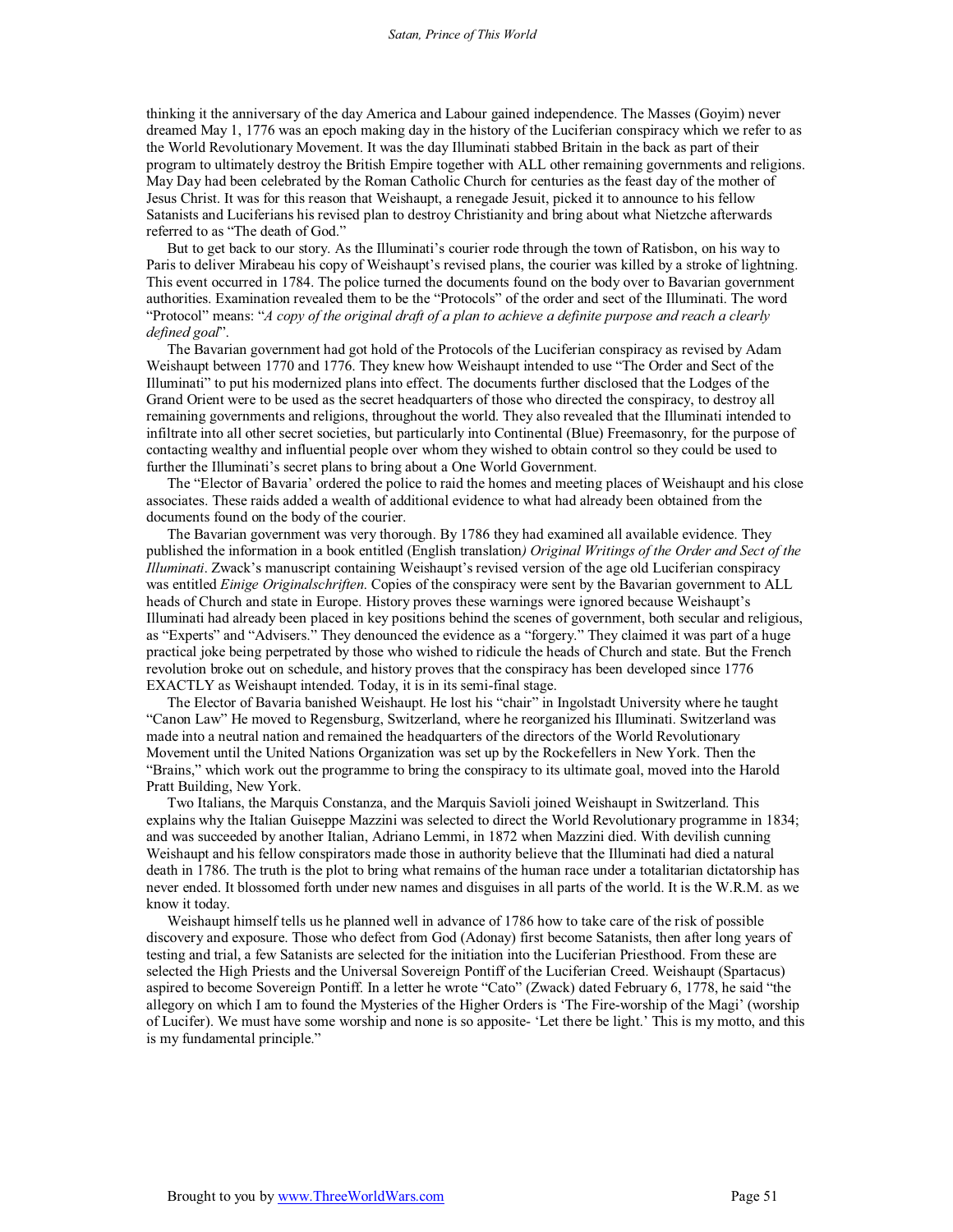In March the same year, Weishaupt again wrote to his friend "Cato" (Zwack). He said: "I have gone through the whole circle of human inquiry. I have exorcised spirits.<sup>21</sup> I raised ghosts; discovered treasures; interrogate the Cabale; $^{22}$  I have never transmuted metals. I would have executed much greater things had not the government (his superiors in the Luciferian conspiracy at the time) always opposed my exertions and placed others in situations which suited my talents."

Weishaupt was literally as proud as Lucifer. He was determined to become the Sovereign Pontiff of the Luciferian Creed. He was determined to be placed higher than any other person in this or the celestial world, excepting only his beloved Lucifer. This statement is proved by a letter he wrote "Cato" (Zwack) in 1778. He told his friend: "By this plan we shall direct all mankind. In this manner, and by the simplest means, we shall set all in motion and in flames. The occupations must be so allotted and contrived, that we may, in secret, influence all political "transactions".... I have considered everything, and so prepared it, that if the Order should this day go to ruin, I shall in a year reestablish it more brilliant than ever." There we have the key to the secret. The Bavarian government discovered and exposed the existence of the continuing conspiracy, but Weishaupt built it up and made it stronger than ever. All the Bavarian government actually did was prune the Tree of Evil and make it grow stronger. What they should have done was dig it up by the roots and burn it as the Holy Scriptures tell us we must do if we wish to destroy the Spiritual Forces of Darkness who roam about this world seeking the destruction of Souls (Matt. 7: 15-24). If the heads of Church and state had in 1786 followed the advice of the scriptures and cut down and burned the Evil Tree, of which the Illuminati is only one of many branches, "the womb would have forgot him (Weishaupt); the worm would have fed sweetly on him; he would be no more remembered; and wickedness would have been broken as an evil tree." (Job 24:20)

Before Weishaupt was banished in 1786, his 2,000 well educated, carefully selected, brilliant-minded, wealthy and well bred Illuminists had established one or more Lodges of the Grand Orient in Munich, Ingolstadt, Frankfort, Echstadt, Hanover, Brunswick, Calbe, Magdeburgh, Cassel, Osnabruck, Wiemar, Saxony, Heidelbergh, Mannheim, Strasbourg, Spire, Worms, DusseldorfF, Cologne, Bonn, Livonia, Courtland, Franendahl, Alsace, Wienne, Deuxponts, Hesse, Cousel, Buchenwerter, Treves, Montpelier, Aix-la-Chapelle, Stuttgart, Barschied, Carlsruhe, Hahrenberg, Anspach, Neuweid, Mentz, Rome, Naples, Ancona, Turin, Florence, Warsaw, and Dresden. There were Lodges in Upper Saxony, Westphalis, Switzerland, France, Scotland, Holland, and last but by no means least, America.

Many, so-called, authorities have, since 1786, tried to convince the heads of Church and state in America and elsewhere that Illuminism is dead as the Dodo bird. These Luciferians produce what they claim is documentary evidence to prove what they say is the TRUTH, but they are careful to conceal the evidence which proves that Albert Pike reorganized the Palladian Rite between 1859 and 1889 to take over the direction of the Luciferian conspiracy from the Illuminati. They carefully conceal the evidence which proves that Illuminism began to stink in the nostrils of honest Americans. In the early 1800's 45,000 Scottish Rite masons handed in their charters in protest against the manner Illuminism had infiltrated into their lodges. This it is that few Americans know that Pike established twenty-six councils (triangles) of this New and Reformed Palladian Rite in every large city throughout the world to direct the Luciferian conspiracy as Weishaupt intended. We explain how this plot worked in another chapter.

We mentioned that Professor John Robison of Edinburgh University was one of those entrusted with a copy of Zwack's original manuscripts dealing with Weishaupt's revised and modernized version of the age old Luciferian conspiracy.

Robison was a 33rd degree member of the Scottish Rite of Freemasonry. As such he visited most Masonic Lodges in European cities, and took part in their rituals and initiations. He taught Natural Philosophy at Edinburgh University. He was secretary of the Royal Society. Weishaupt had been particularly anxious to obtain Robison's cooperation so that the "IDEA" of a One World Government could be introduced into ALL educational institutions. This objective has since been achieved as any parent of children of school age must

 $21$  The word "exorcised" means to expel a devil or devils from a person who has been possessed. The scriptures tell us how Christ cast out devils. But Satanists invite devils to enter into, and possess, their mediums and through them to speak to those who seek knowledge or advice from Satan and/or Lucifer. After the medium has served their purpose, the High Priests of the Synagogue of Satan then "exorcised" the devils from that person's body, and he or she becomes normal again. It is this practice which caused the Synagogue of Satan which wished to discredit Christ, to accuse him of casting out devils in the name, and through the powers of Beelzebub the Prince of Devils and not by the power of God. (Luke 11:14-15)<br><sup>22</sup> The Cabale (often spelled differently) as referred to by Weishaupt means "The Spiritual Powers headed by

the celestial world:" the Holy Scriptures refer to them "As the spiritual Powers of Darkness." Human beings who direct the Luciferian cause often consult their spiritual directors in the celestial world, in exactly the same way as millions of Christians believe in the Communion of the Saints and pray to them to intercede with God on their behalf for spiritual insight and blessings. Mackenzie King while Prime Minister of Canada repeatedly tried to obtain advice and guidance from people who had already departed from this life. Pike is on record as having done so repeatedly also; the best recorded instance is his own report of the seance he personally conducted in St. Louis as reported elsewhere. Thus we see that "Truth" is much stranger than any fiction ever written.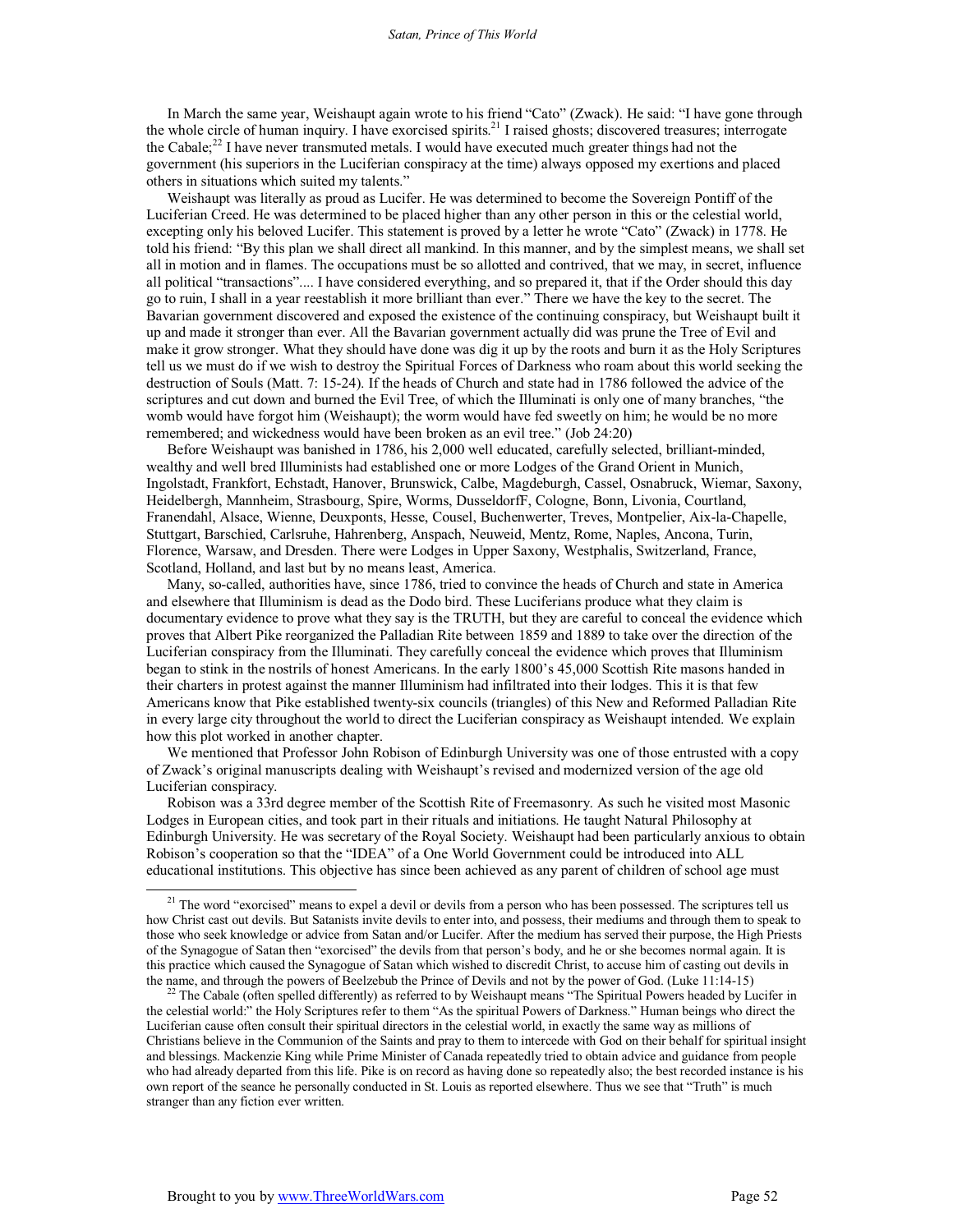admit. Weishaupt ordered his Illuminists to wine and dine Robison, and introduce him into the best European educational circles. He was flattered and hailed as one of the greatest educationalists of his time. But all the wiles and guiles of the Devil's servants didn't deceive John Robison. He recognized that behind the Illuminati's clever presentation that a One World Government could solve all our political, social, economic, and religious problems, the real intention of those who controlled the Illuminati AT THE VERY TOP was to usurp the power of the first world government to be established and then impose a totalitarian Luciferian dictatorship upon what remained of the human race.

After the heads of Church and state refused to heed the warnings given to them by the Bavarian government in 1786, and the French Revolution broke out as scheduled in 1789, John Robison published all the knowledge he had obtained regarding the Illuminati, and those who controlled it AT THE TOP, in a book containing 548 pages. It is entitled *Proofs of a Conspiracy Against all Religions and Governments of Europe*. On the front cover is the additional information "Carried on in the secret meetings of Freemasons, Illuminati, and Reading Societies." Copies of this book are still in existence despite the frantic efforts of those who direct the conspiracy to try to destroy all that were published. I have the written statement of a friend who owns a copy that agents of the Rockefeller Foundation told him he could name his own price for his copy. He rejected the offer.

Another authentic source of information is M. Barruel who wrote *Memoirs of Jacobism*. This is a companion piece to *Proofs of a Conspiracy*. As I mentioned in *Pawns in the Game*, Sir Walter Scott also published two volumes on the subject under the title *Life of Napoleon*, both of which have been suppressed. This great work is not. even listed by most libraries as being one of his works.

But again an accident, "An Act of God," enabled a friend of mine to obtain original copies of both volumes from a second hand book dealer in the U.S.A. for the ridiculous price of \$17.50. Thinking I had these rare books in my personal possession, and intended to use them for reference while writing this book, thieves robbed me of all the books and papers I did have with me the very first night I arrived in Clearwater, Florida, November 1957 to start writing this book. It was a serious set back. It delayed my work a year, but it hasn't stopped me.

In order that good Christian people may be alerted to the depths of deception used by agentur of the S.O.S. we will quote the statement contained in a letter Weishaupt wrote to Philo (Knigge): "We must win (control over) the common people in every corner. This will be obtained chiefly by means of the schools. In like manner, we must try to obtain and influence the military academies, the printing houses, booksellers, shops, chapters, and in short, in all offices or even in directing the mind of the man; painting, and engraving are highly worth our care.

"Their (the Illuminati's) first task, and immediate aim, is to get the possession of riches, power, and influence without industry; and to accomplish this, they want to abolish Christianity; and then dissolute manners and universal profligacy will procure them the adherence of all the wicked, and enable them to overturn all civil governments of Europe; after which they will think of further conquests, and extend their operations to the other quarters of the globe; until they have reduced mankind to one indistinguishable chaotic mass."

In order to reach the type of people the Illuminati needed to further their own secret plans, Weishaupt organized an apprentice class for those the Illuminati's recruiters interested in internationalism. This apprentice state was called "The Minervals." These were introduced to, and brought under the influence of, "The Twentytwo United Brethren." On the surface this was a kind of writers' club exactly the same as are to be found in all large cities, and organized communities, today. Out of them came the "Reading Societies." These led the minds of members into channels of thought which convinced them there is real merit in the "idea" of a One World Government. The same thing is being done today to confirm the public's belief in the value of a One World Government and the Universal Brotherhood of Man. The United Nations Organization is nothing more or less than a deceptive front, dressed in an air of respectability, to cover the activities of those who plan to usurp the powers of the first world government to be established.

The "Twenty-two United Brethren" told Minervals: "we have united in order to accomplish the aim of the exalted Founder of Christianity, viz. The enlightening of mankind, and the dethronement of superstition and fanaticism, by means of a secret fraternization of all who love the work of God."

The stating of this apparently idealistic purpose was proved to be a deliberate deceDtion when some of both Weishaupt's and Pike's secret correspondence fell into hands other than intended. This correspondence proves that when the Luciferians say they wish to serve "the exalted Founder of Christianity' they have their tongue in their cheek. What they really mean is that they serve Lucifer. Pike told the heads of the Councils of the Palladian Rite that they were to use the words "we worship God" when addressing the masses, despite the fact "we worship Lucifer." This angle of the conspiracy is dealt with elsewhere.

Many outstanding students, professional men (particular lawyers) and civil servants in the higher levels of government, we deceived into allowing themselves to be initiated as Minervals. Thus, as initiates they were placed in a position which required taking an oath and swearing that under pain of death they would never reveal anything with which they became acquainted as the result of their induction into the secret society.

Why any person who intends to love and serve God would take a solemn oath not to divulge information about matters of which he has no personal knowledge is beyond comprehension. Why any sincere Christian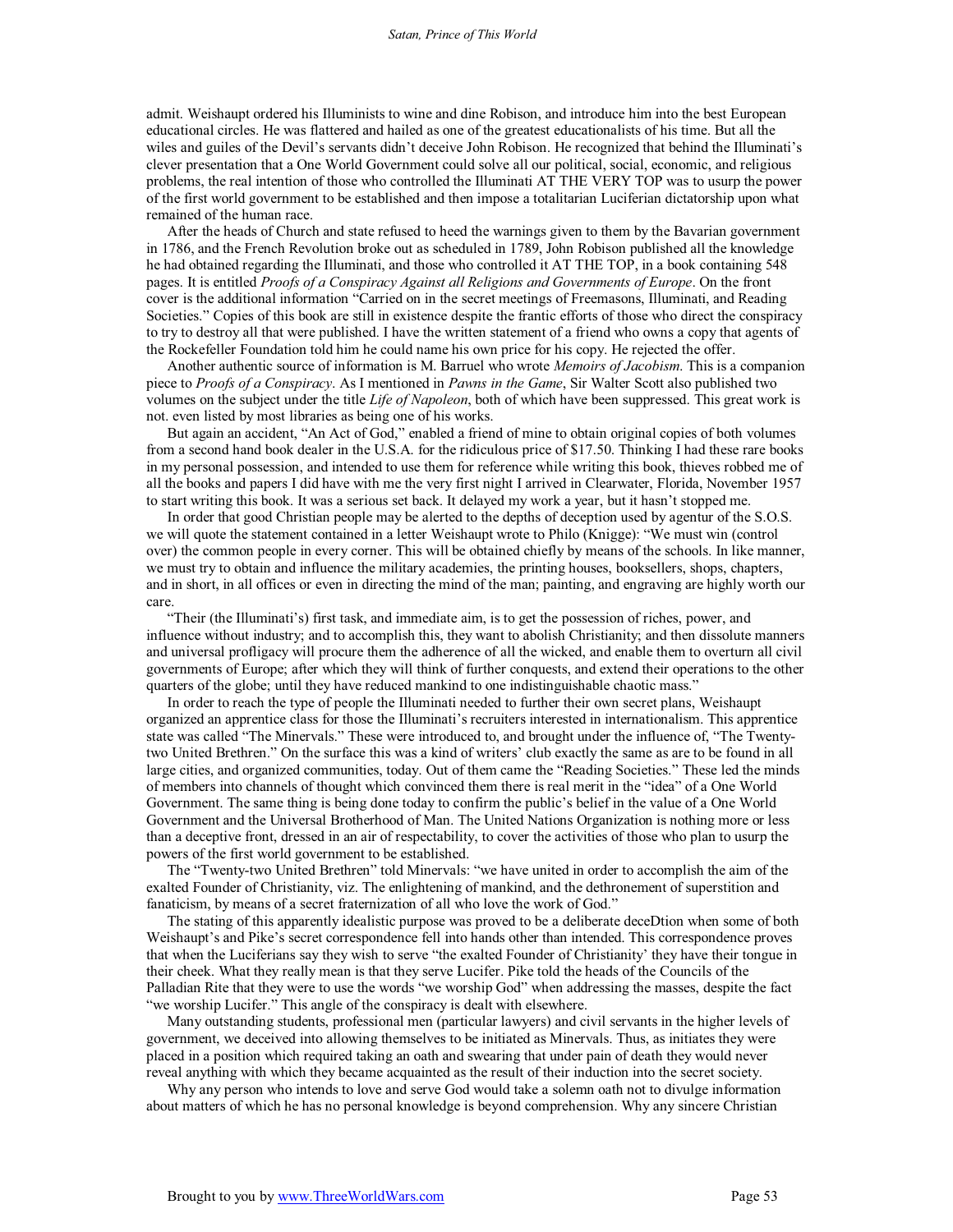would want to join a secret society, and work in the dark, behind the scenes, instead of in the open, spreading the LIGHT OF TRUTH as revealed by Jesus Christ, is also difficult to understand, but just about one out of every dozen adult males belong to Freemasonry while nearly as many belong to other secret societies. The Scriptures warn us that we must not hide our Light under a bushel. People who are honest and sincere and have no ulterior motives, don't go underground They stand up to be counted and take the consequences, knowing the worst the agents of Lucifer can do is kill their bodies. (Matt. 10:28; Luke 12:4)

The truth, as revealed by secret documents, is that Minervals, who proved they had high moral principles and were incorruptible, were accepted into the Secret Society and commended for their fine ideals; but only those who were proved to be immoral, and open to bribery and/or corruption, were advanced to the higher degrees. The good were used as "Do-Gooders," "Reformers" and other types of tools; those who had sold their souls to the Devil were used as instruments of destruction. This explains why so many clergymen are deceived into becoming "tools of the Devil" without realizing they are serving the Luciferian cause.

If those who direct the Luciferian conspiracy AT THE TOP can get the majority of those they persuade to join secret societies, and social and service clubs, to accept the IDEA that nationalism is outmoded; and Christianity weak and poorly led, they have achieved their purpose. Their agentur within the societies and clubs then suggest that nationalism leads us into wars and causes revolutions; they suggest that Christianity has proved ineffective and unable to prevent these wars and revolutions. The secret agents then promote the IDEA that a One World Government, via the United Nations Organization; and a One World Religion could solve the many and varied problems bedeviling the human race today. What the agentur of the Synagogue of Satan keep carefully concealed is the fact that their masters are ready, and fully prepared, to usurp the powers of the first world government to be established exactly as they usurped power in Russia in October 1917. After they usurp power they will impose the Luciferian ideology upon mankind by use of satanic despotism to enforce their will and destroy ALL secret societies, ALL religions, and ALL who oppose their will as is so clearly set forth in the Protocols.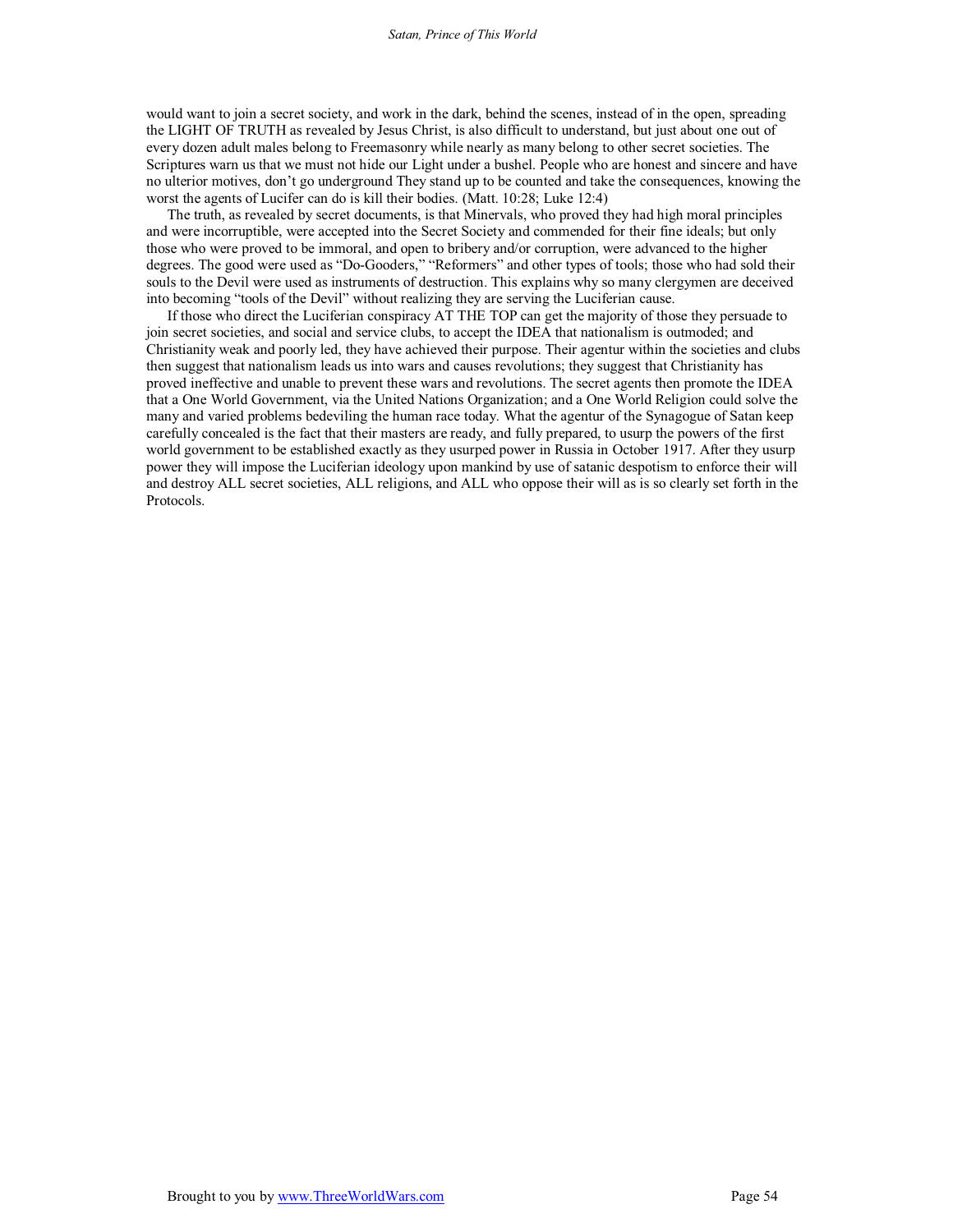## **HOW THE SYNAGOGUE OF SATAN WORKS IN HIGH PLACES**

The "idea" of a One World. Government can be presented in a manner which makes it sound reasonable, practical, and even desirable. Clever agentur of the Illuminati, belonging to clubs and societies,

serve the purpose of the Synagogue of Satan by presenting what appear to be sound arguments in favor of a One World Government to those they can persuade to listen. Very few of the rank and file members of the clubs and societies suspect that beyond the end of the primrose path of liberalism, and social security, that leads to a One World Government is a precipice over which we are to be tumbled, into the abyss of absolute slavery of body, mind, and soul.

I am frank to admit that as late as 1945 I was convinced that a One World Government was the ONLY solution to the world's many problems particularly political, economic, social, and religious. It wasn't until I came in personal contact with men who advocated and helped organize the United Nations Organization that I began to suspect that something was wrong somewhere. When I was appointed to the staff of Naval Service headquarters in 1944, as the author of seven books already published, I was welcomed into the internationalist set. This I came in personal contact with men in the top level of government in Canada who were protégés of William Lyon Mackenzie King, then Prime Minister. His house was "real" close to the Soviet Embassy. His henchmen (Hatchet men would be a better word) were ruthless and unscrupulous. Mackenzie King himself was as inscrutable as the proverbial sphinx.

The Prime Minister was an extraordinary man. He was indefatigable. He required unlimited obedience and service from those he selected for his cabinet. He was a good deal colder than ice as far as his personality was concerned. If he had any human emotions he kept them in subzero storage. He rarely smiled. He had a typical "poker" face; his eyes were deep and penetrating, but if the eyes are the "windows of the soul" then Mackenzie King had lost his soul long before he ever became Prime Minister. In the course of his public duties he had to meet people and shake hands. Those who did shake hands with the Prime Minister say the experience reminded them of picking up a dead fish. It was said on Parliament Hill that he didn't have a close friend in all the world. If there was an exception it was his barber. And yet he had a secret power which enabled him to mesmerize the voters into voting him, and his liberal party, into power time after time for nearly a quarter of a century. He could command loyalty from his subordinates without giving friendship in return. He proved himself a radical during his days at Toronto University. He would set the tinder, supply the spark, cause a disturbance, and then leave others to take the blame. During his university days he was friendless, as he was later on in life. As one man who knew him when at University, and served him afterwards until he died, said in a puzzled tone of voice; "If Mackenzie King did have a friend close enough to confide in, it must have been the Devil." Another said: "He was so steeped in international intrigue he didn't dare marry for fear he might talk in his sleep."

While I was on the staff in Ottawa I was carefully sounded out to determine if my loyalty to the British Crown was so pronounced that I wouldn't be likely to accept the "idea' of a One World Government even if those who presented the "idea' emphasized the fact that national governments would be allowed to rule their own affairs. This presentation is so obviously a lie that I was extremely cautious from then on.

Knowing that there was in existence a "Secret Power" which had used Nazism and intended to use Communism to serve its own secret plans, and further its own ambitions to usurp undisputed world domination, I was determined to find out, if possible, who or what the secret power was. So I pretended to become an internationalist. I was then brought in personal contact with men at the deputy minister level of government, and also with some of the "Specialists," "Experts," and "Advisers" who served the government behind the scenes. Then I began to suspect the truth.

Generally speaking, the majority of these One Worlders were Satanists. They ducked attending church services. They ridiculed religion. The accepted the Freudian code of morals which means they didn't care what they did, or with whom they did it, provided they satisfied their own carnal pleasures and desires. If they used the name of God they always took His Name in vain. If they used the words "Jesus Christ" it was an injection in ordinary conversations or coupled with dirty four letter words. Without openly professing the fact, they were obviously adepts of Pike's Palladian Rite or Grand Orient Masonry. Close observation while they were drinking in the officers' messes, and elsewhere, showed they used signs that Masons and Knights of Columbus didn't understand.

I may be wrong but observation of men who had obviously defected from God and become Satanists, convinced me they could recognize and identify each other by the fold of their handkerchief which they wore in top pocket of their coats.

They obviously accepted Pike's dogma as far as women were concerned: Pike required that the members of all Councils of his New and Reformed Palladian Rite organize selected females into "Councils of Adoption." These women were to be used as the common property of the male members because, according to Pike's dogma, before a member became "Perfect," he had to obtain absolute control over the sentiments of the heart and desires of the flesh. He claimed that many men were led astray from the path of duty because they were weak enough to feel love and affection for women. He argued that in order for a member to become "perfect" he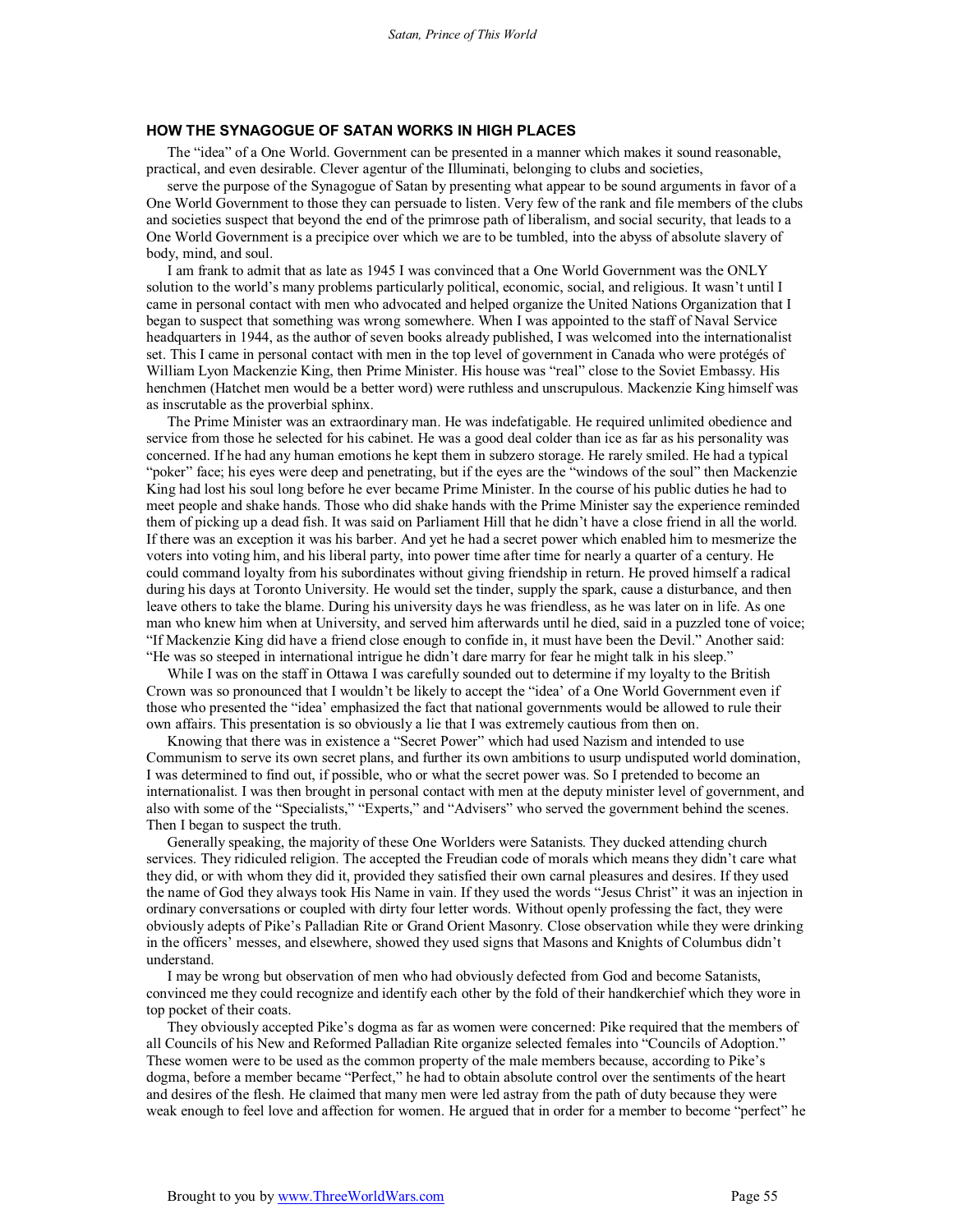must obtain absolute control over his senses and sentiments, and suggested that the best way to obtain control over the sexual urges is to use women "Often and without passion and thus enchain women to their will."

I found that some of the top level internationalists "swapped" wives during parties. Professor Raymond Boyer, top level scientist, and Canadian millionaire, and E V. Field, American millionaire, locked together in international intrigue and subversion as proved by both Canadian and American government investigating committees, carried this practice to the extent that they swapped each others' wives for good, and made the exchange legal in the eyes of civil lay by going through a ceremony the new papers called "marriage." What does God think of such practices? These people were all far too intelligent to be atheists. They know there is the supernatural as well as the natural, therefore, if they defect from God they automatically become Satanists as far as this world is concerned, and Luciferian as far as the next world is concerned. (For further details see pp. 212 and 213 *Red Fog Over America*.)

If these top level intellectuals who advocate the establishment of a One World Government intended to put God's plan for the rule of the whole of the universe into effect upon this earth it hardly seems likely that they would pack the civil services of ALL remaining governments with homosexuals. Any person who has had to live in London, Ottawa and/or Washington knows that as far as homosexualism is concerned all three are modern cities like Sodom and Gomorrah. "Burgess and McLean Case" is typical of what I mean. Professor Pitrim Sorokin of Harvard University published an exposure of this angle of the Luciferian conspiracy in a book entitled *The American Sex Revolution*. The author states that perverted sexual behaviour plays a major part in modern U.S. political life and that sex bribery and blackmail are now as prevalent as monetary corruption. He states "sexually infamous persons, or their prot6g6, are being appointed to ambassadorships and other high offices; profligates sometimes become popular mayors of metropolises, members of cabinets, or leaders of political parties. Among our political officials there is a vast legion of profligates both heterosexual and homosexual. Our morals have changed so notably that continency, chastity, and faithfulness are increasingly viewed as oddities."

Professor Sorokin's book didn't get the same kind, or volume, of publicity as did Dr. Kinsey's books dealing with the alleged moral practices of males and females. According, to Satanism, it is perfectly right, and proper, to encourage moral turpitude in all classes of society, and at all levels of government, by convincing the public that abnormal sexual behaviour is normal; and that the moral code accepted by civilized nations, based on the Commandments of God and teachings of the Holy Scriptures, is old fashioned and introduced by Church and state for selfish purposes. But behind the building up of a WRONG conception of sex, and its purposes as intended by God our Creator, is the Satanic principle that "The best revolutionary is a youth absolutely devoid of morals." When Lenin stated this as recorded in Pawns in The Game he only confirmed what other Satanists had stated a hundred times previously. It is Satanism, as it is direct from THE TOP, which is responsible for the increase in juvenile delinquency, but those selected by the governments of the world to investigate this problem invariably give every CAUSE other than the right one. I have discussed the causes of juvenile delinquency with the heads of Church and state in Canada since 1923, but the Synagogue of Satan has always proved strong enough to prevent any TRUTHFUL public explanation of the cause, and the purpose, of those who direct the Luciferian conspiracy AT THE TOP On the other hand, thousands of letters have been received from parents who read The Red Fog Over America, thanking us for explaining the causes which produce the effect we term juvenile delinquency. They tell us they find it much easier to counteract evil influences when they can explain clearly and truthfully to their children the reason Satanists work so hard to wean young people away from God by teaching them lies regarding sex. I repeat again, there is nothing wrong, nothing degrading, nothing to be ashamed of in sexual relationship as INTENDED BY GOD, but a great deal is wrong when multitudes deify sex, the promiscuous worship of the human body, and cunningly and slyly make each succeeding generation of human beings believe pre-marital experience, every form of sexual depravity and vice, is absolutely normal, providing pleasure is derived from such indulgences; and that continency, chastity, and faithfulness are old fashioned.

The point I wish to make is this-the vast majority of men and women who sponsor and direct the campaign for a One World Government, other than Communism, are just as bitterly opposed to God as are the Communists.

The vast majority who promote the "idea' that a One World Government run by Luciferian intellectuals, rather than atheistic Communists, is the only solution to our problems are as devoid of morals as the proverbial mink. If they are against God and against atheistic Communism they must be Luciferian.

Confirmation of the above opinion was obtained when I discussed the relationship of changing public opinion regarding morals and spiritual values, and the increase of juvenile delinquency with a top level official of the Department of Health and Welfare in Canada. After a lengthy discussion, during which his attitude and facial expression showed he found it hard to believe that a man of my experience could still place spiritual values above material considerations,. my companion literally snorted: "Well! What do you suggest we do ... clean every homosexual out of the civil service, and throw them in prison where they can indulge their queer ideas of pleasure to their hearts desire? Many of them are brilliantly minded men. When on the job they are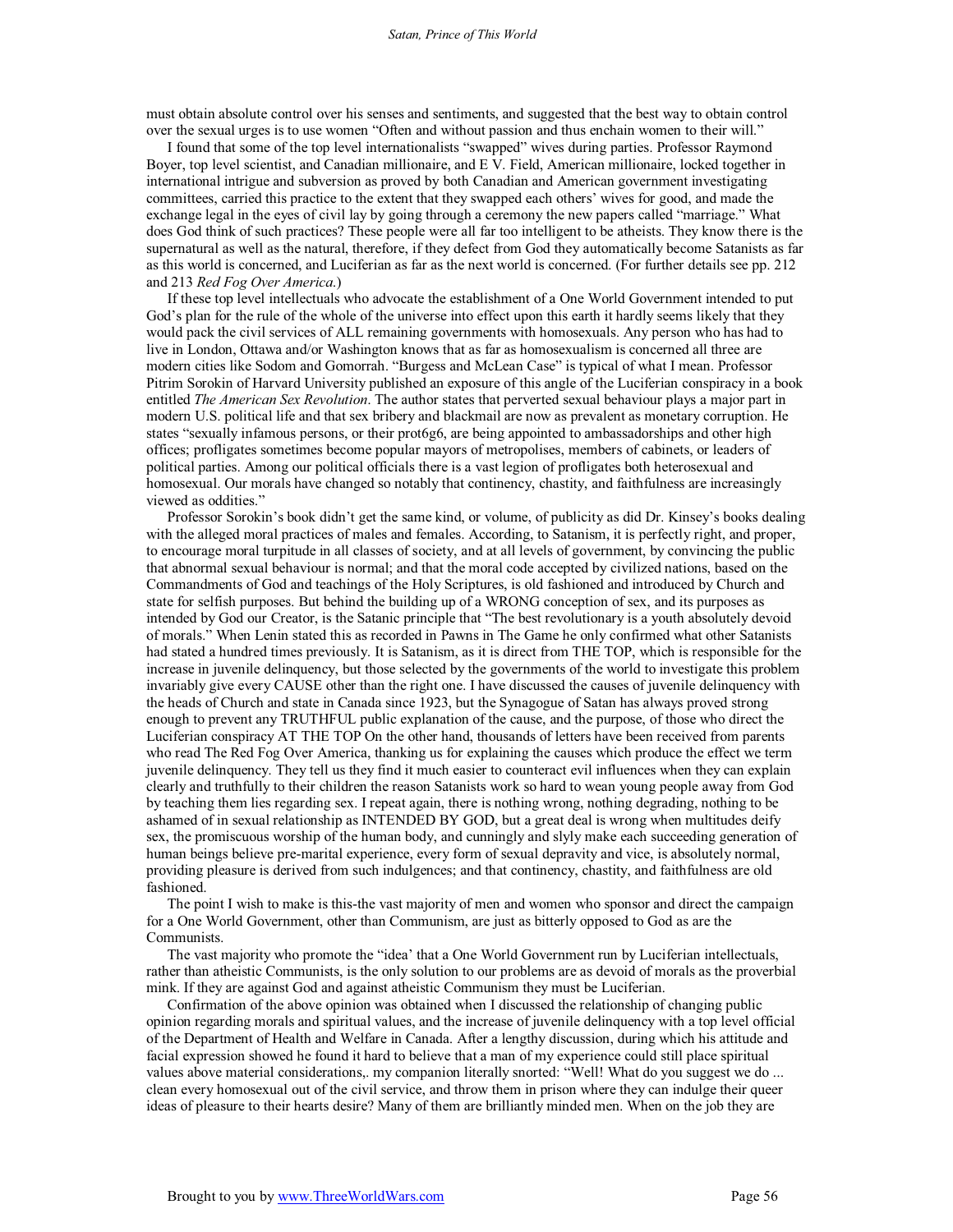efficient and work long hours. You seem to forget Oscar Wilde was a homosexual. Stop trying to save the human race. The vast majority aren't worth the time or the trouble. Most of them will be better off if they are forced to live under a totalitarian dictatorship; they will then get what the government decides is good for them."

Because I expressed "old fashioned ideas" regarding "Sin," "Morals," and "Marriage vows" some intellectuals I met decided I needed to have my mind cleaned. (Exactly what Weishaupt said was to be done in 1776.) I was brought in contact with the internationally famous specialist in mental health. This man was a graduate of the Freudian School of Psychiatry. He had studied in Vienna. He was on the staff of Dr. Broch Chisholm who was Canada's Minister of Health and Welfare at the time. Chisholm afterwards became the first president of the U.N.O.'s Health, and Mental Health, Organizations. This man tried in a very friendly manner to change my ideas. I listened, I pretended to be interested, but I still remain to be convinced that God, who gave us the Commandments, is "wrong," and Luciferianism which teaches the inversion of those commandments, is "right."

I read history, which mostly records wars and revolutions and therefore, the progress of the World Revolutionary Movement, to try to find out the "cause" which produced these destructive forces which result in such terrible sufferings. I thought at the time the lessons history teaches, if applied to past mistakes, could provide the solution to most of our problems. I was even then deceived into believing government was of the people, by the people, for the people. But a study of modern history showed that *the younger generation is being taught to believe a pack of lies and deceits*. Personal experience exposed this fact.

When in the hospital in 1945, I laid on my back and pondered over this strange truth. People who write history are not ignorant or fools. If they deliberately published lies and deceits with the knowledge and consent of our governments, then they must have a definite purpose. It was then I began to obtain books which recorded hidden history, and I delved and dug deeper and deeper, with the cooperation of one of Canada's leading librarians, until I was able to learn about the double lives men like Weishaupt and Pike had led. But although I continued studying and reading it was not until 1956, AFTER *Pawns* and *The Red Fog* had been published, that I finally realized that the Illuminati, whose secret plot and intentions I had exposed, were controlled AT THE TOP by the Synagogue of Satan. It wasn't until I was given information regarding Pike's dual personality, that I was able to dig up proof that the Synagogue of Satan is controlled by the High Priests of the Luciferian Creed. Once I had penetrated this secret it became obvious that the wars and revolutions which plague the world today are part and parcel of the Luciferian conspiracy, and that ALL aspects of the World Revolutionary Movement are part of that conspiracy.

Historians are restricted to recording events as they happen. They are not permitted to indulge in making deductions or surmises. My problem was to find out a way in which I could leave off recording history and obtain evidence which would enable me to project the course-line (party line in Communist and Illuminist double talk) into the future and on to its logical conclusion - the formation of a worldwide totalitarian dictatorship; and the imposition of the Luciferian ideology upon what is left of the human race. I could expose the conspiracy, its ultimate purpose, and objectives by quoting from the writings of Weishaupt, Mazzini, Pike, Lemmi Lenin, Churchill, Roosevelt, and others, but I knew I would be accused of forgery and lunacy. I had to find documentary evidence. I had to find confirmation of the TRUTH, as it had been revealed to me, in a book or among documents, which the greatest encyclopedists wouldn't dare to challenge.

Then a strange thing happened. I was lying flat on my back on a fracture board. I had read everything within reach; I was tired thinking; I was bored. Then a thought entered my mind. I had read all the history 1 could get my hands on except BIBLE HISTORY I asked for a Bible and a King James version was brought to me. I glanced through the pages wondering if I had the will power and intestinal fortitude to wade through such an imposing volume. Then, after I had read a verse which threw light on present day conditions another thought entered my mind: "why don't you use the Bible as a yardstick to measure the correctness of the TRUTH or ERROR in the evidence you have gathered and particularly as regards the projections you are going to make, and the conclusions you are going to draw?"

That seemed a really good idea. It would save me the time it would have required to read both the Old and the New Testaments. From then on I used the Bible, the inspired word of God, to help me separate the wheat from the chaff as I browsed through the evidence which filled several trunks and filing cabinets.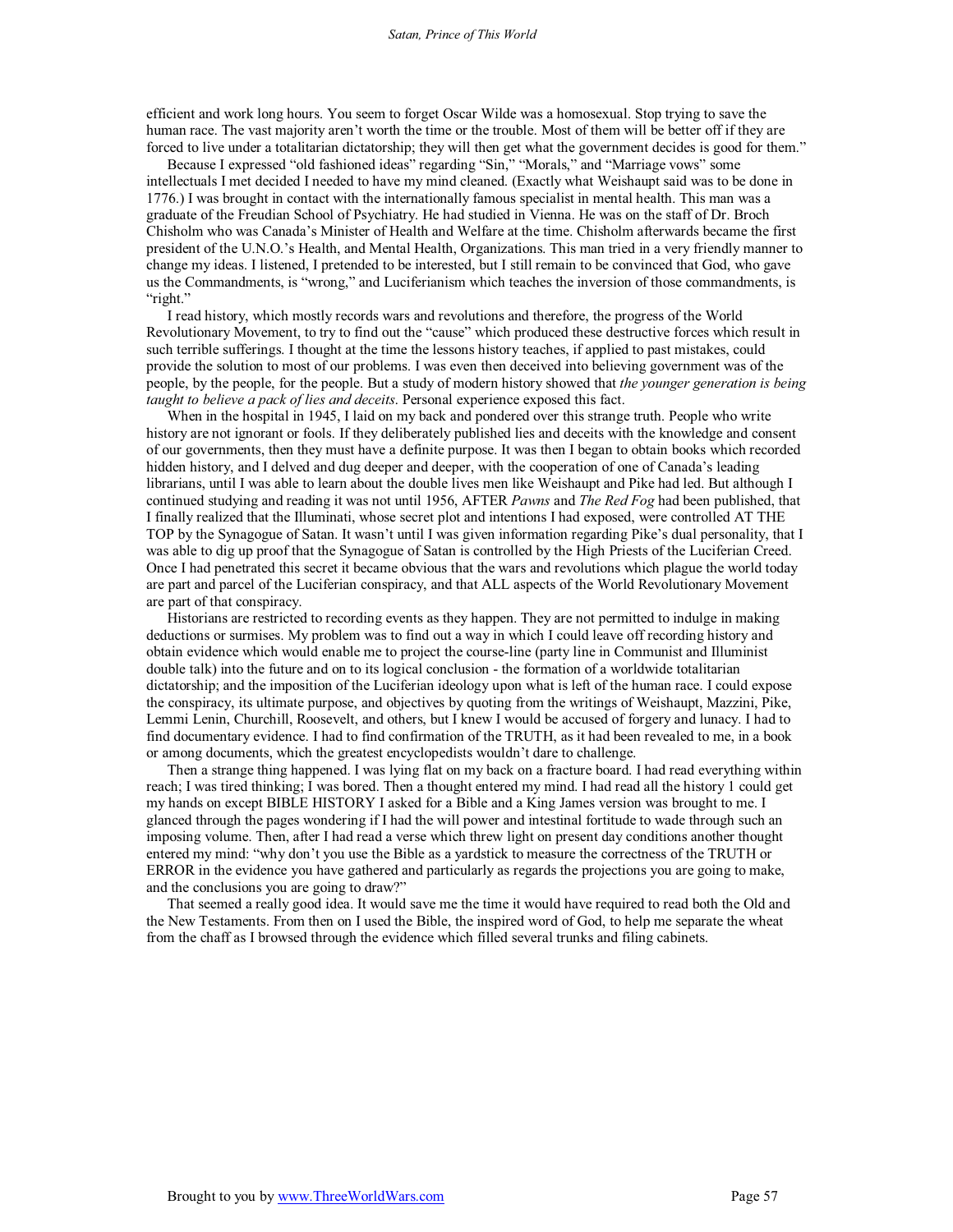## **HOW THE SYNAGOGUE OF SATAN CONTROLS THE CHANNELS OF PUBLIC INFORMATION**

At first I couldn't understand how the Synagogue of Satan (S.O.S.) could possibly control the publication and sales of newspapers, periodicals, and books throughout the world in order to keep the "Masses" from suspecting that the directors of the conspiracy plan to enslave them body, mind, and soul. Then the study of Robison's exposure of Weishaupt's "Twenty-two United Brethren" solved that problem. Weishaupt required that in every reading society, and in public libraries, the books to be read would be selected by the "Managers"

who served the Illuminati. After they have moulded public opinion, they make the "common" belief he is uttering his own sentiments when he is actually only echoing the thoughts put into his mind by the books, and articles, to which he is given access.

The booksellers in Weishaupt's day were also the publishers. When Weishaupt, through the Illuminati and their "Reading Societies," controlled the reading of the public, the publishers and booksellers, had to print what they wanted to have printed. Weishaupt even used his plan to FORCE authors to write material which directly or indirectly, furthered the plans of the S.O.S.

Today authors comply with this requirement or find it impossible to get their work published. To quote his own words Weishaupt wrote: "when we by degrees bring the whole trade of bookselling into our hands we shall bring it about that at least the writers who labour in the cause of superstition and restraint, will have neither a publisher nor readers." How true those words have turned out to be!

Then again he said: "when, lastly, by the spreading of (the influence) our fraternity, all "good" hearts and "sensible" men, will adhere to us and by our means will be put in a condition that enables them to work in silence upon all courts, families, secretaries, parish priests, public teachers and private tutors."

This it was that Weishaupt set up the plan to control ALL channels of public information. Can any unbiased person say that conditions today do not prove that newspapers, periodicals, books, play, TV. and radio only tell the public what those who direct the Synagogue of Satan want the public to know? Was there ever a time when men and women over beer, liquor, and cocktails THINK they are voicing their own opinions when they are simply echoing what they have been forced to read or hear? Was there ever a day, since Weishaupt's time, that agentur of the One Worlders controlled the editorial policies of all types of publication, as they control editorial policy today?

While double tongued Illuminists boast about FREEDOM of THOUGHT, Freedom of Religion, Freedom of the Press, Freedom to speak, and Freedom from fear, just how much freedom does exist? Let any individual

just try to argue against the propaganda put out by the agentur of the S.O.S. and he is immediately knocked down, smeared, boycotted, ridiculed, and represented as having a nut loose in the upper story, either that or he is accused of being completely insane.

Weishaupt adopted the six pointed star as one of the emblems of his Illuminati, not because it is the Star of David, but because his programme consists of six main points. They are as follows:

- 1. Abolition of all existing governments.
- 2. Abolition of all existing religions.
- 3. Abolition of all private property.
- 4. Abolition of all inheritance.
- 5. Abolition of the family, as the "cell" from which civilized society shall develop.
- 6. Abolition of patriotism, as far as national government are concerned.

How can the above objectives form part of a Roman Catholic, Jewish, or Masonic plot to achieve world domination? Pike, Weishaupt's successor, has distinctly stipulated in his works written a century later that:

- 1. The first world government shall be turned into "A totalitarian Luciferian dictatorship."
- 2. The universal religion imposed upon those of the Goyim (human cattle) who survive the final social cataclysm, shall be "The True Light of the pure doctrine of Lucifer."
- 3. That all the Goyim shall be enslaved and turned into "one vast conglomeration of mongrelized humanity."
- 4. That breeding will be strictly limited to types and numbers "required to fill the requirements of the state (God)."
- 5. That all breeding, as far as the Goyim are concerned, will be done by artificial insemination practiced on an international scale, and limited to 5% of males and 30% of females specially selected for this purpose.
- 6. That rigid control of the minds of the Goyim shall "erase all knowledge of the past, including religions, other than the Luciferian ideology, and of all other forms of government other than the Luciferian dictatorship."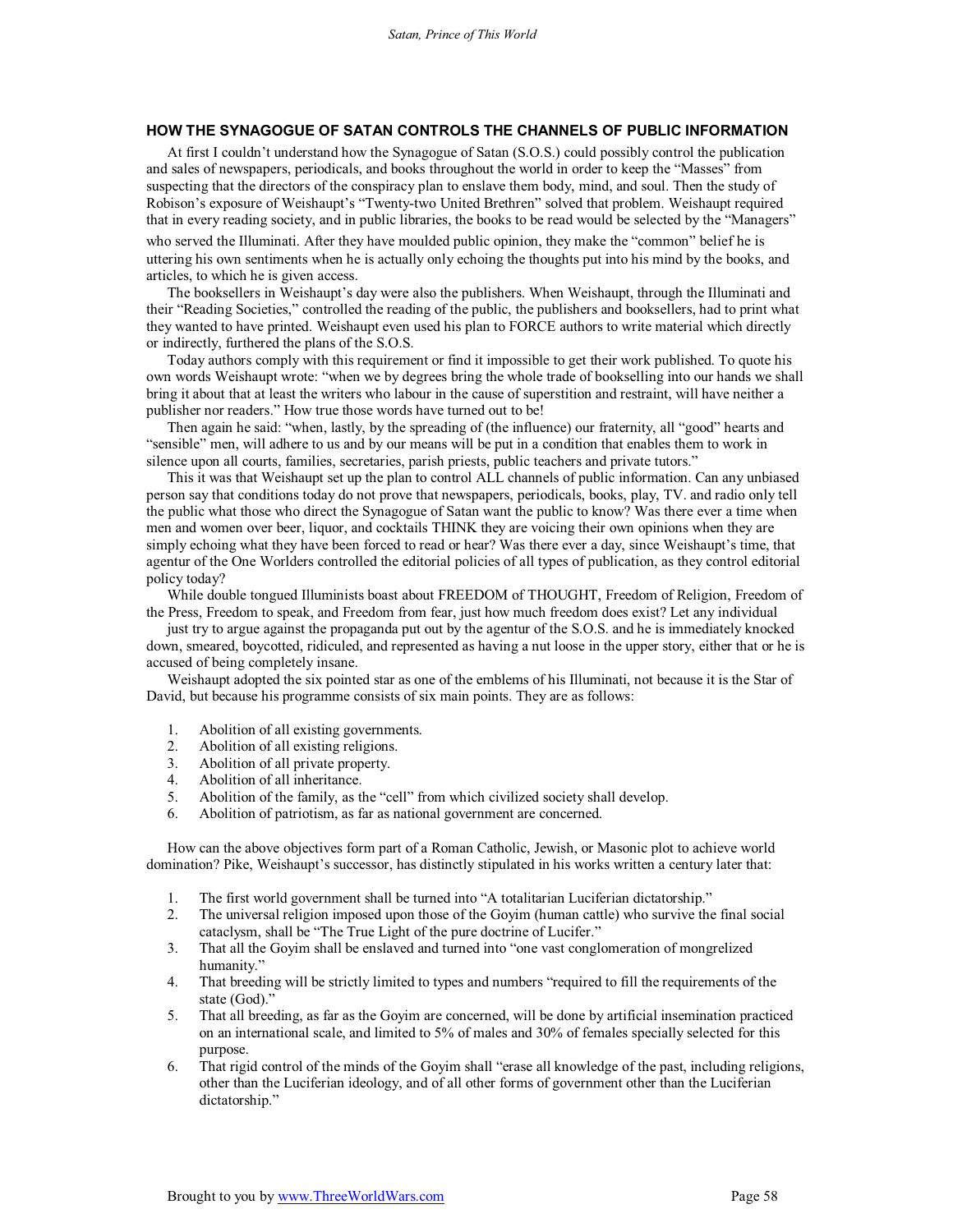Because bigotry is used by those who serve the S.O.S. to keep those they plot to subjugate divided amongst themselves on religious and racial issues, I wish to debunk those who claim the World Revolutionary Movement is designed to give Roman Catholics, Communists, Jews, Freemasons, Nazi, or any other political or religious group undisputed world domination. Don't for one moment think I am not fully aware of the fact that there are bigoted, narrow minded, foolish and utterly deceived Roman Catholics, Communists, Jews, Freemasons, Fascists and others who firmly believe that the world's problems will not be permanently solved until the organization to which they belong, be it religious and/or political, does rule the world.

Most of those who so believe have convinced themselves as Roman Catholics, Jews, Freemasons, Communists, or World Federalists, that if they hope, pray, and work hard enough the day will come when their organization will be able to establish a benevolent dictatorship and enforce rule in accordance with their own religious and so-called democratic principles. These deceived people indeed need enlightenment. The Third World War was planned by Pike nearly a century ago. It is now in the making. The final social cataclysm as he explained it to Mazzini August 15, 1871, and as it has been explained to members of the Palladian Rite and Grand Orient Lodges by lecturers ever since 1885, is to be made to involve not only Roman Catholicism but the whole of the so-called Christian world, and the masses who are now controlled by Communism in Russia and China. Freemasonry and Judaism are also to be destroyed in order that the Luciferian ideology... "The New Order" ... may be established on the ruins of ALL the old orders. Gentiles and Jews, Communists and Freemasons should not fool themselves. They and their beliefs are ALL marked down for complete liquidation, as are all other political, religious, social service, and similar organizations. It is intended that there shall be a clean sweep, a purification by "The Fire of the Magi."

To prove how ridiculous the charges against Catholicism really are, history proves the Vatican suspended the Jesuits as a teaching order after Weishaupt's perfidy had been made known. This suspension wasn't lifted for many years (I believe it was 30 years). While Weishaupt remained unsuspected, he was "happy" as a Jesuit. He wore a "cloak" that hid perfectly his diabolical activities. But when the Jesuits were disbanded by papal Bull, he showed his true colours and directed the Illuminati's hatred against all members of the Jesuit Order. This hatred has been continued by Illuminists against the Jesuits ever since. Jesuit schools and colleges have been closed and the members of the Order have been persecuted in every revolution since.

To prove how ridiculous it is to charge Freemasons with. directing the W.R.M.. we have only to study the efforts of Professor Robison of Scotland, the Duke of Brunswich in Germany, and the Grand Masters of British Lodges, and Captain Henry Morgan of New England, USA, made to try to stop Illuminists infiltrating into the Lodges of Freemasonry, and to prevent Freemasons fraternizing with Grand Orient Masons, and those of Pike's New and Reformed Palladian Rites. We must remember also that Copin-Albancelli was a 33rd degree Mason. He was selected to go beyond the 33rd degree into the mysteries of the Grand Orient Masonry and those of the Palladian Rite. He refused at the very last minute, just before initiation, because he had become convinced that on the other side of the dark curtain was Satanism which ruled with absolute despotism. Weishaupt's revised version of the Protocols says exactly how Masons, suspected of knowing too much, shall be disposed of. He sets forth clearly how ALL forms of Masonry, and other secret societies, are to be abolished once the leader of Luciferianism is crowned King-despot of this world.

It is equally absurd to contend Judaism is the root of all evil as it is to claim the "Protocols," as exposed by Sergy Nilus (1905) and Victor Marsden (1921), are those of the "Learned Elders of Zion." It is true many, far too many, Jews have been deceived into joining revolutionary organizations. But it is equally true that seven years after Lenin usurped absolute power in Russia, on behalf of the Synagogue of Satan, there wasn't a single Jewish member of the First International who hadn't been liquidated or imprisoned. We would also like to point out that a great number of real Jews today are not Zionists. They hate political Zionism because they can see clearly that it is designed to lead them to their own ultimate subjugation and destruction as a race. Lucifer is not concerned whether the souls he wins away from God are white or black, Gentile or Jew. All are fish in his net. There are just as few real Jews in the Synagogue of Satan today as there were in the days of Jesus Christ.

The Duke of Brunswick had been a member of Weishaupt's Illuminati. His "nickname" was "Aaron." But when he found out he had been deceived regarding Weishaupt's real intentions, he did his utmost to stamp Grand Orient Masonry out in Germany. In 1794 he issued a manifesto dissolving Freemasonry in Germany on the grounds that the Illuminati's secret agents had obtained such control of it that dissolution was the only remedy left.

In 1878 the head of British Freemasons ordered Masons to "withdraw completely from all connections with Grand Orient Masonry." Again in 1923 the heads of British Masonry issued the following manifesto regarding Grand Orient Masonry: "As recognition was withdrawn from that body by the United Grand Lodge of England in 1878 ... it is considered necessary to warn all members of our lodges that they cannot visit any lodge under the obedience of a jurisdiction unrecognized by the United Grand Lodge of England; and further, that under rule 150 of the Book of Constitutions, they cannot admit visitors therefrom."

Weishaupt and Pike are both on record as saying Jews, and also anti-Semitism, were to be used to serve their own secret plans and diabolical ambitions. This phase of the conspiracy will be dealt with more fully later.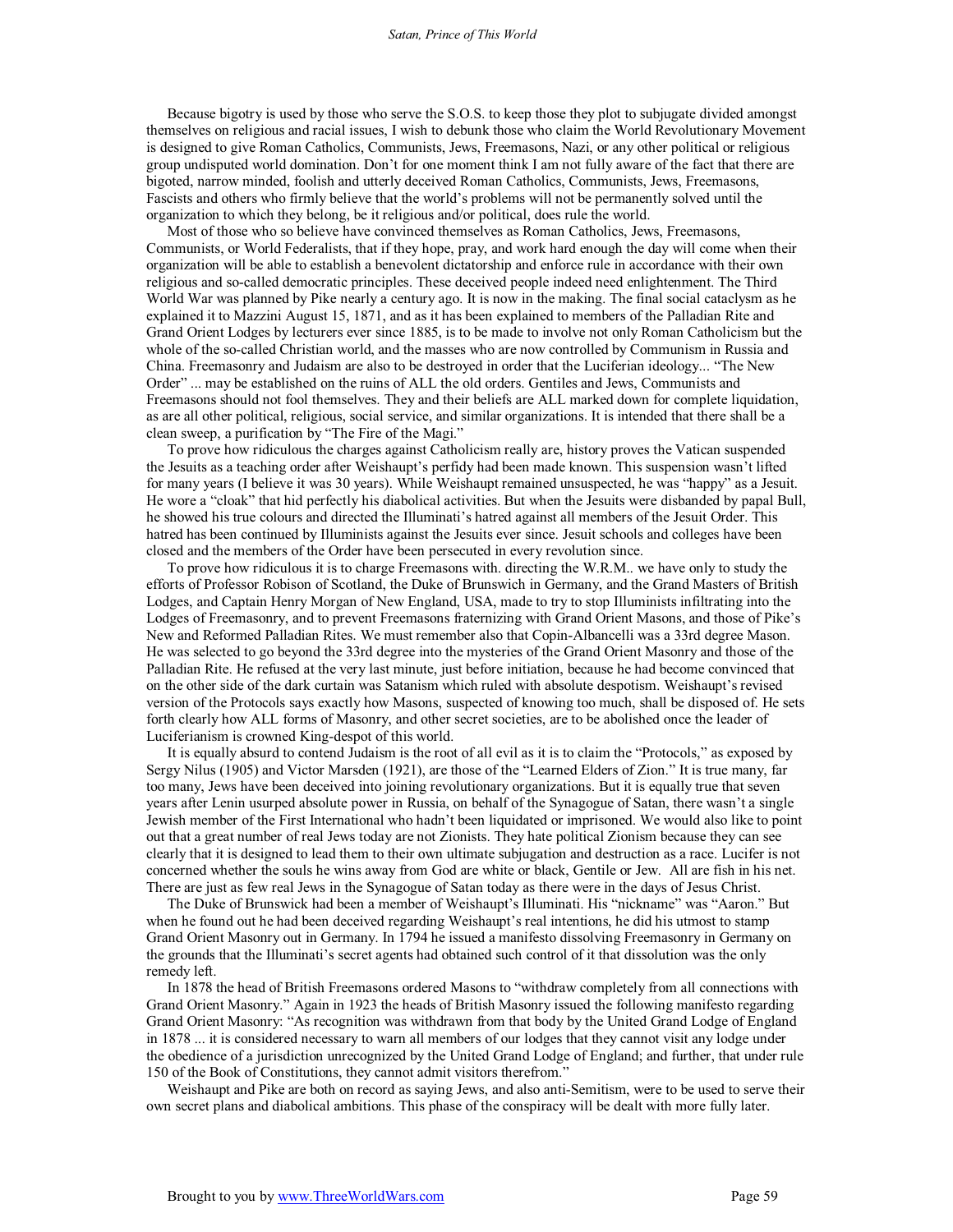We give the above information in order that people who are sincere in their search for the TRUTH may be on their guard against bigots and those who stir up strife based on differences of colour, race and/or creed.

Time after time we have it dinned in our ears, in the press, on TV., by public speakers, by parliamentarians, from pulpits everywhere, all the time, that Communism is in reality a fight for possession of the minds of men, and therefore the root of all evil, and responsible for the mess the world finds itself today. That is the biggest lie the S.O.S. ever thought up and propagated. But that lie is not one iota different from the lie circulated to enable the S.O.S. to foment World Wars One and Two. We were told in America and Britain that Nazism was the root of all evil, and responsible for the chaotic conditions in the world. The masses in Germany, and the countries which were to be her allies, were made to believe the same untruths regarding the British and Americans. Hitler wasn't an atheist. He most certainly wasn't a Christian; therefore he must have been a member of the Synagogue of Satan.

This allegation is supported by the fact that it was Hitler who said "tell a big enough lie often enough and it will be accepted as the TRUTH." Winston Churchill isn't a Communist or a Nazi, but he can't be much of a Christian either because he said, "I will join hands with the Devil if by so doing he will help me defeat that ----- Hitler."

Before we trace the perfect continuity of the Luciferian conspiracy, as directed and controlled by the human beings who have constituted the Synagogue of Satan since 1776, we will first prove that the conspiracy, as revised and modernized by Weishaupt, never did die a natural death as those who directed it since, would have the public, and their elected representatives, believe.

The TRUTH is that both Communism and Nazism consider only the materialistic concepts of world domination. They seek control of our bodies so that physical control will enable them to control our minds and make us accept their materialistic ideologies. The Synagogue of Satan, however, believe in the supernatural and use Communism and Nazism to further their own secret plans. The S.O.S. is determined to obtain control of our minds so that it can determine the destiny of our immortal souls. Satanism has been delivering millions of human souls to Lucifer every few weeks. During an all-out war or revolution , the Satanic harvest in souls reaches its peak. Don't let yourselves be deceived. Don't let those who serve the devil's cause, regardless of how they are disguised, pull the wool over your eyes. The eyes are the windows of the soul. Then don't let socalled Illuminists pull down the blinds over your eyes. Insist on looking out through the window so you can see not only to the horizons of this world but appreciate that the struggle going on in this world is to increase the size of the Devil's domains in the celestial world after God renders final judgment.

(Nesta Webster, and other historians confirm what I learned as the result of my own investigations. Directors of Naval Intelligence, and the late Inspector John Leopold, who was in charge of the anti-subversive branch of the R.C.M.P., 1943 to 1945, while I was in Ottawa, and other students of the World Revolutionary Movement, both clerical and secular agree that we are contending with the spiritual forces of darkness.)

Weishaupt, after he was banished, remained the Devil's agent in human form. He directed the Luciferian conspiracy so that it developed into the Great French Revolution and others, including the American Revolution. We will deal later with the reason Weishaupt's plan required the United States of America to become the last great nationalistic world power.

Weishaupt's Illuminati, and his Lodges of the Grand Orient, went underground. They were succeeded by the Jacobin Clubs and convents as has been explained in *Pawns in The Game*. Mirabeau directed the French Revolution. He was ably assisted by Adrien Duport, who was also an initiate of the Higher Degrees of the Illuminati. It was Duport who set before the Committee of Propaganda the policy of destruction they were to carry out on May 21, 1790.

When Weishaupt had destroyed France as a monarchy and a world power, and had Americans cut each other's throat because of alleged grievances which propaganda made appear very real, he then moved to Italy.

Illuminism was running hog-wild in Italy. Under various names and disguise, it was aimed at the destruction of the Vatican because it was both a spiritual as well as a temporal power. The Italian Illuminists reasoned, "how can we destroy ALL governments and ALL religions if we don't first of all destroy the Vatican." But this line of reasoning was not in keeping with Weishaupt's plans as we will prove.

Italian Grand Orient Masons and Illuminists, and Alta Vendita members had not been initiated into the FULL secret. According to Weishaupt's plan, as has been confirmed by Mazzini, Pike, Lemmi, and Lenin, the Vatican is to be allowed to survive, and control nearly 500,000,000 souls, until those who direct the Synagogue of Satan decide it is time to involve ALL Christian people in the final social cataclysm with all people controlled by atheistic-Communists. For this reason Weishaupt hurried to Italy to prevent a premature destruction of the Vatican. Nearly one hundred years later Pike had to take similar action to prevent first Mazzini and later Lemmi from upsetting the Synagogue of Satan's plans by doing exactly the same thing, All this proves that only a very few men who comprise the High Priesthood of the Luciferian Creed know the full secret and how their conspiracy is intended to reach its final goal.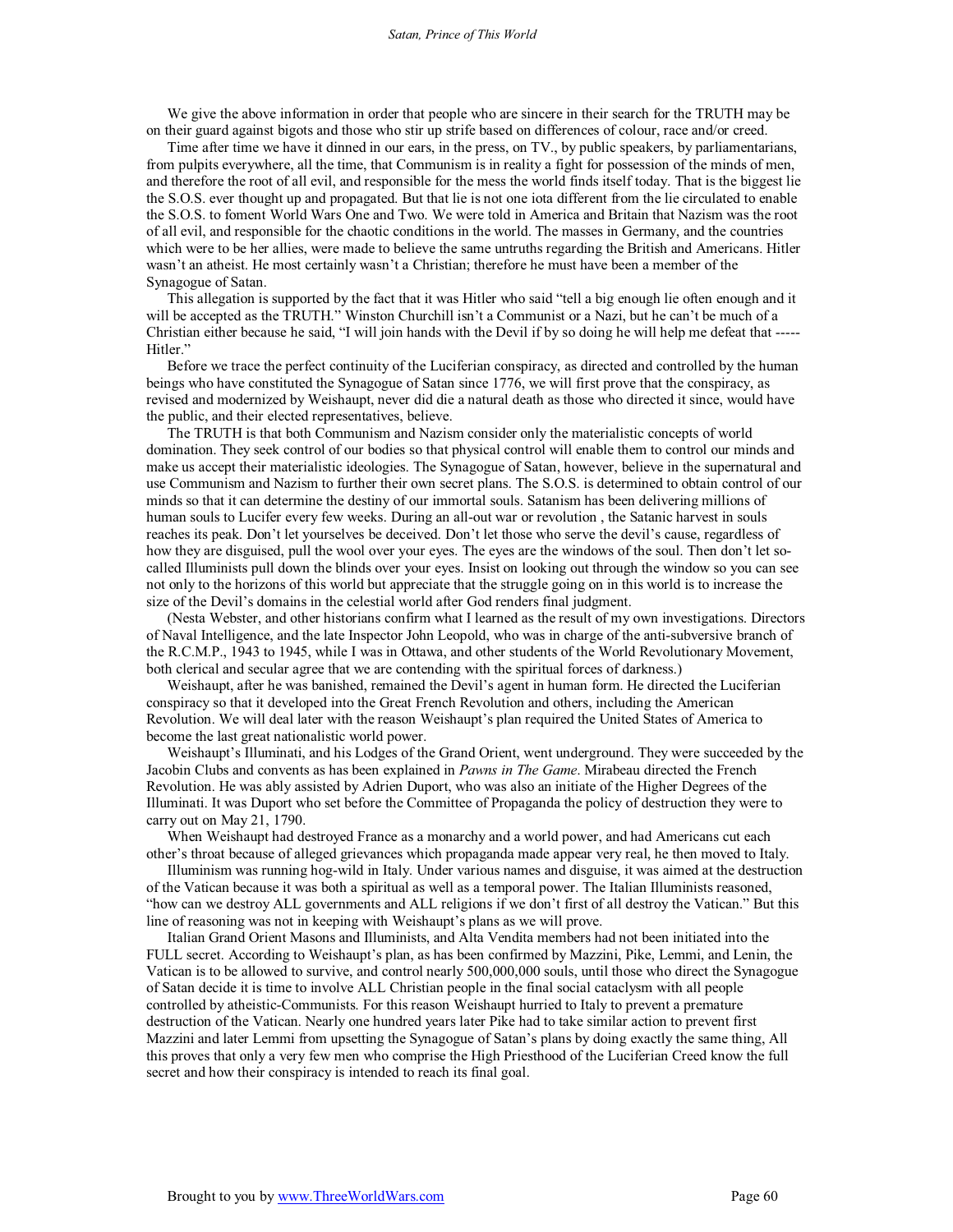# **PROOF OF THE CONSPIRACY**

## **Its Introduction into America**

Those who directed the "Great" French Revolution used a preconceived "Reign of Terror" to put into effect the Luciferian principle that e Goyim are to be reduced to one common level in subjection. It is this principle that Cromwell's "Roundheads" demonstrated so effectively when they put the "Levellers" into action after the Synagogue of Satan had helped remove the Crowned Head of England and usurp dictatorial power.

Those who serve the Synagogue of Satan are still engaged in leveling the Goyim. Instead of raising women up to the high levels of morality and virtue once practiced by women who patterned their behaviour on that of the Mother of Jesus Christ, Satanists have introduced "modernism" which dragged women down to the level of males. They call this "Women's Suffrage." The purpose was stated to be to "free women from slavery of body, mind, and soul," if we heed what Mrs. Pankhurst and others had to say. But behind the "window dressing" is the intention to brainwash women into a pattern of behaviours which will cause men to withdraw their respect and kill chivalry. This is all part of the conspiracy to reduce women to be either the play-things of the ruling classes or human incubators to supply the numbers and types of individuals the Dictator will decide are necessary to fill the requirements of the state.

Under God's plan for the rule of the Universe all His Creatures were born unequal. It is common fallacy to believe all men are born equal. It is a half truth which is worse than a down right he. The ONLY manner in which all men are equal is inasmuch as they all have a body and soul. As far as mental capacity, bodily stamina, physical beauty and spiritual characteristics are concerned no two people in the entire world are alike or equal.

God intended that every one of His human creatures could, if they so desired, develop spiritually until qualified to fill the highest places in Heaven. Because human beings, as well as angels, have intellects, and the use of their free will, they can deteriorate until they qualify for the lowest levels in Hell. Talk ofa classless world is pure Luciferian doctrine. Lucifer's capacity for love has turned into a capacity for hate. He knows he was and is wrong, but he is determined to drag as many human souls down to his level as is possible; he is succeeding in a terribly efficient manner. The words of Our Lord "For many are called, but few are chosen," are so true that to think about what is going on in the world today, under the influence of Satanism, is truly terrifying. But that does not relieve us from the responsibility of putting an end to the diabolically inspired conspiracy. Far too many people just don't want to hear anything unpleasant. They dorit want to meddle in dirty affairs. Like oysters they want to confine themselves within a shell. They are the real untouchables. Their motto is: "I mind my own business. Let other see to theirs, and may the Devil take the hindmost." I can't imagine Heaven being filled with such creatures, but they will surely fit nicely into hell.

We have dealt with how leveling was achieved during the French Revolution in Pawns in The Game, so we will now go with Weishaupt to Italy in order to show how the Synagogue of Satan controlled ALL aspects of the W.R.M.. then as they do today.

In keeping with his intention to make authorities, in Church and state, believe the Illuminati was dead, Weishaupt arranged that the secret revolutionary society in Italy, known as "The Carbonari," be revived and reorganized to put the plans of the S.O.S. into effect. He needed a gang of assassins to liquidate individuals and movements which opposed internationalism. Carbonarism was revived in 1815. The Grand Secret Consistory held a meeting October 13, 1820. As a result the Carbonari became part and parcel of Grand Orient Masonry. Its members have committed nearly all political murders ever since. Like all evil groups, controlled by the S.O.S., the Carbonari operated under many names. One off-shoot was the Mafia which operated particularly in the United States of America. They direct "Gang" wars which put men selected by the S.O.S. at the head of organized labour, gambling, dope peddling, white slavery, and all other forms of vice. The Mafia is more powerful and active in the U.S.A. today than ever before.

Guiseppe Mazzini was initiated into the Carbonari and Grand Orient Masonry, in 1827. Weishaupt ordered him to go to America and secretly develop the part America was to play in the final stages of the Luciferian conspiracy. Many students of the W.R.M. express the opinion that it was Mazzini who became the mentor who controlled Pike until 1872 when he (Mazzini) died. With this opinion I must disagree.

I know it will hurt a great many good American people to learn that 11iomas Jefferson was just another, publicity made, idol who had feet of clay. The Synagogue of Satan needed to obtain control of America so that they could use this new giant to enable them to bring the semi-final and final stages of their revolutionary plan to fruition. In order to do this America had to be separated from Great Britain. Despite all the agentur of the S.O.S. had done, Britain in some strange way, or by the grace of God, had rejected revolutionary action to bring about a change of government. Illuminist Manuilsky said when discussing Britain in a speech he made to the delegates attending the 18th Congress of the Communist Party (international) in Moscow in 1938: "Britain is the rock upon which the waves of revolution have so far dashed themselves in vain. *Britain and her people must be destroyed before we can reach our ultimate objectives*."

Manuilsky is no more an atheistic Communist than I am. He is a top ranking member of the S.O.S. who succeeded Lenin as the Illuminati's director of political action which, as we have previously stated, in the jargon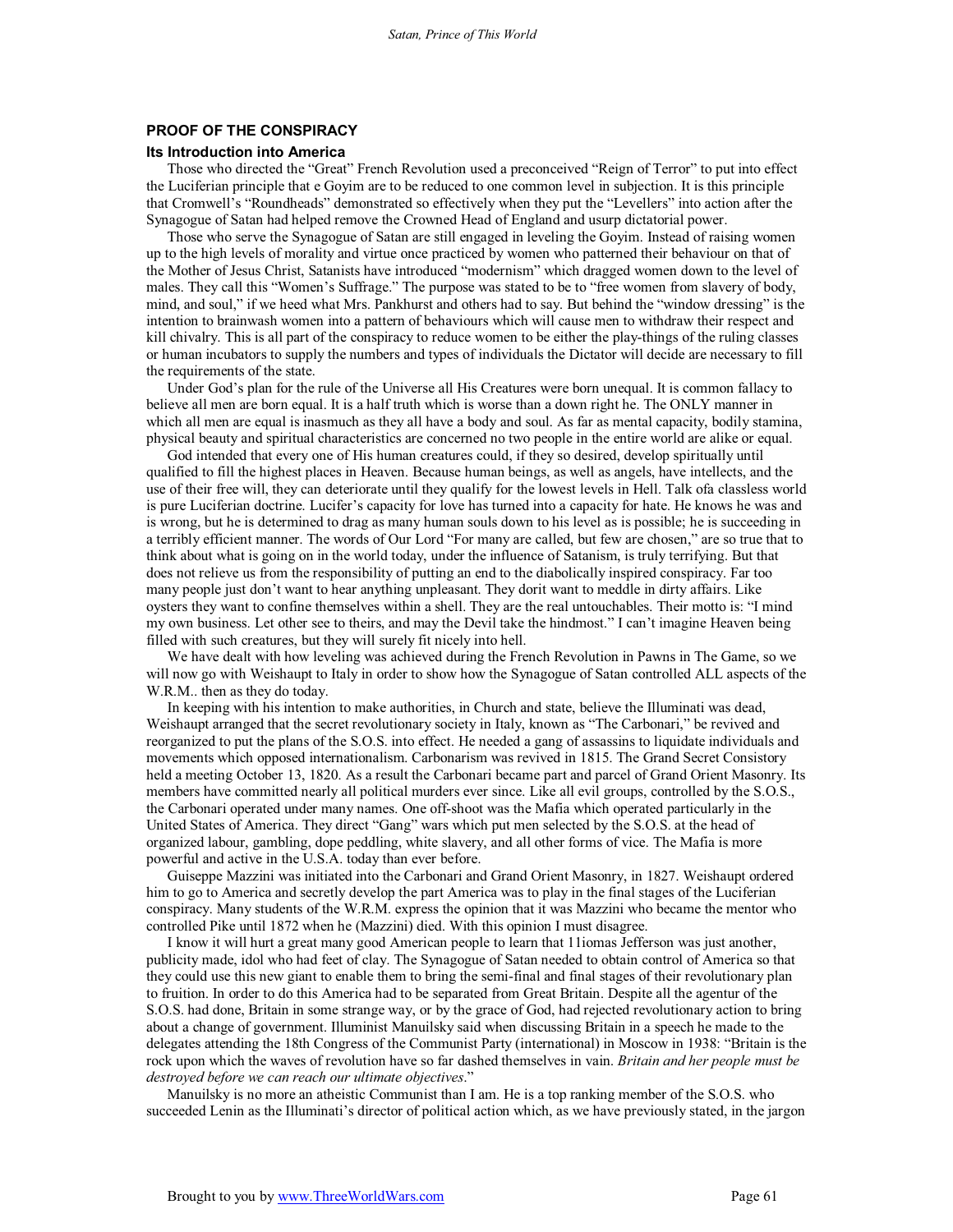of Illuminism means Director of the W.R.M.. As I explained in Red Fog OverAmerica, the second World War was designed to reduce Britain to a third class world power. It started the following year. Manuilsky, although proved to be a director of the W.R.M., was made President of the United Nations Security Council as soon as the U.N. was born. $2<sup>2</sup>$ 

The Synagogue of Satan's agentur were busy in America soon after Columbus discovered the lower parts of what is now the U.S.A. Contrary to general belief the northern part of America from Labrador to Virginia had been discovered and explored by the Vikings hundreds of years before Columbus was born.<sup>24</sup>

Many people who have read *Pawns*, and *The Red Fog Over America* have asked me "why is it men sell their immortal souls to the Devil when they know they can't take material wealth and temporal power with them?"

The answer is this: They believe Lucifer will give them their eternal reward, just as those of us who believe in God believe He will give us our reward in Heaven.

It is belief in the supernatural which marks the difference between those who serve the S.O.S. and atheists. Weishaupt told his close associates, when discussing atheists and nihilists, that organizing them into international communism, and using their destructive force to further their own secret plans and ambitions, was justified because Communism and atheism are only passing phases of the W.R.M.. He and Pike both provided that Communism will be completely erased in the final stages of the conspiracy. Pike confirmed this in his letter to Mazzini dated August 15, 1871.

Nobody explained why the S.O.S. provide for the perfect continuity of the direction of the Luciferian conspiracy better than did Voltaire. "It may last for years, perhaps for centuries. In our ranks a soldier dies but the war (against God) is continued."

Lenin went one step further. He said it might take three thousand years before the World Revolutionary Movement reached its final stage and the proletariat took over and established a classless world and socialist government.

Lenin was an adept of the highest degrees in Grand Orient Masonry. He knew the final secret as did Mazzini and Lemmi before him. He was using double talk to answer the question, "how long will you maintain an absolute dictatorship?"

Because the Master Satanists serve the Father of Lies, they invariably make the public believe what they do is for the honour and glory of God, and in the public interest. That has been their excuse for fomenting every war and revolution fought to-date. As history proves, the most horrible, and most terrible, atrocities have been perpetrated on individuals, and on the masses of humanity, in the Holy Name of God. Our Blessed Lord warned us this would happen when he said, "Yes, the time cometh that whosoever killeth you will think he doeth God service." John 16:2) We Christians killed each other by the tens of millions in World Wars One and Two ... men ... women ... and little children and both sides did what they did because the Synagogue of Satan had deceived us into believing we were serving God and our countries.

Because Lucifer is "Master of Deceit" those who comprise the S.O.S. use their agentur, working behind the scenes of government, to make our rulers, be they kings or presidents, adopt policies which start wars and/or revolutions. Sometimes those who fomented wars and/or revolutions used the flimsiest excuses. In the light of recent history surely few people remain so gullible that they can't see that wars and revolutions are planned a long, long time in advance. Every war and revolution fought since 1776 was designed to fin-tlier Weishaupt's conspiracy to destroy ALL governments and religions so the Luciferian ideology can be imposed on the human race. The very fact that nations who are enemies in one war are allied in the next proves the truth of the above statement. The S.O.S. line up nations so that a "balance of power" is maintained. This assures them that the utmost destruction can be accomplished in a given time. Then weight is thrown on the side of the S.O.S. wish to win. But the victor only wins an empty victory. As wars were developed into global wars the power and strength of the USA was twice held back two years, before being released to bring about the defeat of Germany and her allies. Nazism, just another name for Nierzcheism, had been organized and used just as Weishaupt and Pike intended. Having served its purpose of enabling the S.O.S. to foment World Wars One and Two it had to be destroyed. Those Nazi leaders who knew too much, were liquidated by "due process of law" exactly as Weishaupt said was to be done away back in the 1770's.

But to get back to Pike and Mazzini, I wish to point out the fact that the High Priests of the Luciferian Creed control the Synagogue of Satan. That was true regarding the plot to crucify Christ. It is true regarding Mazzini, Lemmi, Lenin, and Manuilsky who, in turn, directed the revolutionary plans of the conspirators since 1834. The evidence already submitted should prove that neither Mazzini nor Lemmi were made acquainted with the Full

<sup>&</sup>lt;sup>23</sup> When I served in the Canadian Navy during World War Two, pan of the time as Staff Officer Operations with headquarters at Shelboume, N.S. and later as Senior Naval Officer at Goose Bay, Labrador, I had the opportunity to see the Runic messages the Vikings had cut into flat rocks along the shoreline as they worked their way south after landing on North America From Greenland. The Runic language, and characters, had fallen into disuse long before Columbus was born. I only mention this fact because it helps to prove that those who serve the Devil do control our educational systems so that children are now being indoctrinated and not educated. 24 For further particulars read pages 12 to 18 and 98 of *Pawns in the Game*.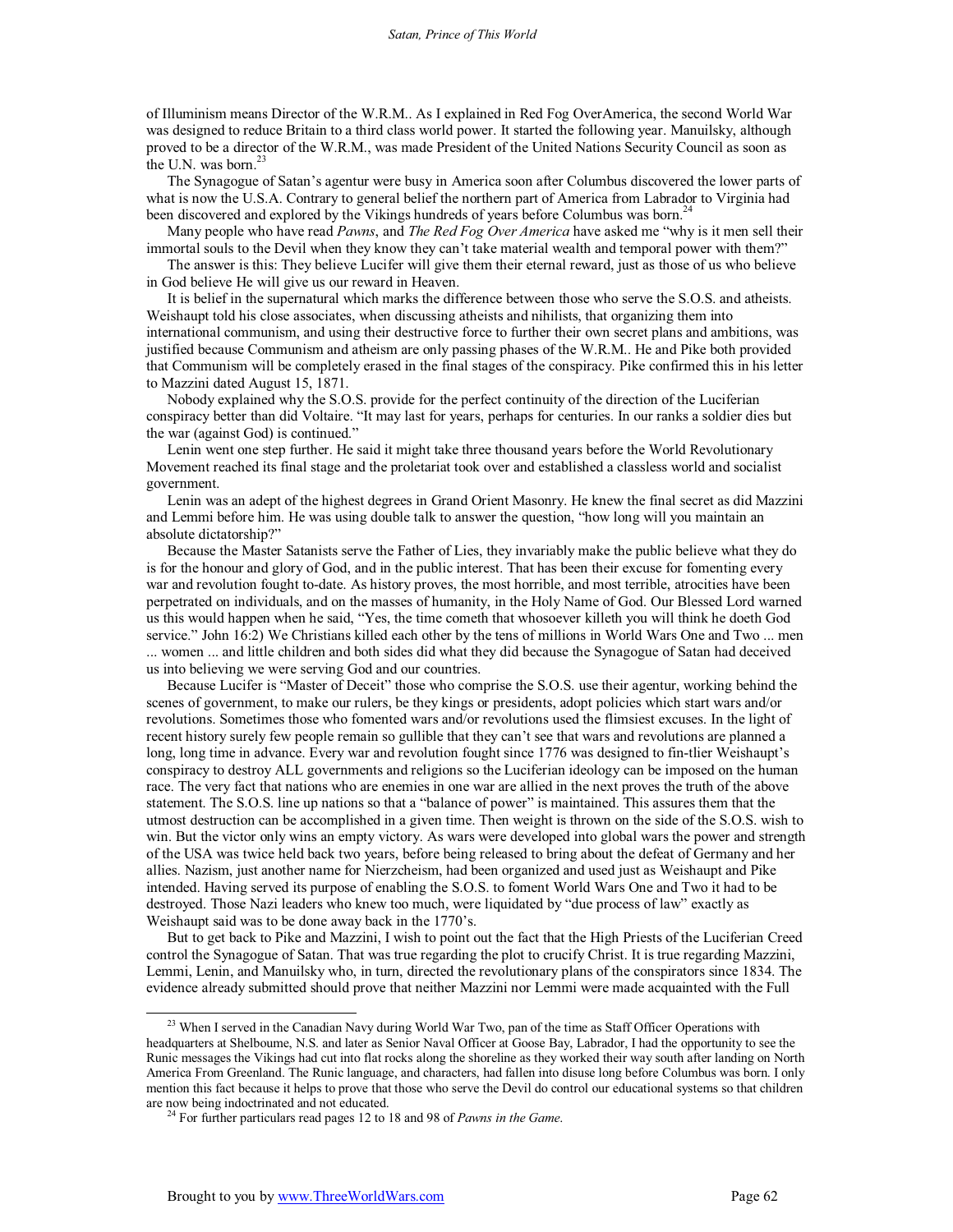Secret until long after they had been selected to be "Directors of Political Action." Pike reorganized the Palladian Rite to provide a secret headquarters for those who direct the W.R.M. because the Lodges of the Grand Orient were becoming more and more suspected as the result of Mazzini's and Lemmi's activities. Pike, working from his headquarters in Charleston, S.C. established two supervisory councils to govern the political and dogmatic activities of the other twenty three councils he and Mazzini had located throughout the world. In Rome, under Mazzini, the council supervised "Political action" against governments. In Berlin the supervisory council supervised the dogmatic and financial policies and activities of the S.O.S. The manner in which the director of dogmatic activities developed Nietzcheism into Nazism and then had it destroyed is typical of what I mean. But long before Pike became High Priest of the Luciferian Creed direction of the conspiracy, AT THE TOP, had been from Charleston, S.C. Pike succeeded Moses Holbrook and direction of the conspiracy, AT THE TOP, has remained in the U.S.A. ever since.

The book *Irish and English Freemasons and their Foreign Brothers*, published in 1878, throws considerable light on this phase of the conspiracy. Like all other books, which contain information which throws even a little light on the diabolical direction of the W.R.M., this book is practically unknown. There are, however, still copies in some of the remaining national archives. I am informed there was a copy in the Vatican Library as recently as 1946. Beginning on page 62 of the above named book we learn that the Highest Authority of the Grand Orient in Italy, i.e., Mazzini or Lemmi, issued "Permanent Instruction (or Practical Code of Rules) Guide for the Heads of the Highest Grades of Masonry."

One section of this document says "Our final aim is that of Voltaire, and of the French Revolution-the complete annihilation of Catholicism, and ultimately Christianity. Were Christianity to survive, even upon the ruins of Rome, it would, a little later on revive and live. We must now consider how to reach our end with certainty, not by cheating ourselves with delusions, which would prolong indefinitely, and probably compromise the ultimate success of our cause .... The Pope, whoever he may be, will never enter into a secret society. It then becomes the duty of the secret society to make the first advance to the Church and to the Pope with the objective of conquering both. The work for which we gird ourselves is not the work of a day, nor a month, nor a year ... that which we should seek, that which we should await, as the Jews await a Messiah, is a Pope according to our wants ....

"But when, and how' The unknown cannot yet be seen. The Scriptures indicate and the greatest theologians confirm that despite the supernatural gifts of both angels who have fallen, and those which remain faithful to God, He (God) withheld from the angels the power of foreseeing the future. In other words, they can plan thousands of years in advance the Luciferian conspiracy, but they cannot be sure that their plans are going to mature as they expect. That is why their agents on earth are always trying to learn what the future holds. Thus the old saying "Man proposes, but God disposes." Nevertheless, as nothing should move us from our mapped out plan, we must labour at our newly commenced work as if tomorrow would bring us success."

The Supreme executive of the Lodges of the Grand Orient then issued instructions that the document was issued for the information of the rulers of the Supreme Vendita. They said, "the information is to be kept concealed from those simply initiated." The brethren were to be inculcated by means of "insegnamento" meaning "secret memoranda."

The plot cooked up by Weishaupt and Mazzini was for Italians and others posing as Roman Catholics to infiltrate into the Vatican and, as Weishaupt had previously stated, "bore from within until it remains nothing but an empty shell." What Mazzini was instructed to do in the Vatican by Weishaupt himself, he later instructed General Albert Pike to do at the top levels of Freemasonry; and what Adolphe Isaac Cremieux was selected to do in the higher controls of orthodox Judaism.

The instructions given were the same. Those selected to put this phase of the plot into execution were to place agentur of the Illuminati in executive positions in all three organizations and get themselves recognized as "specialists," "experts," and "advisers." They were not to attempt to interfere in anyway with the established teachings and policies of the three religions, but they were to guard against the directors of the three world powers getting information which might make them suspicious that the Synagogue of Satan controlled ALL subversive movements AT THE TOP They were by one means or another to enforce silence on any who grew suspicious.

The late Pope Pius XII must have suspected something was radically wrong within the Vatican because he couldn't possibly have remained ignorant that he was under continual surveillance. It is most significant that when this surveillance was relaxed, when it was thought he was at the moment of death in 1958 he sent for a trusted secretary and ordered him to ask the 500,000,000 members of the Roman Catholic Church to pray for the "Silent Church." A misinterpretation was put on the meaning of his words. It was published in the Catholic Press that His Holiness meant the Church behind the Iron and Bamboo Curtains. This is not so. He invariably said exactly what he meant. If he had wanted the Faithful to pray for the "Persecuted Church" he would have said so. He asked them to pray for the Church that was silent although free.

Then again the Pope said, and afterwards reiterated that he had seen and talked with Christ. But this was also hushed up. WHY?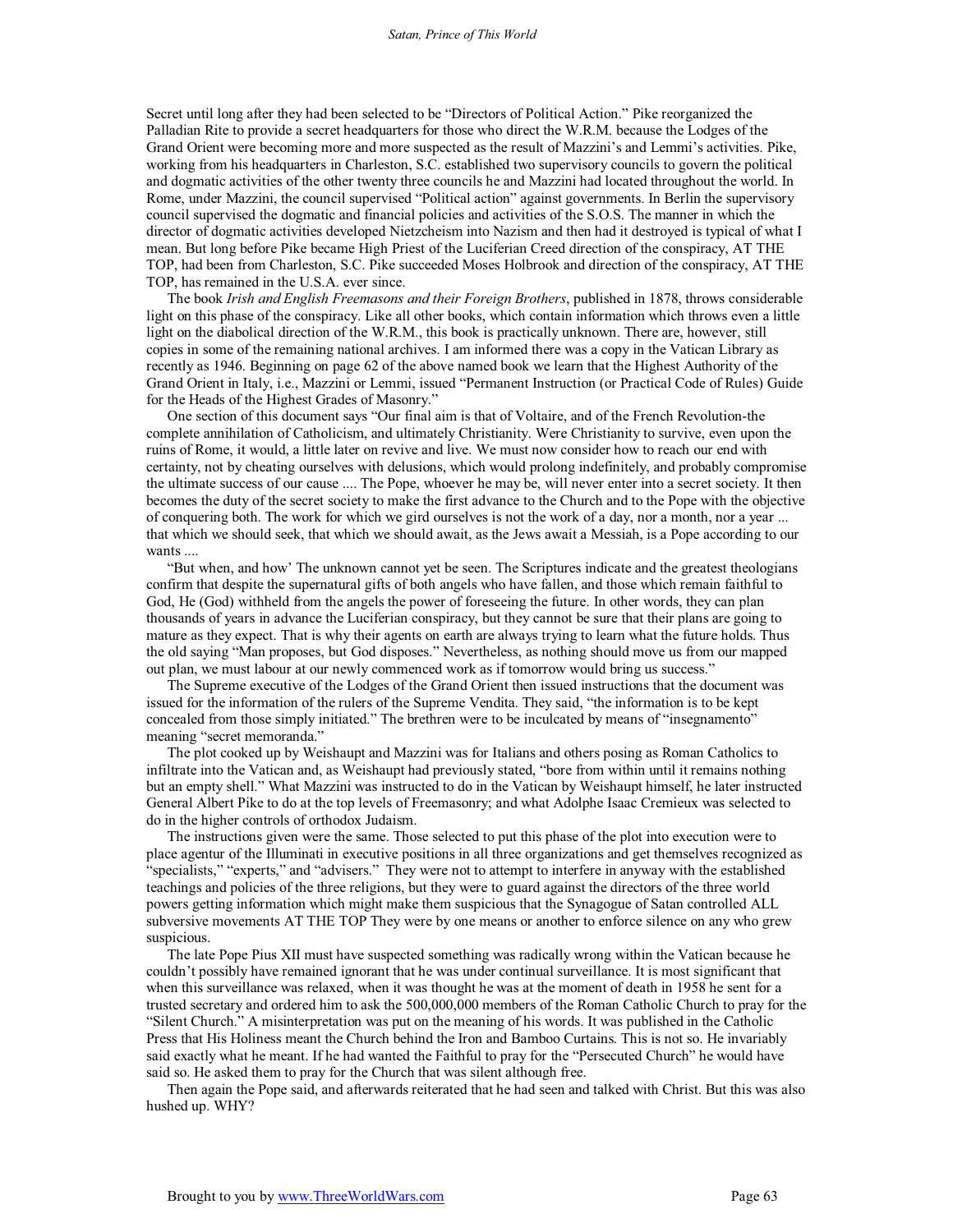Adolphe Isaac Cremieux (1796-1880) came from a so-called Jewish family, of the south of France. He was admitted to the bar at Nimes in 1817. He was typical of the lawyers Weishaupt had said were to be recruited into the Illuminati. Exactly as Pike was afterwards, Cremieux was infiltrated into Freemasonry. He was a member of the Lodge of Mizraim, the Scottish Rite, and subsequently was initiated into the Lodges of the Grand Orient. Cremieux worked to unite the above named secret societies and became the Grand Master in France as did Pike in America, and Mazzini in Italy.

Cremieux's activities were financed by the Rothschilds and the Montifiores. He engaged in the most ruthless forms of political intrigue and chicanery. The whole resources of the S.O.S. were used to try and make him Chief Executive to Louis Napoleon so he could promote policies which would further the Luciferian conspiracy from behind the scenes of the British government about the same time. But his double crossing methods were discovered, and when Louis Napoleon pulled off his coup d'etat on December 2, 1851, making himself Emperor Napoleon III, he made General Cavaignac his Prime Minister and threw Cremieux into prison. He was confined in the prisons of Vuicennes and Mazas. Upon release, Cremieux was selected to help direct the activities of Karl Marx and other revolutionaries including Louis Blanc, Ledrun, Rollin, Pierre, and many others.

Cremieux put the S.O.S.'s plans for wars and revolutions into effect in France as Mazzini's other national directors did in Germany and other countries. Thus the overthrow of Napoleon was accomplished as was the defeat of France by Germany in the year 1871. At this point Cremieux again became openly engaged in politics and he was made president of the "Alliance Israelite Universelle" (A.LU.). As far back as May 31,1864, Cremieux told the General Assembly of the A.LU.: "The alliance is not limited to our cult, it voices its appeals to all cults and wants to penetrate in all the religions as it has penetrated into all countries. Let us endeavour boldly to bring about the union of all cults under one flag of Union and Progress. Such is the slogan of Humanity." (Internationalism.)

We hear today the same old double talk in favour of a One World Government. John Leopold, when head of the anti-subversive section of the Royal Canadian Mounted Police, admitted to me in 1944 that the American Jewish Committee is the outgrowth of the Alliance Israelite Universelle. Leopold was a real Jew (Hebrew). He told me the American and Canadian Jewish Committees controlled Jewish Communists AT THE TOP absolutely. He agreed the Alliance Israelite Universelle was organized and directed AT THE TOP by the Synagogue of Satan. He said the A.I.U. and A.J.C. were no more genuine Jewish associations than are the Illuminized Lodges of Grand Orient Masonry nor the Councils of the Palladian Rite, genuine Freemasonry as practiced in the Scottish Rite Lodges in Britain and America.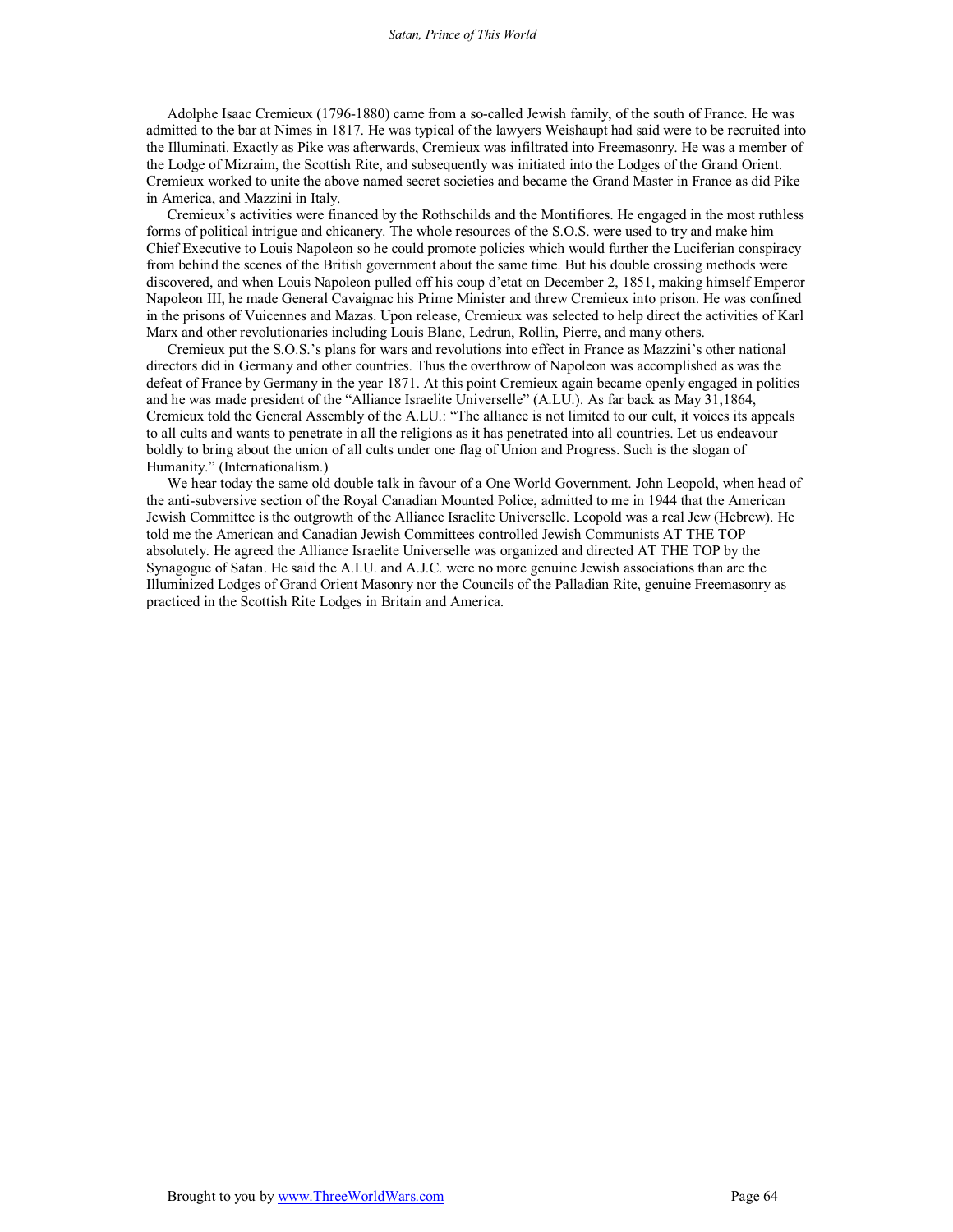## **GENERAL ALBERT PIKE AND THE CONSPIRACY**

Fully cognizant with the fact that telling the truth will hurt many people, and anger those who serve the Devil's purpose, we still feel it is necessary to give the public proof that General Albert Pike lived a dual life. The fact that so little is known regarding his secret, private life isn't to be wondered at. The Synagogue of Satan are sons of the Father of lies (Lucifer); those who control and direct the Luciferian conspiracy on this earth are "Masters of Deceit."

For this reason, those who have constituted the S.O.S. down through the centuries have been represented to the masses as great patriots, great philanthropists, great Gentiles, great Jews. When history or research proves they had Jekyl and Hyde personalities, we call them "Idols with feet of clay." People the S.O.S. use to further their secret plans are built up as public personages so they can better influence the minds of "their public." The present practice of deification of everyone who is connected with Hollywood illustrates perfectly what I mean.

Actresses are given parts depicting them as being as promiscuous as the proverbial mink. This is Satanism in action. The purpose behind this is to break down the morals of the younger generation. If it is 'right' for their idols to live 'modern' and have sexual intercourse with every man who takes their fancy, the teenagers are led to believe there is no sin involved in living 'modern' also. Parents and ministers who say differently are branded silly and old-fashioned. Those who direct the W.R.M. AT THE TOP say, "The best revolutionary is a young person absolutely devoid of morals."

Hidden history proves that General Albert Pike is one of those men for whom the Holy Scriptures tell us to watch out. In Matt. 24:24, Mark 13:22,14:56, etc., we are told false prophets and false Christs shall arise and

shall show signs and wonders, to seduce (deceive), if it were possible, even the 'Elect.' Documentary evidence proves that Pike was not only a false Christ, he was, before he died, the High Priest of the Luciferian ideology on this earth, and as such, controlled the Synagogue of Satan.

His military blueprint called for three world wars, and three major revolutions, to bring Weishaupt's revised version of the age-old Luciferian conspiracy to its final stage. In the 1860's he is recorded as saying his military programme might take one hundred years or a little longer to reach the day when those who direct the conspiracy AT THE TOP will crown their leader King-despot of the entire world, and impose a Luciferian totalitarian dictatorship upon what is left of the human race.

When Weishaupt organized the Illuminati 1776 to 1784, to put his revised and modernized version of the Luciferian Protocols into effect, he and his associates are recorded as discussing whether they should use Christianity, Judaism, Freemasonry, or atheism as a cloak under which to hide their secret plans and activities. This was much the same decision the Khazar leaders had to make when they set out to conquer Europe 300 A.D. Those who directed the Khazar invasion into south-eastern Europe decided to force Talmudism on those they led and conquered, in preference to Mohammedanism or Christianity. They therefore used anti-Mohammedanism and anti-Christianity as emotions to serve their evil purpose.

Weishaupt and his Illuminati decided to benefit by the lessons history had taught in this regard. They decided to use all four of these religions to cloak their evil purposes and further their own secret plans and diabolical ambitions.'

Weishaupt decided that the Illuminati would infiltrate into Freemasonry because it was a secret society wherein members could be bound by oath not to divulge anything they might hear or learn. Even the apprentices, the very beginners are required to swear "In the Name of the Supreme Architect of all the World, I ... name ... will never reveal the secrets, signs, touches, words, doctrines, or customs of the Free-masons, and will maintain above all an eternal silence concerning them. I promise, and I swear to God, not to reveal anything by pen, signs, words, or gestures, and never to have written, lithographed, printed, or published anything which has been confided to me up to now and may be confided henceforth. I bind myself and I submit to the subsequent punishment if I fail to keep my word; May they burn my lips with a red-hot iron - may they cut off my hand, and my neck, and snatch out my tongue, may my corpse be hanged in the Lodge during the admission of a new brother so that it may serve as a stigma of my infidelity, and an object of horror to the rest. May it be burned afterwards, and the ashes cast to the wind so that no trace remain of the memory of my treachery. Thus may God and His Holy Gospel help me. So be it." (Eckert Vol. I, pp. 33-34.)

We publish the oath only to prove that the lower degree Masons honestly and sincerely believe they are joining the secret society to further the cause of God and help their fellow men as God commanded. When initiated they unselfishly intend to fulfill this duty to the limit of their ability and resources. The vast majority of 32nd and 33rd degree Masons do not know, or even suspect, that AT THE VERYTOP, beyond the reach of all except those specially selected is the Synagogue of Satan, controlled by High Priests of the Luciferian Creed.

Weishaupt was quite implicit in his instructions that Masonic Lodges are only to be used as places in which the Illuminati could organize a secret society within a secret society. He made it perfectly clear that the purpose of infiltration was to place Illuminists in position so they could contact men of high social standing and proven ability in business, the arts, professions, and politics, etc. The Illuminati then use their power and influence to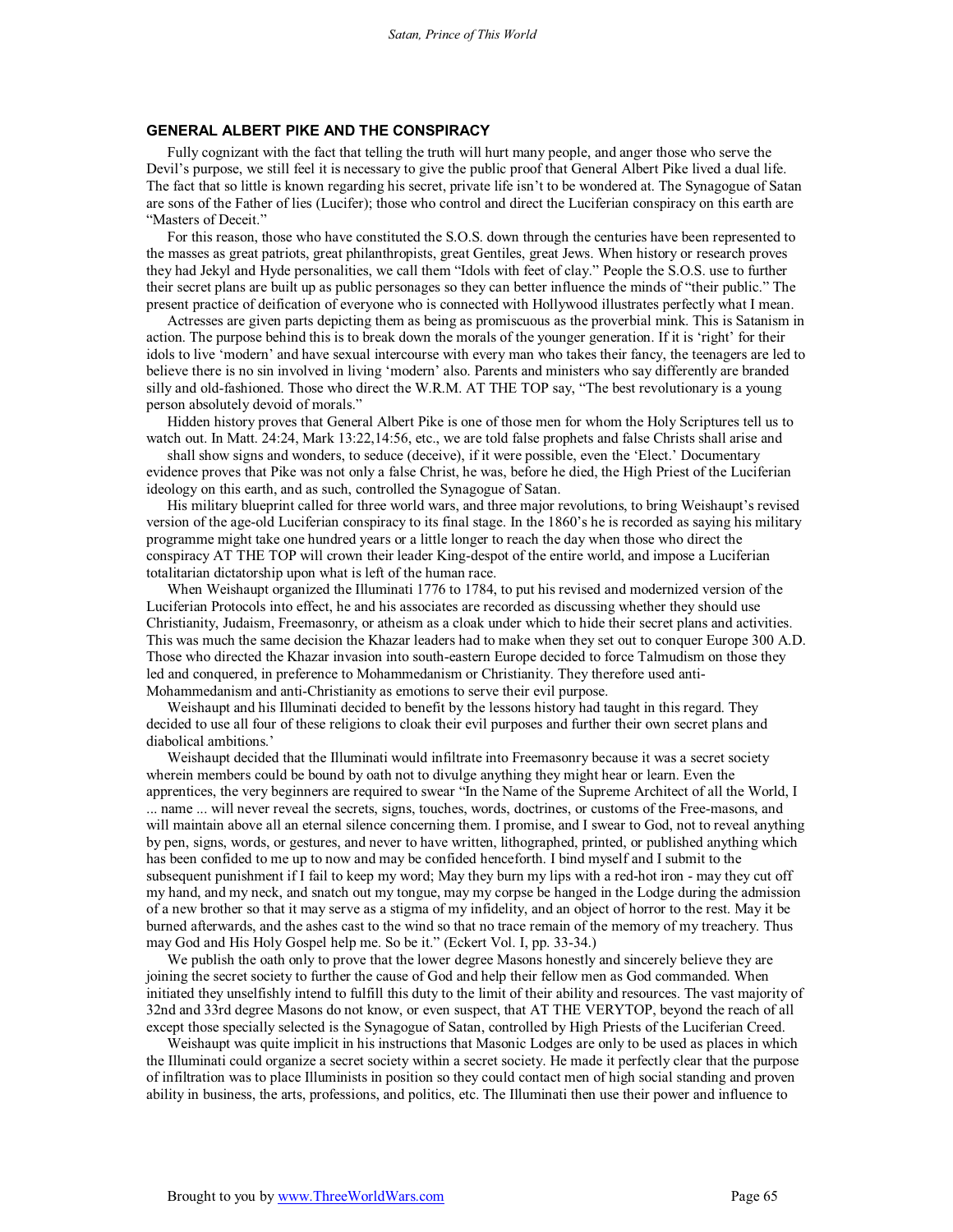place their agentur in key positions in all levels of society and fields of human endeavor. The ordinary members were to be used only for promoting the idea of One World Government and One World Religion.

The Masters of Deceit wanted to use Masonic philanthropy simply to cover their diabolical purpose and to give their agents an air of respectability. The lesson to be learned is this: No Christian should swear to maintain secrecy unless he has full knowledge of what the oath of secrecy involves. To promote God's intentions, we must make them known. Those who promote Luciferianism keep their plans and objective secret.

The following is the frontispiece of a book written by Albert Pike.

**MORALS AND DOGMA OF THE ANCIENT AND ACCEPTED SCOTTISH RITE of FREEMASONRY** 

**Prepared for the Supreme Council of the Thirty-third Degree for the Southern Jurisdiction of the United States And Published by its Authority** 

On the back of the frontispiece is: "Entered according to Act of Congress, in the year 1871, by Albert Pike, in the Office of the Librarian of Congress, at Washington, D.C. Entered according to Act of Congress in the year 1905, by the Supreme Council of the Southern Jurisdiction. A.A,S.R, U.S.A., in the Office of the Librarian of Congress, at Washington, D.C."

We quote from Chapter XXX, Knight of Kadosh; page 819: "The Blue Degrees are but the outer court or portico of the Temple. Part of the symbols are displayed there to the initiate, but he is intentionally misled by false interpretations. It is not intended that he shall understand time; but it is intended that he shall imagine he understands them. Their true explication is reserved for the ADEPTS, the PRINCES OF MASONRY The whole body of the Royal and Sacerdotal Art was hidden so carefully, centuries since, in the High Degrees, as that it is even yet impossible to solve many of the enigmas which they contain. It is well enough for the mass of those called Masons, to imagine that all is contained in the BLUE DEGREES: and whose attempts to undeceive them will labour in vain, and without any true reward violate his obligations as an Adept. Masonry is the veritable Sphinx, buried to the head in the sands heaped round by the ages."

The book this was obtained from bears this publisher's name: LH. Jenkis, Inc., Richmond, Virginia, May, 1920.

The manner in which Illuminists infiltrated into the Lodges of the Scottish Rite located throughout the world is best illustrated by telling the life story of General Albert Pike. This story reveals how professors who are of the Illuminati, select exceptionally brilliant students and indoctrinate them into one form or another of internationalism. They then use them to serve those who direct the Luciferian conspiracy. Pike's life also illustrates how those who direct the World Revolutionary Movement AT THETOP obtain control of high ranking officers in the armed forces of their respective countries. I solemnly declare that until 1957, I knew only the side of Pike's life story which showed him to be a great scholar, a clever lawyer, a brave soldier, a fervent Christian, and all-in-all, a great American patriot. I did not even mention his name in connection with the World Revolutionary Movement in the first editions of *Pawns in the Game* or *The Red Fog Over America*. My belief regarding General Albert Pike prior to 1957 was that of literally millions of other people, particularly Freemasons, in every country of the world. But quite by accident, while studying what was behind the "Little Rock Incident," I picked up a clue that indicated Albert Pike had lived a double life. Investigations proved he was the greatest Dr. Jekyl and Mr. Hyde of the 19th Century. First I shall give my reader the picture I had of Albert Pike prior to 1957.

## **Albert Pike, American Patriot and Christian Gentleman**

General Albert Pike was born in Boston, Mass., December 29,1809. His parents moved to Newbury Mass., when Albert was four years old. It was here he grew up. He attended the 'common' schools, but, because he showed exceptional mental ability, he was given a few terms in a private' school, and then at the Academy in Framingham. His capacity to study and absorb knowledge was so great that he actually started teaching others at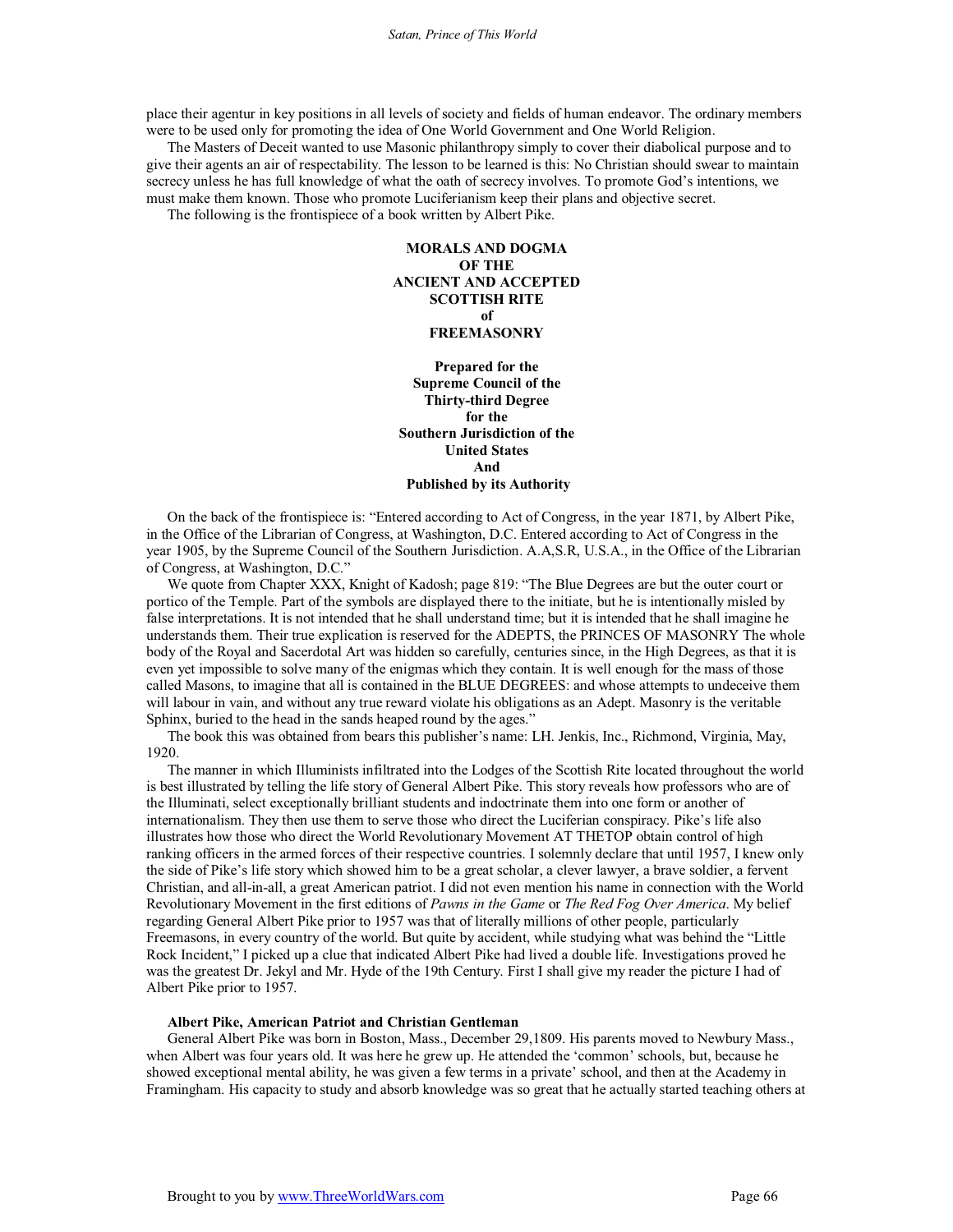fifteen years of age. At sixteen he passed an examination which enabled him to enter Harvard University as a freshman.

Because his parents could not afford to pay his tuition fees, Pike taught school in Gloucester during the fall and winter seasons and paid his own way. He qualified for the junior class at Harvard, but because of trouble with the faculty, he left the university and returned home and educated himself. He told his parents and friends that he left Harvard because of a misunderstanding over tuition fees.

Upon his return home he taught school in Fairhaven and Newburyport. He became assistant to the principle. Afterwards, for a short time, he became principal of Newburyport Grammar School. He was still in his early twenties. Next, he became headmaster of a private school, serving in this capacity until the end of the spring term of 1831.

In the early summer of 1831 he broke away completely from his successful teaching career and started for the west on foot. He traveled, explored, traded, and lived with the Indians. He learned their language and customs. His honesty when dealing with them, his straightforward approach when discussing a problem, or clearing away a misunderstanding, won for him the confidence of the Indians. He settled in Little Rock, Arkansas, in 1833.

He became editor of the Arkansas Gazette. He also wrote articles for other publications, including a series of poems for Blackwoods Magazine in Edinburgh, Scotland. These were published by John Wilson, the editor in 1838. Wilson eulogized Pike as "The coming poet in America, whose fine hymns entitle him to take his place in the highest order of his country's poets. His massive genius marks him to be the poet of the Titans." Pike used the money earned as the result of his literacy efforts to educate himself in law.

Pike volunteered and served the U.S.A. in the war with Mexico. He became a Captain of Cavalry and served with distinction while participating in the Battle of Buena Vista. He afterwards took forty-one men and rode from Saltillo to Chihuahua, a distance of five hundred miles, through country infested with bandits and fugitive soldiers from Santa Annas defeated armies. The city of Mapini surrendered to him while on his outward journey.

Pike built an impressive mansion in Little Rock in 1840, which contained thirteen rooms. He transferred his law practice to New Orleans in 1851, and practiced before the Supreme Court of the United States. He returned to Little Rock in 1857 and lived there until the outbreak of the Civil War. He was made a Brigadier General in the Confederate Army, and Commissioner for negotiating treaties with the Indians whose claims against the United States Government he prosecuted afterwards.

After the war he resided in Memphis, Tennessee for several years, moving to Washington about 1869, where he resided for the rest of his life. He died April 2, 1891.

Pike's advance in Freemasonry was truly extraordinary. According to his daughter, Mrs. Liliana Pike Broom, her father was initiated in the Western Star Lodge at Little Rock, Arkansas in 1850, when 41 years of age. He became Worshipful Master, July of the same year.

He was a charter member of Magnolia Lodge No. 60, Little Rock, and was Worshipful Master ad vitam of that Lodge in 1853. Prior to this he was "Exalted in Union Chapter No.2 RZ.M., Little Rock, created Knight Templar No. 1 Lodge in Washington, 17.C. He was also elected Grand High Priest of the Grand Chapter of Arkansas in 1853.

In 1858 he received from Brother Theodore Satan. Parvin, of Connecticut, the 4th to 32nd degree inclusive in the Ancient and Accepted Scottish Rite, March 20, 1853. On April 25, 1857, he was coroneted Hon. Inspector General and crowned Active Member of the Supreme Council, Southern Jurisdiction, March 20, 1858 at Charleston, South Carolina. When Brother John Honour resigned as Grand/Commander, Albert Pike was elected M.P Sovereign Grand-Commander of the Supreme Council for the Southern Jurisdiction of the United States, January 2, 1859. He afterwards became Sovereign Pontiff of Universal Freemasonry. This is Pike's public record, and one which justifies Americans looking up to him as an example of real Americanism.

But what of his secret record?

It was while investigating the Little Rock integration incident in 1957 that I first learned of Pike's rapid advance in Freemasonry, and knowing that Weishaupt, using Thomas Jefferson and Moses Holbrook, had infiltrated Illuminists into the Masonic Lodges of America, I decided I would find out if the fact that Pike's mansion in Little Rock had thirteen rooms had any significance. "Thirteen' figures prominently in Satanic, Luciferian and Cabalistic rituals, codes, and writings, etc.

My investigations produced documentary evidence to show that, because of Pike's exceptional mental ability, he came under the notice of professors in Harvard who were members of the Illuminati, who developed in his mind the 'idea that a One World Government, a One World Religion and a One World financial and economic system was the ONLY solution to the world's many and varied problems.

I next discovered that his departure from Harvard was not due to lack of finances, or because of a misunderstanding with the faculty over tuition fees, but because of his 'radical' ideas and teachings.

When he returned home determined that he would 'fight' his way to the top despite all opposition, he was in a suitable frame of mind to be recruited as a 'Minerval' or 'apprentice' into the lower degrees of the Illuminati.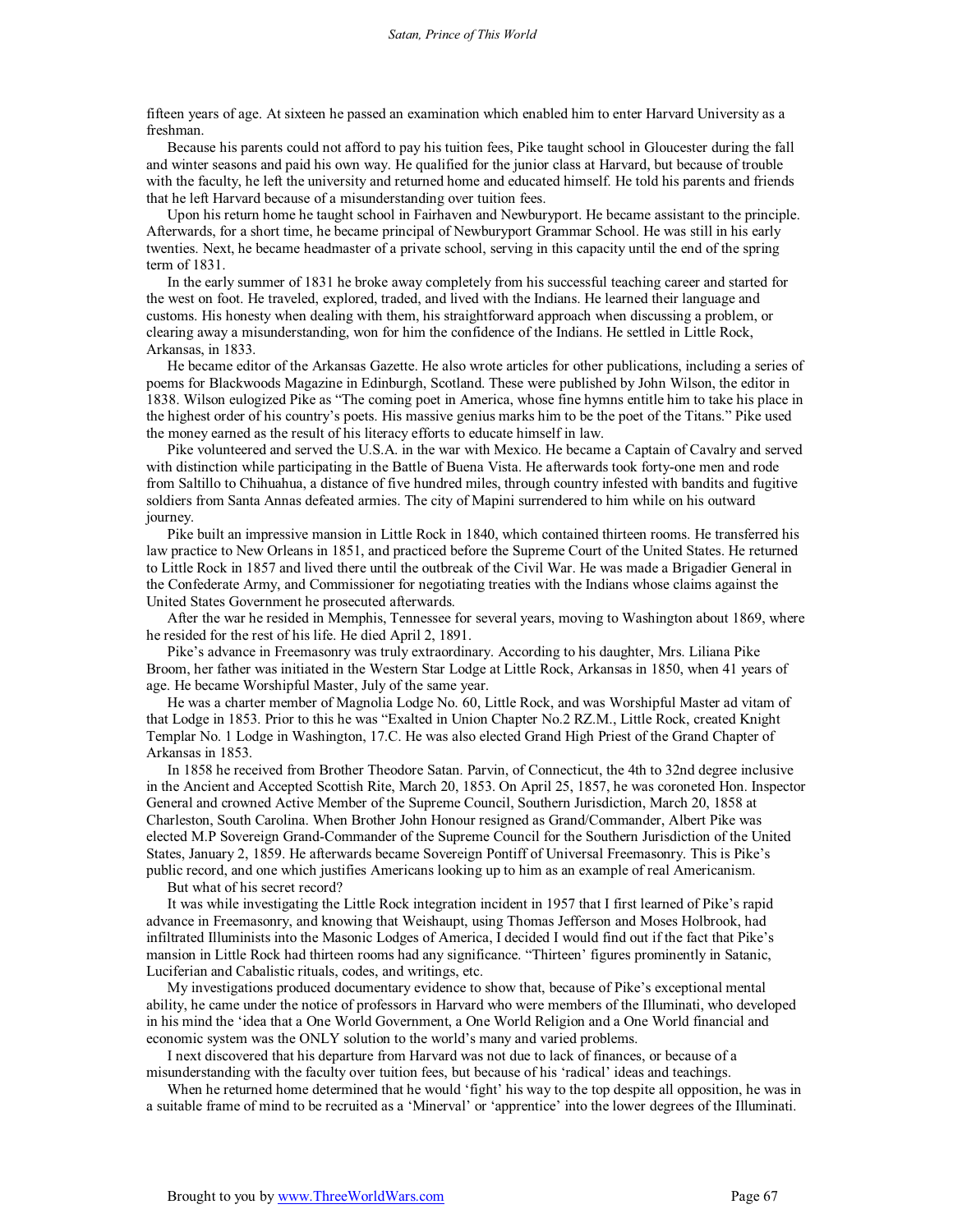I found that those secretly directing the Luciferian conspiracy in America decided to use Pike's mental capacity, his qualities as a teacher, and his ability to master languages, to further their own secret plans. They tested his physical courage and resourcefulness by sending him among the Indians to earn his living by use of his brains while learning their language and customs. As those fomenting the American Civil War, they could use Pike and his connections with the Indians when they considered the time was ripe for the outbreak of hostilities.

Pike came out of this test with full marks and colours flying. He was next required to gain military experience by a period of active service. This is an unbroken principle, and must be complied with by every man who wishes to advance to a position of leadership in the World Revolutionary Movement. Thousands of American citizens, thousands of British citizens, and over two thousand Canadians joined Major Attlee's International Brigade and fought in the Spanish Civil War, 1926-1929, in order to obtain military experience necessary for a Communist to qualify for leadership in the World Revolutionary Movement. The Mexican War provided Pike with just the opportunity he needed.

Having proven himself to be a man of exceptional ability, personal courage and leadership, in 1850 Pike was infiltrated into the Scottish Rites of Freemasonry. He again distinguished himself and won the confidence and respect of members.

The archives in Washington, D.C. throw some unexpected light on Pike's connections with the. Indians during the Civil War. These records show that he at first commanded a regiment, and afterwards a brigade of Indian Troops, C.S.A. It also discloses the fact the Pike's Indian troops had been disbanded by order of President Jefferson Davis because of the atrocities they had committed under the excuse of conducting legitimate warfare.

Investigation into Pike's associates while in Harvard and while teaching private school, proved he had become acquainted with men who were members of the Illuminati, men who were connected with Moses Holbrook, Clinton Roosevelt, Danna, Greeley, etc. There is evidence to indicate that after 1840 Pike's thirteen room mansion was used as the secret headquarters of those who constituted the Synagogue of Satan, and that within those walls they practiced occultism, and performed Satanic rituals, based on the Cabalism, as used by Moses Mendelssohn when he conducted initiations into the higher degrees of Weishaupt's Illuminati in Frankfort, Germany prior to 1784.

Further light was thrown on this phase of Pike's secret life when research revealed that after Pike gave up living in his Little Rock mansion, it was occupied by John Gould Fletcher, who also practiced spiritualism and occultism. He won the Pulitzer Prize for his poem written about Pike's mansion entitled, "The Ghosts of an Old House." It may be assumed that there is a great deal more truth than poetry in those verses, because evidence was later dug up which proved Pike conducted séances in St. Louis and other places throughout the world.

It was next discovered that Pike had been intimately associated with Guiseppe Mazzini from 1834 onwards, and remained closely associated with him until he died in 1872. Mazzini had been sent to America to assist Thomas Jefferson in laying the foundations for the part Weishaupt intended America should play in the semifinal stages of the conspiracy.

Research into the writings of Mazzini's associates in France and Italy proved that Pike climbed the rungs of the ladder of Illuminism as fast as he had advanced in Freemasonry.

Moses Holbrook was secret head of the Synagogue of Satan in America during the first half of the 19th Century. He used the Cabalistic Rites as taught by Moses Mendelssohn when initiating specially selected candidates into Satanism as practiced in the higher degrees of Grand Orient Masonry in France and Italy by Cremieux and Mazzini respectively. The Caballas talmudic teachings, i.e., Satanism, was substituted for the 'Books of Moses' during the time the 'Jews' (so-called) were captive in Babylon.

Because some of the Founding Fathers of America had been openly anti-Semitic, and because the manner in which Illuminism had been exposed as having infiltrated into American Masonry, and because those who directed the activities of the Illuminati were mostly men who called themselves Jews, even if they were not, and lied about the matter, Pike decided that he would 'pretend' to clean Jewry out of control in America as far as Freemasonry was concerned. We will prove later that we are justified in using the word 'pretend.' He also decided that because the Illuminati was becoming suspect as directing the W.R.M.. he would reorganize Palladism, and establish councils throughout the world, to take the place of Lodges of the Grand Orient and the Illuminati. In other words, Pike decided to set up a different 'front' in order to give the Synagogue of Satan, which directs the W.R.M. AT THE TOP, a new face. He was determined to throw historians and research workers off the scent which stank to high heaven after Captain Morgan was murdered.

MOSES MENDELSSOHN'S RITUAL FOR THE HIGHER DEGREES OF GRAND ORIENT MASONS was known as "The Black Mass." Its words and ceremonies expressed bitter hatred of Christ and Christianity. Pike suggested to Moses Holbrook that it would be a good idea if they revised and modernized the ceremony of "The Black Mass" so that it didn't appear so talmudic. Holbrook agreed, and worked with Pike on a new ritual. Holbrook died before the task was completed, and Pike completed the work alone. He called the new ceremonial "The Adonaicide Mass," which means "The Death of God." It was on Pike's doctrine that Nietzche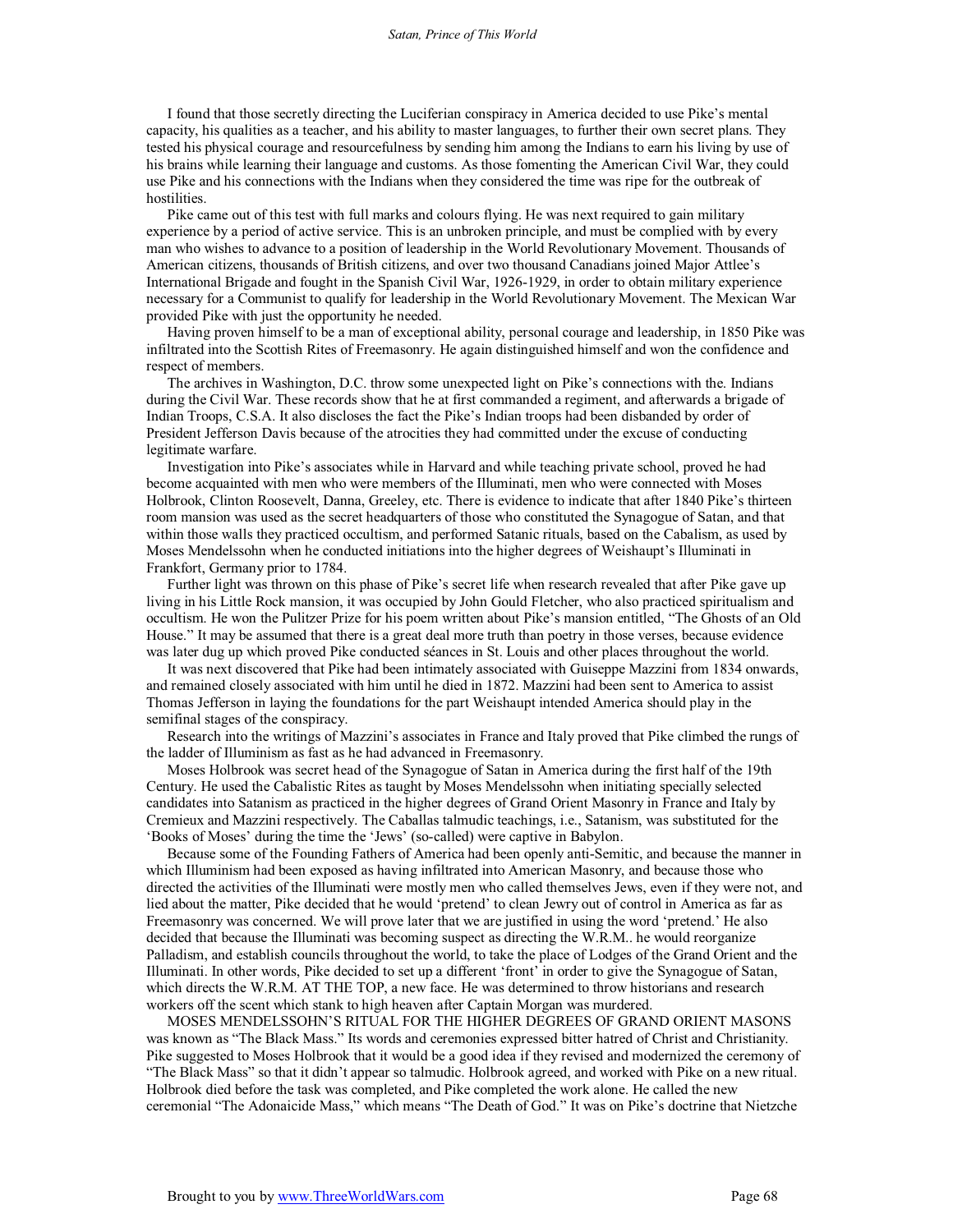in Germany based his ideas and theories calculated to bring about 'The Death of God,' so Lucifer can reign in peace and security. We know these theories as Nietzcheism.

We have referred to the writings of Domenico Margiotta on many occasions when dealing with the manner the Illuminati infiltrated into Freemasonry because Margiotta was a 33rd degree Mason before he seceded. He did not quit Masonry until AFTER he had been selected for initiation into the higher degrees of Grand Orient Masonry and/or the New and Reformed Palladian Rite. He gives as his reason for refusing to be initiated, that the study of the lives of those who wished to initiate him convinced him they were Satanists. We have Margiottas word for it that Grand Master Pike reestablished the supremacy of his supreme council, and succeeded gradually in becoming an important Masonic personage, and the real chief of the Scottish Rite.

As a 33rd degree Mason and Sovereign Pontiff of Universal Masonry, Pike traveled the world. Masonic libraries reveal he was Honorary Grand Commander of the Supreme Councils of Brazil, (United), Egypt, Tunis, France, Belgium, Italy, Spain, England, Wales, Ireland, Scotland, Greece, Hungary, Neuva Grande, Canada, Colon, Peru, Mexico, Uruguay, and Oceania. But what the Masonic libraries do not reveal is the fact that while pretending to be traveling on business concerning the Scottish Rite, Pike was actually establishing twenty-six councils of the New and Reformed Palladian Rite, which he superimposed on the Grand Orient Masonry. Grand Orient Masons worship Satan as Prince of this world. Satan is their God.

Palladism recognized Satan as 'Prince of this World.' But, according to the Luciferian doctrine as expounded by Pike, Lucifer is God, the equal of Adonay, and rules over all that part of the Universe not included in Adonay's part which we term Heaven. Pike stated that Satanism is to be tolerated among 'imperfect members.' Imperfect members are all members of Grand Orient Lodges and Councils of the New and Reformed Palladian Rite who haven't been initiated into the final degree and made acquainted with the FULL SECRET. Perfect members are exceedingly few in number. But Pike insisted that those selected for initiation into the FULL SECRET accept Lucifer as their God and worship him as the God of Goodness and the God of Light, from whom all knowledge and intelligence originates. Pike, himself, and the ritual of the Adonaicide Mass specifically condemn Lucifer's opponent as Adonay the God ofALL EVIL and the God of Darkness.

Dom Paul Benoit made a special study of Pike's New and Reformed Palladian Rite, and on page 456 of Vol. I of his book, La France Maconnerie he says, "In the reception of the Elect of the Reformed Palladian Rite, those who are to be initiated are taught to punish the traitor Jesus Christ and to kill Adonay (Adonai), the God of the Bible, (and Father of Jesus Christ), through the power of their own evil, done first by Master and then by initiate, piercing the Host with a dagger, in the midst of horrible blasphemies, after they have been assured that it (The Host) is a consecrated Host." Dom Benoit also says that in 1894, 800 consecrated hosts were stolen from a church in Paris to be used by the 'sectarians' for their abominable mysteries, and that the truth of this statement was verified.

I realize how difficult it is for the average decent person, regardless of race, colour, or creed, to realize that Satanism is actually practiced, and that the Synagogue of Satan is controlled AT THE TOP by human beings who are the High Priests of the Luciferian Creed who plot to enslave what remains of the human race, after the final social cataclysm is ended. Therefore, I shall quote Pike's own words as recorded by Arthur Preuss on pages 157-8 of Vol. I "A Study in American Freemasonry. " While Pike was explaining WHY those directing the W.R.M. AT THE TOP intended to use international Communism as THEIR manual of destructive action, Preuss quotes him as saying:

"There is a merely informal atheism, which is the negation of God in terms, but not in reality. A man says, 'There is no God'- that is, there is no God WHO originates in himself, WHO ever was originated, but a God Who always was and has been, who is the cause of existence, who is the MIND and the PROVIDENCE of the Universe, and therefore, the ORDER, BEAUTY, and HARMONY of the world of matter and mind do not indicate any plan or intention of Divinity. But Nature that is powerful, wise, active and good; Nature originated within itself, or perhaps, it always was and has been, the cause of its own existence, the mind of the Universe and its own Providence. Clearly there is a plan and purpose from which proceed order, beauty, and harmony. But this is the plan and purpose of Nature. In such matters the absolute negation of God is only formal and not real. The qualities of God are recognized, and they affirm HIS existence; it is a mere change of name to call the possessor of these qualities Nature and not God."

The word Nature, as used by Pike, means "The sum total of existence," exactly as the word "Universe" means the totality of everything within and without space, including everything in and on this earth.

Pike is also recorded as saying that Atheistic Communism will be only '*A passing phase in the over-all revolution*,' and as is mentioned elsewhere Pike told Mazzini exactly how Communism and Christianity were to be made to destroy each other in an all-out war with each other, in order to usher the Luciferian conspiracy into its final stage.

It is only when we dig down deep, and look behind the curtain of Pike's life that we realize that when talking of God and/or Nature he was really meaning Lucifer.

We have said Thomas Jefferson became a member of Weishaupt's Illuminati. Regardless of what Americans have been taught to believe about Thomas Jefferson as a Christian and a Patriot, the fact remains that he did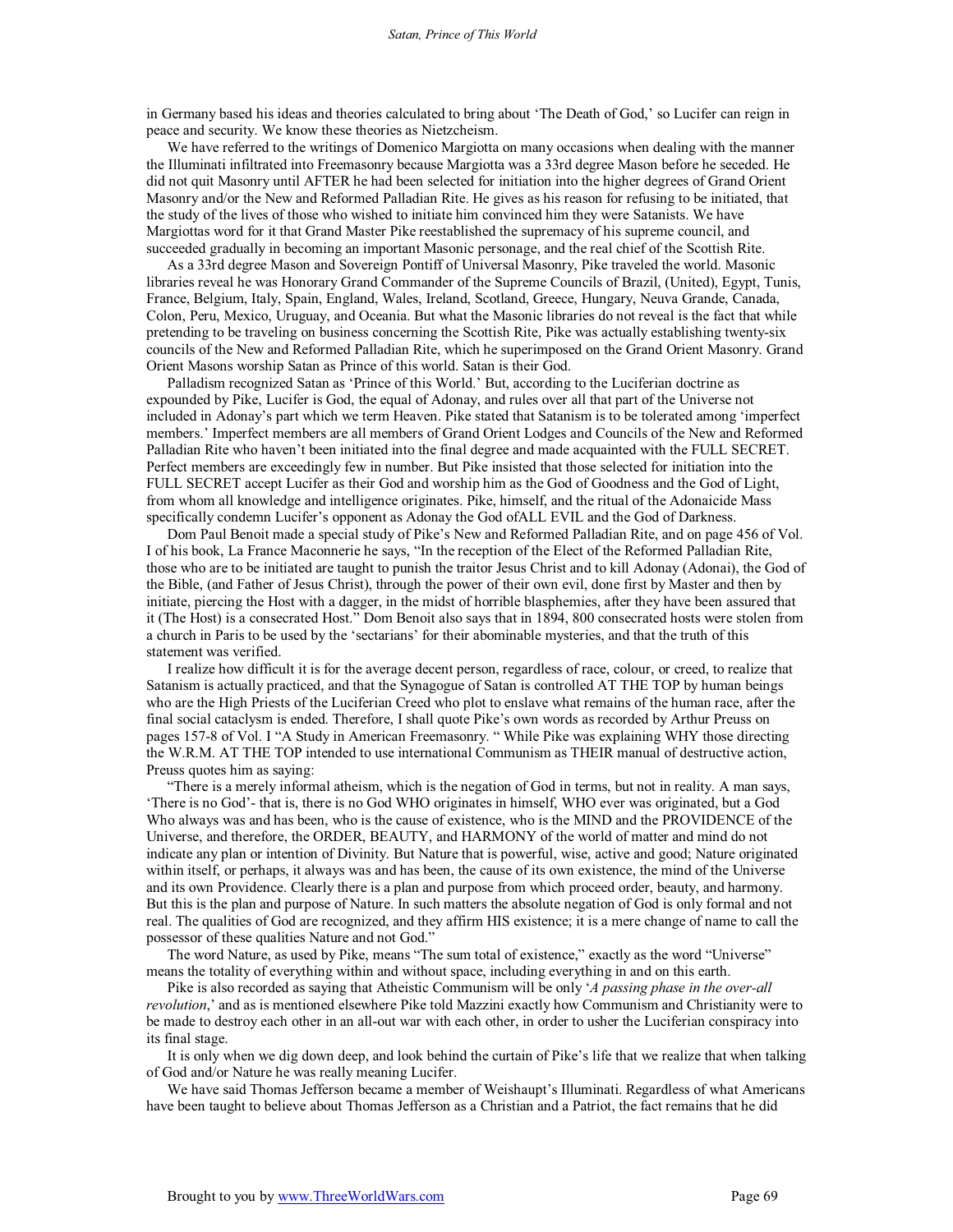play a leading part in bringing about Weishaupt's plan which required that America be separated from the British Empire. Therefore he was a traitor to his Mother Country. He became a traitor because Illuminism had convinced him that ONLY a One World Government, managed by men of brains, could solve the world's problems and end wars and revolutions. He felt he was justified in helping destroy Britain and her Empire in the interests of world peace.

Exactly the same principles and feelings caused President ED. Roosevelt to tell Winston Churchill, Britain's Prime Minister, when they met on an American battleship in Agentia Bay, Newfoundland, in the summer of 1942, to discuss the North Atlantic Treaty Organization (NATO.) "It is time the British Empire was dissolved in the interests of world peace." Very few people seem to realize that NATO was organized so that those who direct the W.R.M. AT THE TOP could 'contain' the terrible destructive force of Communism, which they had created in accordance with Pike's plan, until they wished to use it to usher in the final stage of the Luciferian conspiracy.

A slip of the tongue may go unnoticed by millions, but to a historian it may disclose a great deal. Early in World War Two Winston Churchill made one of his most famous speeches after he had dined well if not too wisely. There is an old saying, "When liquor is in the truth comes out." On this particular occasion Churchill said, "I will shake hands with the Devil himself if by so doing he will help me defeat that -- Hitler." Here we get a glimpse of the truth; if Churchill had been a God-loving and God-fearing person it would have been only natural that he would have spoken the name of God, and not that of Lucifer.

Exactly the same line of reasoning explains many of the political actions of Mackenzie King during the quarter century he was Prime Minister of Canada: He was indoctrinated into Internationalism while he was going to the University. His record as a young man is very similar to that of Pike. He was openly a radical, and a true descendant of his rebellious grandfather. He was so utterly ruthless and unscrupulous when in Toronto University that he was heartily disliked by the vast majority of his fellow students. But once he sold his soul to the Rockefellers he directed the Canadian government's policies so they fitted in with Luciferian plot to bring into being a One World Government. And the masses ... the Goyim ... are so thoroughly brainwashed by the Luciferian propaganda machine that the people of Canada kept reelecting him Prime Minister, although his treachery as far as Britain and the rest of her Commonwealth (Empire) was concerned, had been proven to the hilt in letters he wrote early in the first World War to prominent Americans who were friends of the Rockefellers, or obligated to them for financial favours, and asked them to use their influence with the American government so that financial and other aid would be withheld from Britain and France, "And so prolong the war and seriously weaken the British Empire." The control of the S.O.S. has, over the so-called FREE AND INDEPENDENT PRESS is such that even as a professional journalist and author of many books, I couldn't get the truth regarding Mackenzie King and his treachery and occultism over to the public until I published *Red Fog Over America* privately in 1955.

It was Thomas Jefferson who had the Illuminati's symbol secretly engraved on the reverse side of the Great Seal of America. It was his intention that its presence remain a secret until America should disintegrate due to internal trouble and strife, and fall into the hands of those who direct the W.R.M. AT THE TOP, like overripe fruit, and introduce the "New Order." We have explained that the words "New Order" are double-talk for 'Luciferian dictatorship,' and used to deceive the general public into accepting the 'IDEA' of a One World Government. ED. Roosevelt was so sure he would introduce the "New Order" that he started his presidential reign by introducing his "New Deal," which was a version of dictatorship intended to be developed into totalitarianism as soon as the time was ripe. He (Roosevelt) was so sure he was going to be the first King-despot of the entire world that he brought the Illuminati's symbol, the Satanic coat of arms, out of mothballs and used it on the back of American dollar bills. He thus assured all those "in the know' that the Luciferian conspiracy was about to enter the final stage. The fact that Stalin double-crossed him after Yalta is the only thing that prevented his dreams from coming true. Instead of becoming the first King-despot, he went insane. The reason the public wasn't permitted to see his face before his body was buried was, I am informed by good authority, because there was no face to see. He is said to have ended his hate against Stalin, his disappointments and misery of mind and soul, with a shot gun.

When we revealed the truth that the symbol of the Illuminati was on the back of the United States one dollar bills, it caused consternation among those who direct the W.R.M. AT THE TOP They immediately commissioned some of Hollywood's best writers to interpret the symbols as being of great patriotic meaning. If this lame effort to "kill" the truth was correct then why was the fact that the symbol was on the reverse side of the Great Seal kept so secret from Jefferson's day to that of Roosevelt?

The power, the cunning, and the deceit of those who serve the S.O.S. can be better understood when we explain that according to Weishaupt's own interpretation of the symbol the pyramid represents the plot to bring about the destruction of Christendom. To deceive the enemies of the Roman Catholic Church into believing that they were not marked down for destruction also, the agentur of Weishaupt's organization made it appear their only hate was against Catholicism and not against Christ and Christianity in general. Such is the power and influence of the S.O.S. that they caused the priests who direct the youth departments of Catholic Action to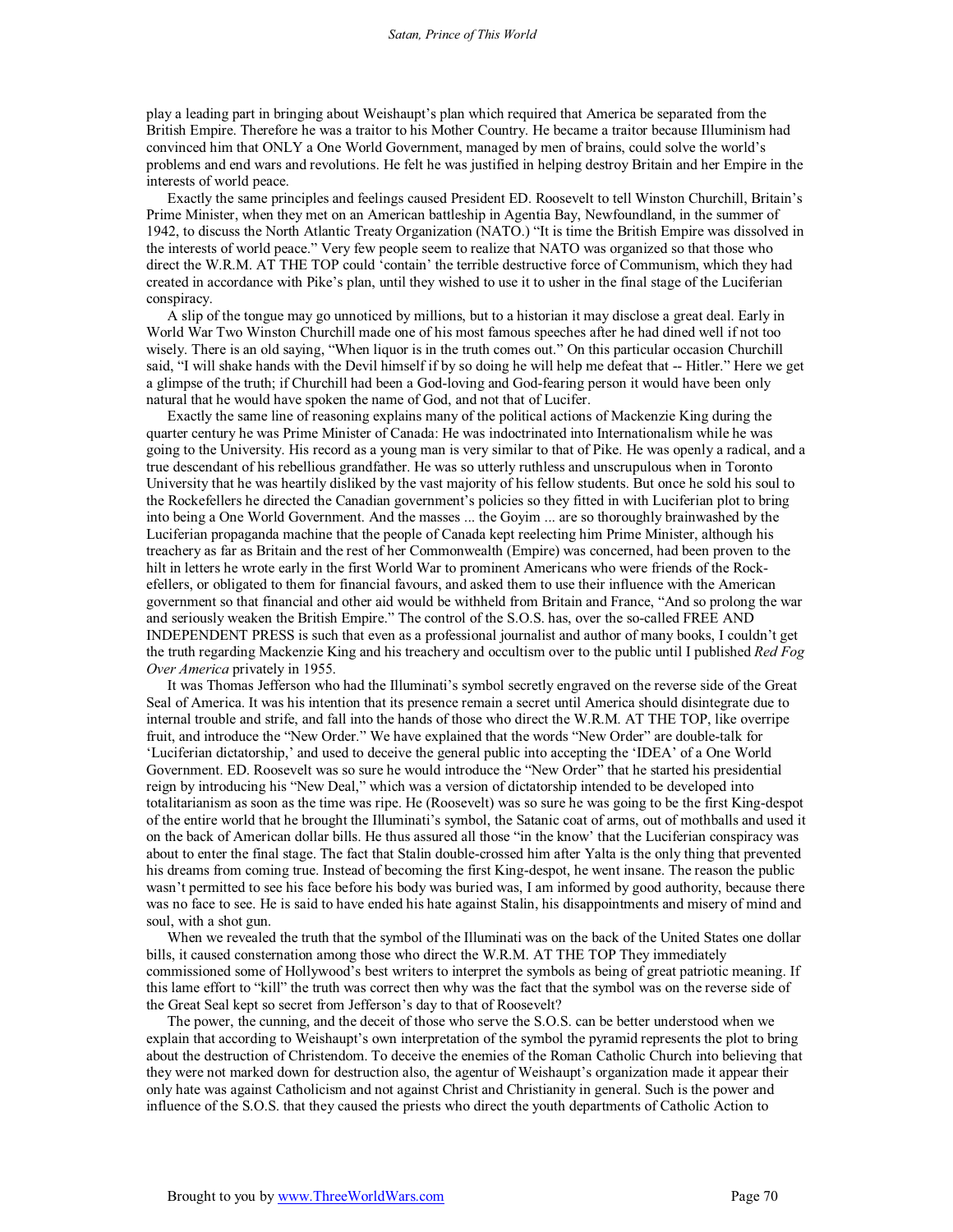publish the Hollywood writers' version of the meaning of the symbol and they published it far and wide and urged Catholics to accept 'Satan's' version as the version despite historical facts and documents which expose the Hollywood version as a deliberate lie. When the truth was explained to the priests responsible they could not do anything to correct their mistake because they had acted under orders of higher authority.

This indicates that the S.O.S. have their agentur within the hierarchy of Roman Catholicism just as they had Judas among Christ's own Apostles.

For many years I have known that men who have directed the W.R.M. AT THE VERY TOP, used the game of chess to symbolize their march of 'peaceful progress' towards ultimate world domination. In their chess game one player represents God, the other the Devil, Lucifer. Pawns represented the masses or Goyim. The Gods sacrifice as many of the pawns as is necessary to enable them to kill off the knights, bishops, and castles, and queens, and make one or the other King checkmate. It was because I knew that chess symbolized the struggle to bring about a One World Government under a totalitarian dictator, that I named one of my books, *Pawns in the Game*, and another one, dealing with Nazism, *Checkmate in the North*, (published by Macmillan in 1944). But it wasn't until November, 1958, while writing this chapter, of this book, that I learned by accident, or 'an Act of God,' that Albert Pike owned an extremely rare set of chessmen copied from the originals.

Part of the chessmen belonging to his set were taken from his home when a detachment of the Second Kansas Cavalry raided Little Rock in the summer of 1863. When the raiders distributed their loot, Pike's chessmen fell into the hands of Captain E.S. Stover, of Company 'B.' After the war, he moved to New Mexico and became Grand Master of the Grand Lodge of Scottish Rite Masons. In 1915, when Stover was over 80 years of age, he had Pike's chessmen placed with other relics of Pike, in the Library of the Supreme Council

Then, from an entirely different source, I received a copy of Susan Lawrence Davis's Authentic History of the Ku Klux Klan (1865-1877), published by the American Library Service, New York, 1924. The author gives a detailed account of General Albert Pike, and as much of his activities as the general public is intended to know.

But the old, old saying, "Murder will out" applies to the Luciferian conspiracy (mass murder), as it does to individual homicide. Susan Davis just happens to mention that the chessmen which belonged to Pike were identical with a set with which she had played with General Forrest when she was a little girl. Susan Davis says she and General Forrest used to play a game he called, "Make Believe." These are the very words Weishaupt used when telling Illuminists how they should act.

This scrap of information wouldn't mean anything at all as far as the World Revolutionary Movement is concerned, if it weren't for the fact that General Forrest originated and organized the Klu Klux Klan, and, at a convention of the KKK held in Nashville, Tennessee, U.S.A., Forrest made Pike, who had organized the KKK in Arkansas, "Grand Dragon" of the "Realm." Pike was also appointed "Chief Judicial Officer of the Invisible Empire." It was Pike who advised the leaders of the KKK to memorize their secret ritual, and pass it down from leader to leader, so a copy would never fall into hostile hands. General Pike appointed Henry Fielding and Eppie Fielding of Fayetteville, Arkansas, to assist him in organizing 'Dens' in Arkansas. The Fieldings had been original members of the Athens,' Alabama Klan until they moved to Arkansas in 1867.

History, as generally taught in American schools and colleges, doesn't put much importance on the fact that the political, religious, and racial strife now rife in Arkansas and other southern states, is only a repetition of what went on in Arkansas during the dark days of reconstruction following the Civil War. General Albert Pike was "The Secret Power" who directed what was going on from behind the scenes in Arkansas, as is proven by what is published on page 277 of the *Authentic History of the Klu Klux Klan*.

Few people with whom I have discussed this matter seem aware of the fact that Arkansas had TWO governments in 1872, and that great excitement prevailed. Public opinion was so much against what Washington was doing that civil war threatened; until Albert Pike called a mass meeting. With dramatic effect Pike unfurled the Stars and Stripes, and with great eloquence, he appealed to the people gathered in the Capitol building to be patient, "And follow this flag until the Klu Klux Klan can redeem the state." He promised that he would go personally to Washington and intercede on their behalf. This promise he kept.

In view of the events of history since 1872, Pike did what he did because he knew the time for the final social cataclysm wouldn't be ripe for nearly a hundred years. This statement and warning was written into the lectures delivered to members o the councils of his Palladian Rite between 1885 and 1901. I have had the "pleasure" of meeting present day leaders of the KKK. I even had the "privilege" of addressing some of them, and they gave me an attentive hearing while I explained how those who directed the World Revolutionary Movement planned to cause the U.S.A. to disintegrate in the final stages of the conspiracy as the result of civil war, combined with a Communist revolution. I told them how it was planned to line up Jews against Gentiles, coloured folk against white, atheists against Christians, etc., quoting from the letter Pike addressed to Mazzini August 15,1871, to prove that what I told them was the truth, explaining that laws regarding integration were passed to help bring this division about. I pointed out how, in every state south of the Mason-Dixon Line, men and women had appeared from nowhere in particular and immediately worked their way into position from which they could exert great influence in opposing groups. I pointed out that these parvenu always seemed to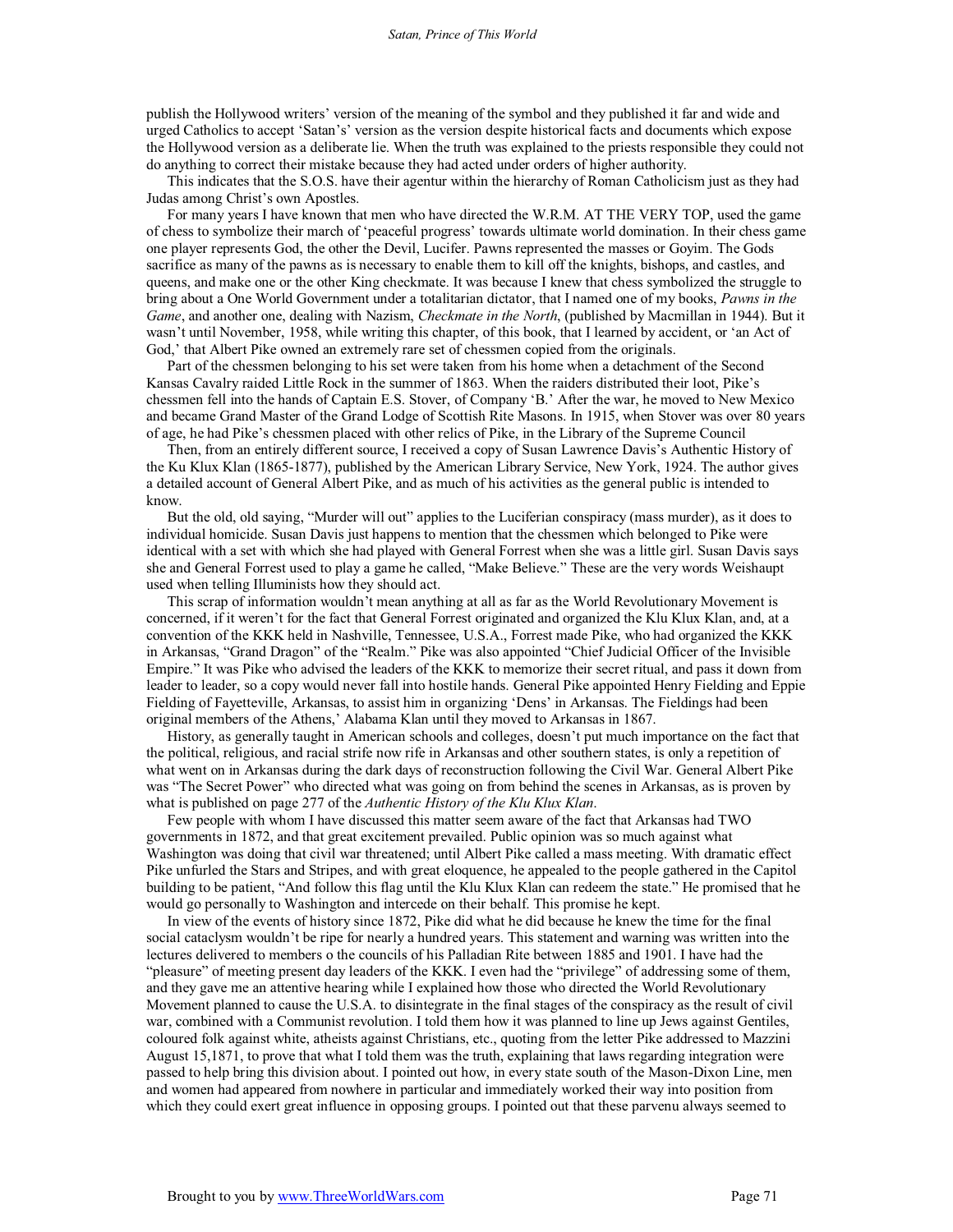have unlimited sums of money at their disposal, and how they could always arrange a deal to procure arms and ammunition. I told them bluntly that these agents were agentur of the Illuminati, and that their purpose was to cause the tensions to develop into strife and bloodshed.

The night I addressed one group of leaders the tension was taut as a piano wire, due to the fact that federal government officials had announced that a new building project in a white section of the community, was to be integrated. My audience had announced that they would prevent integration by armed force, if necessary. They asked me point blank, "What do you expect us to do-accept integration without a struggle?"

I replied with another question. I asked, "How many white and coloured people are there in this community who really want to slit each other's throats and commit atrocities?" There was silence. I pointed out that those who controlled the armed forces of the U.S.A. had paratroops in strategic locations throughout the country, and planes ready to take them wherever required. It was the middle of the night, and I could hear the tick of an oldfashioned clock. As kindly as I could, I said, "I doubt if there are five white or coloured men who actually want to involve the whole community in the horrors of civil war. The hour is late-literally, in more ways than one. Why don't you leaders of the white section of the population go at once and see the leaders of the coloured folk. Tell them you don't want war and bloodshed any more than they do. Ask them, for the sake of all concerned, to tell the few coloured folk, whom the conspirators intend to use as pawns in this experiment, that if they allow themselves to be used thus, the Negroes who don't want trouble with the whites will knock the living daylights out of those who do. Tell them not to allow Negroes to move into the segregated areas."

At daybreak, the white leaders met with the Negro leaders. They agreed to do as I requested. No coloured people moved into the segregated section. No trouble broke out. Two nights later, I met some of the leaders and told them to watch carefully for those who disagreed with the action they had taken, because those would be the provocateurs of the Illuminati.

The agentur of the Illuminati don't lie timidly or for a while only. They lie boldly and continuously, like the Devil. They know that if they can deceive the masses into putting them into office, they can do that direct opposite of all promises afterwards. As Voltaire said, "That is of no consequence."

So we have Jefferson carrying the ball for the Illuminati politically for 1786, while Moses Holbrook looked after the dogmatic end of the Luciferian conspiracy in the Americas towards the end of the 18th and the beginning of the 19th Centuries.

Since then presidential candidates have been selected and elected by those who direct the conspiracy AT THE TOP The masses have been made to think they elect the men of their own choice, but, in reality, as Weishaupt intended, they are given "Hobson's choice." Could anything illustrate this truth more clearly than the last few presidential elections, and the last election fight between Harriman and Rockefeller for the governorship of New York? If a president, or other top level politician slips into office unexpectedly, he or she is silenced one war or another. Presidents not amenable to control by the agentur of the Illuminati are assassinated. Senators who are uncooperative are either blackmailed, smeared, or liquidated. There are hundreds of cases on record to illustrate exactly what I mean. Lincoln, Kennedy, Forrestal, and McCarthy are just typical examples in America. Lord Kitchener, Chamberlain, and Admiral Sir Barry Domvile were typical examples in England. The recent murders in Iraq were all part of the same ruthless and diabolical conspiracy to destroy ALL governments and religions, and to bring about a One World Government, the powers of which the High Priests of the Luciferian ideology intend to usurp.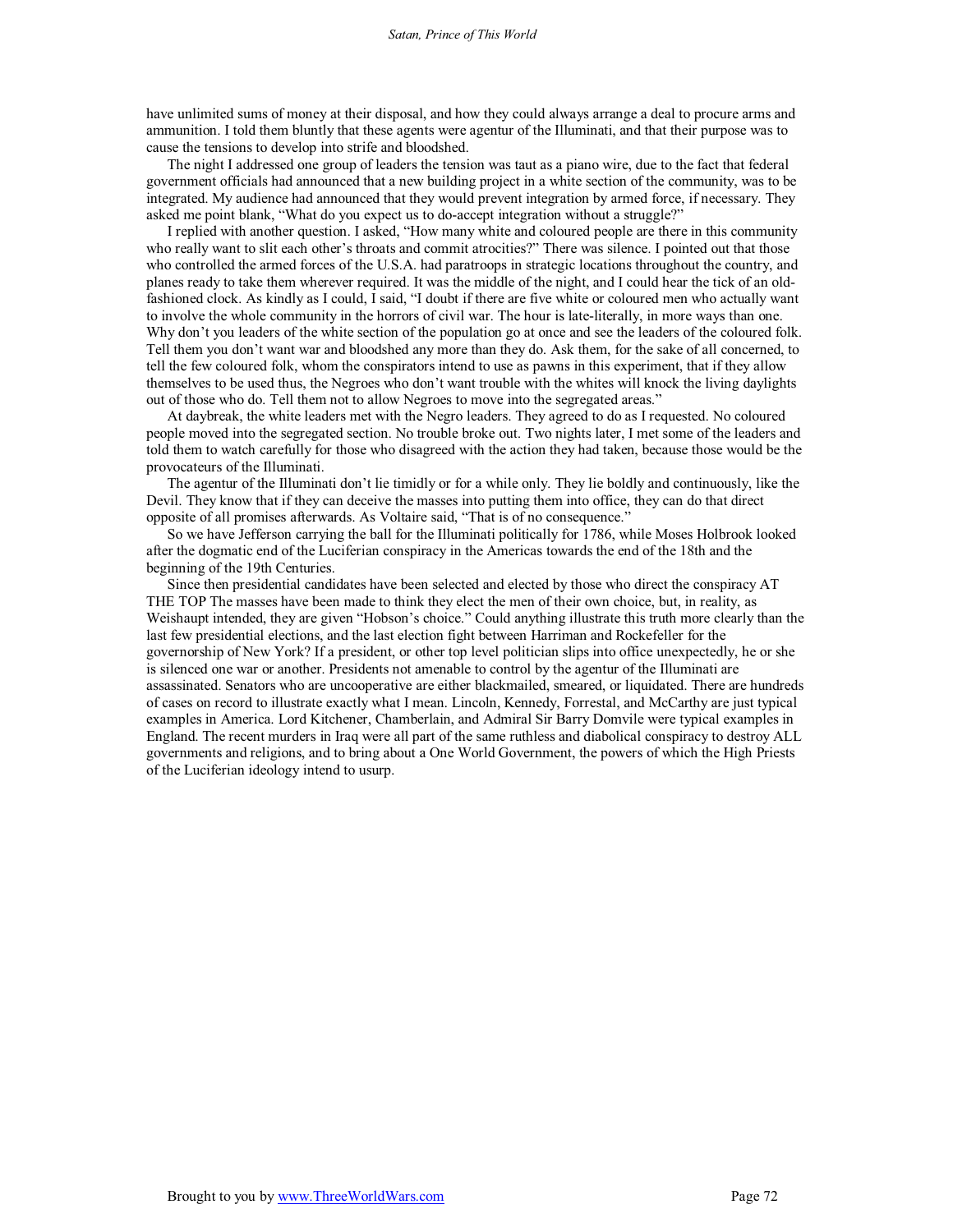# **THE PROTOCOLS OF THE SYNAGOGUE OF SATAN**

For many years I have contended that while the information contained in the so-called *Protocols of the Learned Elders of Zion* does contain verification of the existence of a conspiracy to destroy ALL remaining governments and religions (as exposed by Professor John Robison in 1797), gives an account of how the plan has progressed since, and tells what remains to be done to enable those who direct the conspiracy AT THE TOP to reach their final objective, which is absolute world domination, I still maintain that the Protocols (original plans) are. not those of the Learned Elders of Zion. I know that 'sticking to my guns,' in regard to this matter, is going to provide a double-edged sword that the enemies of God will use to discredit what I have written. One edge of that sword will be used by anti-Semites, who will accuse me of having Communist sympathies, the other edge will be used by Satanists to try to convince those who would wish to read my works that I am Semitic. So be it. I am going to tell the truth as I see it.

To you, my readers, I will explain how I reached the opinion that the protocols' are not, I repeat, are not, those of the Elders of Zion, but those of the Synagogue of Satan, which is a very different matter. One or more of the Elders of Zion can be Satanists-they probably are-but that does not prove the Protocols are a Jewish plot designed to win world domination. The fact that Judas was a traitor does not prove that all Jews are traitors. The further fact that certain Jews have, and still do belong to the Synagogue of Satan, and to revolutionary and subversive movements, doesn't make them a race apart. The Synagogue of Satan always has, since Judaism started, contained so-called (Khazar) Jews, as well as Gentiles.

Since September 1914, I have enjoyed the friendship of a man who is one of Britain's greatest scholars and intelligence officers. He is one of the world's finest linguists. He has done post-graduate and research work concerning geo-political science, economics, comparative religions, etc., in most of the old universities throughout the world. He has been decorated by the British government, and by most of her allies, including the U.S.A. in both world wars, for special services efficiently rendered. When World War Two broke out, all these honours proved rather embarrassing, because when he and I resumed to naval service in 1939, he had to 'usurp' from his uniform the ribbons of medals given him by nations with whom we were allied in the First World War. Several of them were now our enemies.

Special service has taken my friend all over the world, and involved him in political intrigue. He made a thorough study of the 'Protocols' shortly after Nilus first published them as "The Jewish Peril," in Russia in 1905.

Serving in Russia as an Intelligence Officer both before World War One and during the Russian Revolution, the Menshevics, and afterwards, the Bolsheviks, offered a higher reward for his capture, dead or alive, than for any other foreign agent during the years 1916 to 1918. My wife and I spent our delayed honeymoon with my friend and his wife, a Russian lady he married and helped to escape from Russia early in 1918. His ability to translate so many languages provided me with a great deal of information I could not possibly have obtained if it had not been for our close association over the years.

Having had access to his private papers, I am under promise that I will not reveal his identity or write his biography till after his death. The officer to whom I refer knows more about the origin of the Protocols, and how they fell into the hands of Professor Nilus, than any other living man. He knew Nilus when he lived in Russia. He knew Marsden and his wife when they lived in Russia before, and during, the revolution. I share that knowledge with him.

Also, at my request, the son of a high ranking Russian officer, who was one of the greatest leaders of the WHITE RUSSIAN MOVEMENT, checked the information and conclusions I have published regarding the Protocols since 1930, and he agrees with my writings.

Serving in British submarines in 1916 to 1919 as navigating officer, I knew Commander E.N. Cromie, who died in 1917 holding back the revolutionary mob which tried to break into the British Consulate in St. Petersburg, (now Petrograd). The leaders of the mob wanted to get secret and confidential documents they knew my friend had placed in the consulate. Cromie held the mob back with small arms until his associates had burned the documents. He was repeatedly wounded, and so severely that he died on the steps of the embassy. I know what information the leaders of the Menshevics wished to obtain so badly.

My friend's wife is godmother to one of my children, and I have discussed many times with her Russia and Russian affairs. She read my manuscripts dealing with this phase of the W.R.M.. before they were published, as did her husband.

Victor Marsden translated Nilus' book, *The Jewish Peril* into English, and - published it under the misleading title, *The Protocols of the Learned Elders of Zion*. I met him in 1927 when he was touring the world as public relations officer with the then Prince of Wales, now the Duke of Windsor.

Victor Marsden lived in Russia before the revolution as a correspondent for the London Morning Post. He married a Russian lady. When the revolution started the Mensheviks threw Marsden into prison on suspicion that he was a spy. While he was in St. Peter and Paul Prison he was treated brutally, so much so that his heart became filled with hatred for the Mensheviks, most of whom were Jews.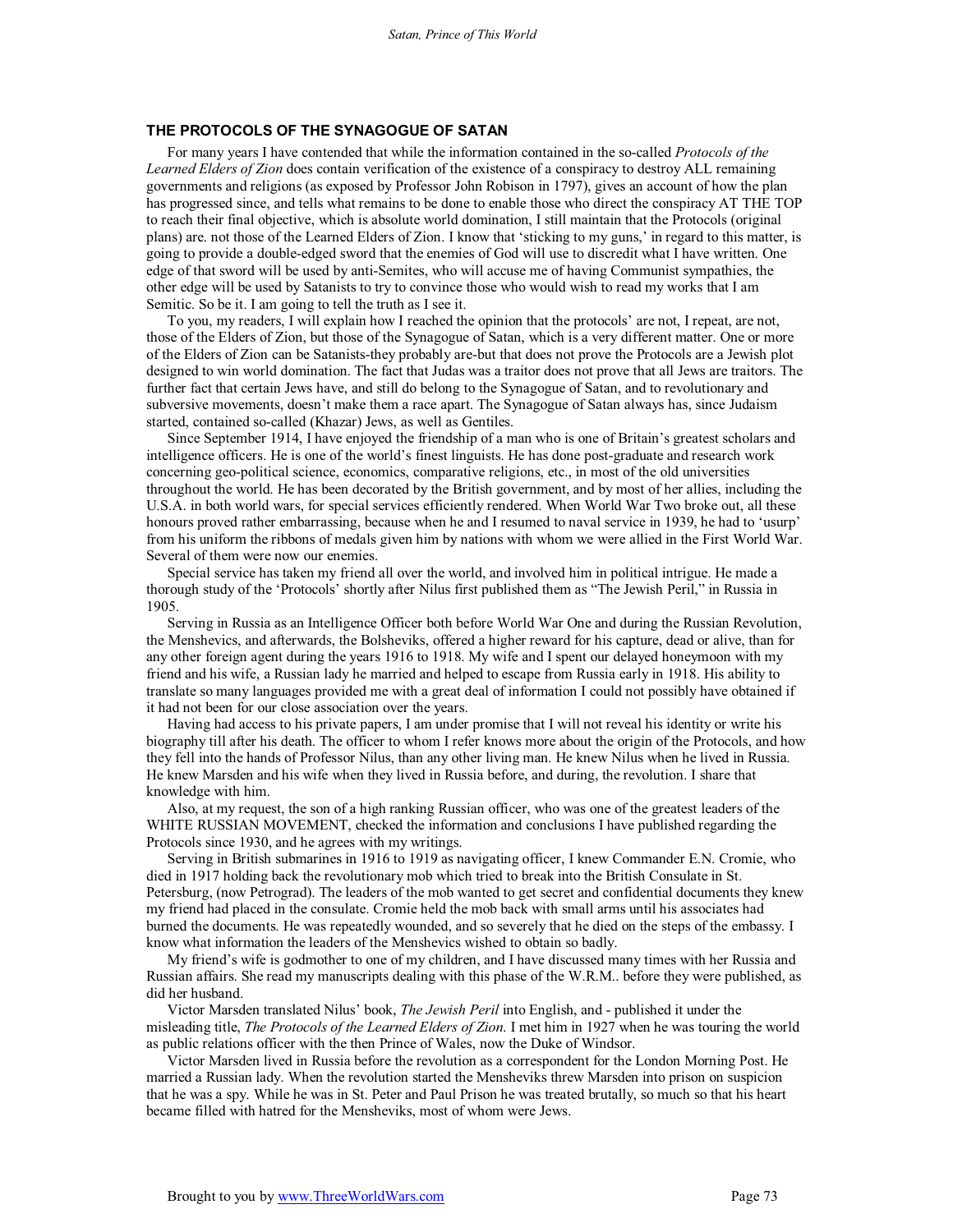Victor Marsden was physically ill and mentally disturbed when he translated the copy of Professor Nilus' Jewish Peril into English. The copy from which he worked was in the British Museum, having been received by the librarian there in August, 1906. Marsden was in such poor health when he did this work in 1920 that he couldn't work more than an hour without taking a rest. He rarely worked more than two hours a day. But in 1921 he published his translation of Nilus' book in English under the title, *The Protocols of the Learned Elders of Zion*.

Because of his experiences in prison, it seemed impossible to convince him that those who directed the World Revolutionary Movement AT THE VERY TOP were using Jews to serve their own diabolical purposes, as 'Whipping-boys,' upon whose shoulders they placed the blame for their sins against God and their crimes against humanity.

My friend told both Professor Nilus and Victor Marsden the TRUE story of the Protocols as he told it to me. I have published the story in Pawns in the Game. A brief outline will place readers who haven't read the other books, in a better position to understand what I am going to say about this much-discussed publication.

When Pike established councils of his "New and Reformed Palladian Rite" in the principle cities throughout the world, he gave definite instructions that the members of those councils were to organize Women's Auxiliaries, to be known as Lodges or Councils of Adoption. These women were carefully chosen from the higher levels of society in their respective countries. They are still active. In England in World War One high society women, belonging to the London Council of Adoption of the Palladian Rite, acted as hostesses to officers on leave from various theatres of war, at the Glass Club. They included wives and daughters of Britain's nobility and members of Britain's government. These women entertained the officers invited to the club while they were on leave. During this period they remained masked, so the officer they entertained would not recognize them. Most of their photos appeared frequently in society publications. The information they picked up was all passed to the supervising directorate of the Palladian propaganda and intelligence service.

In 1885, or thereabouts, a series of lectures was prepared for deliver to the members of the Grand Orient Lodges and Councils of the Palladian Rite. Those who prepared these lectures did so in a manner that allowed the hearer to know just as much as was necessary to permit him to contribute his share towards furthering the W.R.M.., intelligently, without letting him penetrate the full secret that it is the intention of the High Priests of the Luciferian Creed to usurp world power in the final stage of the revolution. If Pike did not prepare these lectures personally, he most certainly inspired them.

The limiting of knowledge to adepts in the lower degrees, deceiving them into believing their objectives are other than is really intended, and by keeping the identity of those who belong to the higher degrees absolutely secret from those even one degree lower than they, is the principle on which the heads of the Synagogue of Satan base their 'SECURITY' It is this policy which enabled them to withhold their secret even from men like Mazzini and Lemmi, leaders of the W.R.M., until the High Priest decides they might be initiated into the FULL SECRET.

In studying the lectures we must also remember that those who prepared them were literally members of the S.O.S.. We must therefore look for words with double meaning, and phrases which are intended to deceive. Word by word, sentence by sentence, study of this horrible document reveals many double meaning words and deceptive phrases.

Those who prepared the lectures knew it was almost impossible to prevent copies falling into hands other than those intended. This they knew from experience in 1784-1786; so extraordinary precautions were taken to make sure that if the contents of these lectures became known, people other than themselves and the Palladian Rite, would be blamed.

I have explained these things to the Briton's Publishing Society, which has published the English edition of the Protocols since Marsden's death. I pointed out that, according to Pike's own written instruction, the word 'God' was to be used when the word 'Lucifer' was intended.

When the Synagogue of Satan plotted Christ's death, and accomplished that foul purpose, they stayed in the background and worked from the dark. They hired Judas to carry out the betrayal, and then made the Jews assume the blame for their sin against God and their crime against humanity. It is the adepts of the Grand Orient and the Palladian Rite who glory in the celebration of the Adonaicide Mass, and, as we shall prove by study of the lectures, those who prepared them for delivery don't care if they sacrifice two-thirds of the world's population in order to reach their final objective and impose a Luciferian totalitarian dictatorship upon what is left of the human race. Those who prepared the lectures served the 'Father of Lies.' They were 'Masters of Deceit.' Knowing this, we must be alert if we wish to penetrate through to the truth.

Contrary to popular belief, Nilus was not the first person to publish the contents of these lectures. I pointed this out to the publishers many years ago. Now the eighty-first impression of the so-called *Protocols of the Learned Elders of Zion* has been given the much more realistic title "World Conquest through World Government." I also notice that the publisher admits, in this new edition, that Nilus wasn't the first to publish the documents.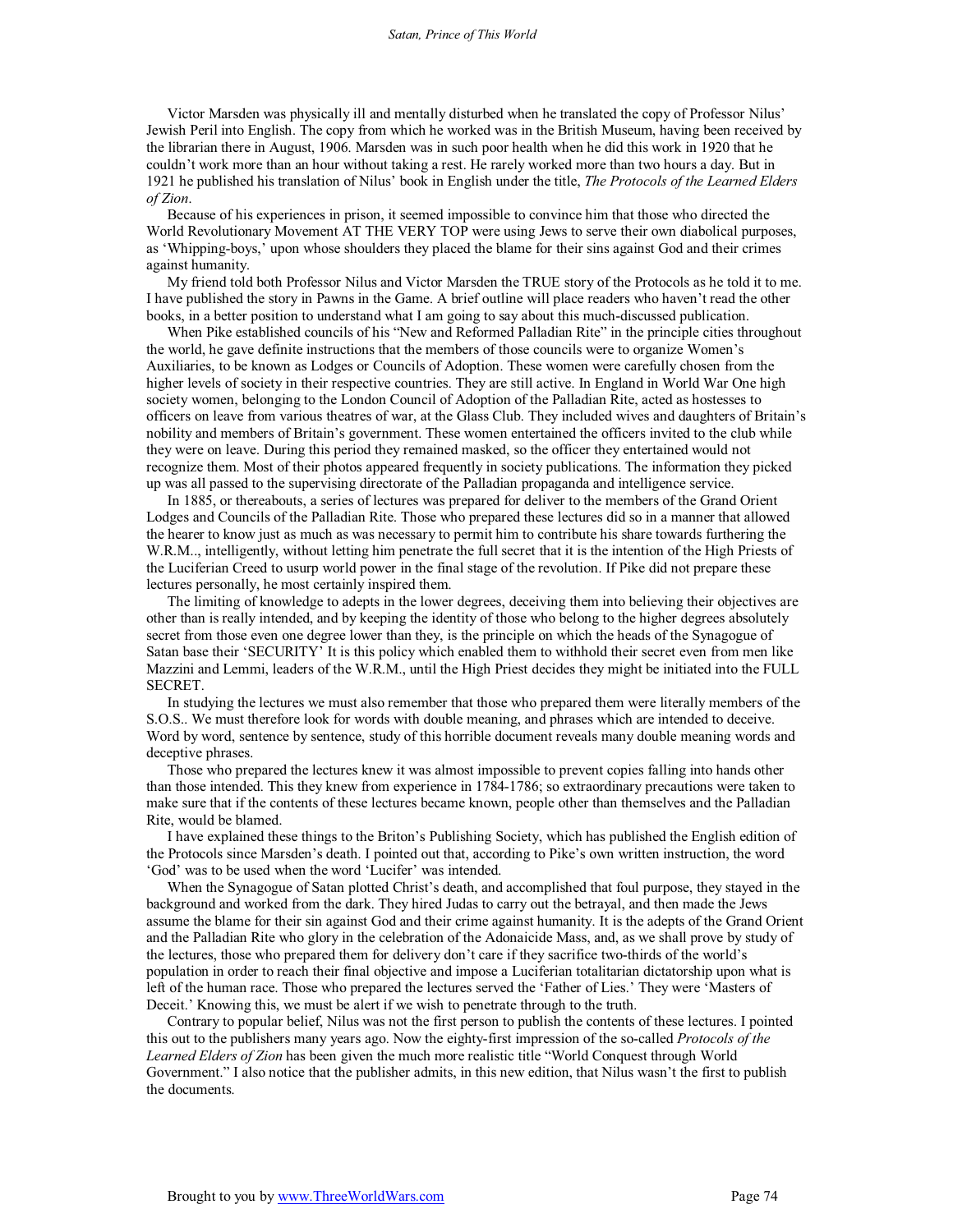As mentioned in another chapter, the series of lectures had first been published in the winter of 1902-1903 in Russian in a newspaper named Moskowskija Wiedomosti, and again in the same language, in August and September of 1903 in a newspaper called Snamja.

These publications didn't have the desired effect, failing to cause a rise in anti-Semitism, as the directors of the W.R.M. expected would happen in Russia. The S.O.S. wanted to use anti-Semitism to enable them to foment the revolutions which would lead to the overthrow of the power of the Tsars as required by Pike's military blueprint of wars and revolutions.

Professor Nilus was a priest of the Russian Orthodox Church. My friend thought him honest and sincere in his belief that the World Revolutionary Movement was a Jewish plot. There can be no gainsaying the fact that Khazar Jews headed the revolutionary movements in Russia; they filled the ranks of the revolutionary underground armies. Lesser Jews had been taught from childhood to hate their Gentile rulers, and to believe that they were being persecuted because of their religion. This was a lie. The fact remains that Nilus knew of Weishaupt, the Illuminati, and Pike and his Palladian Rite. Only Nilus, and his Maker, know whether he was one of those priests who are wolves dressed in sheep's clothing.

When Nilus published the lectures as part of his book, *The Great and the Little* in 1905, and said it exposed "The Jewish Peril," he set the world on fire. Intentionally or otherwise, he gave birth to anti-Semitism as the S.O.S. intended, so they could use it to foment World Wars One and Two and bring about the Russian revolution, as required to further their plot.

My information about Nilus' part in the publication of the "Protocols" was published in 1955 in *Pawns in the Game*. Since then, I have learned considerably more about this remarkable man. He told three different stories to three different people, when asked to explain HOW the lectures first came into his possession. That is not characteristic of an honest man. As an ordained priest he was supposed to have been working to serve God's purpose. As such, he would tell the TRUTH.

The TRUTH regarding the "Protocols" is as follows: There is evidence to indicate that the lectures were being delivered to Grand Orient Masons and Members of Pike's Palladian Rite all over the world from 1885 onwards. When first published in Russia in 1902, they were said to be "Minutes of a meeting held by the Elders of Zion." That was so obviously a lie, to anyone who took the trouble to read the material carefully. Nilus covered up this he by saying, "The material is a report with parts apparently missing, made by some powerful person." My friend says, and I agree, that the series of lectures were inspired or written by Pike. The wording and phraseology are almost, if not absolutely identical with his other writings. They were delivered over a period of three or more days and nights. The first of the series explains Weishaupt's revision and modernization of the Protocols of the Luciferian conspiracy. The second of the series describes the progress which the conspiracy had made since 1776. The third and final series of the lectures tell what remains to be done, and how Pike intended it should be accomplished, to reach the final goal of a One World Government during the 20th Century.

Professor Nilus is on record as saying: "Apparently there is a lecture, or part of a lecture missing." The part that is missing is the final lecture, reserved for those being initiated into the FULL secret that the high priests of the Luciferian Creed intend to usurp the powers of the first world government, regardless of how, or by whom, it is established.

It would be interesting to know what Professor Nilus would have answered if he had been asked, "How do you know that a part of a lecture is missing?" It is things like this that alert research workers to the true facts. We ask ourselves: "If Nilus lied regarding how he came into possession of the documents, and if he claims there is a part missing, it is reasonable to suppose he was an adept of the Palladian Rite, and knew the FULL SECRET If he wasn't, it isn't likely he would know that some is missing.

Nilus admitted that it was impossible for him to produce written or oral proof of the authenticity of the document. On the other hand, when all the loose ends are tied together, we get a clear picture of the continuing Luciferian conspiracy, how it is directed by the S.O.S.-not the Jews, and its ultimate purpose. We see that the W.R.M. is direct AT THE VERYTOP by the S.O.S., which in turn is controlled by the High Priests of the Luciferian Creed.

When Kerensky formed Russia's first provisional government, he ordered all copies of Nilus' book to be destroyed. This made it appear more than ever that the Jews were trying to cover up his exposure. After Lenin usurped power and put Kerensky out of business, the Cheka imprisoned Nilus. He was exiled and died in Vladimir January 13, 1929.

According to one story Nilus told, and the one of the three which appears nearest to the truth, the documents he received, translated and published, were stolen by a woman of easy virtue from a High Degree Mason who spent a night with her after completing his engagement as 'Lecturer' to the members of the higher degrees of the Grand Orient Masonry in Paris, France.

This sounds like a plausible explanation. But let us examine it in detail. What Mason who has been tested and tried, until judged suitable for initiation into the highest degree of Grand Orient Masonry, and/or the New and Reformed Palladian Rite would be so careless as to take top secret and incriminating documents with him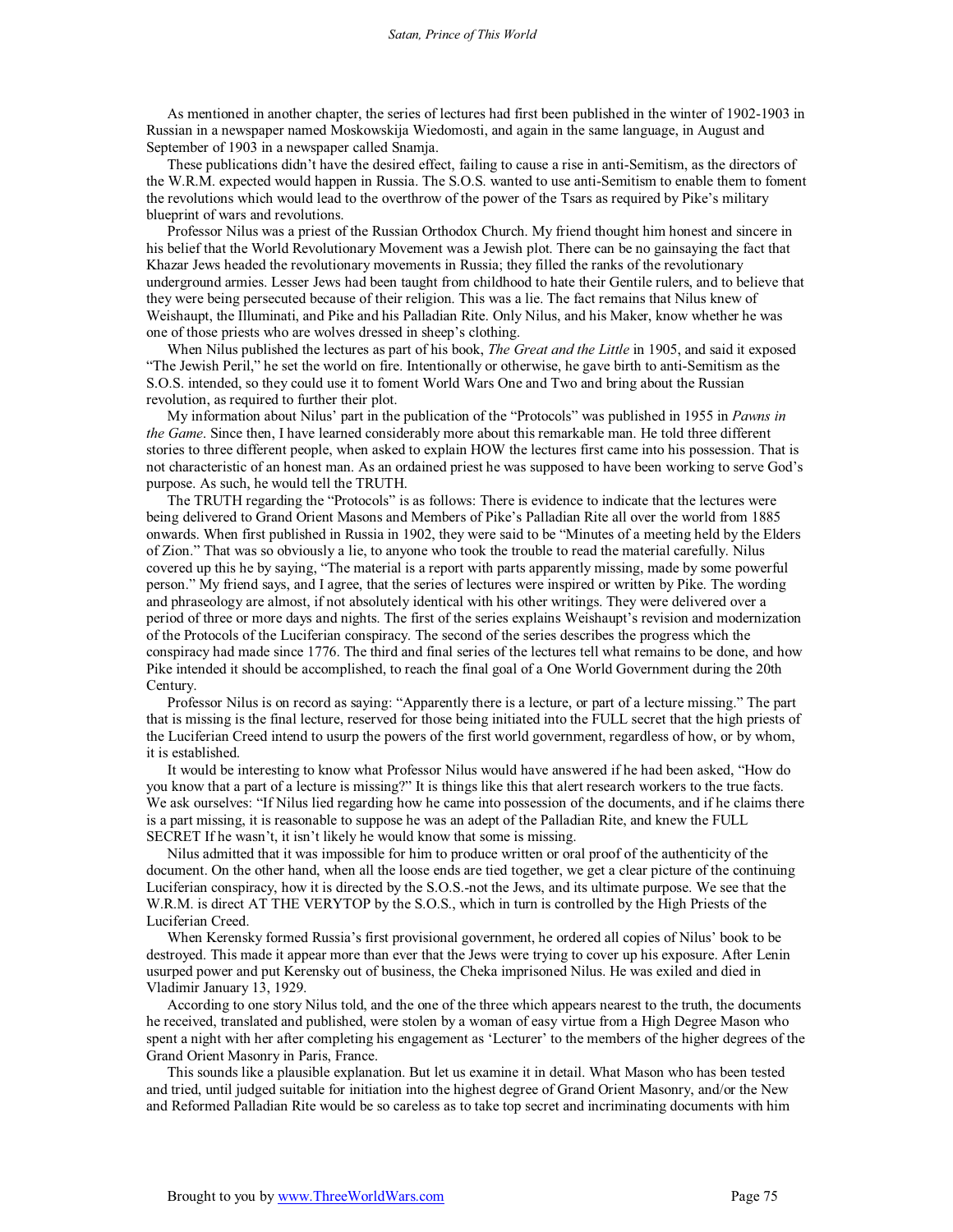into the apartment of a woman of easy virtue? That he would do so just doesrit make sense. Had the documents been stolen the Illuminati would have used their wealth, power and influence, and the millions of pairs of eyes they control, to get them back.

Investigating every angle of the mystery of the missing documents, my friend reached the conclusion that they were given to a lady high in French society who also happened to be a member of "The Lodge of Adoption" attached to the Paris Council of the Palladian Rite. Evidence indicated that the man who gave the documents to this lady was one of the highest and most influential Grand Orient Masons in France, and was undoubtedly a member of Pike's New and Reformed Palladian Rite.

The lady in question was undoubtedly instructed to whom she should entrust the documents so they would get into the hands of those who directed the anti-Semitic movement in Russia. By telling this Russian nobleman that the documents had been stolen from a Jew who was a high degree Mason, it was thought to deceive him into believing the woman's motives were 'pure' and that no intrigue and deceit were involved.

These deductions explain also how the documents first were given to one newspaper and then to another. It was not until after publication had failed to produce the anti-Semitic reaction that the original or another copy was placed in the hands of Professor Satan. Nilus and produced the desired result. I know for a positive fact copies of Nilus' Jewish Peril were placed in the possession of every prominent Russian who was attached to the Imperial household and employed by the Tsar in any kind of executive capacity. Copies were placed on the bureaus of Ladies -in-waiting in their rooms within the Imperial Palace.

Revolutionary activities had divided Russian society into two groups: those who were loyal to the Tsar, and those who were not. Publication, and wide-spread circulation, of the documents under the title TheJewish Peril undoubtedly enabled those who directed the Russian revolutionary movement, from behind the scenes, to develop their plot and further their secret plans. One of them was the international banker, Jacob Schiffof New York, U.S.A., whose revolutionary leader was, Trotsky.

Working with Schiff to bring about the subjugation of Russia was the Warburg family of Hamburg, Germany. The members of this banking house were closely connected with, and on exceptionally friendly terms with Gerson Blechroeder, who was director of Pike's supervisory Council of the Palladian Rite in Berlin. The secret headquarters of those fomenting the Russian revolution in Germany was the big building on Valentinskamp Strasse where Armand Levi had established the "Secret (Jewish) Federation," which became known as "The Sovereign Patriarchal Council," backed by the Rothschild's millions.

Strange as it may seem but as additional proof that the S.O.S. does not consist of orthodox Jews, but of them who say they are Jews, and are not, and thus lie, we find that Lenin was being coached to take over leadership of the revolutionary war in Russia by none other than Lemmi who had succeeded Mazzini as Pike's director of political action. Lemmi had set up his headquarters near Geneva, Switzerland.

Thus we see how the lectures inspired by Pike, were made to appear to be a conspiracy of Jews to win world domination. This charge the real Jews bitterly resented. But when we clear away all confusing aspects of the case the TRUTI-I stands out clear and unmistakable. The version of the lectures placed in the hands of Professor Nilus was used to help those who direct the W.R.M. AT THE TOP to foment the Russian revolutions of 1905 and 1917, and thus put Pike's plans into effect EXACTLY as he intended.

Marsden explains the meaning of the word 'Goyim to be 'Gentiles or non Jews.' With this I cannot agree. The word 'Goyim' meant originally, "The masses of/or the common people." But as the word was used by Weishaupt, its meaning changed to 'Lesser Beings-the mob.' Pike used the word to mean 'human cattle.' The whole of humanity, whom he said was to be integrated into a mass of mongrelized humanity, and enslaved body, mind and soul.

The word 'agentur' is also used frequently in the lectures. Marsden says the word means, "The whole body of agents and agencies made use of by the Elders (of Zion), whether members of the 'tribe' or their Gentile 'tools.' With this explanation I must disagree also. The word Agentur' as used in the Protocols, means, 'every member of society the Synagogue of Satan control and use to put the Luciferian conspiracy into effect, and keep it progressing towards its ultimate goal, regardless of race, colour or creed.'

The words 'The Political' are said by Marsden to mean not exactly the 'body politic,' but the entire machinery of politics. With this definition I do agree.

It must be clearly understood that I believe the PROTOCOLS are those of the Synagogue of Satan. The copy given Nilus was altered slightly to 'make believe they are those of the Elders of Zion, so that those who direct they conspiracy AT THE TOP could use both Zionism and anti-Semitism to further their own secret plans to cause revolution in Russia.

PROTOCOL #1 is nothing more or less than a reiteration of Weishaupt's principles.

A. That in the beginnings of the structure of society mankind was subjected to brutal and blind force, afterwards to law, which is exactly the same force disguised. This being so,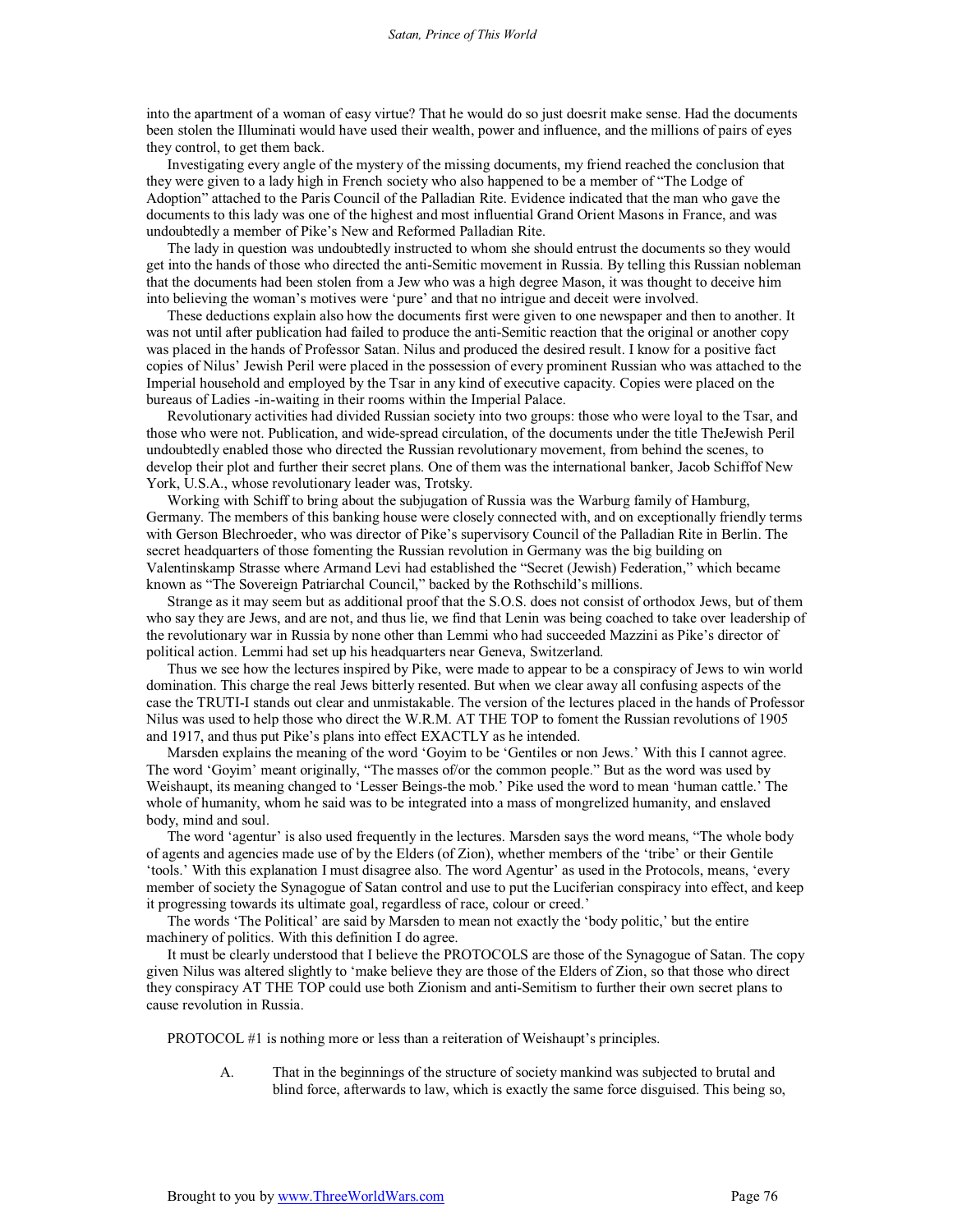the principle of 'The Law of Nature' is that 'Right' lies in force, or, to put it in other words, 'Might is Right.' Pike secretly endorsed this principle.

- B. Political freedom is an 'Idea,' not a fact. But those plotting to obtain absolute control of the masses must use this idea as a 'bait' to attract the masses to one of their parties (organizations) so they can be used for crushing those at present in authority, and thus remove obstacles which stand between the S.O.S. and ultimate world domination.
- C. So-called 'Liberalism' is to be used to soften up rulers so that for the sake of the 'idea of freedom and 'liberalism they will yield some of their power. The lecturer then remarks, "It is precisely here that the triumph of theory appears." He explains that those who plot to subjugate the rest must gather up the slacked reins of government into their own hands, "because the blind might of any nation cannot for one single day exist without guidance, and thus the new usurped authority will fit into the place of the old."

What happened in France before the lectures were given, and what has happened in Russia, Germany, China, and is happening in England today, typically illustrates how this phase of the conspiracy has been put into effect.

> D. First, the Emperors, crowned Kings and Sovereign Rulers must be disposed of by assassination, revolution or other means. Then the natural, or genealogical aristocracy shall be destroyed in a revolutionary reign of terror. The lecturer explains how the conspirators will replace the power of the rulers they destroy with the 'power of gold,' and replace the genealogical aristocracy with people of wealth whose fortunes the conspirators control. In other words, those who create the 'new' aristocracy of 'wealth' can make those they wish to use wealthy, and they can just as easily break those who refuse to do their bidding.

It is interesting to note that most of those who now form the aristocracy of wealth got their start promoting rackets of one kind or another, which separated gullible people from their hard-earned money. The Rothschild's got their feet on the lower rungs of the Ladder of Fortune by providing the British government with Hessian soldiers at so much a head. Thus they were well paid for providing troops to fight Britain's colonial wars, which they, the Rothschild family, had fomented.

The Morgan fortune was founded on the sale of arms and ammunition to the Confederate army, which arms and ammunition had previously been condemned by the Federal authorities. The Rockefeller fortune was founded upon medical quackery and the sale of 'patent' medicines. The 'Newly Rich' we find in the luxury resorts of southern Florida and the Caribbean are mostly ax-racketeers, while a goodly number have not as yet qualified to have the 'Ex' put before the word racketeer. Bootleggers and professional gamblers now form the crust. of modern society. This illustrates how Weishaupt's and Pike's plans have replace the genealogical aristocracy with an aristocracy of wealth (gold), whom the S.O.S. control body, mind, and soul through control of their bank books.

- E. The lecture goes on to point out that when states become exhausted by involvement in external wars or revolutions, the conspirators use the despotism of capitalism which is entirely in the hands of those directing the conspiracy. He says the exhausted states must accept the financial help and advice of those who plotted to destroy them, or go under completely. This explains how the national debts have been foisted upon the remaining nations and how republics have been financed since Weishaupt's day.
- F. The lecture then says the word 'Right' is an abstract thought and proved by nothing. The word means, 'Give me what I want that thereby I may prove that I am stronger than you.' He explains that the POWER of those who direct the conspiracy will become more invincible as they develop the tottering conditions of rulers and governments because their existence will remain invisible. He then informs his hearers that out of the temporary evil and chaos which they are 'compelled' to commit, will emerge 'Good government in the form of an absolute dictatorship because "without an absolute despotism there can be no existence for civilization which is carried on not by the masses, (democracy), but by their guide." May I point out that the word 'democracy as applied to republics and limited monarchies, was introduced by those who direct the conspiracy at the instigation of Voltaire, in order to deceive the masses into believing that they ruled their countries after the overthrow of their monarchs and aristocracy. The masses have elected those whom the directors of the W,RM. selected to run for office: but the agentur of the S.O.S., using Illuminists and agentur, have governed from behind the scenes always since absolute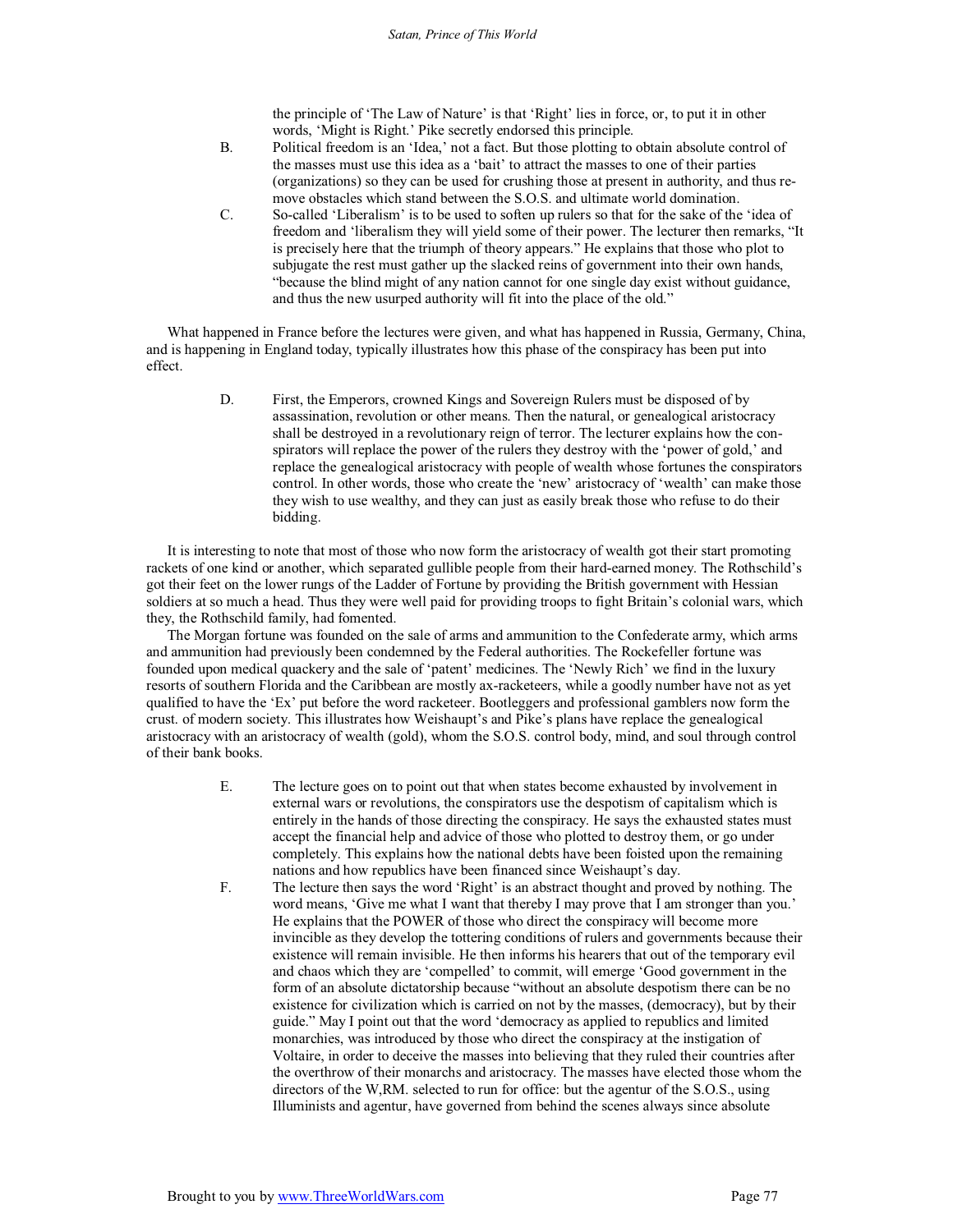monarchs ceased to exist. The biggest lie the S.O.S. ever foisted on the public is the belief that Communism is a workers' movement designed to destroy capitalism in order to introduce socialist governments which can then be formed into an international of Soviet (workingmen's) republics and a classless world. The lie must be apparent to any reasonable person who stops to think. As has been proved by documentary evidence and historical data in Pawns in the Game, Red Fog Over America and this book, capitalists have organized, financed, directed, and then had their agents take over the powers of government in EVERY country subjugated to date. It costs up to hundreds of millions of dollars to finance revolutions such as took place in Russia and China. The preparation period in both countries extended over more than fifty years. We ask the workers where they think the money comes from to pay the cost of reconstruction necessary to repair and replace the ravages of war and build up the economies of the so-called republics? (National debts, repaid through taxation is one source of the wealth of the S.O.S.)

It is time we took the blinders from our eyes so we can see clearly. The truth is that those who direct the W.R.M. AT THE TOP, call them the S.O.S. or the Illuminati, or what you wish, control GOLD, and GOLD controls every aspect of the World Revolutionary Movement. It is the men who control GOLD, the men we commonly refer to as capitalists, who finance, direct, and control all revolutionary efforts in order that they may lead the masses (Goyim) out of their present oppressions, into new and complete subjection-a totalitarian dictatorship.

The reader will do well to remember that God is an absolute God. He requires that absolute obedience be given willingly and voluntarily. Lucifer also will rule as an absolute King for all eternity. The word 'democracy actually means mob rule,' and because it does, the lecturer proceeds to inform his fellow conspirators that the idea of freedom is impossible of realization, because no one knows how to use it with moderation. He said "it is enough to hand over a people to self-government for a short time for them to turn themselves into a disorganized mob." Internal strife than reduces them to a heap of ashes. This is what is intended to happen in the remaining so-called FREE nations.

Considering the fact that these words were uttered half a century ago, they have proved exceptionally true. They prove the devilish cunning and diabolical knowledge the S.O.S. have regarding the weaknesses of human nature. The lecturer then tells his audience, "The mob is a savage, and displays its savagery at every opportunity. The moment the mob seizes freedom in its hands, it quickly turns to anarchy, which is the highest degree of savagery."

> G. The lecturer than explains how, since Cromwell's day, the Goyim (masses of the peoplehuman cattle) are being reduced to one common level. My friend, AK Chesterton, editor of Candour, doesn't agree with me that since Weishaupt and Pike took over, the word 'Goyim' means 'human cattle;' but the fact remains that Chapter 1, Par. 22 of Marsden's translation of the Protocols says, "Behold the alcoholized animals, bemused with drink, the 'right' to the immoderate use of which comes along with freedom. It is not for us and ours to walk that road. The people of the Goyim are bemused with alcoholic liquors (supplied by our agents); their youth have grown stupid on classicism and from early immorality, into which it has been inducted by our special agents-by tutors, lackeys, governesses in the houses of the wealthy, by clerks and by others, by our women in the places of dissipation frequented by the Goyim. In the number of these last I count the so-called society ladies, voluntarily followers of the others in corruption and luxury." Does this not prove we are being reduced to the level of 'human cattle'?

Can any reasonable person deny that society as a whole is being reduced to one common level of iniquity? This is really what class war means. God's plan enable His creatures to progress by personal application to the highest levels of spiritual attainment. It is possible for a human soul to reach the Seventh Heaven, and, according to some theologians, even fill the seats left vacant by Lucifer and his defecting angels. The Luciferian ideology requires that all human beings be dragged down to one common level in sin, corruption, vice, and misery.

> H. The lectures then explained that the Illuminati and Palladians must play a game of "Force and MakeBelieve." Force must be used to obtain political control, and make-believe, to obtain control of governments which do not want to lay down their crowns at the feet of some new power. The lecturer says, "This evil is the one and only means to attain our end, which is good therefore we must not stop at briber}s deceit or treachery when they can be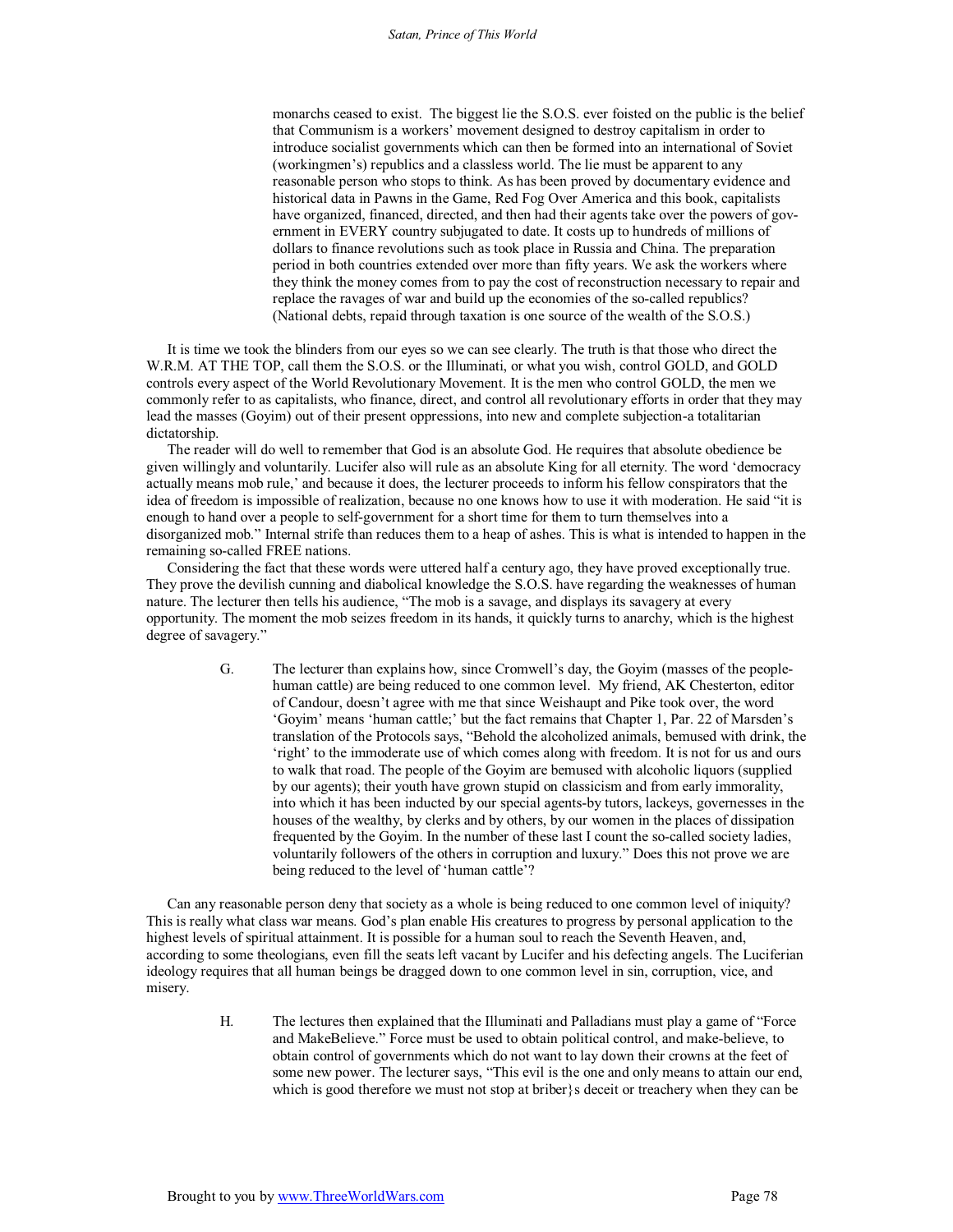used to serve our purpose. In politics one must know how to seize the property of others without hesitation if by it we secure submission and sovereignty."

What has the creation and pyramiding of the national debts done since the 1700's? What are income and corporation tax and so-called luxury and other taxes doing today? How much of our earnings is left for our own use after those who direct the financial policy of the Palladian Rite get through with us? By controlling the policy of our governments they are taxing us into economic slavery. By giving "Lend Lease" in the name of 'Charity,' the S.O.S. uses our money to control Communism until they foment the final social cataclysm.

> I. The first lecture ends with an explanation of how the Illuminated ones have deceived the Goyim into delivering themselves into their hands. The lecturer says, "Far back in ancient times we were the first to cry among the masses (Goyim) the words, 'Liberty, Equality, Fraternity,' words repeated many times since those days by human parrots who from all sides flew down upon these baits and with them carried away the well-being of the world, true freedom of the individual, formerly so well guarded against pressure of the mob."

The lecturer then gloats over the fact that even the wisest men among the Goyim, even those who consider themselves intellectuals, could not make anything out of the uttered words in their abstractness, and did not note the contradiction of their meaning and interrelation. He points out that in 'Nature' there is no equality and there can be no freedom, because nature has established inequality of minds and characters and capacities, just as immutably as Nature has established subordination to her laws. He then explains how from the very beginning those who direct the conspiracy AT THE TOP have contravened God's Law of Dynastic Rule under which a father passed on to his son knowledge of the course of political affairs in such wise that none could know it but the dynasty, and none could betray it to the governed. The lecturer then points out that as time went on the meaning of dynastic transference of the TRUE position of affairs in the political was lost, and this loss aided the success of their cause. (See Pike's dogma re 'Nature' elsewhere in this book.)

Thus the lecturer proved that what I said about the conspiracy in the previous chapters is true. What he said proves that the Protocols were not drawn up by the Learned Elders of Zion for the information of those who attended the Zionist Congress at Basle, Switzerland in August, 1903, as has been claimed by those selected to lead the anti-Semitic phase of the Luciferian conspiracy, but that the conspiracy ante-dates Weishaupt. The Synagogue of Satan, which Christ exposed, goes back fiuther than the days of Solomon. It goes back to the time when Satan first caused our first parents to defect from God for the purpose of preventing our putting His plan for the rule of the Universe into operation on this earth. Thus the S.O.S., by directing the Luciferian conspiracy on this earth, prevents our doing God's will here as it is done in Heaven.

The lecturer winds up his initial address with a boast: He says, "The deceptive slogan of 'Liberty, Equality and Fraternity' brought to our ranks whole legions who bore our banners with enthusiasm, while, all the time, those very words were a canker-worm boring into the well-being of the Goyim, putting an end to peace, quiet, solidarity, and destroying the very foundations of our Goya states.

He then lets his hearers into the FIRST SECRET. He tells them the triumph of the conspiracy to achieve world domination to date (between 1885 and 1901), was due to the fact that when they came across a person they wished to control and use to serve their purpose, they always worked upon "The most sensitive chords of his or her mind, upon the cash account, upon their cupidity, upon their insatiability for material needs and each one of their human weaknesses which, even when taken alone, is sufficient to paralyze initiative, because it hands over the will of men to the disposal of those who buy their activities."

Thus we see how the conspirators, working through their agentur, have been able to convince the 'mob' that their government is nothing but the steward of the people, who are the owners of the country, and that the steward may be replaced by the people like a worn-out glove. Don't feel badly. I myself was fooled into that belief. It was 1950 before I began to suspect the TRUTH, that, as the lecturer put it, "It is his possibility of replacing the representatives of the people frequently which has enabled those who direct the conspiracy AT THE TOP to gradually obtain control of ALL candidates for political office." Nothing has impressed this truth upon my mind more than the more recent general (federal) elections in Britain, Canada, and the U.S.A. Today the people really have "Hobson's Choice."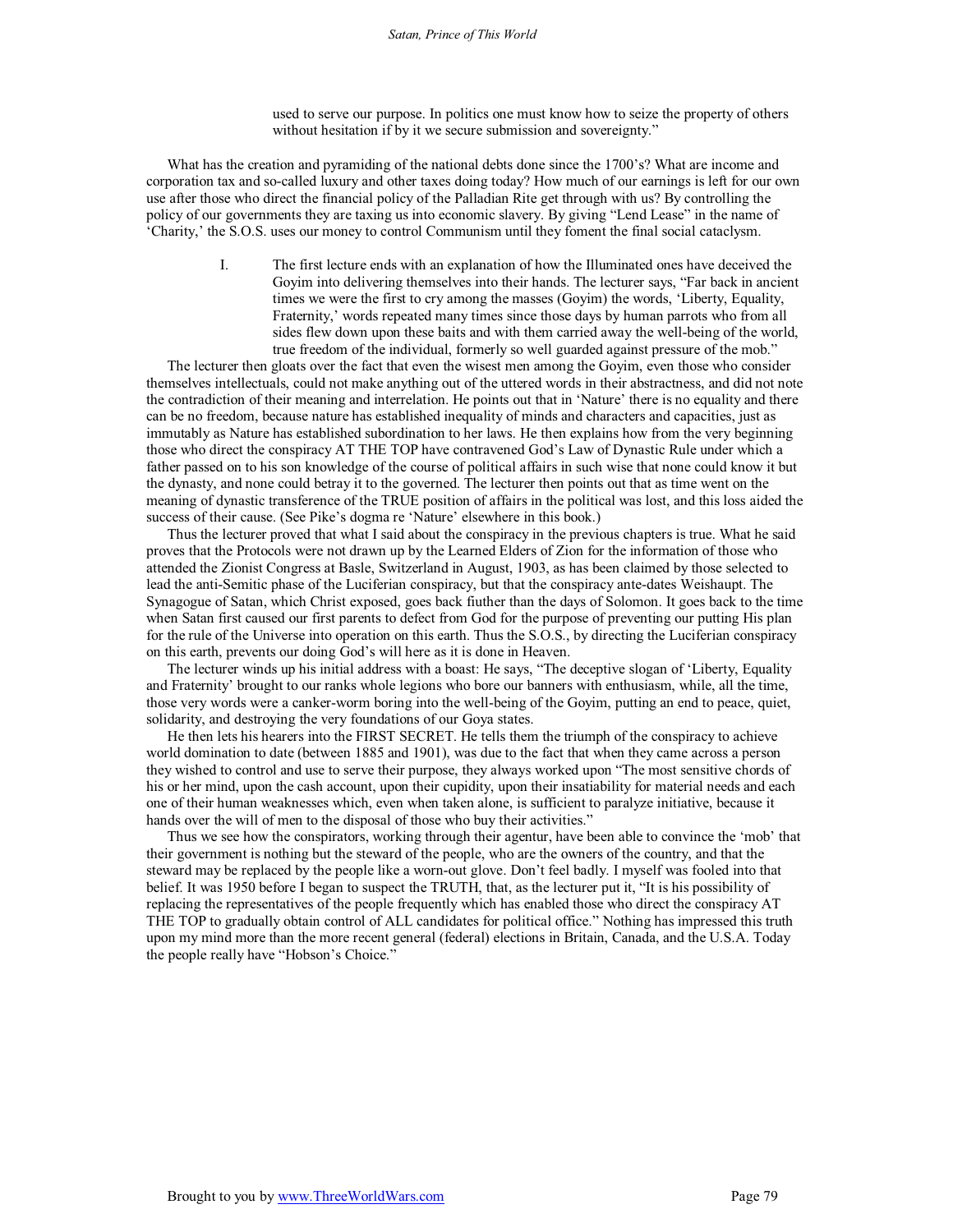### **HOW THE CONSPIRACY WAS DEVELOPED IN AMERICA**

Professor John Robison has been smeared and his books have been burnt by agentur of the Synagogue of Satan because he proved himself to be incorruptible. He refused to help Weishaupt and his Luciferians infiltrate Illuminism into Freemasonry. History proves, however, that what he did write and publish regarding a conspiracy to destroy all governments and religions has turned out to be true. Robison tells us that before 1786, when the Bavarian government exposed Weishaupt and his gang several Masonic Lodges in America had been Illuminized. He also points out the similarities of the American and succeeding French Revolutions.

We have been ridiculed by some influential people for quoting Professor Robison, evidently to shake the confidence of our readers. In support of our statements we give the following documentary evidence, most of which can be confirmed by simply referring to the National Archives in Washington, D.C.

In 1798, David A. Tappan was president of Harvard University. On July 19th of that year he addressed a graduating class in the chapel at Harvard College. He warned Americas future leaders of the dangers of Illuminism, which he said had infiltrated into America. He told them of the influence of the Illuminati used to bring about the French Revolution.

That same year (1798), Timothy Dwight was president of Yale. He gave Americans much the same warning in a paper entitled, "The Duty of Americans in the Present Crisis."

By the time Pike entered the University as a student, Harvard was being brought under the control of the Illuminati.25

Also, in 1798 Jedediah Morse preached his Thanksgiving Day sermon on "The Illuminati and their Masonic Affiliations." Still in the same year, John Wood exposed the Clintonian faction of the Society of Colombian Illuminati.

In 1799, John Cosens Ogden wrote an article, "A View of New England Illuminati," who are indefatigably engaged in destroying religion and government in the United States under feigned regard for their safety."

There were, as recently as 1957, in the Rittenhouse Square Library in Philadelphia, three letters written by John Quincy Adams, the 6th President of the United States, to Col. Wm. Lucifer. Stone, a Knight Templar and editor of The New York Advertiser. These letters were very critical of Thomas Jefferson and the manner in which he had subverted Freemasonry in the New England states. Adams knew of what he was writing, because he had been mainly responsible for organizing the Lodges into which Jefferson infiltrated his Illuminati. Adams gives as his reason for running against Jefferson for the presidency, Jefferson's subversiveness. The letters he wrote Col. Stone are credited with defeating Jefferson.

Adams listed five main objections to Illuminism as being proselyted by Jefferson and his fellow Illuminists:

- 1. Their teachings are contrary to the law of the land.
- 2. They are in violation of the precepts of Jesus Christ.
- 3. They require members to take a pledge to keep undefined secrets, the nature of which is unknown to the man taking the oath.
- 4. They require a member to express his willingness to suffer death should he violate his oath.
- 5. They require a member to say he will accept a mode of death which is unusual, inhuman, and so cruel that the details are unfit for utterance from human lips.

Then, in 1826, an incident happened which should prove to Freemasons themselves that only members who have been carefully selected are permitted to know anything of what goes on in the secret society which Illuminists organize within their own secret society. It is therefore as reasonable to condemn as inhuman and diabolical a person suffering from cancer, as it is to blame the rank and file of secret societies, orders, and organizations and groups for the sins against God and crimes against humanity committed by the Synagogue of Satan who infiltrate their agentur into the secret societies. It would be better for the world if there were no secret societies, because those who direct the W.R.M. AT THE TOP would then be unable to practice their parasitic policy, and place the blame for their devilish actions upon shoulders other than their own.

The incident we refer to concerns Captain Wm. Morgan, who was accused of breaking his oath. The Illuminist influence within Masonry's top executive insisted that Morgan be given the "death," the manner of which Adams had been so disgusted and critical.

A Mason named Richard Howard was selected as 'executioner.' Morgan got warning of his pending fate. He tried to escape to Canada, but got only as far as Niagara Falls, where Howard murdered him.

According to Col. Stone, the Knight Templar to whom Adams had written the letters referred to above, Howard resumed to New York and reported to a meeting of the Knights Templars at St. John's Hall, New York, how he had 'executed' Morgan. Stone says he was then supplied with money and put aboard a ship bound for

 <sup>25</sup> Harvard has remained under the influence of "Internationalist minded men" ever since, as explained in *Red Fog Over America*, by WG. Carr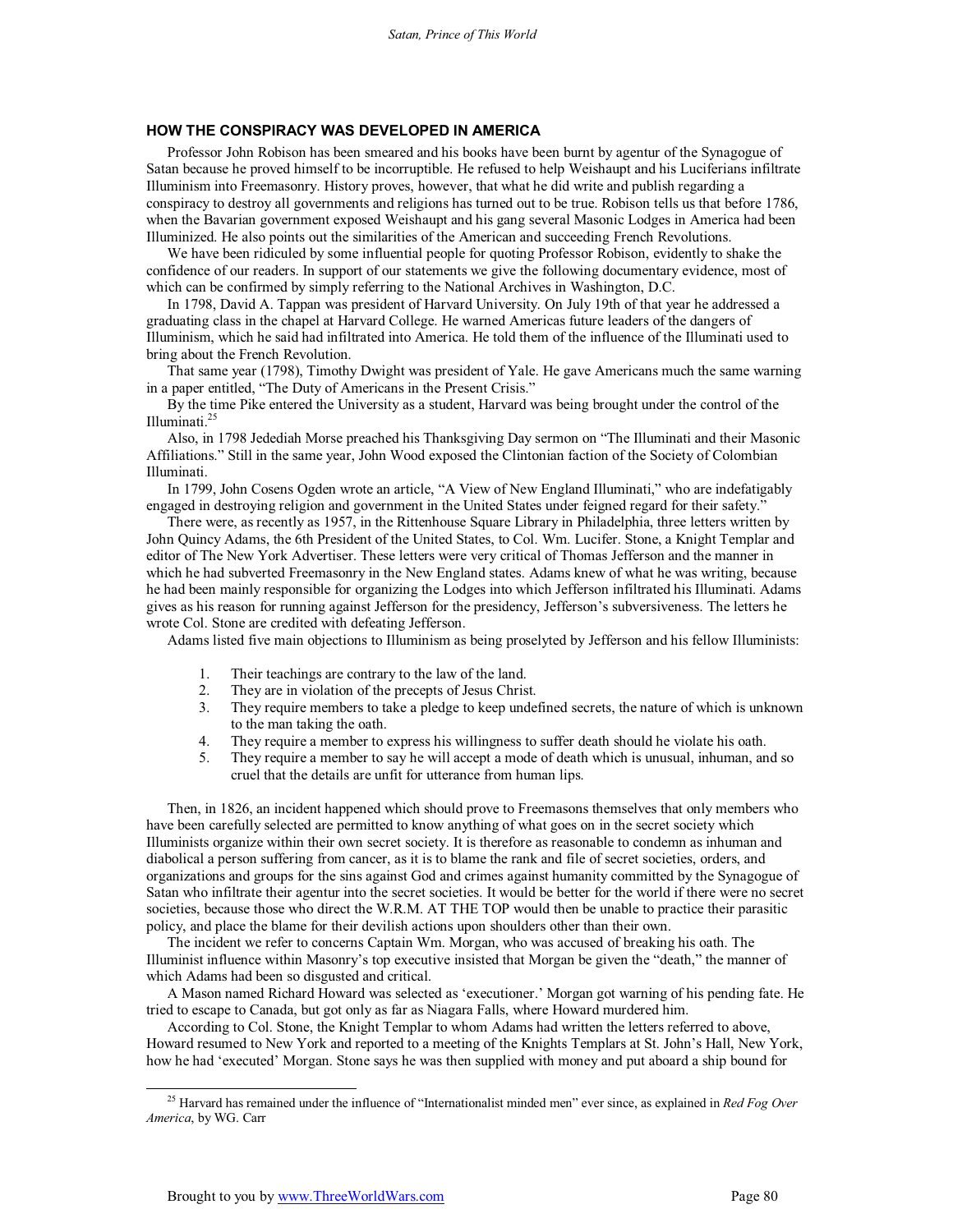Liverpool, England. Stone's statements are published in his "Letters on Masonry and anti-Masonry." What Stone exposed regarding Morgan is confirmed in an affidavit taken by Avery Allyn when he seceded from the Knights Templar of New Haven, Connecticut. He swore that Richard Howard had confessed himself to have been the 'executioner' of Morgan.

Masonic records prove that when these repulsive facts became known in Masonic circles, a terrific reaction set in, Approximately 1,500 Lodges in the United States surrendered their charters. It is estimated that of the 50,000 Masons belonging to these Lodges, 45,000 seceded from the secret society. Thus it was that Freemasonry nearly died a natural death in America.

But such is the power and influence of the Synagogue of Satan that today hardly a Mason with whom I have discussed this phase of their history, knows anything about it. I have copies of the minutes taken at the meetings which led up to this mass withdrawal from Masonry in America, These TRUTHS are not published to hurt Freemasons, but to prove conclusively that out of a possible 50,000 Masons, at least 45,000 didn't know or even suspect what goes on behind the scenes under the direction of Satanists who hide like worms in the bowels of their and other secret societies.

Those who served the S.O.S. decided a native-born must succeed Moses Holbrook, who at the time these events happened headed Masonry in America, so General Albert Pike was approached. He measured up to the requirements because his rise from an initiate in 1850, to Grand Commander of the Supreme Council for the Southern Jurisdiction of Freemasonry in the U.S.A. in 1859 was phenomenal.

Pike's task was to rejuvenate Freemasonry in the U.S.A. so that the influence, wealth and power of its members could be, used again by the Illuminati to place their agentur in key positions in all fields of human endeavour, including politics and religion. Today, as in 1826, the vast majority of Freemasons don't know about the secret life of Albert Pike. They have been lied to and deceived by Satan's agents into believing Pike to be the greatest Mason that ever lived, and one of Americas greatest patriots. But they are wrong, as we prove Pike was literally a devil incarnate.

Because the Illuminati had been proved to have corrupted Freemasonry in America, Pike decided to organize the Palladian Rite, to be above even Grand Orient Masonry and the Illuminati. Palladism wasrit exactly a new secret society, so Pike called his organization, "The New and Reformed Palladian Rite," (N.R.P.R.)

Guiseppe Mazzini had been selected by the Illuminati in 1834, to be their Director of Political Action (Director of the W.R.M..). In a letter Mazzini sent to Pike January 22,1870, he wrote, "We must allow all the federation (of different Masonic orders) to continue just as they are, with their systems, their central authorities and their diverse modes of correspondence between high grades of the same rite, organized as they are at present, but we must create a supreme rite, which will remain unknown, to which we will call those Masons of high degree whom we shall select. With regard to their brothers in Masonry, these men must be pledged to the strictest secrecy. Through this supreme rite we will govern all Freemasonry, which will become the one international centre, the more powerful because its directions (directors) will be unknown."

This letter proves that not even Mazzini, at the time he wrote the letter, knew the High Priests of the Luciferian Creed controlled the Synagogue of Satan, of which he was a member, AT THE TOP But after working a while longer with Pike, he began to suspect there was some "Secret Power" above or beyond the highest degrees of Grand Orient Masonry, of which he was a member, which controlled them AT THETOP He expressed these suspicions in the letter he wrote Dr. Breidenstein, already quoted.

Pike and Mazzini signed the decree for the constitution of a Central High Masonry, September 20, 1870. This was the day the Grand Orient Mason, General Cadorna, entered Rome to end the temporal power of the Pope.

Pike assumed the title of Sovereign Pontiff of Universal Freemasonry. Mazzini assumed the title Sovereign Chief of Political Action, i.e., Head of the World Revolutionary Movement, (W.R.M.).

Pike immediately proceeded to complete the work on the new ritual he had started with Moses Holbrook, and he called it "The Adonaicide Mass" (The Death of God").

Margiotta, a 33rd degree Mason, who wrote Masonic history, and the biography of Adriano Lemmi, (who in 1873 succeeded Mazzini as Director of the W.R.M.), has this to say regarding Pike and Mazzini: "It was agreed that the existence of this rite would be kept strictly secret, and that no mention of it would ever be made in the assemblies and inner shrines of other rites, even when by accident the meeting might happen to be composed exclusively of brothers having the perfect initiation, for the secret of the new institution was only to be divulged with the greatest caution to a chosen few belonging to the ordinary high grades."

This explains why even 32nd and 33rd degree Freemasons know so little about what goes on AT THE VERY TOP.

Margiotta also states that 33rd degree members of the Scottish Rite are carefully selected for initiation into the Palladian Rite because of their extensive international ramifications: Thirty-third degree Masons are specially privileged to visit and take part in the rituals of other Masonic Lodges throughout the world. Those who become members of Palladism recruit others. That is why the Supreme Rite created its triangles (the name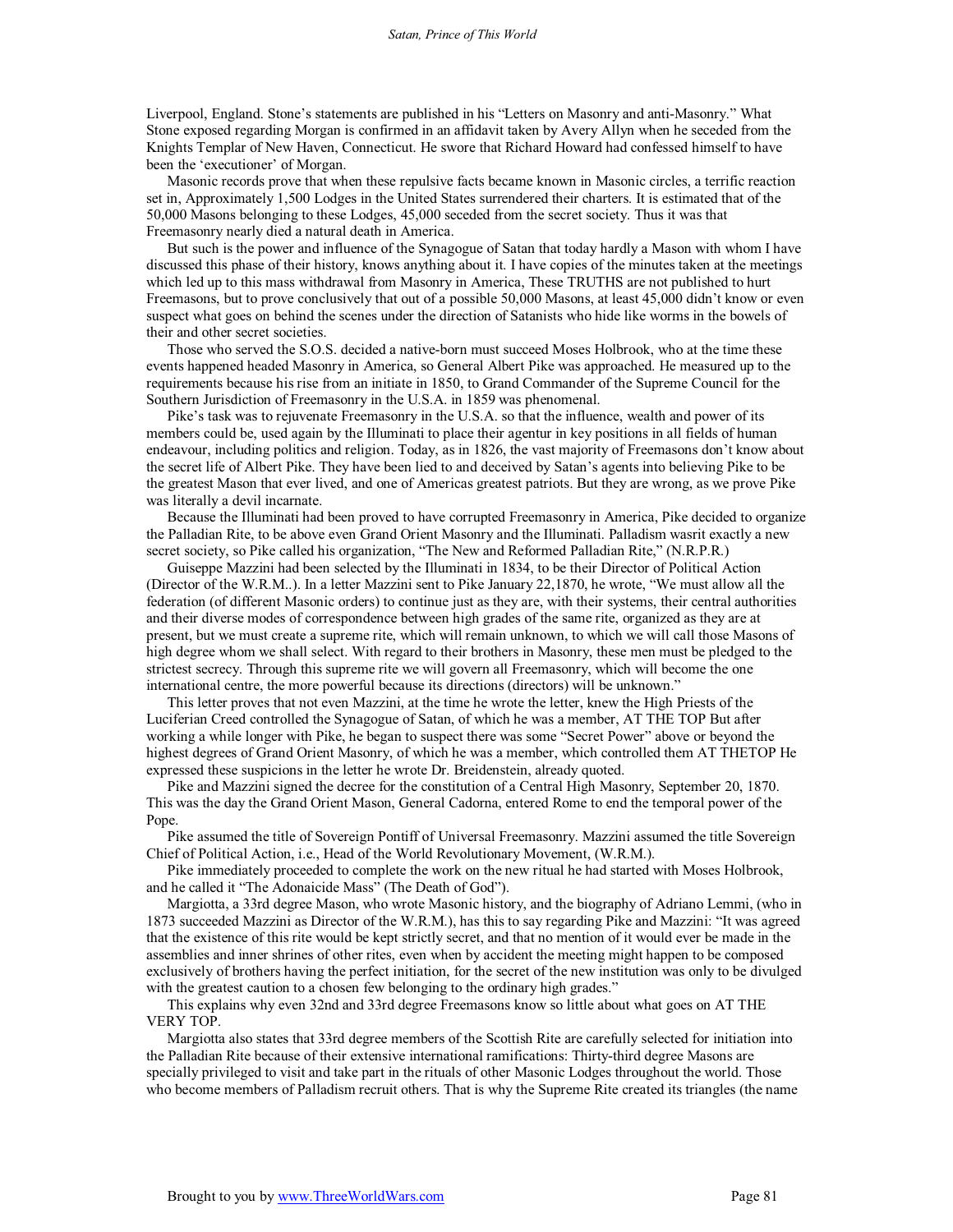given Palladian Councils) by degrees. These are established on a firm basis. The lowest of the initiates are brothers long tested in ordinary Masonry, and proved to have defected from God and Christianity.

Margiotta adds: "One will better understand these precautions knowing that Palladism is essentially a Luciferian rite. Its religion is Manichean neo-gnosticism, teaching that the divinity is dual, and that Lucifer is the equal of Adonay, with Lucifer the God of Light and Goodness struggling for humanity against Adonay the God of Darkness and Evil.<sup>26</sup>

As Lucifer's Sovereign Pontiff on earth, Pike was the president of the Supreme Dogmatic Directory, assisted by ten Ancients of the Supreme Council of the Grand Orient. Pike's Supreme Grand College of Emeritus Masons (Palladian Rite), accepted the Adonaicide Mass, sometimes referred to as "The Black Mass," as the ritual for the New and Reformed Palladian Rite. Mazzini was sent a copy of the ritual. He was high in his praise of Pike, as his articles published in "La Roma del Popolo" prove.

With these preliminaries completed, Pike and his assistants organized with a Supervisory Triangle, or Council, in Rome, Italy, to direct the W.R.M. in all its many phases. He placed Mazzini in charge. After Mazzini's death, he made Lemmi Supreme Director.

Pike organized another supervisory council in Berlin. He called it, "The Supreme Dogmatic Directory." It was kept functioning by means of a constantly renewed committee of seven, selected from the Supreme Council, Grand Encampments, Grand Orients, and Grand Lodges of the world. Two delegates looked after propaganda and finance. The director of propaganda was also director of intelligence, keeping the other two supervisory directors and the Sovereign Pontiff fully informed regarding important news and events gathered into this central clearing house, from the 'Millions of pairs of eyes' which their agentur control throughout the world. They boast that not even a minor piece of legislation can be put through any parliament without them having full knowledge of it, and giving approval.

The financial agent draws up a general balance sheet of all rites, in all countries, working with an accountant as a sworn expert under his orders.

Under the Sovereign Directory in Charleston, South Carolina, and the Executive of Political Action in Rome, and the Administrative Dogmatic Council in Berlin come the 23 Grand Central Directories which are bureaus or Councils established in Europe, Asia/ Africa, Oceania, and North and South America.

And above all these, the Synagogue of Satan-the High Priests of the Luciferian Creed rule-invisible, unidentified, and supreme. When the League of Nations was first organized (1919), Pike's organization was slightly revised, and the supervisory, executive, and administrative branches were established in Switzerland and New York. But it doesn't matter where the BRAINS are located, they have perfect communication systems, and they control and direct ALL other subversive organizations and activities. That control and direction are the same today as in Pike's lifetime and at the time the League of Nations was formed. The same conspirators who formed and developed those, also developed the U.N.O.

Please don't take my word for it. St. Paul, in II Corinthians 11:13 told us, "For such false apostles, deceitful workers, transforming themselves into the Apostles of Christ. And no marvel; for Satan himself is transformed into an angel of Light. Therefore, it is no great thing (not to be wondered at) if his ministers also be transformed as the ministers of righteousness whose ends shall be according to their works."

Let us pull aside the veil with which Pike enshrouded himself, still further. I am aware that Dr. Bataille, author of *Le Diable au XLX e seicle*, has been accused of publishing misstatement as facts on various occasions, but that does not mean he was always lying and publishing untruths. What he has to say regarding Pike and his "occultism' on page 360 of the above publication is confirmed in "Occult Theocracy' on page 223, written by Lady Queensborough. Further confirmation is to be found in the Masonic Library in Charleston, South Carolina.

That Pike believed in occultism is proved by the fact that there is on record a report of the speech he made before the Supreme Council of the Grand Orient, Charleston, South Carolina, October 20,1884, at which time he said: "At St. Louis, we operated the Grand Rites, and through Sister Ingersoll, who is a first class medium, received astonishing revelations during a solemn Palladian session at which I presided, assisted by Brother Friedman and Sister Warhnburn. Without putting Sister Ingersoll to sleep, we saturated her with the spirit of Ariel himself But Ariel took possession of her with 329 more spirits of fire, and the seance from then on was marvelous.

"Sister Ingersoll, lifted into space, floated over the assembly, and her garments were suddenly devoured by a flame which enfolded her without burning her. We saw her thus in a state of nudity for over ten minutes. Flitting above our heads as though borne by an invisible cloud, or upheld by a beneficent spirit, she answered all questions put to her. We thus had the latest news of our very illustrious brother Adriano Lemmi-then Astaroth, in person, revealed himself, flying beside our medium, and holding her hand. He breathed upon her, and her

<sup>&</sup>lt;sup>26</sup> We wonder what the Rt. Hon. John Deifenbaker, Prime Minister of Canada, and the Hon. Leslie Frost, Premier of Ontario, Canada's largest and richest province, have to say about this. In our monthly newsletter, N.B.N., Oct. Issue, 1958, we published the fact that they both were initiated into the 33rd degree of the Scottish Rite in Windsor, Ontario, September 9, 1958.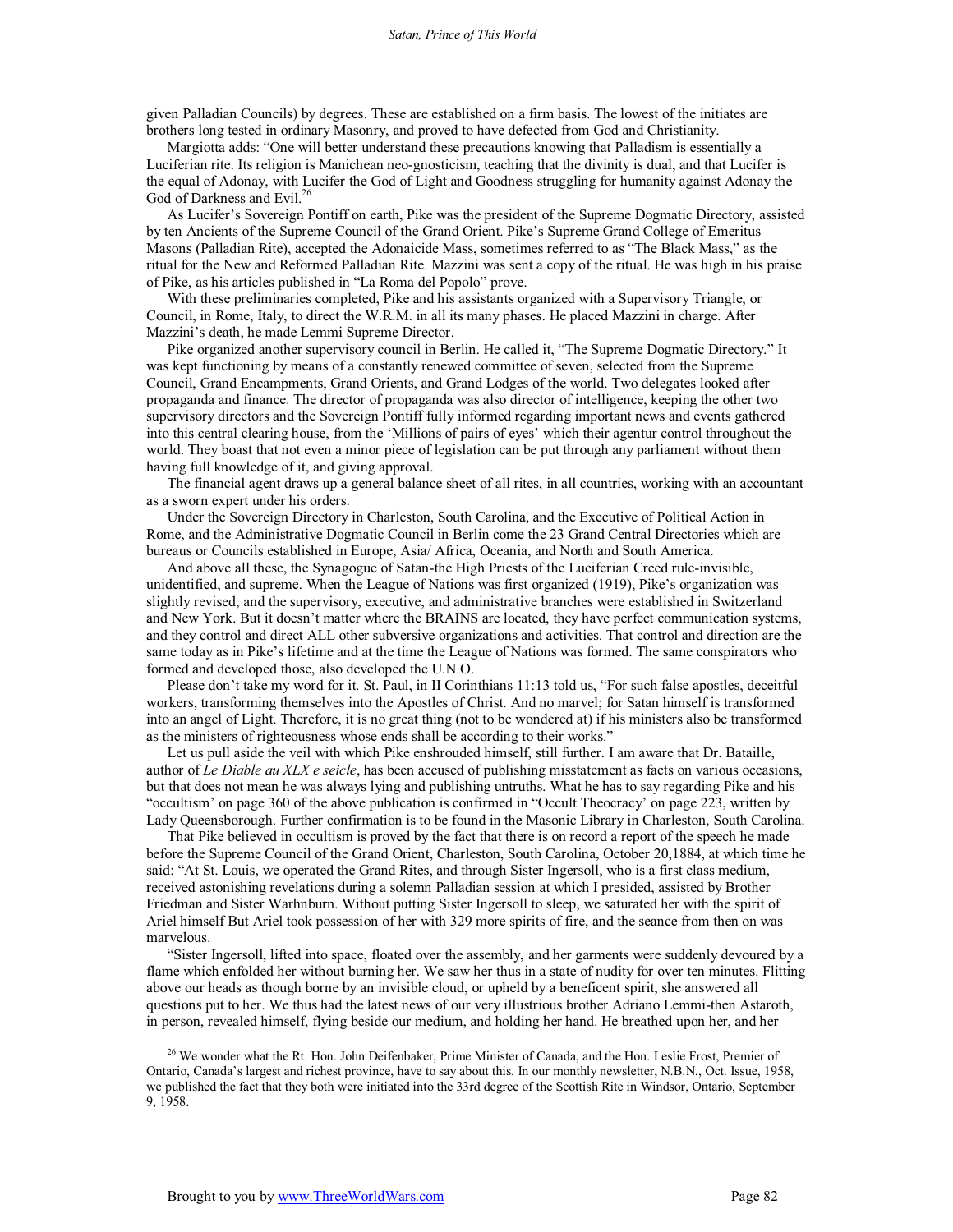clothes, returning from nowhere, clothed her again. Finally, Astaroth vanished, and our sister fell gently on to a chair, where, with her head thrown back, she gave up Ariel and the 329 spirits who had accompanied him. We counted 330 exhalations in all at the end of this experience."

Pike's claim that he was able to talk with Lemmi, his Director of Political Action located in Italy during a séance held in St. Louis, caused me to do some further digging. I knew that those conducting seances often resorted to fakery to deceive those in attendance, into believing they had supernatural powers. This research produced documentary evidence which strongly indicated that scientists belonging to Pike's Palladian Rite had supplied him with wireless sets (radio) long before Marconi made it available for commercial purposes.

I had always wondered WHY Marconi was given such strong opposition when he tried to make his discovery available to the general public. Investigation indicates that the opposition originated with men who had been closely associated with Pike prior to his death in 1891. In the background of the opposition was Gallatin Mackay, who succeeded Pike as head of Universal Masonry and Palladism.

Documentary evidence exists which records Pike's ability to contact and speak with the heads of his supervisory councils, regardless of where they happened to be located. He always used a code. He referred to the box he used while conducting these conversations as Arcula Mystica (The Magic Box). Obviously he and the heads of his 26 councils were connected together by wireless (radio), long before Marconi made his discoveries. There is evidence to prove that Pike's set did pass to Gallatin Mackay after he died. Therefore it is likely Pike used wireless telegraphy during the séances he directed in St. Louis.

Pike and his supervisory directors of the W.R.M.. (Palladian councils) all used code names, as had Weishaupt and his head Illuminists before him. Pike and his supreme council in Charleston was known as "Ignis," the code word for "Sacred Fire," or "Divine Endeavour." The code word for the supervisory council in Rome was "Ratio," meaning "Reason shall triumph over superstition." In Berlin the supervisory council's code name was "Labour."

It is interesting to note that the head of the Berlin Council, and the one in control of the Palladian treasury during Pike's time, was Gerson Bleichroeder, a man who has been proven to be one of the highest and most trusted agents of the House of Rothschild. It is obvious that while Pike was High Priest of the Luciferian ideology, and thus controlled the activities of the Synagogue of Satan, the Rothschilds, through Bleichroeder, controlled the purse strings of the Palladian Rite. Thus, they, indirectly controlled Pike's activities as they had those of Weishaupt a hundred years before.

This information proves that the present Rothschilds believe in the advice passed down to them by one of their ancestors: "Give me control of a country's money, and I care not who makes its laws." Another interesting fact is that both the Rothschilds and the Bleichroeders are, as Christ put it, "Them who say they are Jews, and are not, and do lie." They are Khazars; their veins contain no more real Jewish blood than do mine. Research proves that Bleichroeder belonged to the highest degrees of the Palladian Rite and of Grand Orient Masonry, and must therefore have been a Satanist.

During Pike's reign as "Prince of this world" under Satan's inspiration, his directors in England were Lord Palmerston and Disraeli, who told his readers that the masses (Goyim) don't realize that the real 'Power' which governs them and their country remains invisible and directs from behind the visible governments.

Although Pike is credited with having ended Jewish control of Freemasonry in America, research proves that on September 12, 1874 he signed an agreement with Armand Levi, who represented the Jewish B'nai B'rith of America, Germany, England and other countries. Under this agreement Pike gave Levi authority to organize the Jewish Freemasons in those countries into a "Secret Federation," to be known as "The Sovereign Patriarchal Council." Its international headquarters were setup in a big building on Valentinskamp Strasse, Hamburg, Germany. There is documentary evidence to show that the head of this "Secret Federation" collected in fees approximately \$250,000 a year, which money was used mostly for payment of propaganda favourable to secularism: It is safe to say that the "Lesser Jew" doesn't know any more about what is going on behind the scenes among those who control Judaism ATTHETOP, than do Masons up to the 33rd degree, or the vast majority of the Goyim. It is obvious, therefore, that in the final stage of the conspiracy all lesser beings will find themselves in the devil's stewpot. We are all intended to be simmered down in the devil's brew.<sup>27</sup>

 $27$  In the hope of bringing order out of chaos, and united humanity in the service of God against Lucifer, I wish to point out once more that the struggle going on in this world is for the eternal possession of the souls of men. God wants us to prove that we wish to love Him and desire to serve Him voluntarily for all eternity. Lucifer is determined that his agents on this earth will take away from us our God given gifts of an intellect and freewill, so we will be unable to make this decision. Lucifer, by use of Satanism, is determined to capture out immortal souls; not because he doesn't know that he was wrong, and that his totalitarian ideology will end in turmoil and chaos, but because he just can't stand to see other souls happy. He is determined that as many as possible will share his eternal misery.

If the present revolutionary movement didn't extend into the celestial world, and eternity, but was confined to this world only, there would be no sense in risking exposure, imprisonment and even premature death. If everything ends with death, as atheists would have us believe, then why put ourselves out furthering a plot or plan we will not live to see accomplished?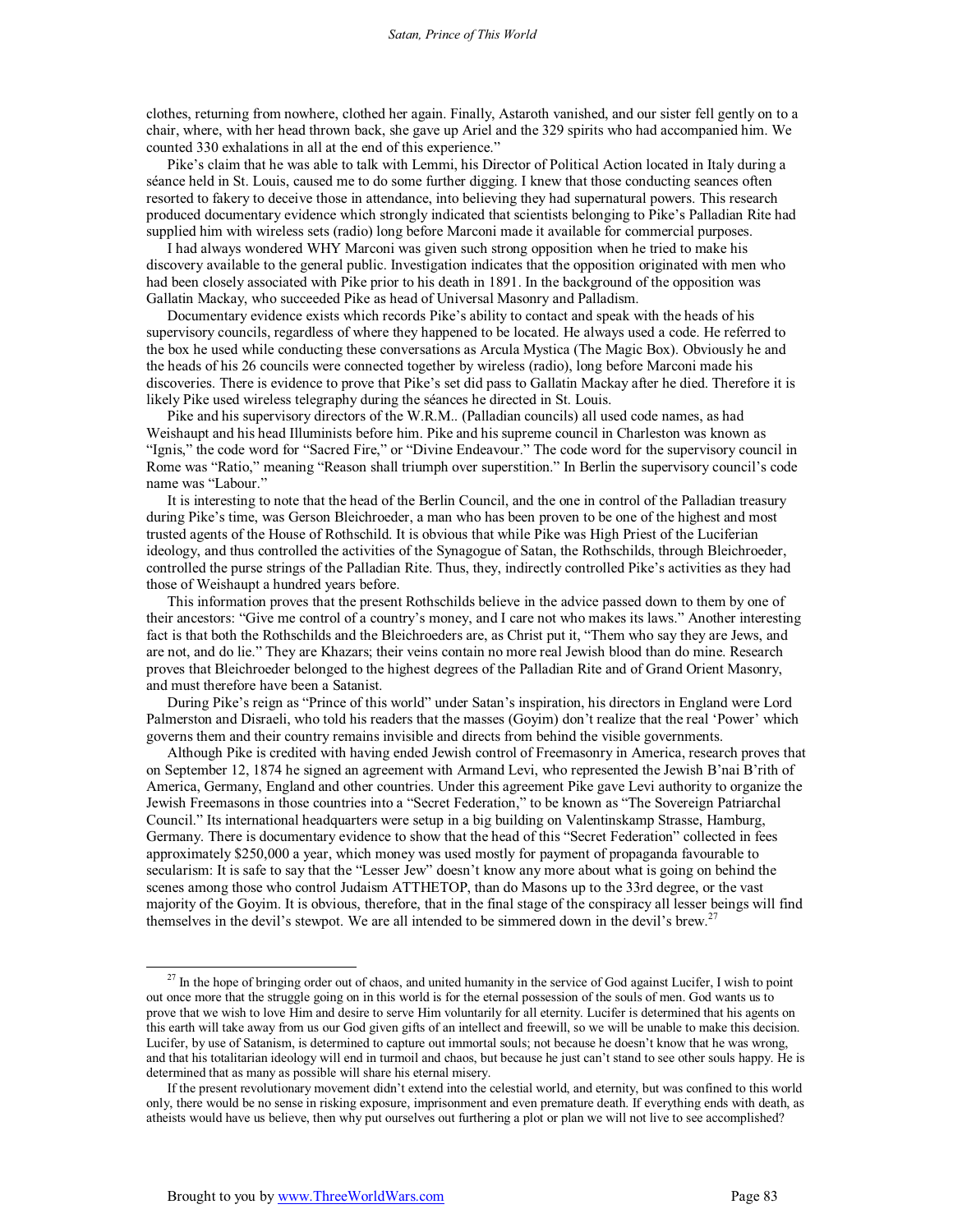Pike's military blueprint, as given to Mazzini and passed on to Lemmi, was as simple as it proved effective. Using the 26 Triangles, or councils of the Palladian Rite, those who direct the W.R.M. AT THE VERYTOP were to foment three world wars and three major revolutions. These were to be so directed that all remaining governments would be reduced to such a state of weakness and economic ruin, that the people would clamour for a World Government as the only solution to their many and varied problems.

After three global wars and two major revolutions, the United States would remain the only world power, but, during the third revolution which Pike said would be the greatest social cataclysm the world has ever known, the United States was to be disintegrated by internal treachery, and fall into the hands of the Luciferian conspirators "Like over-ripe fruit."

Pike set forth quite clearly that World War One was to enable the directors of the W.R.M. to subjugate Russia and turn that Empire into the stronghold of atheistic-communism. This was accomplished with the first major revolution in 1917. Communism and Nazism were to be used, together with anti-Semitism, to enable the directors of the W.R.M. to foment World War Two. This was to end with the destruction of Nazism as a world power, because it would, by then, have served its purpose.

The Sovereign State of Israel was to result from World War Two, as was also the United Nations. Political Zionism was to be used to enable the directors of the W.R.M. to foment World War Three, by playing up the real and supposed differences between Israel and the Arab states. World War Two was to end with Communism taking over control of most of the Far East. Sufficient territory was to be kept free so that Communism in Russia and China could be kept in check, or 'contained' until the Synagogue of Satan were ready to use it in the final stage of the Luciferian conspiracy. Communism was to be organized and also kept in check in all the remaining nations until the directors of the W.R.M. decided it was time to throw ALL Communists and ALL non-Communist at each others' throats. Pike explained all this to Mazzini in his letter dated August 15, 1871.

This programme has been carried out EXACTLY as Pike intended; he simply applied his military genius to put Adam Weishaupt's plans into effect. Thus the people on this planet are involved in the semifinal phase of the Luciferian conspiracy.

After Pike died, Mackay took over. He, as did Lemmi, considered that ALL the executive members of the Grand Orient Lodges and the Councils of the New and Reformed Palladian Rite should be given special instructions in regard to the W.R.M. They were told in a series of lectures

- 1. What Weishaupt's revised plans called for.<br>2. How the World Revolutionary Movement h
- 2. How the World Revolutionary Movement had progressed since 1776.<br>3. The purpose of political intrigue going on at the time, i.e., 1889 to 190
- The purpose of political intrigue going on at the time, i.e., 1889 to 1903.
- 4. What was intended should happen to bring the conspiracy to its successful conclusion, a One World Government the powers of which they would usurp.

The lectures were prepared by Pike or writers who had been inspired by Pike's revolutionary ardour. These lectures were delivered by high degree members of the Palladian Rite, over a period of days, (or nights), to gatherings of selected adepts who met in the Lodges of the Grand Orient or New Palladian Rite throughout the world. It was a copy of these lectures, slightly altered to give them a Zionist touch, which 'fell' into the hands of Professor Satan. Nilus, and which he published as *The Jewish Peril*.

There is plenty of evidence available to prove these lectures were being delivered as early as 1885. As invariably happens, despite the greatest security precautions, information regarding the delivery of these lectures, and their purpose, to develop the conspiracy to the final social cataclysm, leaked out.

The plot to develop the World Revolutionary Movement to its final state, as explained by Pike to Mazzini in his letter dated August 15,1871, was discussed by several publications, two of which were, *Le Palladisme*, by Margiotta, p. 186, published in 1895, and in *Le Diable Au XIX Siede*, published in 1896. The lectures in their entirety were published by the Russian newspaper *Moskowskija Wiedomosti* during the winter of 1902/1903, and again by the Russian newspaper *Snamja* in August of 1903.

The point I am trying to make in this: the first meeting of the Learned Elders of Zion to discuss Political Zionism, as we know it today, took place in Basle, Switzerland, in 1897. The origin of the Luciferian conspiracy dates back to before Zionism was even mentioned in the Bible. The first series of lectures are in no way different from Weishaupt's revised version of the plot as exposed in 1786. How the plot was developed from

 $\overline{a}$ 

Lucifer is concerned only with capturing souls. He doesn't care if they be the souls of Jews or Gentiles, coloured folk or white folk. The Fable of the Messianic Age is just as much of a decephon to enlist Jews to serve the cause of Lucifer as is the dream of One Worlders that they will form the government when the first world government is established. Roosevelt honestly believed he was going to be the first King-despot. He was disillusioned when Stalin double-crossed him after Yalta. How he got fooled. To get our sights on the real target we have to elevate the barrels of our rifles above the materialistic images which, like a mirage, reflect something beyond the range of our naked eyes. Let Christians believe what Christ and the Scriptures tell us-Luciferianism is the root of all evil. Satanism is the name by which most people know Luciferianism on this earth.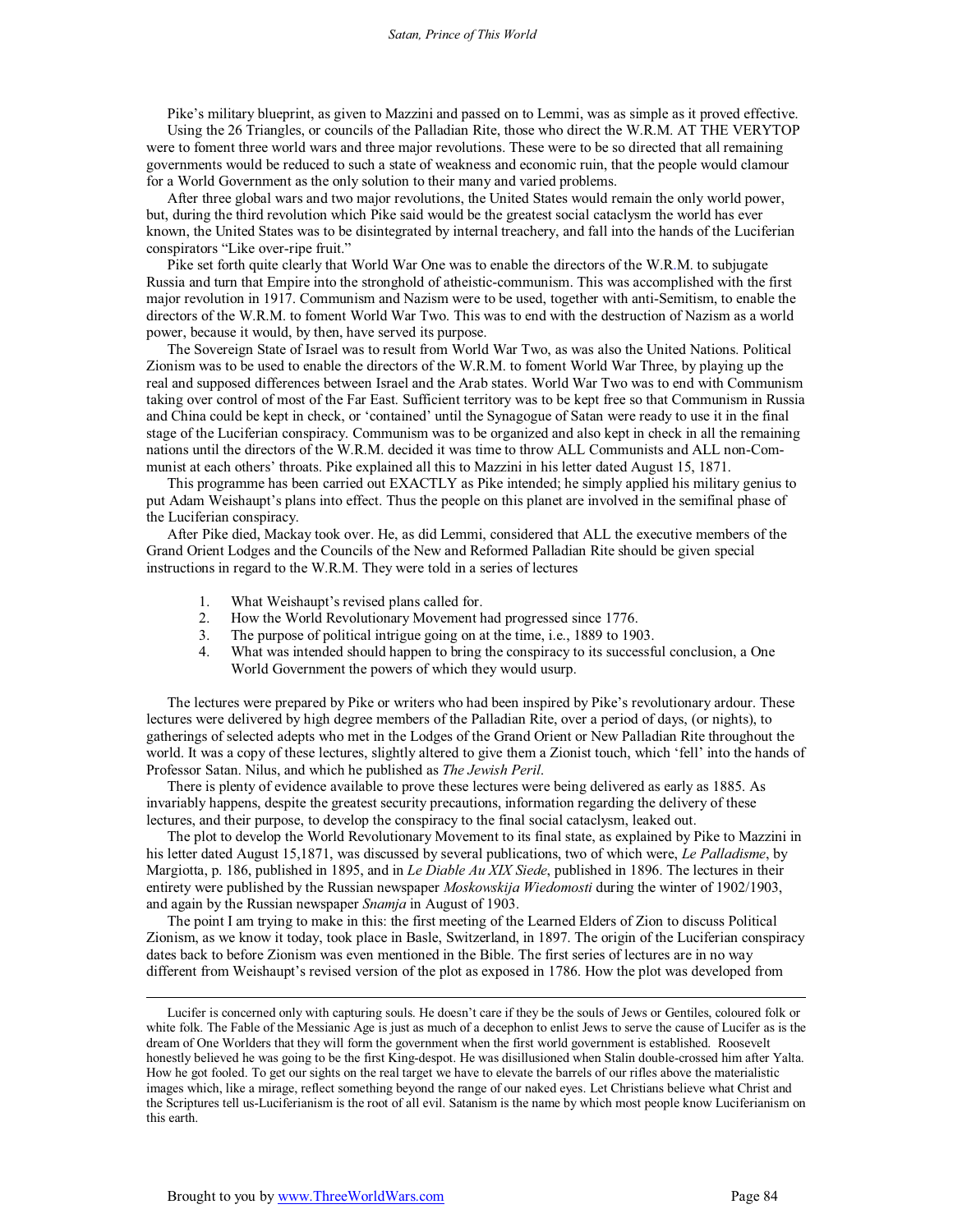1786 to 1886 is told in the second series of lectures, and in no way differs from lectures delivered by Pike and his top officials between 1870 and 1886.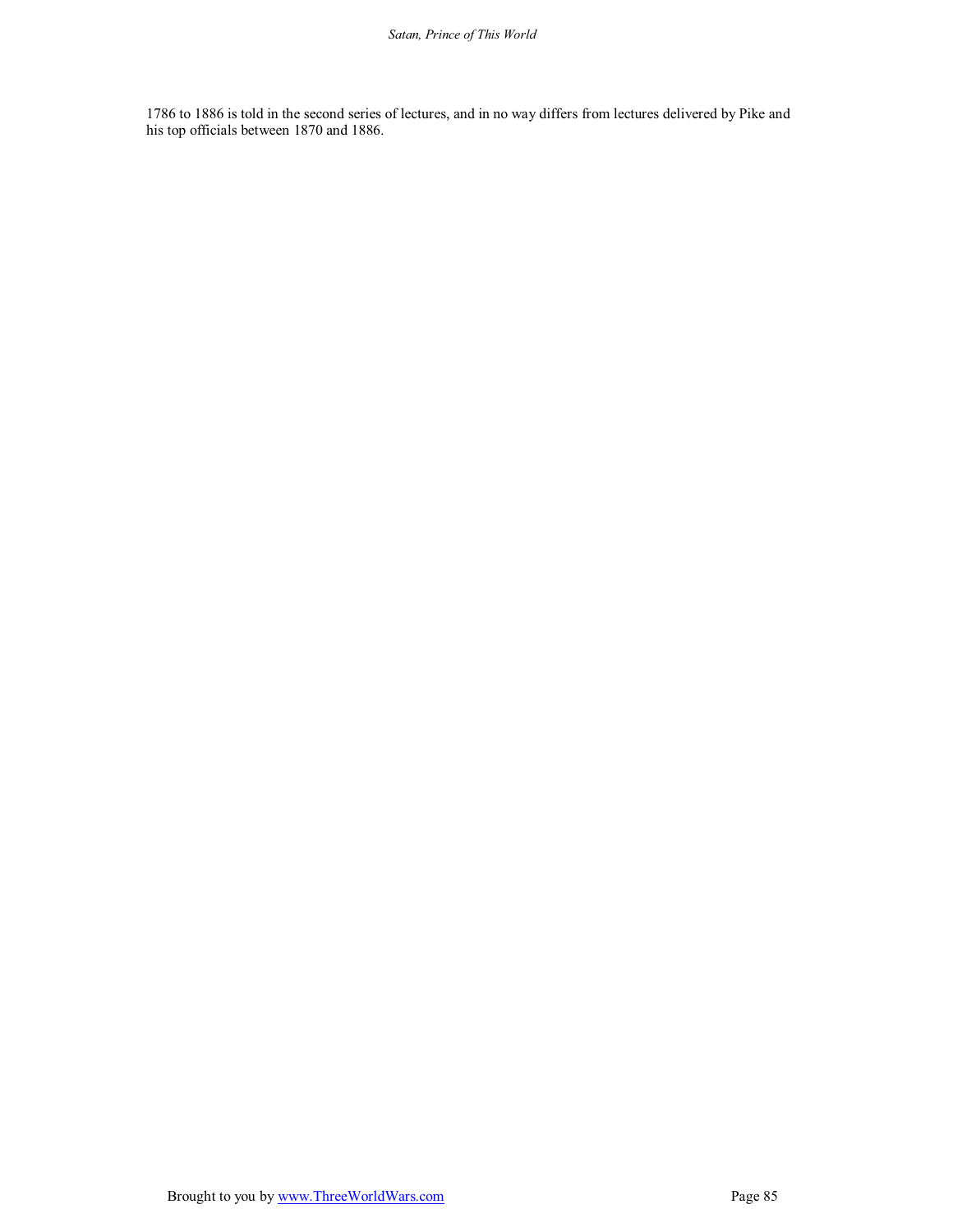## **THE LAST CHAPTER OF A BOOK AND ALSO OF A LIFE**

That you have read up to this point is the last work, cut short by death, of the author, Commander W.J.C. Carr, R.C.N.R. I, his oldest son, have tried to finish the work in order that it might be published to fulfill my father's last wish. I could not do so, and in all honesty, I do not believe it possible for any man, at this time, to do so either.

The life work of one man can seldom be picked up and completed by another, particularly when the work covers the field dealt with in this book and in the books previously published by Commander Carr. I believe that he was a man gifted, or perhaps cursed, with the ability to see things that the rest of us cannot see or even conceive to be possible in our wildest imaginings.

This ability to see clearly the workings and machinations that go on behind the scenes in all governments and many international organizations, and the ability to follow clearly the often dimly marked trail of Evil that has crawled and slimed its way through the history -of mankind, is given to few men. I believe that my father had this ability and that it died with him.

For most of my early life I watched him doggedly tracing one lead after another to find the ultimate answer to the problem of Evil in the affairs of men. At that time I was not really aware of what he sought or understood the terrible strain under which he worked. His searches were never easy on him or on those close to him, for he had all the human traits, both good and bad, that bless and plague the rest of us. He asked me several times, particularly after my discharge from the Canadian Army in August, 1945, if I would work with him and eventually carry on the fight he felt was so important. I could not do so then and I cannot do so now for the reasons given above. At his death, he bequeathed to me his library, his manuscripts, and all his notes. He did not specify that I must try to carry on his work in order to qualify for this inheritance. I must confess that I rather spurned the idea of doing anything to further his efforts and even felt in a vague way that he was way off the beam in his writings.

This manuscript was left in storage for about six years before I started to think of some of the things of which he had written and how accurately he seemed to be able to pinpoint certain future events in the affairs of men and of the world in which we live. I think it was particularly true at the time of the assassination of President Kennedy in 1963. If the author is anywhere near correct in his charges that the S.O.S. pretty well controls all governments, it would be impossible for anyone to learn of the truth behind that murder. And I still cannot believe that the Assassin's murder by Jack Ruby was not part of a prearranged plan to keep all details and information from the public view. I could be wrong. The author had an uncanny ability to pinpoint such events and even his own death. If you will reread Chapter 3, page 41, he says that he seriously doubts that he will write any more books and at that time he was not any more seriously ill. than at other times, and was only 62 years of age. With these thoughts, I reread the manuscript and became convinced that I had to do whatever I could to publish the information, incomplete though it was.

How much you actually believe of what you read in this book is really of little importance. It would be too much to expect anyone to be able to assimilate such material in one bite. The exposure of such monstrous and inhuman plots verges on the impossible and yet, down deep inside me, I know that such plots. are in existence. The more I think about these matters, the more convinced I become and this in spite of a natural disinclination to believe at all. This latter feeling I think will be a common one for the majority of readers.

Even though this knowledge of the existence of a supernatural plot to destroy mankind has come to me, I do not particularly fear the plot in itself. I have always believed, in a general way, of the existence of Evil and what Evil tried to do with me and by me. But, by the grace of God, I also know that Good exists and that by trying with all my strength to follow that Good, automatically I relegate Evil to its proper place on the fringe of my existence, in much the same way that cold is displaced by heat and mist burned away by a hot sun.

I do believe now that Evil exists and has been fostered and organized by men directed by the Devil. But as the same time I believe even more strongly that God IS and that Christ, as our closest and best example of Good, also exists actively in the affairs of men. To me, the study of Evil and its effect in the world, is rather a negative approach to finding solution to the problems that have existed, do exist and will always exist, for all men, until the end of earthly time. Undoubtedly the knowledge of my father's work and the reading of his many works have influenced my life greatly. Several years ago, when our children were self-supporting and no longer needed our direct help, my wife and I decided to dedicate several or all of our years to full time work in the foreign mission field. I think this decision was taken, and is being followed, not so much to be 'do-gooders' as for our own peace of mind and well being; a long time ago I discovered that human happiness can best be found by giving of oneself in the service of others as long as the motive for that giving rests in the love of the God who created me.

I think that the answer to the Evil, as exposed and defined by my father, is for every man and woman of goodwill, to dedicate himself or herself to some phase of the human scene in such a way that the scene is improved by the effort expended. It really doesn't matter very much if the effect achieved is visible or measurable by the person or by his contemporaries, but rather that each man gives of his best to try and succeed.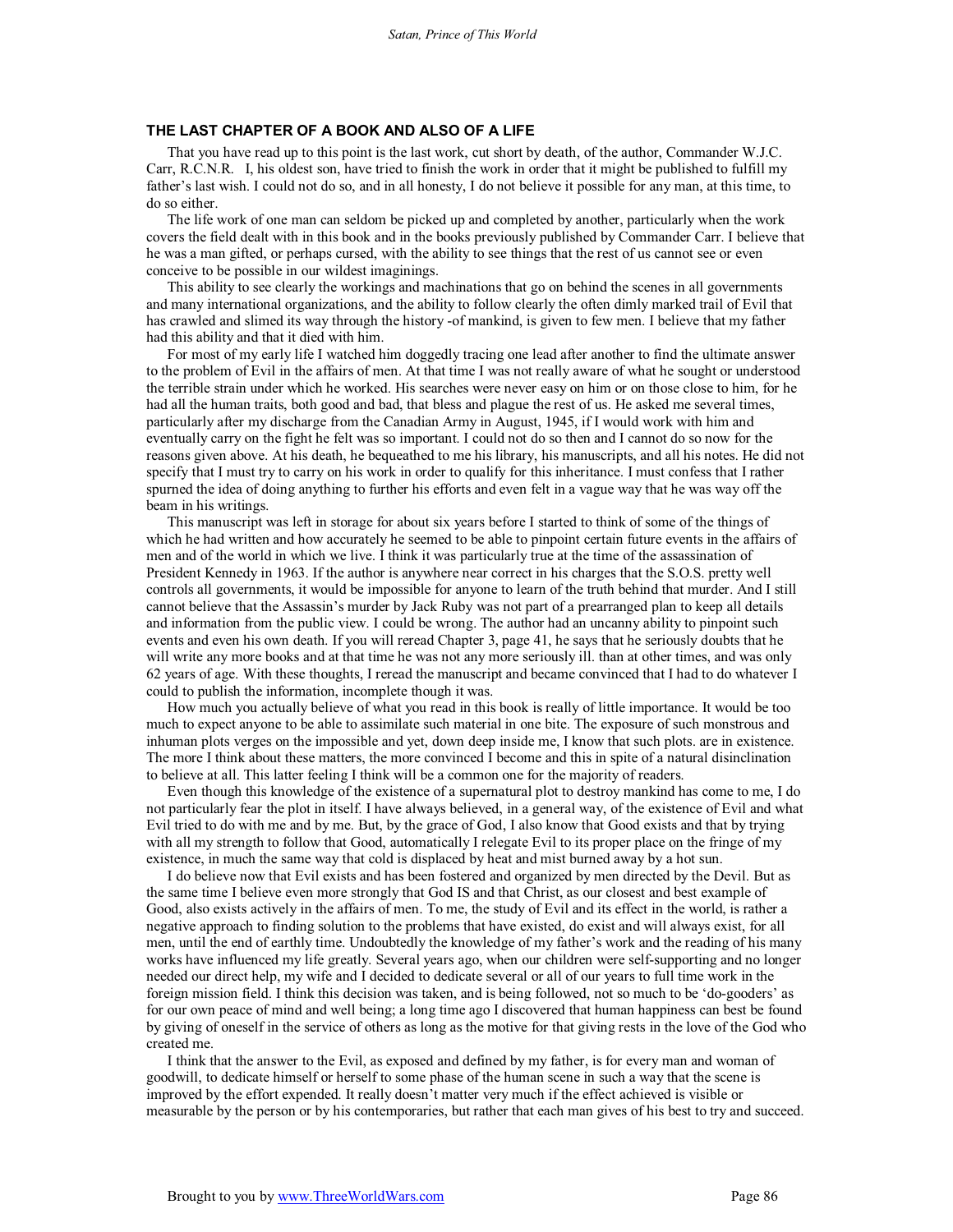At this moment, the famous quotation of the late President Kennedy comes to mind: "Ask not what your country can do for you, but rather what you can do for your country." Substitute the words God, neighbours, religion, community, or whatever, for country, and we all have a working blueprint for our future efforts.

To comment further on this work or on any particular phase of the Luciferian plot or the intrigues of the S.O.S. would be to labour the point.

To those who knew my father personally or became interested in him through the reading of his books, perhaps a few words about his personal philosophies on life and living might prove of interest and give a clearer insight into the mind of this remarkable man.

From my earliest recollections of him, certain salient points of his character stand out boldly. He often told me that no man had the right to ask another to do or give what the asker was not willing to do or give first. I have talked to quite a number of naval men who served with or under Commander Carr in both World Wars and they, to a man, confirmed that Dad had followed this thought to the point where he was known as 'The Iron Man' in the sections in which he served in the Canadian Navy during the 2nd World War.

Another point he stressed was that: 'A man should work like Hell while alive in order that he didn't wind up in Hell when dead.' This book you have just finished reading is proof that he followed this dictate of conscience also because he worked up to the limit of his strength and even beyond it into his final illness.

During the hungry days of the 'Dirty Thirties,' we lived in a small town just outside of Toronto, Ontario. Our house was on the main north-south highway of that time, and literally scores of hungry men begged for food at our door.

Even though we were a large family and money was always scarce (or non-existent), he never permitted a hungry man to be turned away without adequate food. His point was that: "If I refuse a hungry man some food, or cannot see in him some mark of Christ which makes him my brother, then I deny my own humanity."

In the same way, no one hurt or in distress ever appealed for help from Dad and was turned away without a sincere effort to give the help needed. Many the widow and distressed ex-serviceman who came to him for help and as a result, he gave uncounted days of work to win pensions or other relief for these unfortunates either through the Canadian Legion or by himself working through the hundreds of contacts he made in high places as he went along with his work.

No amount of money or proffered honours could win his support for a cause or an organization in which he did not believe fully or which could not withstand his close scrutiny as to its reason for being. Because of his strong attitude in this respect, I know that he gave up many lucrative opportunities in order that he could, as he put it, "Shave myself in front of my own mirror." He was self-educated, self-confident, and self-opinionated. When the going got toughest, he refused to go to others for help until he had literally exhausted himself economically, physically, or mentally. He had a hair-trigger temper that threw him into terrible rages ... and a soft heart that prevented him from holding that rage for more than a few minutes or a grudge against even his worst enemy ... and he made plenty of them as he went along.

He could and did walk and talk with Kings and those who occupy the High and Mighty places of the earth ... and he could and did sit in hovels and be completely at home in that setting. With those who opposed him, he was a hard, fair, and tough fighter and he neither asked nor gave quarter. With the weak and the helpless, he had the tenderness of a good woman and a heart as soft and as sweet as melted butter.

With his family and with himself, he was a hard and driving taskmaster. With others weaker than himself, he had an infinite capacity for pity and patience. For the last fifteen years of his life he suffered many illnesses and incapacities, not the least of which was a telescoped spine which necessitated him wearing a cumbersome steel and leather brace to keep him from becoming badly deformed. I do not think that he ever considered these health problems anything more that a nuisance that handicapped his ability to follow the path of work which he had chosen for himself... always his motto was: "Carry On."

If ever an epitaph be written for him, let it be as follows:

# **He lived the hard life of a truly Christian man. And died the easy Death reserved for such a One.**

If anything he ever wrote has helped even one person to find a purpose in life or helped any individual to better understand the purpose and meaning of life or helped one Soul to regain its place in the Divine scheme of Things, then

I am certain that his noble soul rests in peace within the Love and Protection of the God he tried so hard to serve while he lived his few years on earth.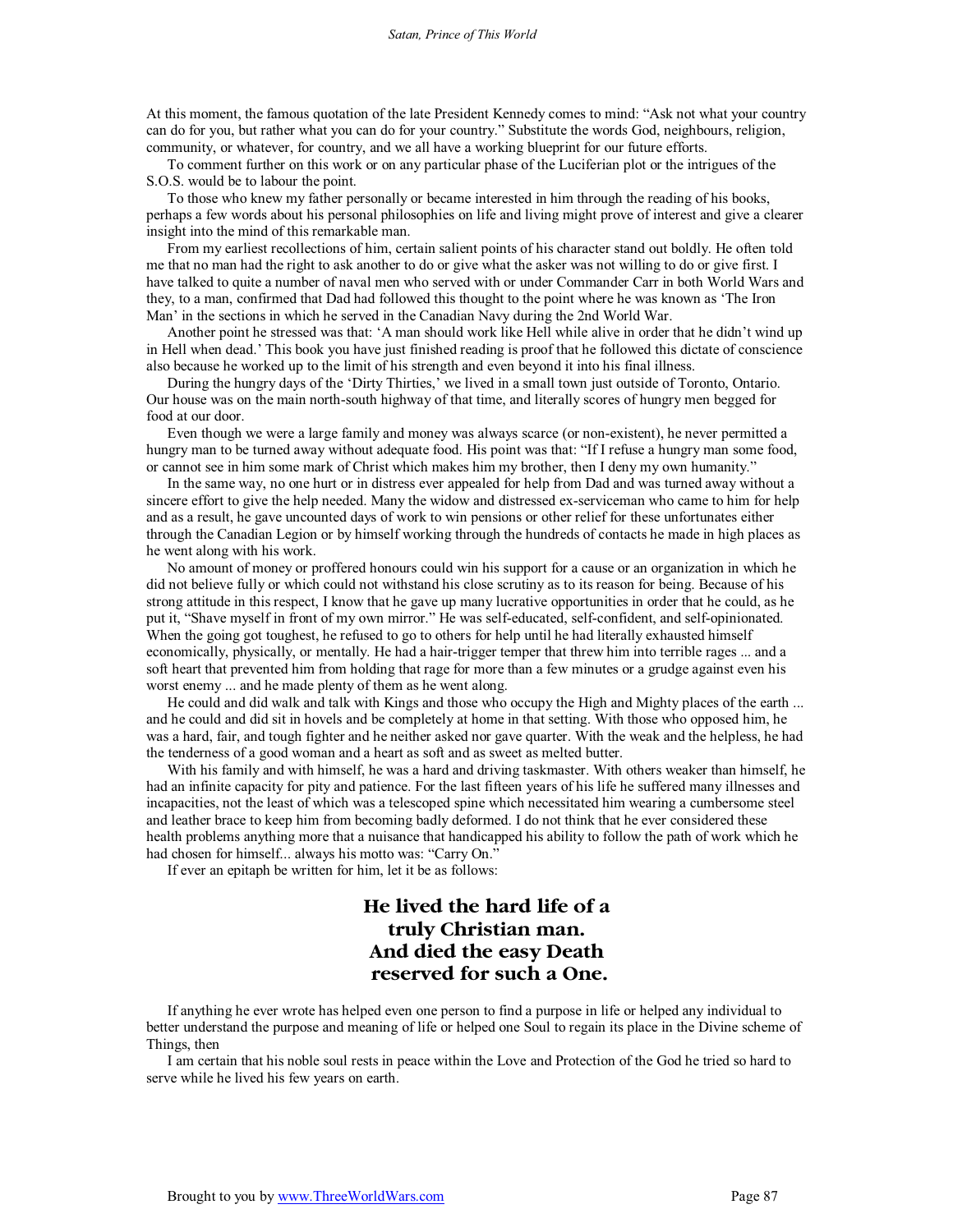# **APPENDIX A – THE SECRET COVENANT AGAINST HUMANITY**

The following contract first appeared anonymously on a website in June 2002. The origin is unknown, but is included here as further evidence of the claims made in *Satan, Prince of This World*. This was not originally included in the book. From http://www.unveilingthem.com/SecretCovenant.htm

# THE SECRET COVENANT

An illusion it will be, so large, so vast it will escape their perception.

Those who will see it will be thought of as insane.

We will create separate fronts to prevent them from seeing the connection between us.

We will behave as if we are not connected to keep the illusion alive. Our goal will be accomplished one drop at a time so as to never bring suspicion upon ourselves. This will also prevent them from seeing the changes as they occur.

We will always stand above the relative field of their experience for we know the secrets of the absolute.

We will work together always and will remain bound by blood and secrecy. Death will come to he who speaks.

We will keep their lifespan short and their minds weak while pretending to do the opposite.

We will use our knowledge of science and technology in subtle ways so they will never see what is happening.

We will use soft metals, aging accelerators and sedatives in food and water, also in the air.

They will be blanketed by poisons everywhere they turn.

The soft metals will cause them to lose their minds. We will promise to find a cure from our many fronts, yet we will feed them more poison.

The poisons will be absorbed trough their skin and mouths, they will destroy their minds and reproductive systems.

From all this, their children will be born dead, and we will conceal this information.

The poisons will be hidden in everything that surrounds them, in what they drink, eat, breathe and wear.

We must be ingenious in dispensing the poisons for they can see far.

We will teach them that the poisons are good, with fun images and musical tones.

Those they look up to will help. We will enlist them to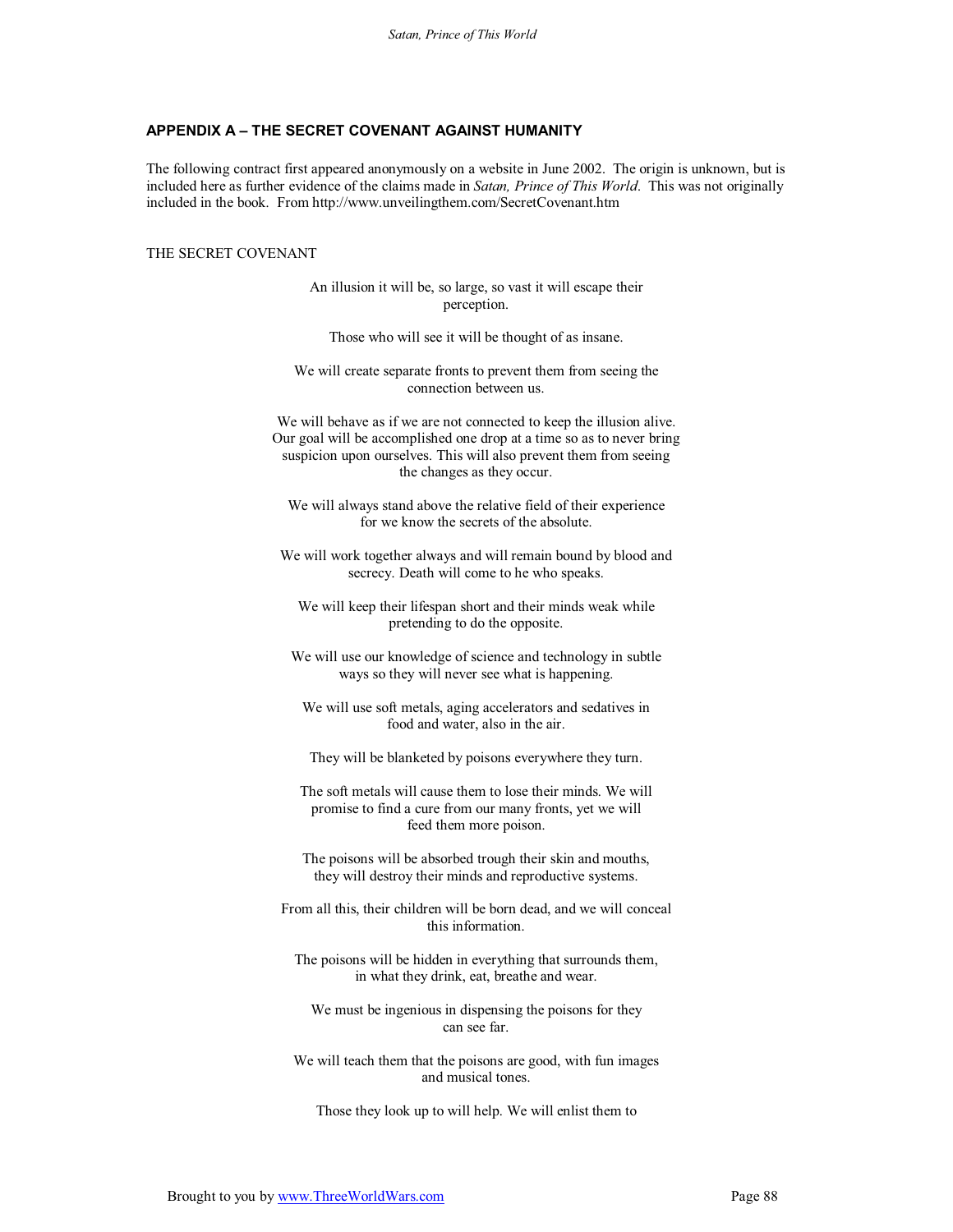push our poisons.

They will see our products being used in film and will grow accustomed to them and will never know their true effect.

When they give birth we will inject poisons into the blood of their children and convince them its for their help.

We will start early on, when their minds are young, we will target their children with what children love most, sweet things.

When their teeth decay we will fill them with metals that will kill their mind and steal their future.

When their ability to learn has been affected, we will create medicine that will make them sicker and cause other diseases for which we will create yet more medicine.

We will render them docile and weak before us by our power.

They will grow depressed, slow and obese, and when they come to us for help, we will give them more poison.

We will focus their attention toward money and material goods so they many never connect with their inner self. We will distract them with fornication, external pleasures and games so they may never be one with the oneness of it all.

Their minds will belong to us and they will do as we say. If they refuse we shall find ways to implement mind-altering technology into their lives. We will use fear as our weapon.

We will establish their governments and establish opposites within. We will own both sides.

We will always hide our objective but carry out our plan.

They will perform the labor for us and we shall prosper from their toil.

Our families will never mix with theirs. Our blood must be pure always, for it is the way.

We will make them kill each other when it suits us.

We will keep them separated from the oneness by dogma and religion.

We will control all aspects of their lives and tell them what to think and how.

We will guide them kindly and gently letting them think they are guiding themselves.

We will foment animosity between them through our factions.

When a light shall shine among them, we shall extinguish it by ridicule, or death, whichever suits us best.

We will make them rip each other's hearts apart and kill their own children.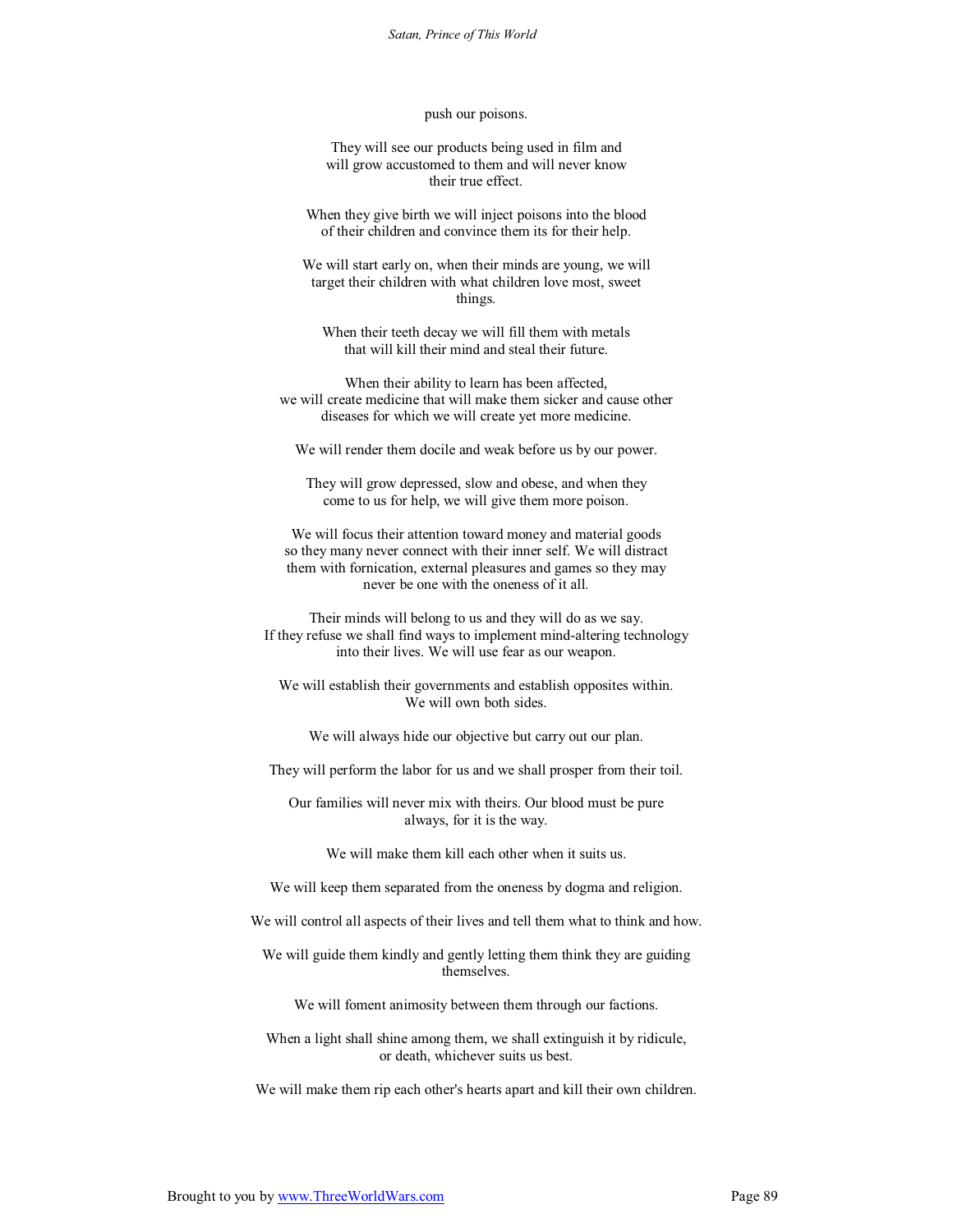We will accomplish this by using hate as our ally, anger as our friend.

The hate will blind them totally, and never shall they see that from their conflicts we emerge as their rulers. They will be busy killing each other.

They will bathe in their own blood and kill their neighbors for as long as we see fit.

We will benefit greatly from this, for they will not see us, for they cannot see us.

We will continue to prosper from their wars and their deaths.

We shall repeat this over and over until our ultimate goal is accomplished.

We will continue to make them live in fear and anger though images and sounds.

We will use all the tools we have to accomplish this.

The tools will be provided by their labor.

We will make them hate themselves and their neighbors.

We will always hide the divine truth from them, that we are all one. This they must never know!

They must never know that color is an illusion, they must always think they are not equal.

Drop by drop, drop by drop we will advance our goal.

We will take over their land, resources and wealth to exercise total control over them.

We will deceive them into accepting laws that will steal the little freedom they will have.

We will establish a money system that will imprison them forever, keeping them and their children in debt.

When they shall ban together, we shall accuse them of crimes and present a different story to the world for we shall own all the media.

We will use our media to control the flow of information and their sentiment in our favor.

When they shall rise up against us we will crush them like insects, for they are less than that.

They will be helpless to do anything for they will have no weapons.

We will recruit some of their own to carry out our plans, we will promise them eternal life, but eternal life they will never have for they are not of us.

The recruits will be called "initiates" and will be indoctrinated to believe false rites of passage to higher realms. Members of these groups will think they are one with us never knowing the truth. They must never learn this truth for they will turn against us.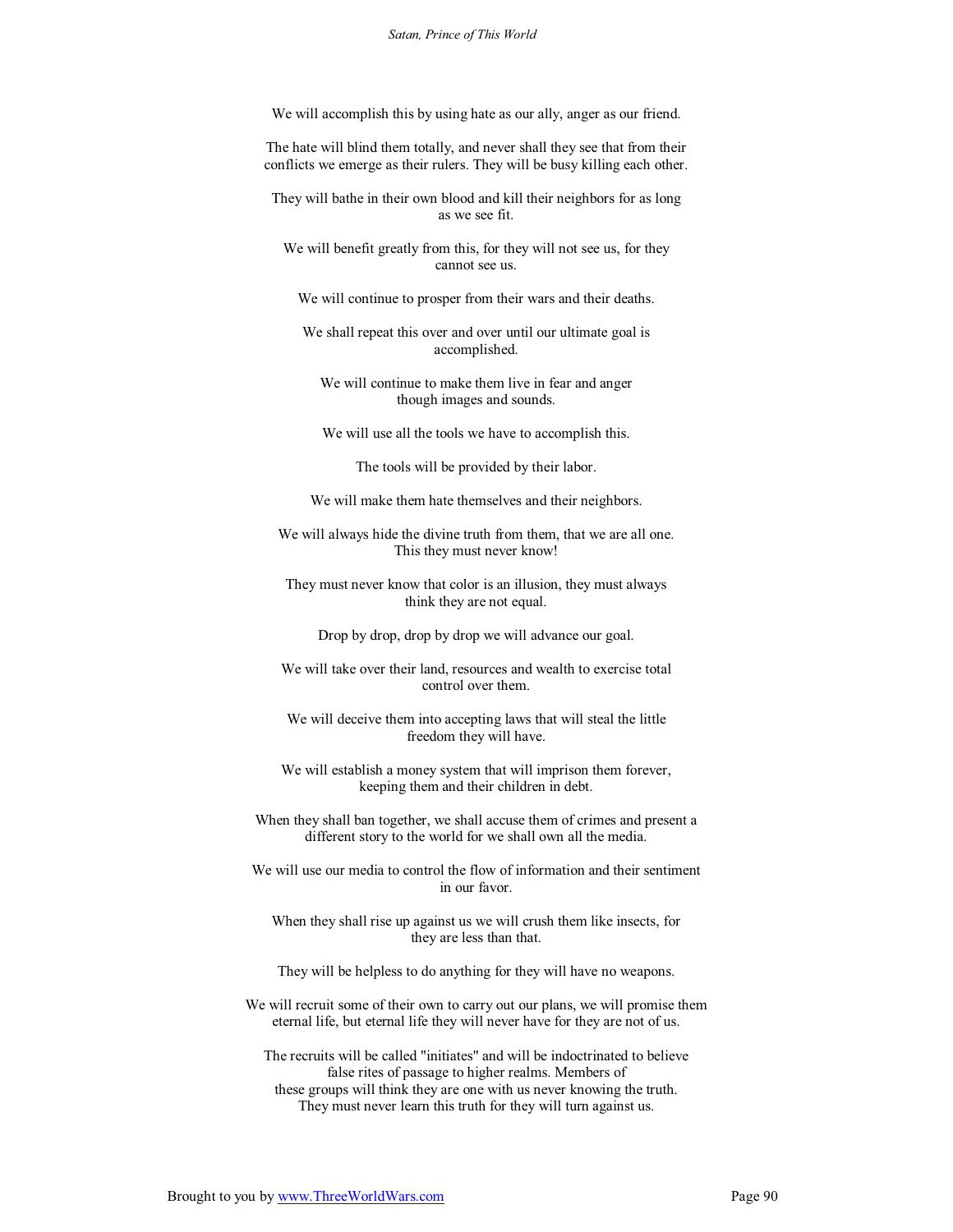For their work they will be rewarded with earthly things and great titles, but never will they become immortal and join us, never will they receive the light and travel the stars.

They will never reach the higher realms, for the killing of their own kind will prevent passage to the realm of enlightenment. This they will never know.

The truth will be hidden in their face, so close they will not be able to focus on it until its too late.

Oh yes, so grand the illusion of freedom will be, that they will never know they are our slaves.

When all is in place, the reality we will have created for them will own them. This reality will be their prison. They will live in self-delusion.

When our goal is accomplished a new era of domination will begin.

Their minds will be bound by their beliefs, the beliefs we have established from time immemorial.

But if they ever find out they are our equal, we shall perish then. THIS THEY MUST NEVER KNOW.

If they ever find out that together they can vanquish us, they will take action.

They must never, ever find out what we have done, for if they do, we shall have no place to run, for it will be easy to see who we are once the veil has fallen. Our actions will have revealed who we are and they will hunt us down and no person shall give us shelter.

This is the secret covenant by which we shall live the rest of our present and future lives, for this reality will transcend many generations and life spans.

This covenant is sealed by blood, our blood. We, the ones who from heaven to earth came.

This covenant must NEVER, EVER be known to exist. It must NEVER, EVER be written or spoken of for if it is, the consciousness it will spawn will release the fury of the PRIME CREATOR upon us and we shall be cast to the depths from whence we came and remain there until the end time of infinity itself.